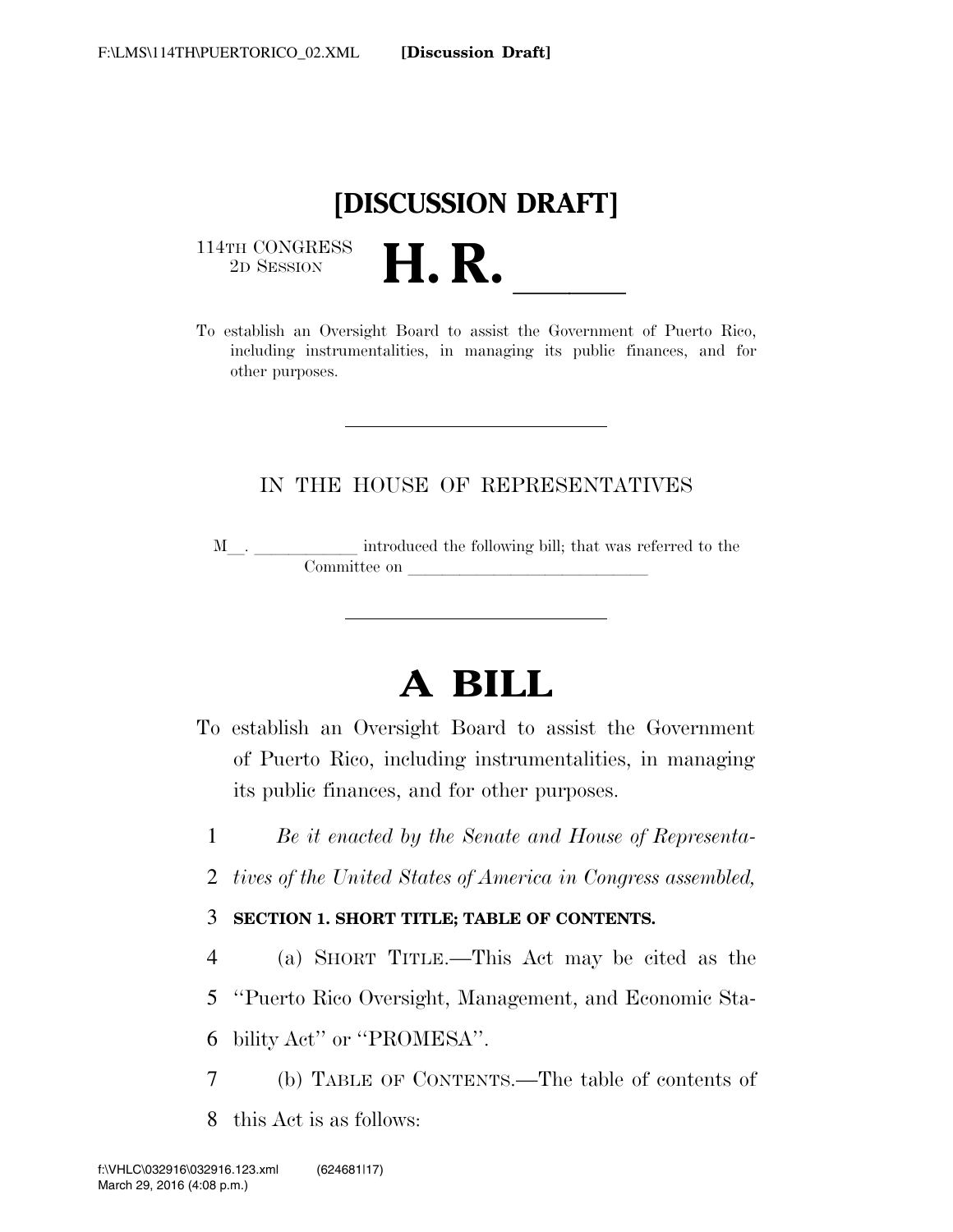$\mathcal{D}_{\mathcal{L}}$ 

Sec. 1. Short title; table of contents.

#### TITLE I—ESTABLISHMENT AND ORGANIZATION OF OVERSIGHT BOARD

- Sec. 101. Puerto Rico Financial Oversight and Management Board.
- Sec. 102. Location of the Oversight Board's office.
- Sec. 103. Executive Director and staff of Oversight Board.
- Sec. 104. Powers of Oversight Board.
- Sec. 105. Exemption from liability for claims.
- Sec. 106. Treatment of actions arising from Act.
- Sec. 107. Funding for operation of Oversight Board.
- Sec. 108. Reactivation of activities.
- Sec. 109. Application of laws of Puerto Rico to Oversight Board.

#### TITLE II—RESPONSIBILITIES OF OVERSIGHT BOARD

#### Subtitle A—Establishment and Enforcement of Fiscal Plan and Budget for Government of Puerto Rico

- Sec. 201. Development of budgets.
- Sec. 202. Oversight Board related to debt issuance and restructuring.
- Sec. 203. Development and approval of fiscal plans.
- Sec. 204. Review of activities of Government of Puerto Rico to ensure compliance with approved financial plan and budget.
- Sec. 205. Restrictions on borrowing by Puerto Rico during oversight year.
- Sec. 206. Effect of finding of noncompliance with financial plan and budget.
- Sec. 207. Recommendations on financial stability and management responsibility.
- Sec. 208. Oversight periods described.
- Sec. 209. Electronic Reporting.

#### Subtitle B—Issuance of Bonds

- Sec. 211. Oversight Board to issue bonds.
- Sec. 212. Pledge of security interest in revenues of Government of Puerto Rico.
- Sec. 213. Establishment of debt service reserve fund.
- Sec. 214. Other requirements for issuance of bonds.
- Sec. 215. No full faith and credit of the United States.

#### Subtitle C—Other Duties of Oversight Board

- Sec. 221. Duties of Oversight Board during year other than oversight year.
- Sec. 222. General assistance in achieving financial stability and management efficiency.
- Sec. 223. Obtaining reports.
- Sec. 224. Reports and comments.

#### TITLE III—ADJUSTMENTS OF DEBTS

- Sec. 301. Applicability of other laws; definitions.
- Sec. 302. Who may be a debtor.
- Sec. 303. Reservation of territorial power to control territory and territorial instrumentalities.
- Sec. 304. Petition and proceedings relating to petition.
- Sec. 305. Jurisdiction; removal; appeals.
- Sec. 306. Limitation on jurisdiction and powers of court.
- Sec. 307. Venue.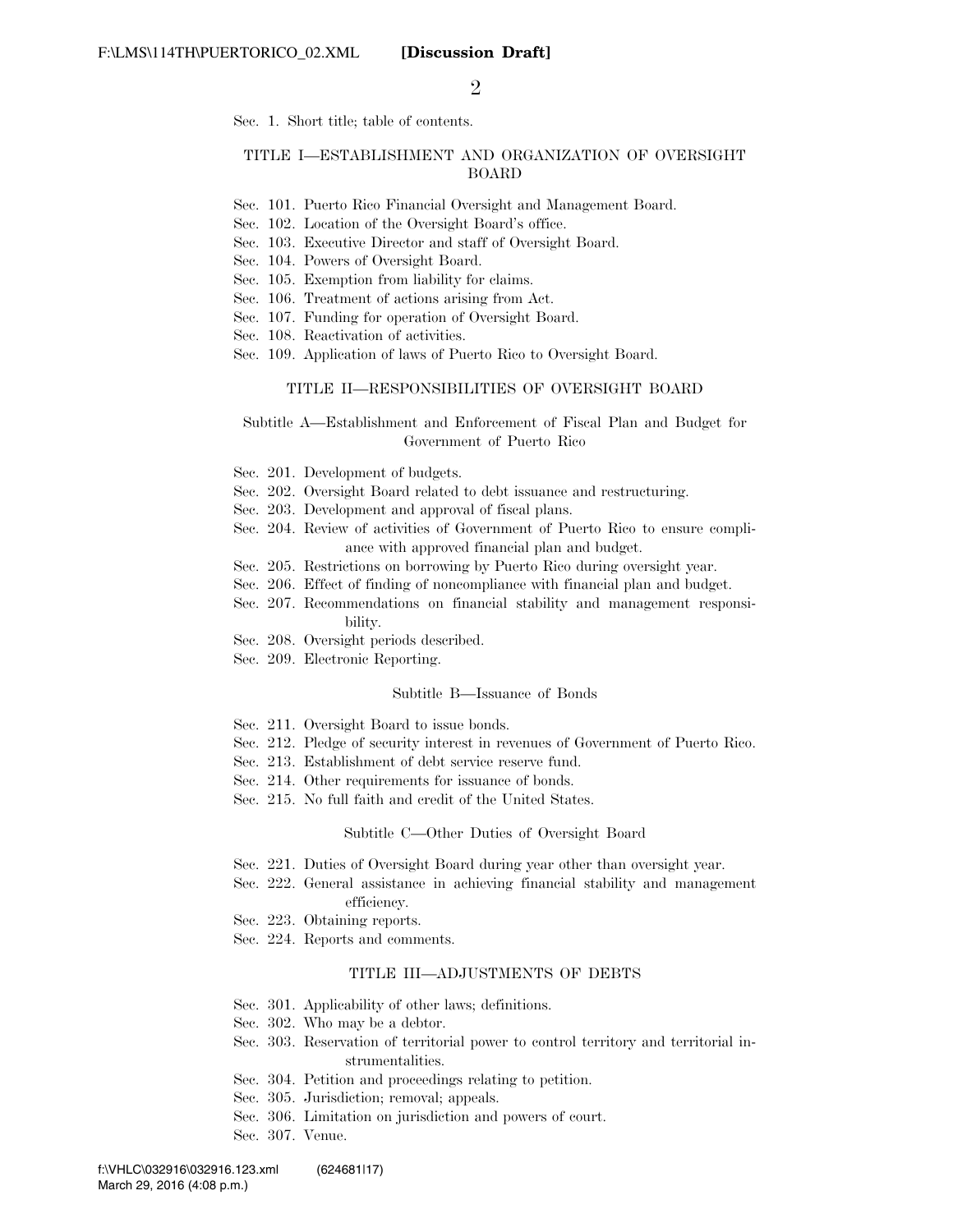- Sec. 308. Applicable rules of procedure.
- Sec. 309. Role and capacity of oversight board.
- Sec. 310. List of creditors.
- Sec. 311. Dismissal.
- Sec. 312. Leases.
- Sec. 313. Filing of plan of adjustment.
- Sec. 314. Modification of plan.
- Sec. 315. Confirmation.
- Sec. 316. Applicability.

#### TITLE IV—MISCELLANEOUS PROVISIONS

- Sec. 401. Legislature approval of certain contracts.
- Sec. 402. Report by Oversight Board.
- Sec. 403. Definitions.
- Sec. 404. Rules of construction.
- Sec. 405. Expedited submission and approval of consensus Fiscal Plan and Budget.
- Sec. 406. Amendment.
- Sec. 407. Severability.
- Sec. 408. Right of Puerto Rico to determine its future political status.
- Sec. 409. First minimum wage in Puerto Rico.
- Sec. 410. Application of regulation to Puerto Rico.
- Sec. 411. Land conveyance authority, Vieques National Wildlife Refuge, Vieques Island.
- Sec. 412. Study and reports regarding Puerto Rico public pension plans.
- Sec. 413. Automatic stay upon enactment.

#### TITLE V—PUERTO RICO REVITALIZATION ACT

- Sec. 501. Definitions.
- Sec. 502. Position of revitalization coordinator.
- Sec. 503. Critical projects.
- Sec. 504. Miscellaneous provisions.
- Sec. 505. Federal agency requirements.
- Sec. 506. Judicial review.
- Sec. 507. Supremacy.
- Sec. 508. Severability.
- Sec. 509. Intervention in litigation.

# 1 **TITLE I—ESTABLISHMENT AND**  2 **ORGANIZATION OF OVER-**

# 3 **SIGHT BOARD**

### 4 **SEC. 101. PUERTO RICO FINANCIAL OVERSIGHT AND MAN-**

## 5 **AGEMENT BOARD.**

6 (a) ESTABLISHMENT.—Pursuant to article IV, sec-

7 tion 3 of the Constitution of the United States, which pro-

8 vides Congress the power to dispose of and make all need-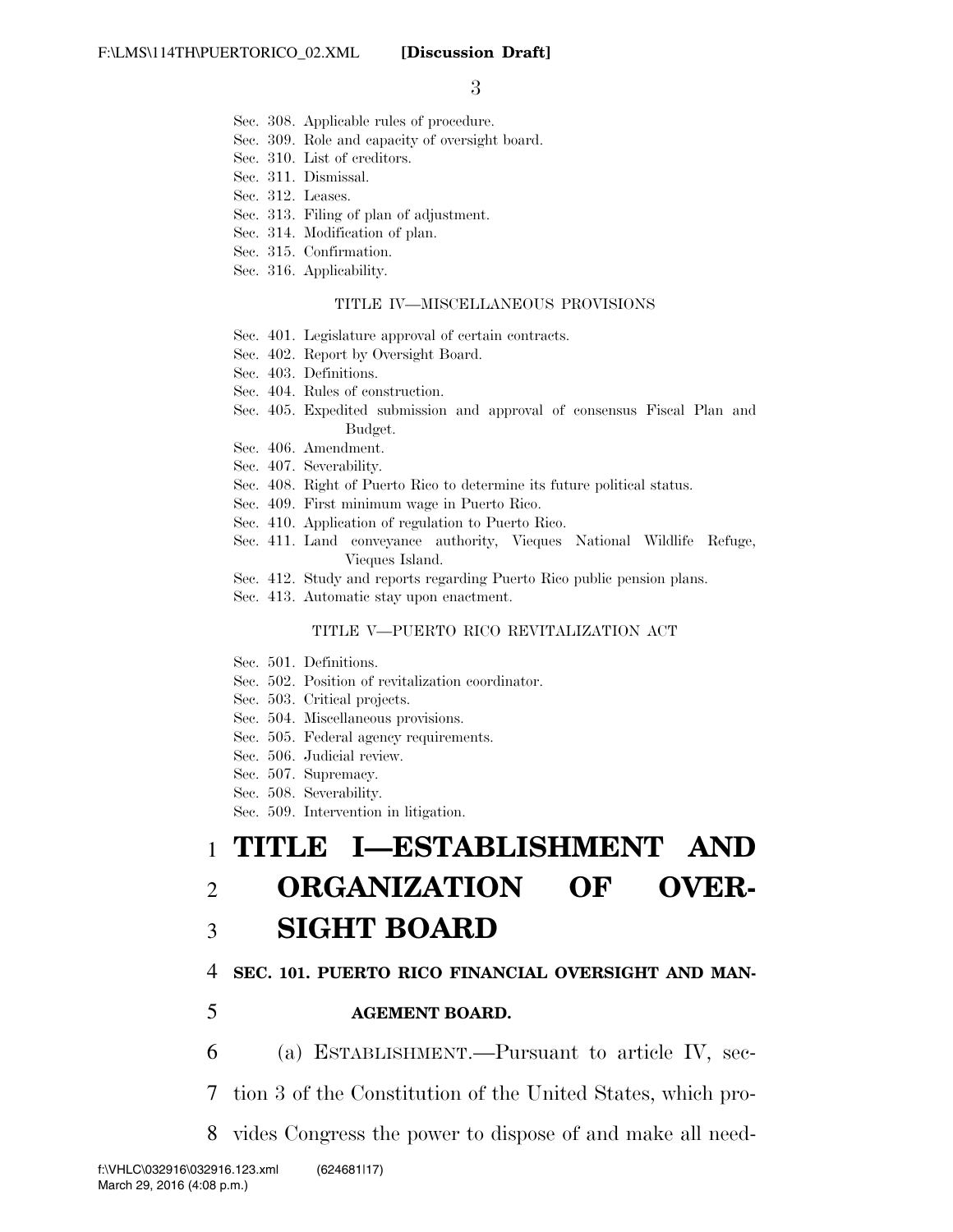ful rules and regulations for territories, which include the Commonwealth of Puerto Rico, there is hereby established the Puerto Rico Financial Oversight and Management Board, consisting of members, appointed by the President in accordance with subsection (b). Subject to the condi- tions described in section 108 and except as otherwise pro- vided in this Act, the Oversight Board is established as an entity within the Government of Puerto Rico, and is not established as a department, agency, establishment, or instrumentality of the United States Government.

(b) MEMBERSHIP.—

 (1) IN GENERAL.—The Oversight Board shall consist of 5 members appointed by the President who meet the qualifications described in subsection (c), except that the Oversight Board may take any action under this Act (or any amendments made by this Act) at any time after the President has ap- pointed 3 of its members, subject to the provision that a majority of members of the Oversight Board's full membership of 5 members voting in the affirma- tive shall be required in order for the Oversight Board to conduct its business pursuant to subsection 23 (e)(2).

 (2) APPOINTED MEMBERS.—The President shall appoint the individual members of the Over-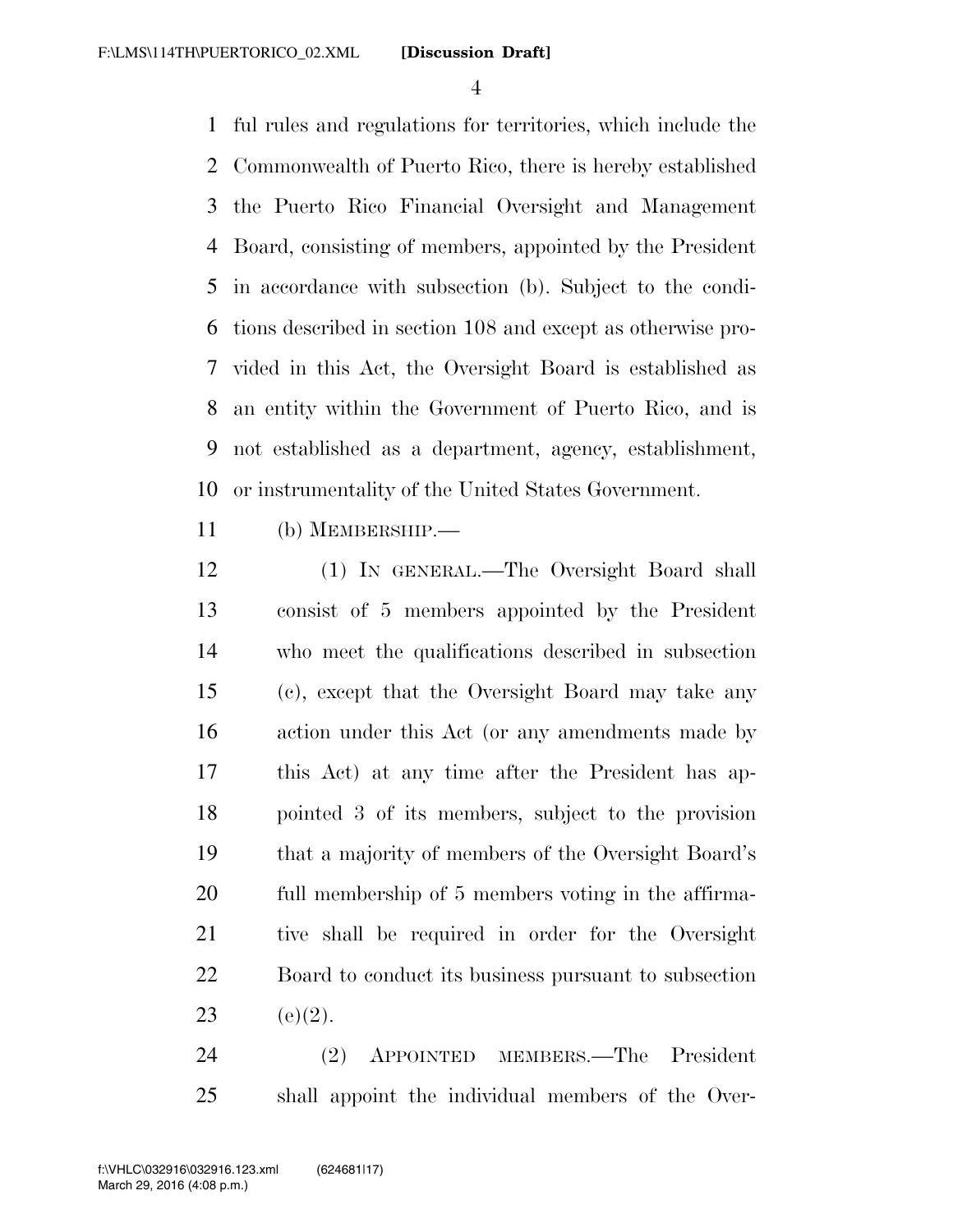sight Board, of which two individuals shall be se- lected from among a list of individuals submitted by the Speaker of the House of Representatives; and two shall be selected from among a list submitted by the majority leader of the Senate. Of the two indi- viduals to be selected from among a list of individ- uals submitted by the Speaker of the House of Rep- resentatives, one shall maintain a primary residence in Puerto Rico or have a primary place of business in Puerto Rico.

 (3) EX OFFICIO MEMBERS.—The Secretary of the Treasury and the Governor of the Common- wealth of Puerto Rico, or their designees, shall be ex officio members of the Oversight Board without vot-ing rights.

 (4) CHAIR.—The members of the Oversight Board shall designate one of the members of the Oversight Board as the Chair of the Oversight Board (referred to hereafter in this title as the ''Chair'').

21 (5) TERM OF SERVICE.—

 (A) IN GENERAL.—Except as provided in subparagraph (B), each member of the Over- sight Board shall be appointed for a term of 3 years.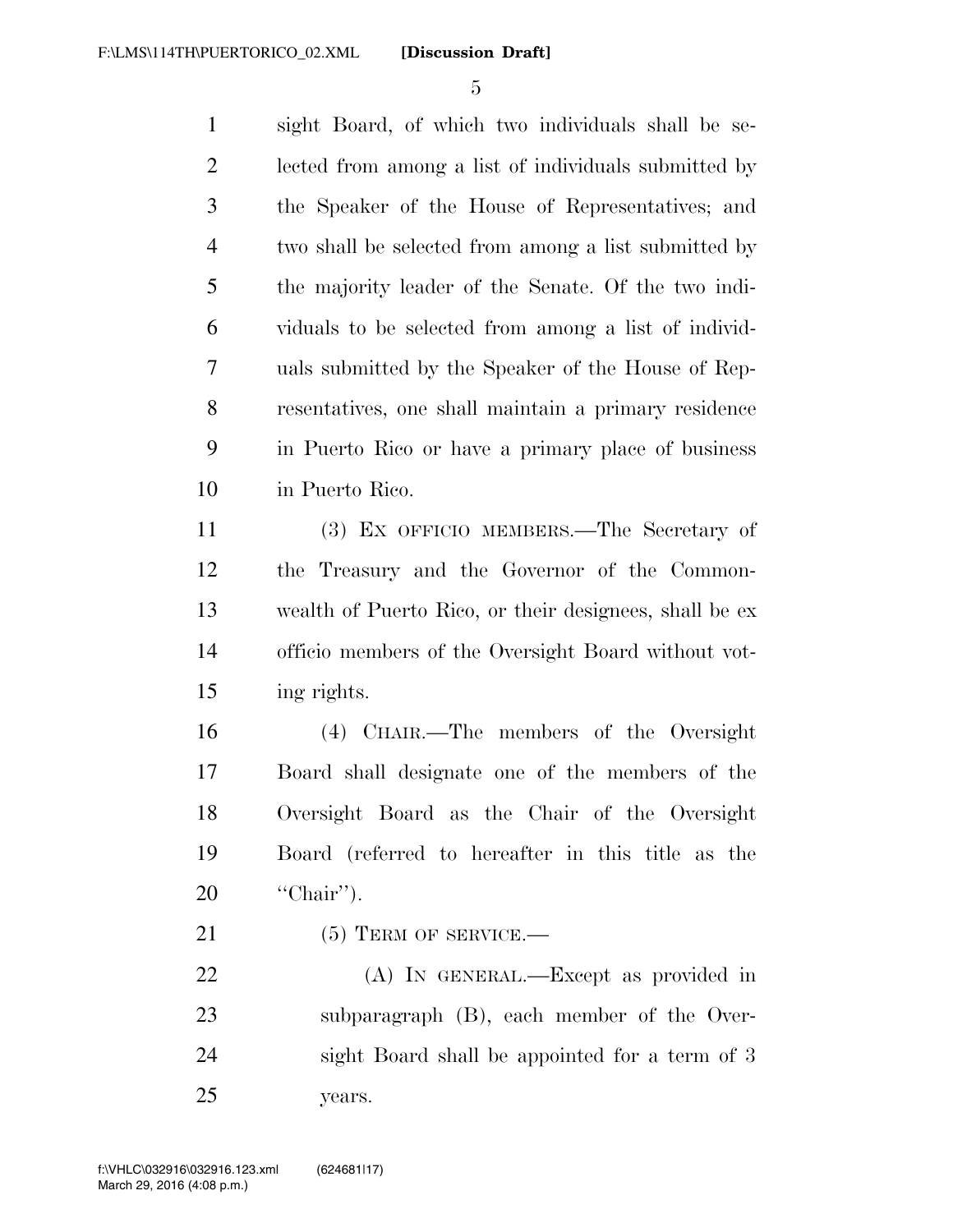| $\mathbf{1}$   | (B) APPOINTMENT FOR TERM FOLLOWING                    |
|----------------|-------------------------------------------------------|
| $\overline{2}$ | INITIAL TERM.—As designated by the President          |
| $\mathfrak{Z}$ | at the time of appointment for the term imme-         |
| $\overline{4}$ | diately following the initial term—                   |
| 5              | (i) 1 member shall be appointed for a                 |
| 6              | term of 1 year;                                       |
| $\tau$         | (ii) 2 members shall be appointed for                 |
| 8              | a term of 2 years; and                                |
| 9              | (iii) 2 members shall be appointed for                |
| 10             | a term of 3 years.                                    |
| 11             | (C) REMOVAL.—The President may re-                    |
| 12             | move any member of the Oversight Board only           |
| 13             | for cause.                                            |
| 14             | (D) CONTINUATION OF SERVICE<br>UNTIL                  |
| 15             | SUCCESSOR APPOINTED.—Upon the expiration              |
| 16             | of a term of office, a member of the Oversight        |
| 17             | Board may continue to serve until a successor         |
| 18             | has been appointed.                                   |
| 19             | (c) QUALIFICATIONS FOR MEMBERSHIP. An indi-           |
| 20             | vidual meets the qualifications for membership on the |
| 21             | Oversight Board if the individual—                    |
| 22             | (1) has knowledge and expertise in finance,           |
| 23             | management, law, or the organization or operation     |
| 24             | of business or government;                            |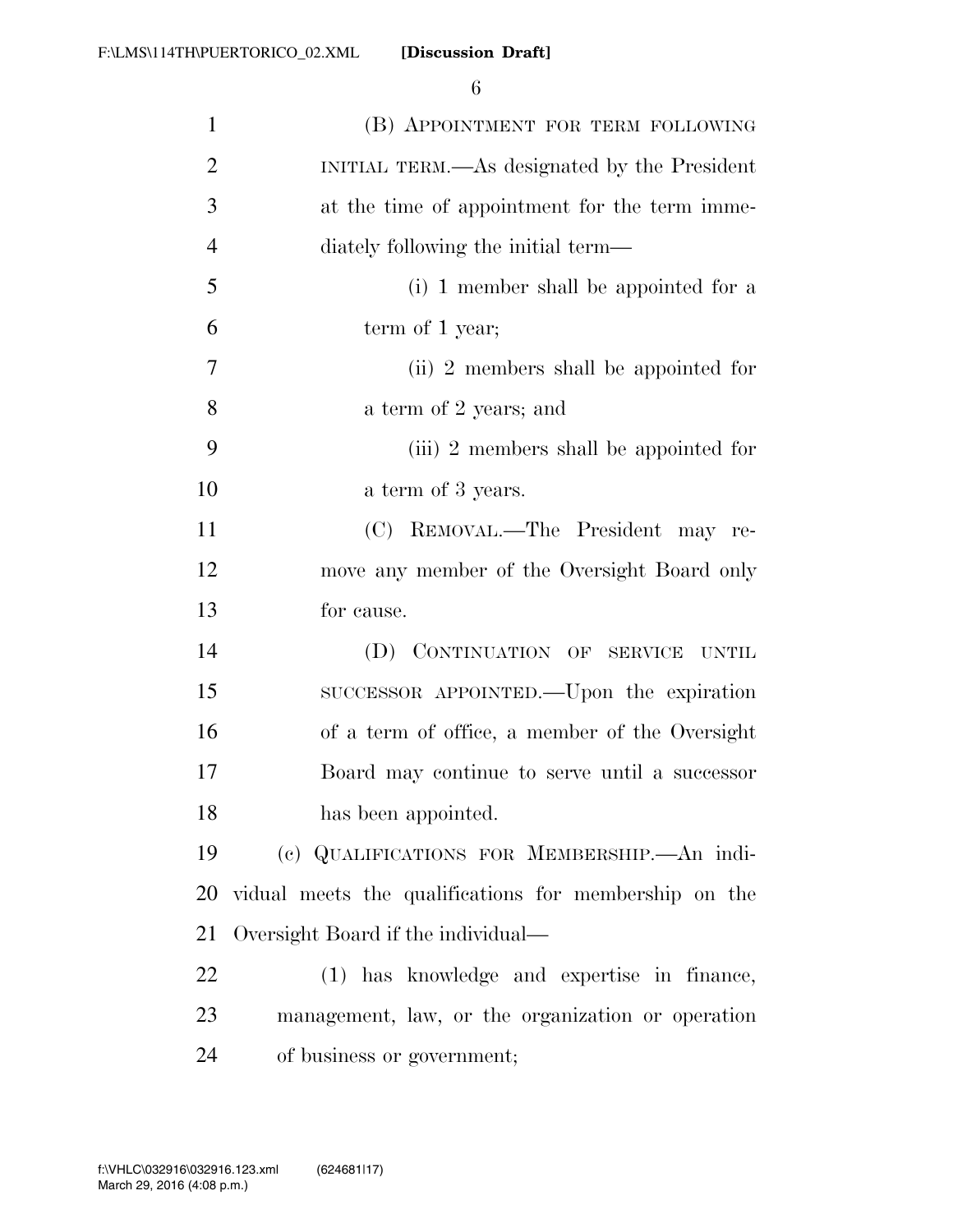(2) does not provide goods or services to the Government of Puerto Rico (and is not the spouse, parent, child, or sibling of an individual who pro- vides goods and services to the Government of Puer-to Rico);

 (3) is not an officer, elected official, except as provided in section 101(b)(2), or employee of the Government of Puerto Rico or a candidate for elect-ed office of the Government of Puerto Rico; and

 ø(4) does not have any other conflict of inter- est, including ownership of any debt securities of 12 Puerto Rico.

 (d) NO COMPENSATION FOR SERVICE.—Members of the Oversight Board shall serve without pay, but may re- ceive reimbursement for any reasonable and necessary ex- penses incurred by reason of service on the Oversight Board.

 (e) ADOPTION OF BYLAWS FOR CONDUCTING BUSI-NESS OF OVERSIGHT BOARD.—

 (1) IN GENERAL.—As soon as practicable after the appointment of its members, the Oversight Board shall adopt bylaws, rules, and procedures gov- erning its activities under this Act, including proce- dures for hiring experts and consultants. Such by-laws, rules, and procedures shall be public docu-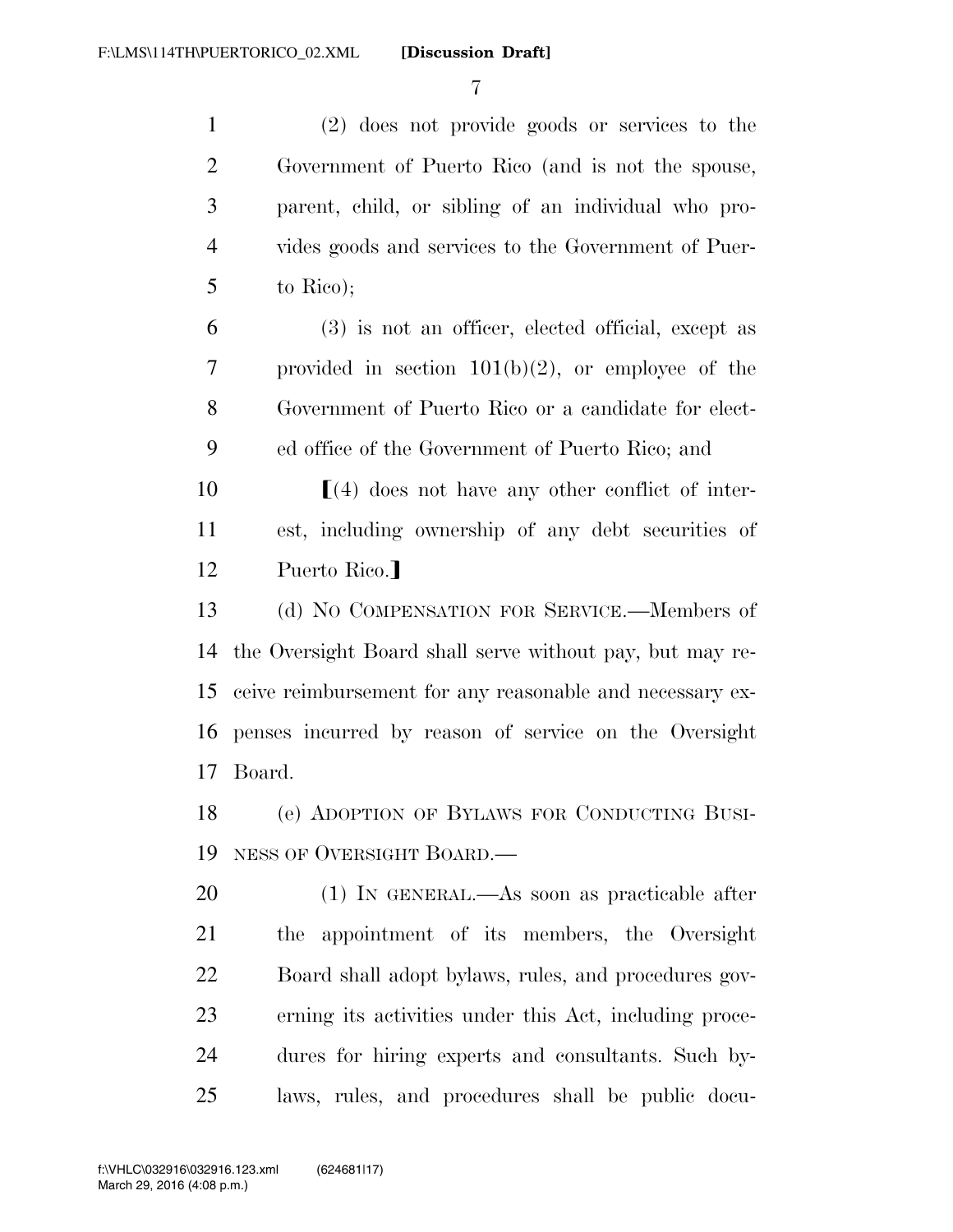ments, and shall be submitted by the Oversight Board upon adoption to the Governor, the Legisla- ture, the President, and Congress. The Oversight Board may hire professionals as it determines to be necessary to carry out this subsection.

 (2) ACTIVITIES REQUIRING APPROVAL OF MA- JORITY OF MEMBERS.—Under the bylaws adopted pursuant to paragraph (1), the Oversight Board may conduct its operations under such procedures as it considers appropriate, except that an affirmative vote of a majority of the members of the Oversight Board's full membership of 5 members shall be re- quired in order for the Oversight Board to conduct its business.

 (3) ADOPTION OF RULES AND REGULATIONS OF PUERTO RICO.—The Oversight Board may incor- porate in its bylaws, rules, and procedures under this subsection such rules and regulations of the Government of Puerto Rico as it considers appro- priate to enable it to carry out its activities under this Act with the greatest degree of independence practicable.

## **SEC. 102. LOCATION OF THE OVERSIGHT BOARD'S OFFICE.**

 The Oversight Board shall have offices in San Juan, Puerto Rico, and Washington, DC.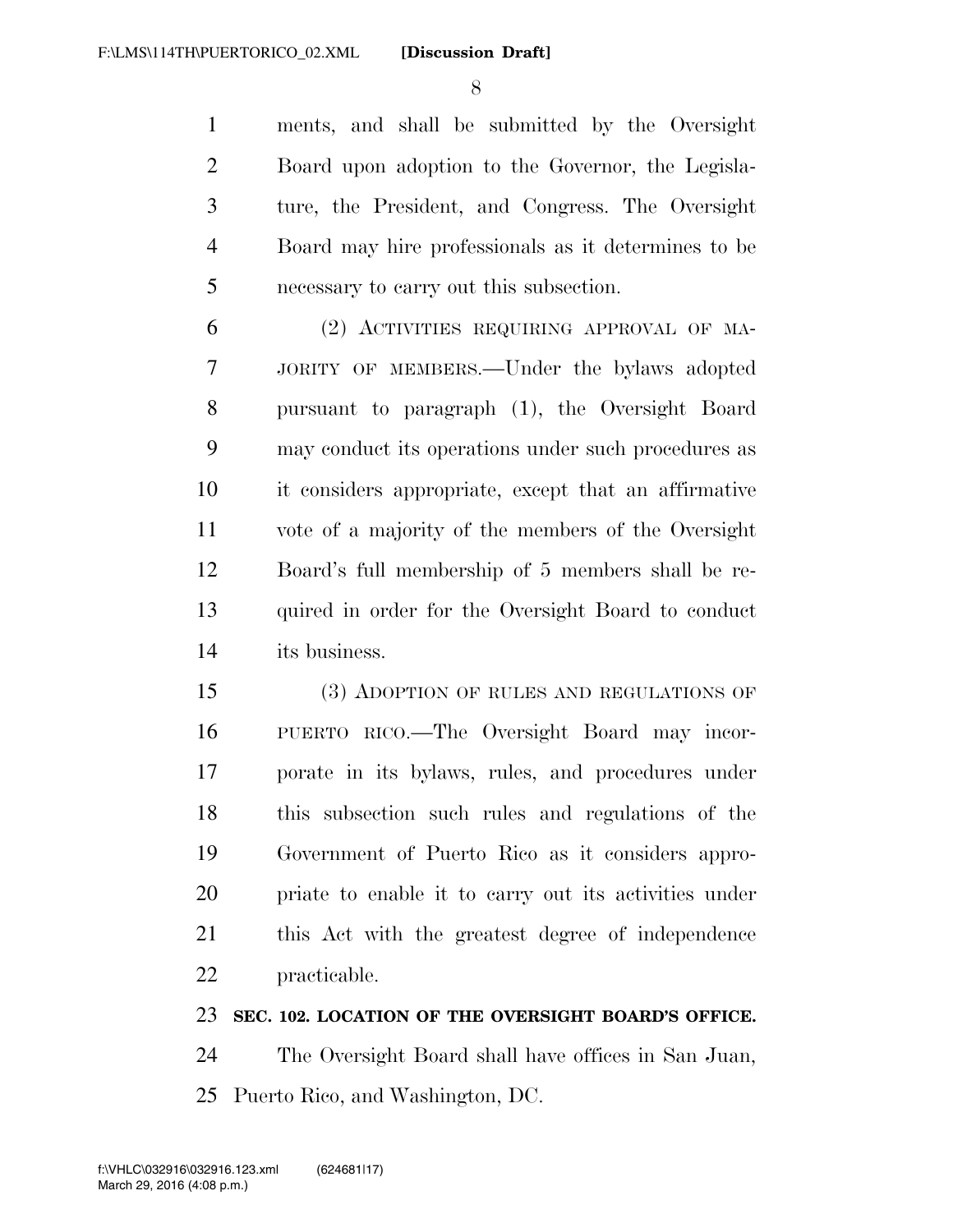# **SEC. 103. EXECUTIVE DIRECTOR AND STAFF OF OVERSIGHT BOARD.**

 (a) EXECUTIVE DIRECTOR.—The Oversight Board shall have an Executive Director who shall be appointed by the Chair with the consent of the Oversight Board. The Executive Director shall be paid at a rate determined by the Oversight Board.

 (b) STAFF.—With the approval of the Chair, the Ex- ecutive Director may appoint and fix the pay of additional personnel as the Executive Director considers appropriate, except that no individual appointed by the Executive Di- rector may be paid at a rate greater than the rate of pay for the Executive Director unless the Oversight Board pro- vides for otherwise. Such personnel may include private citizens, employees of the Federal Government, or employ-ees of the Government of Puerto Rico.

 (c) INAPPLICABILITY OF CERTAIN EMPLOYMENT AND PROCUREMENT LAWS.—

 (1) CIVIL SERVICE LAWS.—The Executive Di- rector and staff of the Oversight Board may be ap-21 pointed without regard to the provisions of title 5, United States Code, governing appointments in the competitive service, and paid without regard to the provisions of chapter 51 and subchapter III of chap-25 ter 53 of that title relating to classification and Gen-eral Schedule pay rates.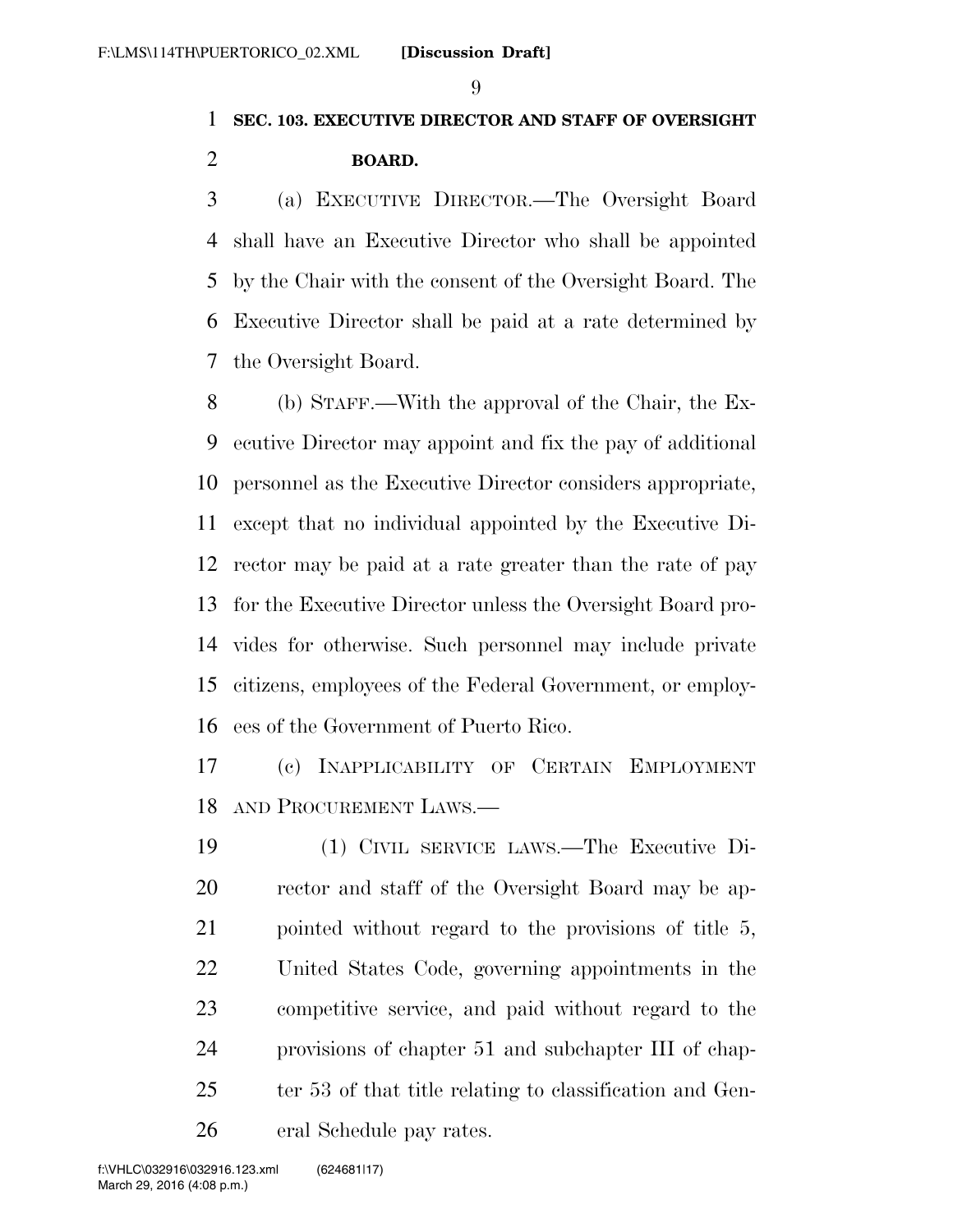(2) PUERTO RICO EMPLOYMENT AND PROCURE- MENT LAWS.—The Executive Director and staff of the Oversight Board may be appointed and paid without regard to any provision of the laws of Puer- to Rico governing appointments and salaries. Any provision of the laws of Puerto Rico governing pro-curement shall not apply to the Oversight Board.

 (d) STAFF OF FEDERAL AGENCIES.—Upon request of the Chair, the head of any Federal department or agen- cy may detail, on a reimbursable or nonreimbursable basis, any of the personnel of that department or agency to the Oversight Board to assist it in carrying out its duties under this Act.

 (e) STAFF OF GOVERNMENT OF PUERTO RICO.— Upon request of the Chair, the head of any department or agency of the Government of Puerto Rico, may detail, on a reimbursable or nonreimbursable basis, any of the personnel of that department or agency to the Oversight Board to assist it in carrying out its duties under this Act.

 (f) PRESERVATION OF RETIREMENT AND CERTAIN OTHER RIGHTS OF FEDERAL EMPLOYEES WHO BECOME 23 EMPLOYED BY THE OVERSIGHT BOARD.

 (1) IN GENERAL.—Any Federal employee who becomes employed by the Oversight Board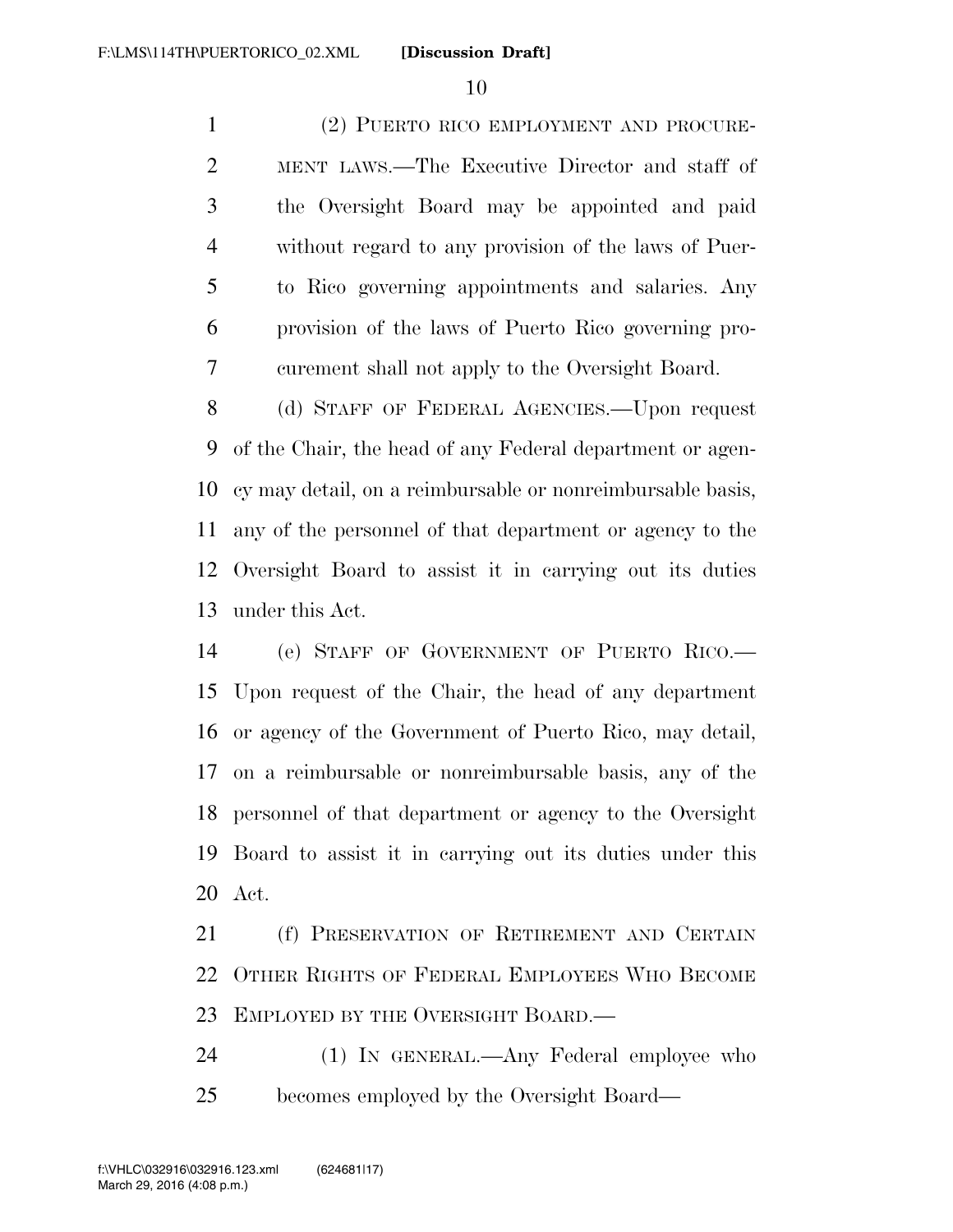**[Discussion Draft]** 

| $\mathbf{1}$   | (A) may elect, for the purposes set forth in        |
|----------------|-----------------------------------------------------|
| $\mathbf{2}$   | paragraph $(2)(A)$ , to be treated, for so long as  |
| 3              | that individual remains continuously employed       |
| $\overline{4}$ | by the Oversight Board, as if such individual       |
| 5              | had not separated from service with the Federal     |
| 6              | Government, subject to paragraph (3); and           |
| $\tau$         | (B) shall, if such employee subsequently            |
| 8              | becomes reemployed by the Federal Govern-           |
| 9              | ment, be entitled to have such individual's serv-   |
| 10             | ice with the Oversight Board treated, for pur-      |
| 11             | poses of determining the appropriate leave ac-      |
| 12             | erual rate, as if it had been service with the      |
| 13             | Federal Government.                                 |
| 14             | (2) EFFECT OF AN ELECTION.—An election              |
| 15             | made by an individual under the provisions of para- |
| 16             | graph $(1)(A)$ —                                    |
| 17             | (A) shall qualify such individual for the           |
| 18             | treatment described in such provisions for pur-     |
| 19             | poses of-                                           |
| 20             | (i) chapter $83$ or $84$ of title 5, United         |
| 21             | States Code, as appropriate (relating to re-        |
| 22             | tirement), including the Thrift Savings             |
| 23             | Plan;                                               |
| 24             | (ii) chapter 87 of such title (relating             |
| 25             | to life insurance); and                             |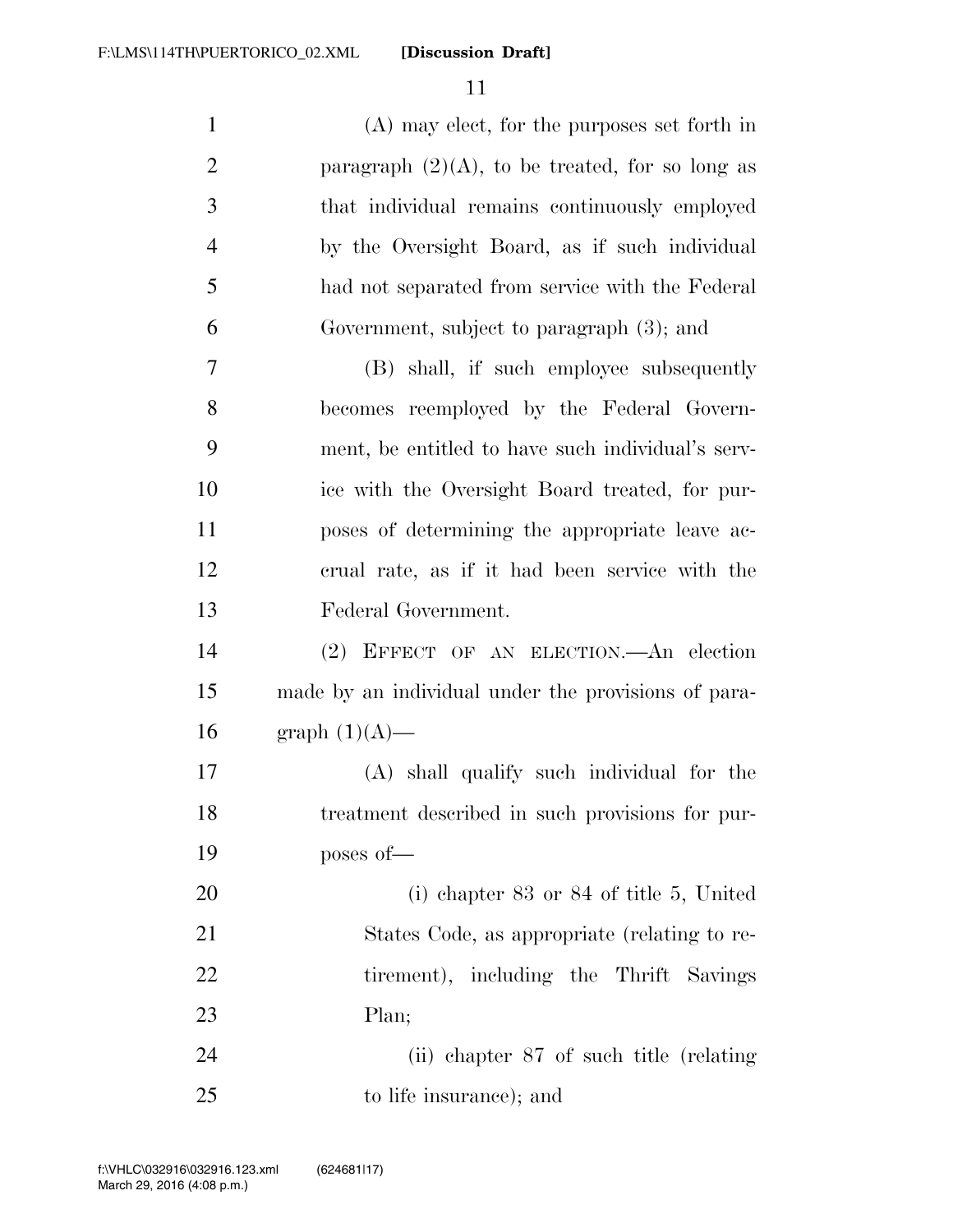**[Discussion Draft]** 

| $\mathbf{1}$   | (iii) chapter 89 of such title (relating              |
|----------------|-------------------------------------------------------|
| $\overline{2}$ | to health insurance); and                             |
| 3              | (B) shall disqualify such individual, while           |
| $\overline{4}$ | such election remains in effect, from partici-        |
| 5              | pating in the programs offered by the Govern-         |
| 6              | ment of Puerto Rico (if any) corresponding to         |
| 7              | the respective programs referred to in subpara-       |
| 8              | graph(A).                                             |
| 9              | (3) CONDITIONS FOR AN ELECTION TO BE EF-              |
| 10             | FECTIVE.—An election made by an individual under      |
| 11             | paragraph $(1)(A)$ shall be ineffective unless—       |
| 12             | (A) it is made before such individual sepa-           |
| 13             | rates from service with the Federal Govern-           |
| 14             | ment; and                                             |
| 15             | (B) such individual's service with the Over-          |
| 16             | sight Board commences within 3 days after so          |
| 17             | separating (not counting any holiday observed         |
| 18             | by the Government of Puerto Rico).                    |
| 19             | (4) CONTRIBUTIONS.—If an individual makes             |
| 20             | an election under paragraph $(1)(A)$ , the Oversight  |
| 21             | Board shall, in accordance with applicable provisions |
| 22             | of law referred to in paragraph $(2)(A)$ , be respon- |
| 23             | sible for making the same deductions from pay and     |
| 24             | the same agency contributions as would be required    |
| 25             | if it were a Federal agency.                          |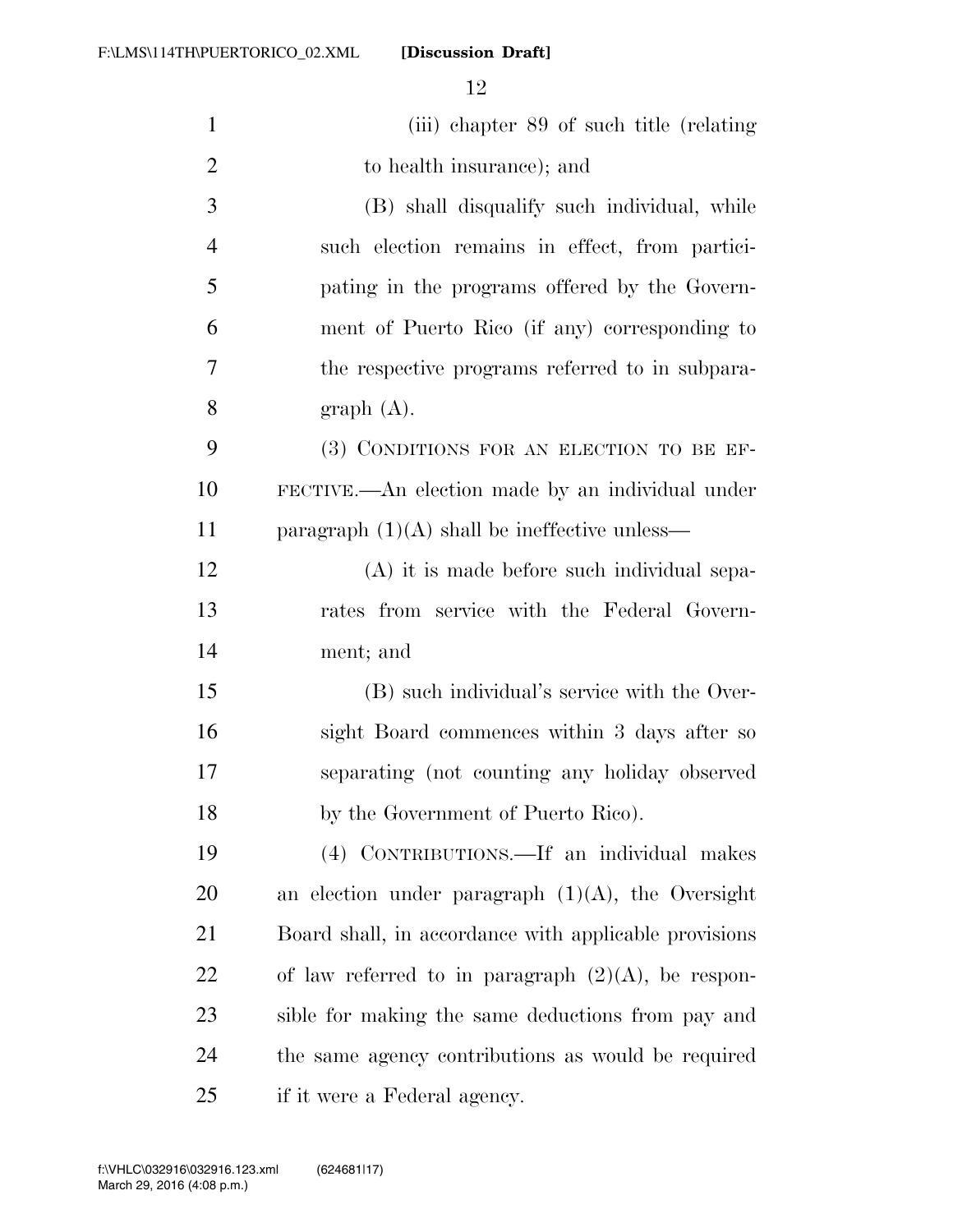| $\mathbf{1}$   | (5) REGULATIONS.—Any regulations necessary          |
|----------------|-----------------------------------------------------|
| $\overline{2}$ | to carry out this subsection shall be prescribed in |
| 3              | consultation with the Oversight Board by—           |
| $\overline{4}$ | (A) the Office of Personnel Management,             |
| 5              | to the extent that any program administered by      |
| 6              | the office is involved;                             |
| $\tau$         | (B) the appropriate office or agency of the         |
| 8              | Government of Puerto Rico, to the extent that       |
| 9              | any program administered by such office or          |
| 10             | agency is involved; and                             |
| 11             | (C) the Executive Director referred to in           |
| 12             | section 8474 of title 5, United States Code, to     |
| 13             | the extent that the Thrift Savings Plan is in-      |
| 14             | volved.                                             |
| 15             | (g) FEDERAL BENEFITS FOR OTHERS.-                   |
| 16             | $[(1)$ IN GENERAL.—The Office of Personnel          |
| 17             | Management, in conjunction with each<br>cor-        |
| 18             | responding office or agency of the Government of    |
| 19             | Puerto Rico and in consultation with the Oversight  |
| 20             | Board, shall prescribe regulations under which any  |
| 21             | individual who becomes employed by the Oversight    |
| 22             | Board (under circumstances other than as described  |
| 23             | in subsection (f)) may elect either—                |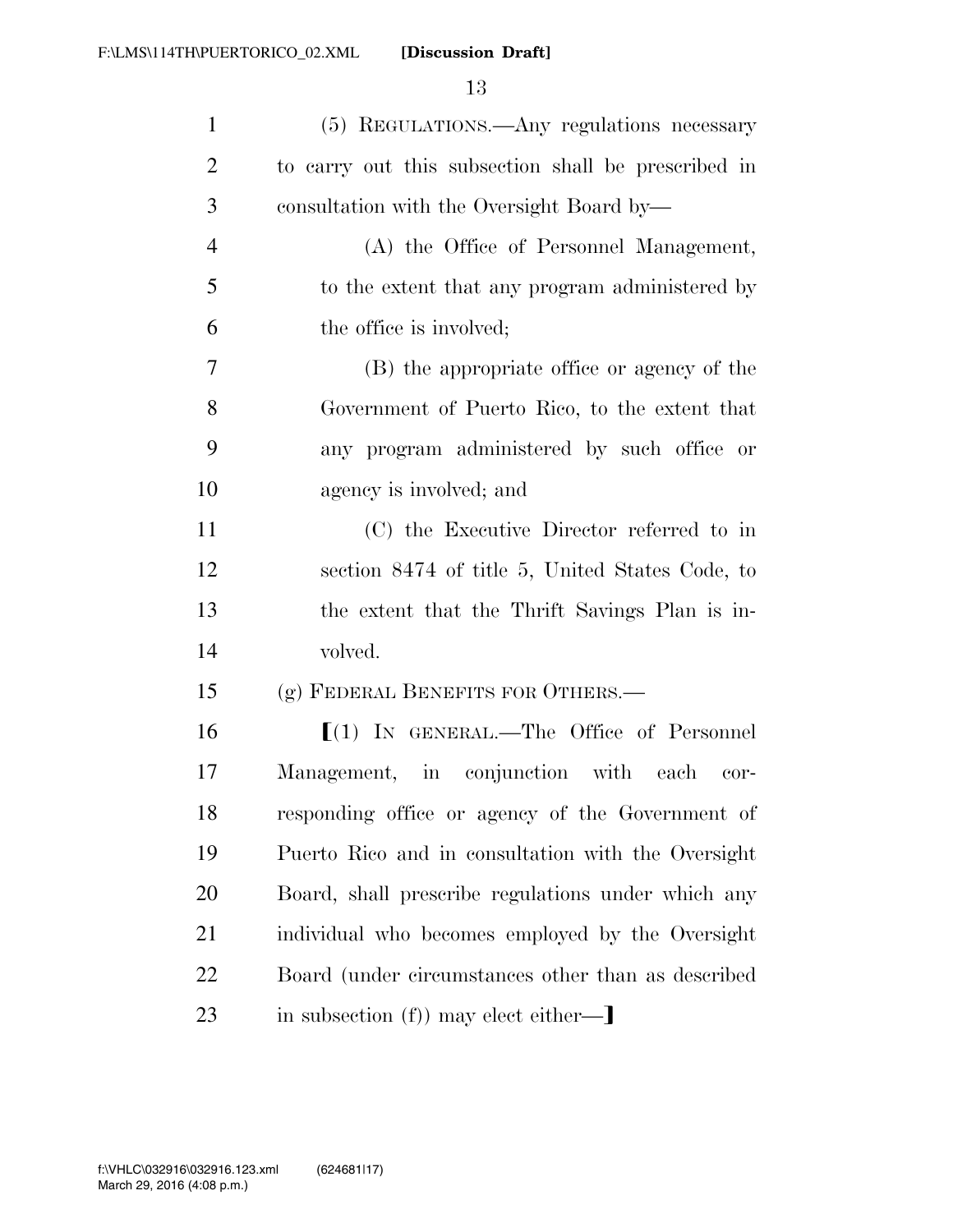| $\mathbf{1}$   | $[(A)$ to be deemed a Federal employee for              |
|----------------|---------------------------------------------------------|
| $\overline{2}$ | purposes of the programs referred to in sub-            |
| 3              | section $(f)(2)(A)$ (i)–(iii); or]                      |
| $\overline{4}$ | $[(B)$ to participate in 1 or more of the cor-          |
| 5              | responding programs offered by the Govern-              |
| 6              | ment of Puerto Rico.]                                   |
| 7              | (2) EFFECT OF AN ELECTION.—An individual                |
| 8              | who elects the option under subparagraph $(A)$ or $(B)$ |
| 9              | of paragraph (1) shall be disqualified, while such      |
| 10             | election remains in effect, from participating in any   |
| 11             | of the programs referred to in the other such sub-      |
| 12             | paragraph.                                              |
| 13             | (3) DEFINITION OF "CORRESPONDING OFFICE                 |
| 14             | OR AGENCY".—For purposes of paragraph (1), the          |
| 15             | term "corresponding office or agency of the Govern-     |
| 16             | ment of Puerto Rico" means, with respect to any         |
| 17             | program administered by the Office of Personnel         |
| 18             | Management, the office or agency responsible for ad-    |
| 19             | ministering the corresponding program (if any) of-      |
| 20             | fered by the Government of Puerto Rico.                 |
| 21             | (4) THRIFT SAVINGS PLAN.—To the extent that             |
| 22             | the Thrift Savings Plan is involved, the preceding      |
| 23             | provisions of this subsection shall be applied by sub-  |
| 24             | stituting "the Executive Director referred to in sec-   |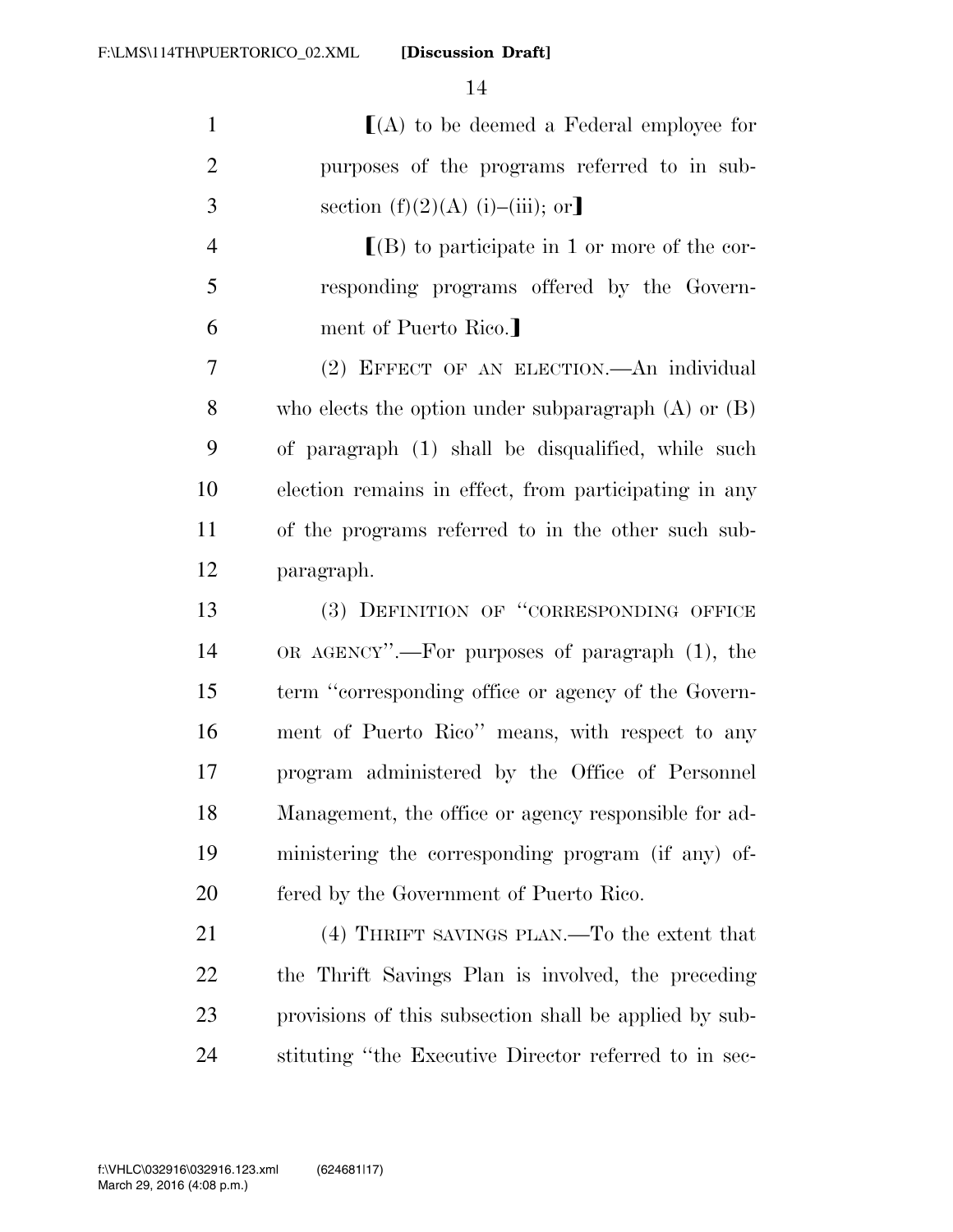tion 8474 of title 5, United States Code'' for ''the Office of Personnel Management''.

## **SEC. 104. POWERS OF OVERSIGHT BOARD.**

 (a) HEARINGS AND SESSIONS.—The Oversight Board may, for the purpose of carrying out this Act, hold hear- ings, sit and act at times and places, take testimony, and receive evidence as the Oversight Board considers appro- priate. The Oversight Board may administer oaths or af-firmations to witnesses appearing before it.

 (b) POWERS OF MEMBERS AND AGENTS.—Any mem- ber or agent of the Oversight Board may, if authorized by the Oversight Board, take any action that the Over-sight Board is authorized to take by this section.

(c) OBTAINING OFFICIAL DATA.—

 (1) FROM FEDERAL GOVERNMENT.—Notwith- standing sections 552 (commonly known as the Freedom of Information Act), 552a (the Privacy Act of 1974), and 552b (the Government in the Sun- shine Act) of title 5, United States Code, the Over- sight Board may secure directly from any depart- ment or agency of the United States information necessary to enable it to carry out this Act, with the approval of the head of that department or agency. (2) FROM GOVERNMENT OF PUERTO RICO.—

Notwithstanding any other provision of law, the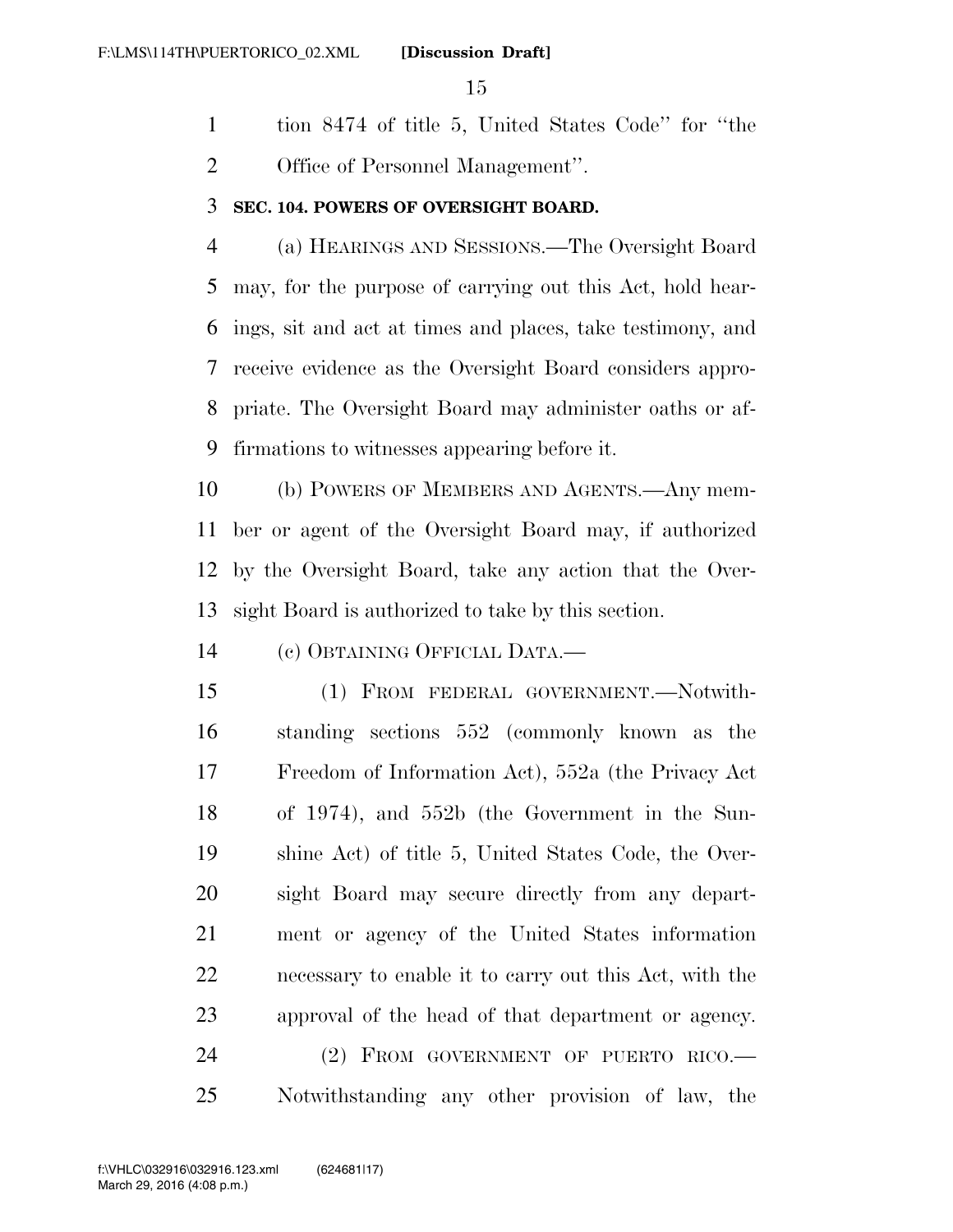Oversight Board shall have the right to secure cop- ies, whether written or electronic, of such records, documents, information, data, or metadata from any entity of the Government of Puerto Rico necessary to enable the Oversight Board to carry out its re- sponsibilities under this Act. At the request of the Oversight Board, the Oversight Board shall be granted direct access to such information systems, records, documents or information or data as will enable the Oversight Board to carry out its respon- sibilities under this Act. The head of the entity of Government of Puerto Rico responsible shall provide the Oversight Board with such information and as- sistance (including granting the Oversight Board di- rect access to automated or other information sys- tems) as the Oversight Board requires under this paragraph.

 (d) GIFTS, BEQUESTS, AND DEVISES.—The Over- sight Board may accept, use, and dispose of gifts, be- quests, or devises of services or property, both real and personal, for the purpose of aiding or facilitating the work of the Oversight Board. Gifts, bequests, or devises of money and proceeds from sales of other property received as gifts, bequests, or devises shall be deposited in such account as the Oversight Board may establish and shall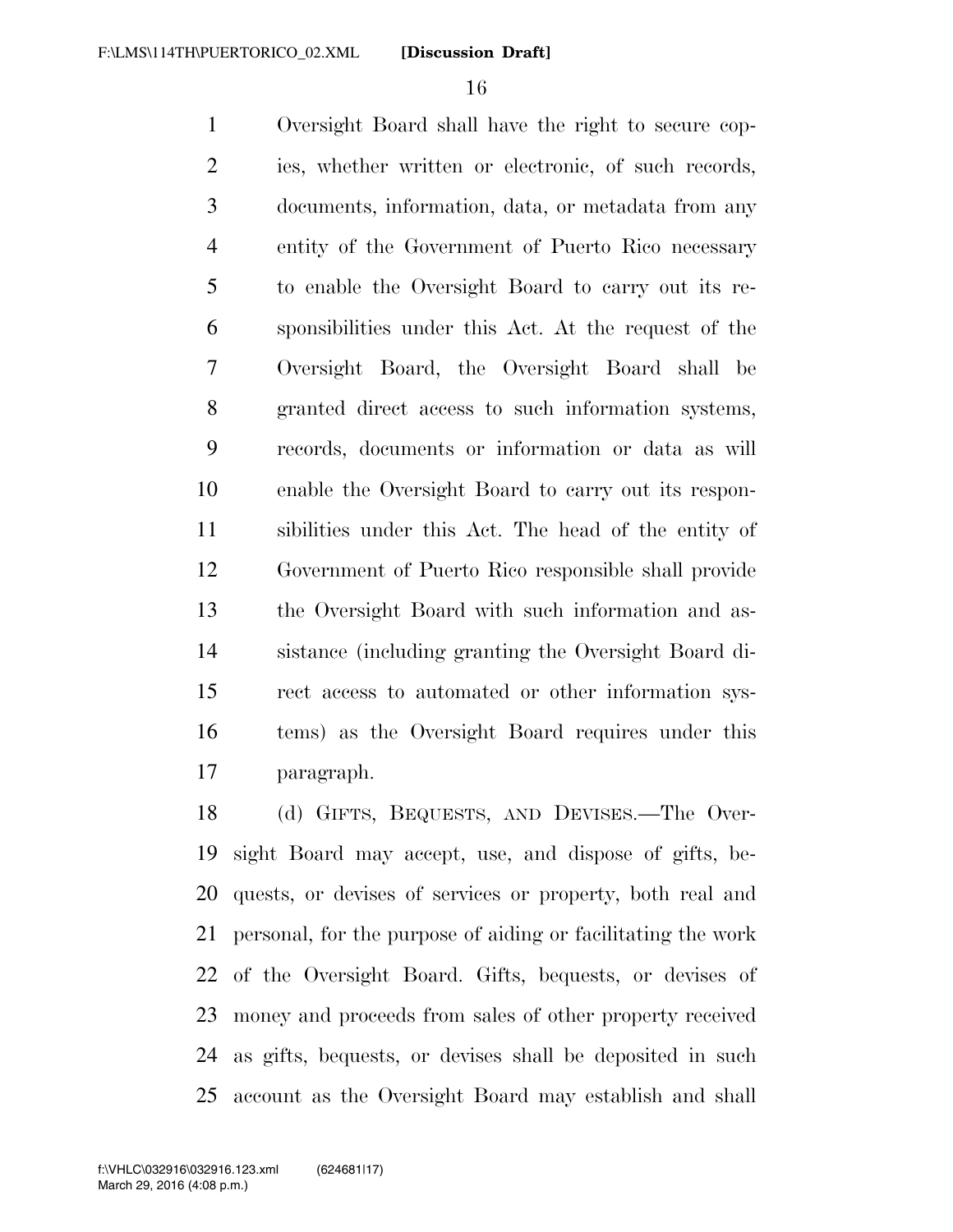be available for disbursement upon order of the Chair, consistent with the Oversight Board's by-laws, or rules and procedures.

(e) SUBPOENA POWER.—

 (1) IN GENERAL.—The Oversight Board may issue subpoenas requiring the attendance and testi- mony of witnesses and the production of books, records, correspondence, memoranda, papers, docu- ments, electronic files, metadata, tapes, and mate- rials of any nature relating to any matter under in- vestigation by the Oversight Board. The attendance of witnesses and the production of such materials may be required from any place within the United States at any designated place of hearing within the United States.

 (2) FAILURE TO OBEY A SUBPOENA.—If a per- son refuses to obey a subpoena issued under para- graph (1), the Oversight Board may apply to the United States District Court for the District of Puerto Rico for an order requiring that person to appear before the Oversight Board to give testi- mony, produce evidence, or both, relating to the matter under investigation. Any failure to obey the order of the court may be punished by the court as civil contempt.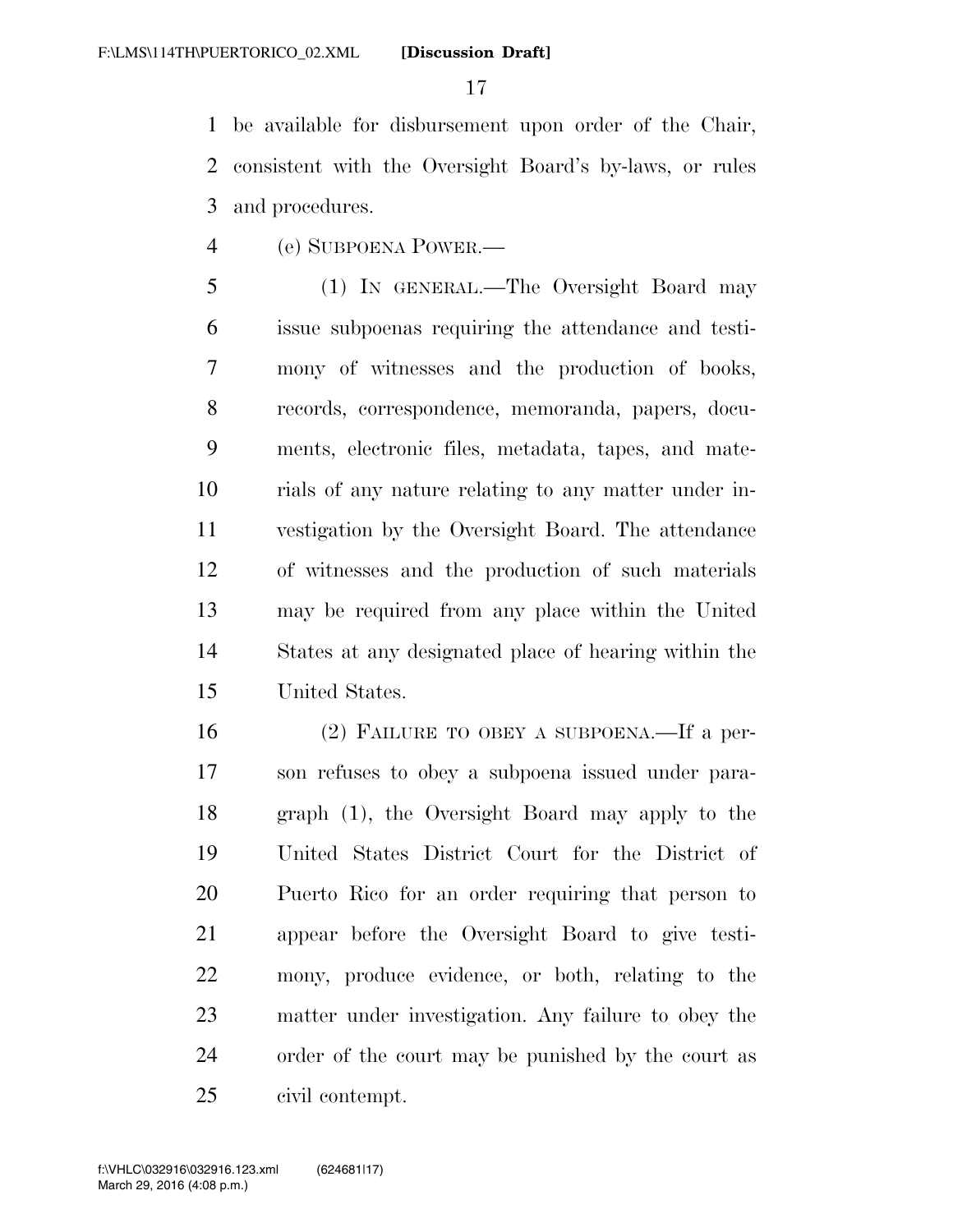(3) SERVICE OF SUBPOENAS.—The subpoena of the Oversight Board shall be served in the manner provided for subpoenas issued by the district courts under the Federal Rules of Civil Procedure.

 (f) ADMINISTRATIVE SUPPORT SERVICES.—Upon the request of the Oversight Board, the Administrator of the U.S. General Services Administration shall promptly pro- vide to the Oversight Board, on a reimbursable basis, the administrative support services necessary for the Over-sight Board to carry out its responsibilities under this Act.

 (g) OVERSIGHT BOARD TO ENTER INTO CON- TRACTS.—The Executive Director may enter into such contracts as the Executive Director considers appropriate (subject to the approval of the Chair) consistent with the Oversight Board's by-laws, rules, and regulations to carry out the Oversight Board's responsibilities under this Act. (h) OVERSIGHT BOARD TO ENFORCE CERTAIN PUERTO RICO LAWS.—The Oversight Board shall ensure the purposes of this Act are met including by prompt en- forcement of the laws of Puerto Rico prohibiting public sector employees from participating in a strike or lock out

(3 L.P.R.A. 1451q and 3 L.P.R.A. 1451r).

 (i) VOLUNTARY AGREEMENT CERTIFICATION.—If the Oversight Board determines, in its sole discretion, that the government of Puerto Rico has consummated a vol-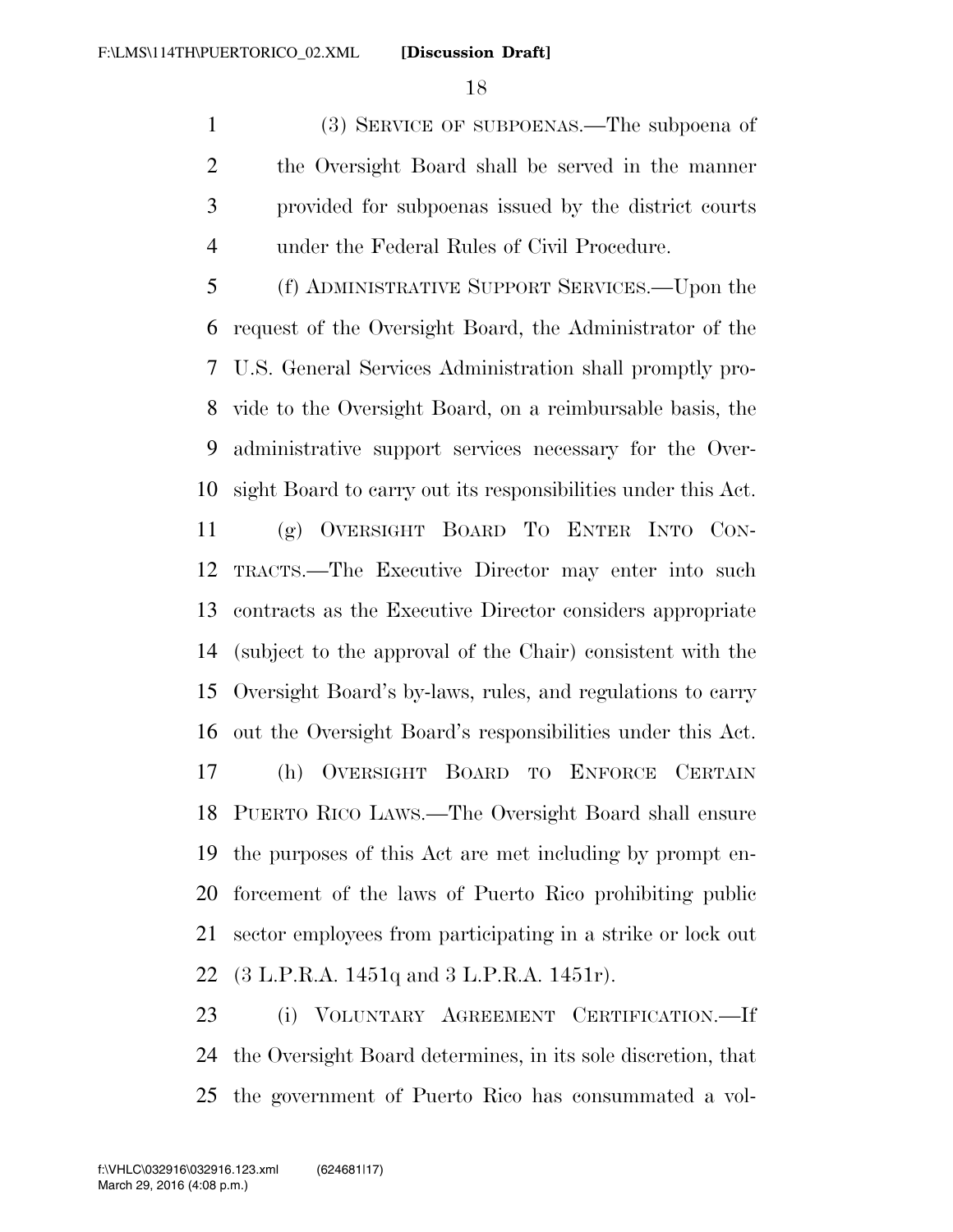untary agreement with holders of its debt to restructure such debt for the Government of Puerto Rico and is in 3 conformance with the applicable [certified/approved] fis-cal plan—

- (1) the Oversight Board shall certify to the Government of Puerto Rico that the voluntary agreement provides for a sustainable level of debt 8 and is in conformance with the applicable **[certified**/ 9 approved fiscal plan; and
- (2) the effectiveness of any such voluntary agreement must be conditioned on the Oversight Board delivering the certification described in para-graph (1).
- (j) RESTRUCTURING FILINGS.—Prior to any action taken on behalf of a debtor or potential debtor in a case under title III, the Oversight Board must certify the filing of a petition and the submission of a plan of adjustment, or any modifications, provided that such plan of adjust- ment, or any modifications, is consistent with the applica-ble fiscal plan.

 (k) CIVIL ACTIONS TO ENFORCE POWERS.—The Oversight Board may seek judicial enforcement of its au-thority to carry out its responsibilities under this Act.

(l) PENALTIES.—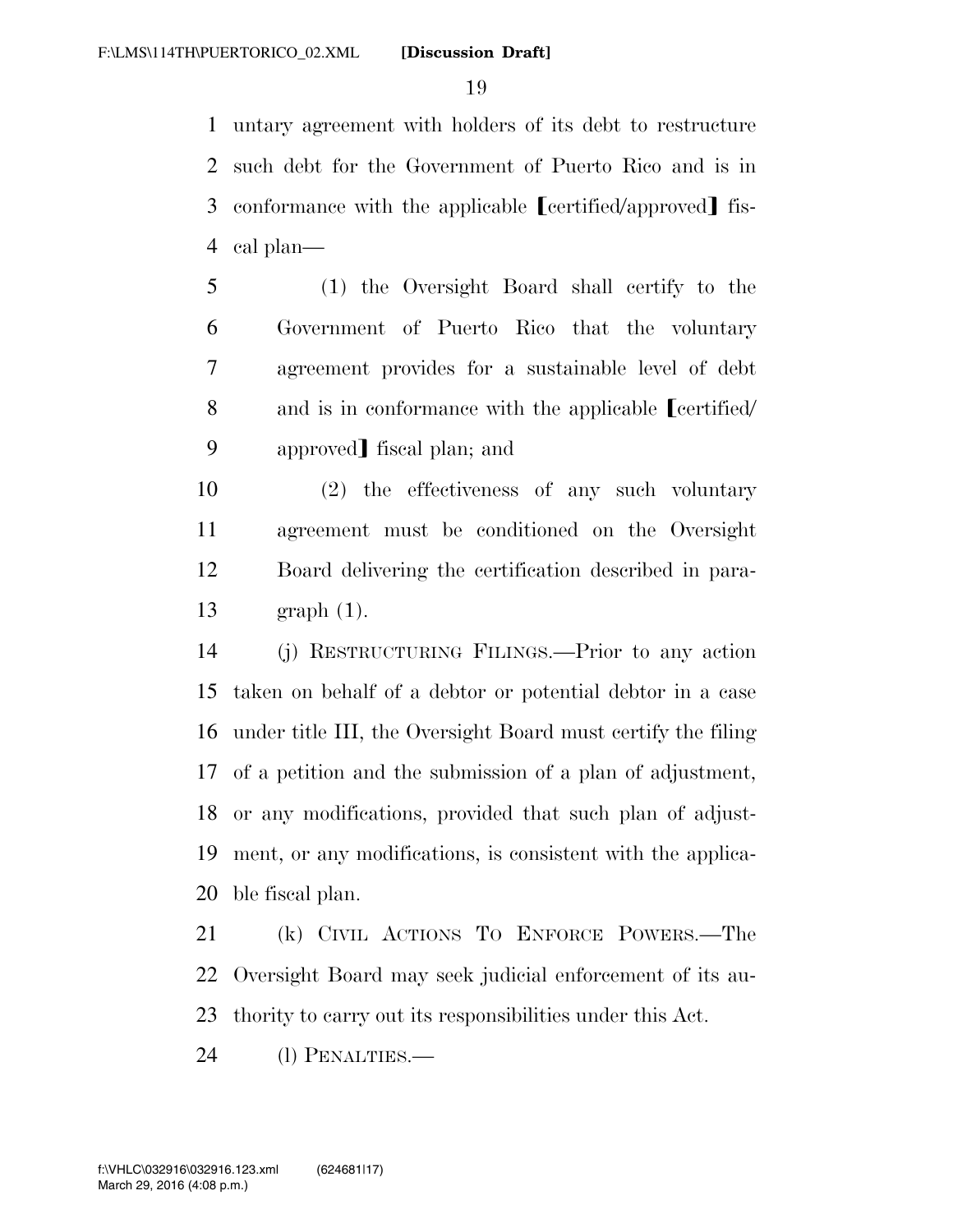(1) ACTS PROHIBITED.—Any officer or em- ployee of the Government of Puerto Rico who pre- pares, presents, or certifies any information or re- port for the Board or any of its agents that is inten- tionally false or misleading, or, upon learning that any such information is false or misleading, fails to immediately advise the Board or its agents thereof in writing shall be guilty of a misdemeanor, and shall be fined not more than \$1,000.

 (2) ADMINISTRATIVE DISCIPLINE.—In addition to any other applicable penalty, any officer or em- ployee of the Government of Puerto Rico who know- ingly and willfully violates paragraph (1) or takes any such action in violation of any valid order of the Oversight Board or fails or refuses to take any ac- tion required by any such order, shall be subject to appropriate administrative discipline, including (when appropriate) suspension from duty without pay or removal from office by order of either the Governor or Oversight Board.

 (3) REPORT BY GOVERNOR ON DISCIPLINARY ACTIONS TAKEN.—In the case of a violation of para- graph (1) by an officer or employee of the Govern-ment of Puerto Rico, the Governor shall immediately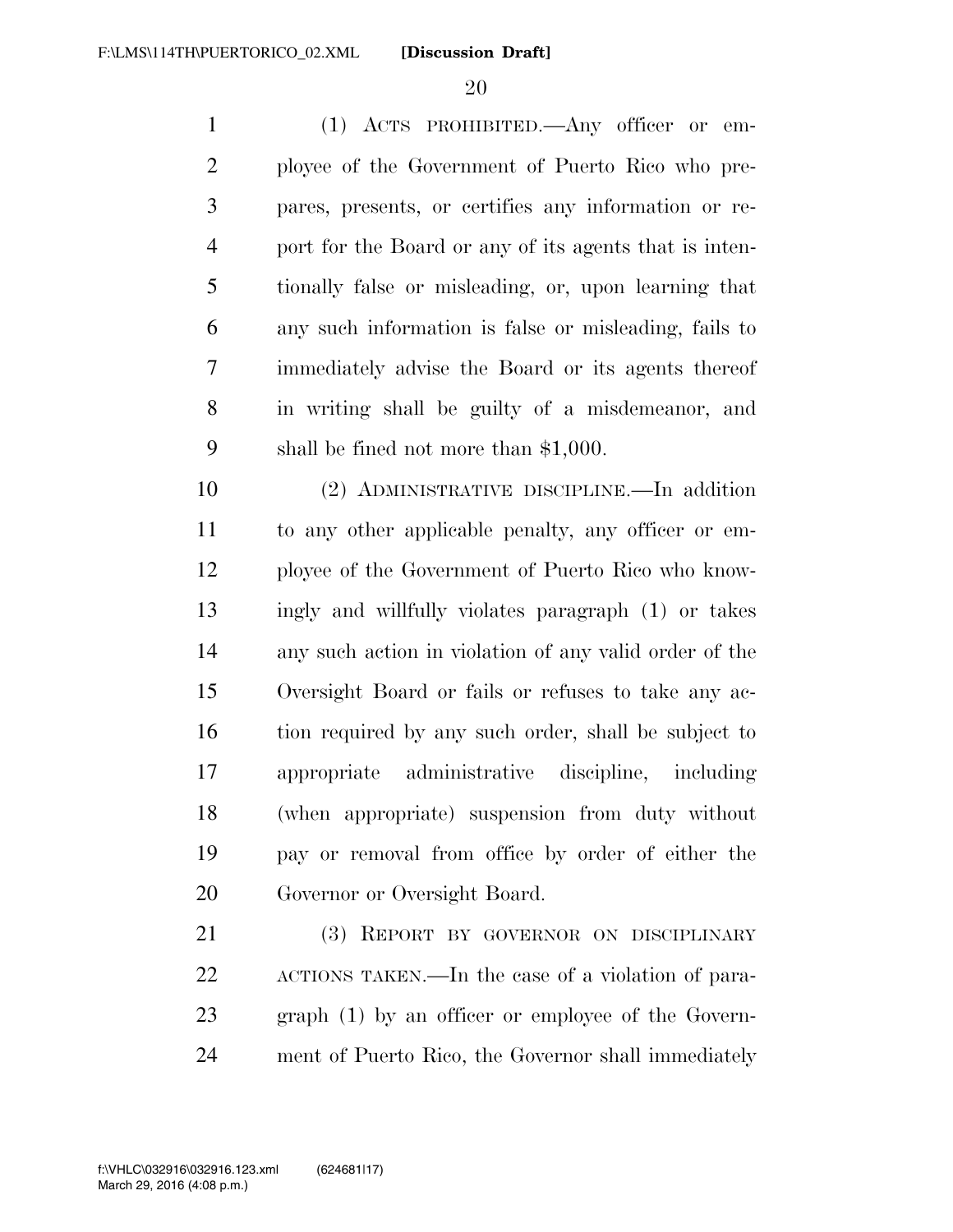- report to the Board all pertinent facts together with
- a statement of the action taken thereon.

## **SEC. 105. EXEMPTION FROM LIABILITY FOR CLAIMS.**

 The Oversight Board, its members, and its employees may not be liable for any obligation of or claim against the Oversight Board or its members or employees or the Government of Puerto Rico resulting from actions taken to carry out this Act.

## **SEC. 106. TREATMENT OF ACTIONS ARISING FROM ACT.**

 (a) JURISDICTION ESTABLISHED IN JUDICIAL DIS-11 TRICT FOR [DISTRICT OF COLUMBIA].—Except as pro-12 vided in section  $104(e)(2)$  (relating to the issuance of an order enforcing a subpoena), and title III (relating to ad- justments of debts), any action against the Oversight Board or any action otherwise arising out of this Act, in whole or in part, shall be brought in the United States 17 District Court for the [District of Columbia].

(b) PROMPT APPEAL.—

 (1) COURT OF APPEALS.—Notwithstanding any other provision of law, any order of the United 21 States District Court for the District of Columbia that is issued pursuant to an action brought under subsection (a) shall be reviewable only pursuant to a notice of appeal to the United States Court of Ap-25 peals for the District of Columbia<sup>]</sup> Circuit.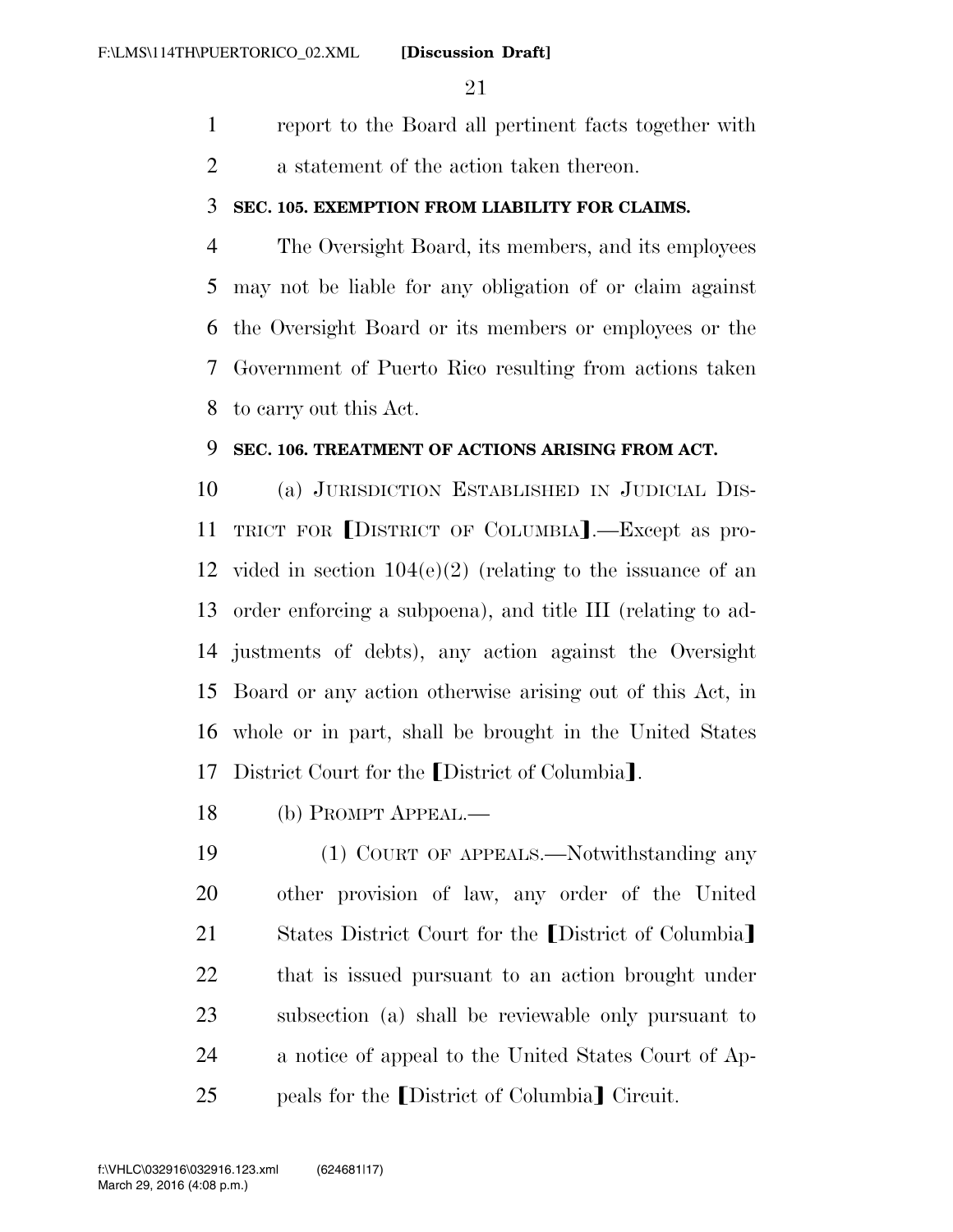**[Discussion Draft]** 

 (2) SUPREME COURT.—Notwithstanding any other provision of law, upon acceptance of a writ of certiorari and review by the Supreme Court of the United States of a decision of the court of appeals that is issued pursuant to paragraph (1) may be had only if the petition for such review is filed within 10 days after the entry of such decision.

 (c) TIMING OF RELIEF.—No order of any court granting declaratory or injunctive relief against the Over- sight Board, including relief permitting or requiring the obligation, borrowing, or expenditure of funds, shall take effect during the pendency of the action before such court, during the time appeal may be taken, or (if appeal is taken) during the period before the court has entered its final order disposing of such action.

 (d) EXPEDITED CONSIDERATION.—It shall be the 17 duty of the United States District Court for the District 18 of Columbia], the United States Court of Appeals for the First Circuit, the United States Court of Appeals for the District of Columbia Circuit, and the Supreme Court of the United States to advance on the docket and to expe- dite to the greatest possible extent the disposition of any matter brought under this Act.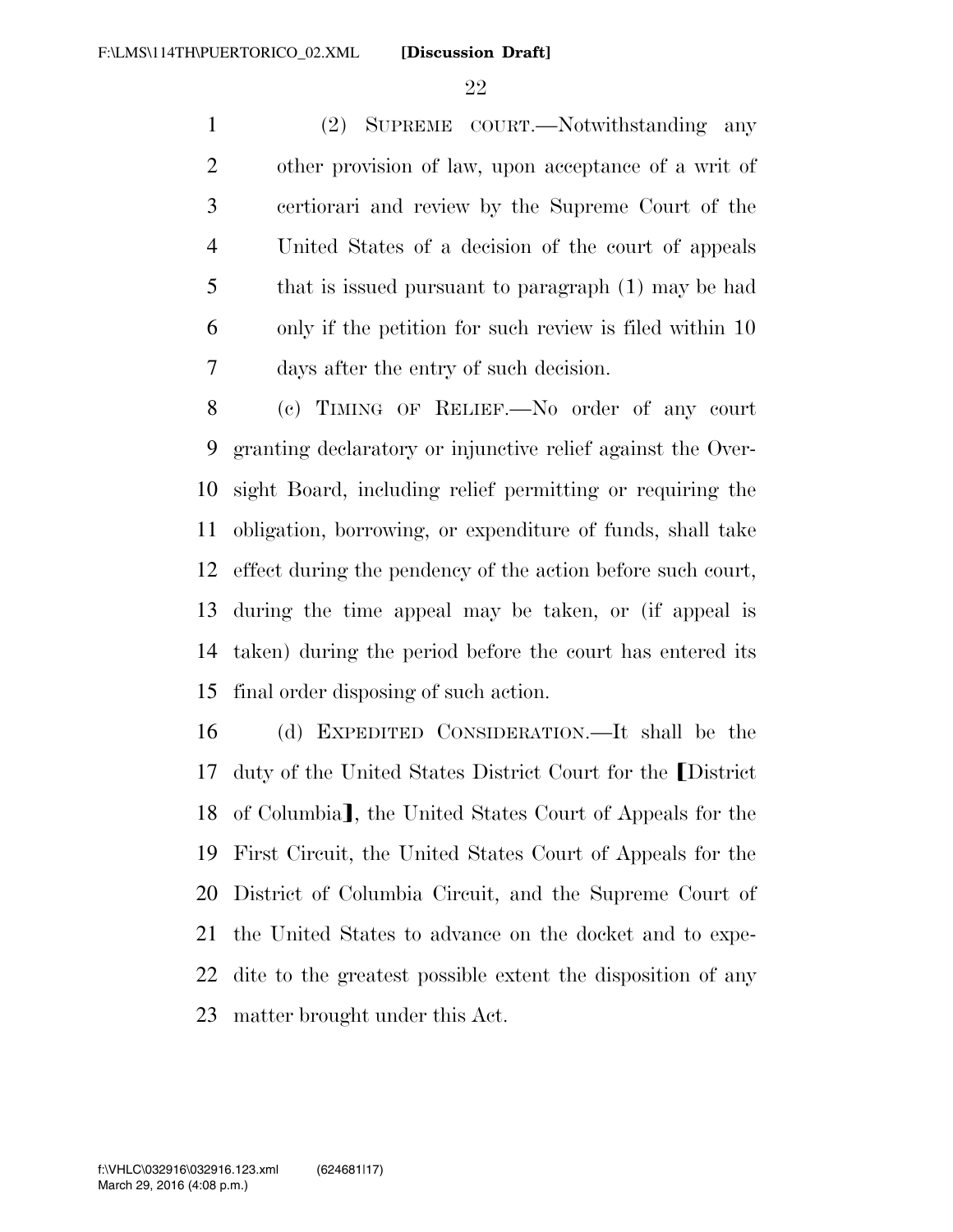# **SEC. 107. FUNDING FOR OPERATION OF OVERSIGHT BOARD.**

 (a) FUNDING.—The Oversight Board may use its powers with respect to the budget of the Government of Puerto Rico to ensure that sufficient funds are available to cover all expenses of the Oversight Board. If the Over-sight Board elects to do so—

 (1) The Oversight Board shall submit to the Governor and the Legislature a report describing the use of funds described in subsection (a) as a part of the budget appropriations process of the Govern-ment of Puerto Rico.

 (2) The Government of Puerto Rico shall des- ignate a dedicated funding source, not subject to subsequent legislative appropriations, sufficient to support the annual expenses of the Oversight Board as determined in the Oversight Board's sole and ex-clusive discretion.

 (b) ISSUANCE OF BONDS.—To the extent feasible, the Oversight Board shall, in the name of the Common- wealth of Puerto Rico, issue bonds or other loan inden- tures in amounts and maturities sufficient to fund the ac- tivities of the Oversight Board for a period of not less than 5 years. The Oversight Board shall prepare a business plan and budget, as well as any other documentation nec-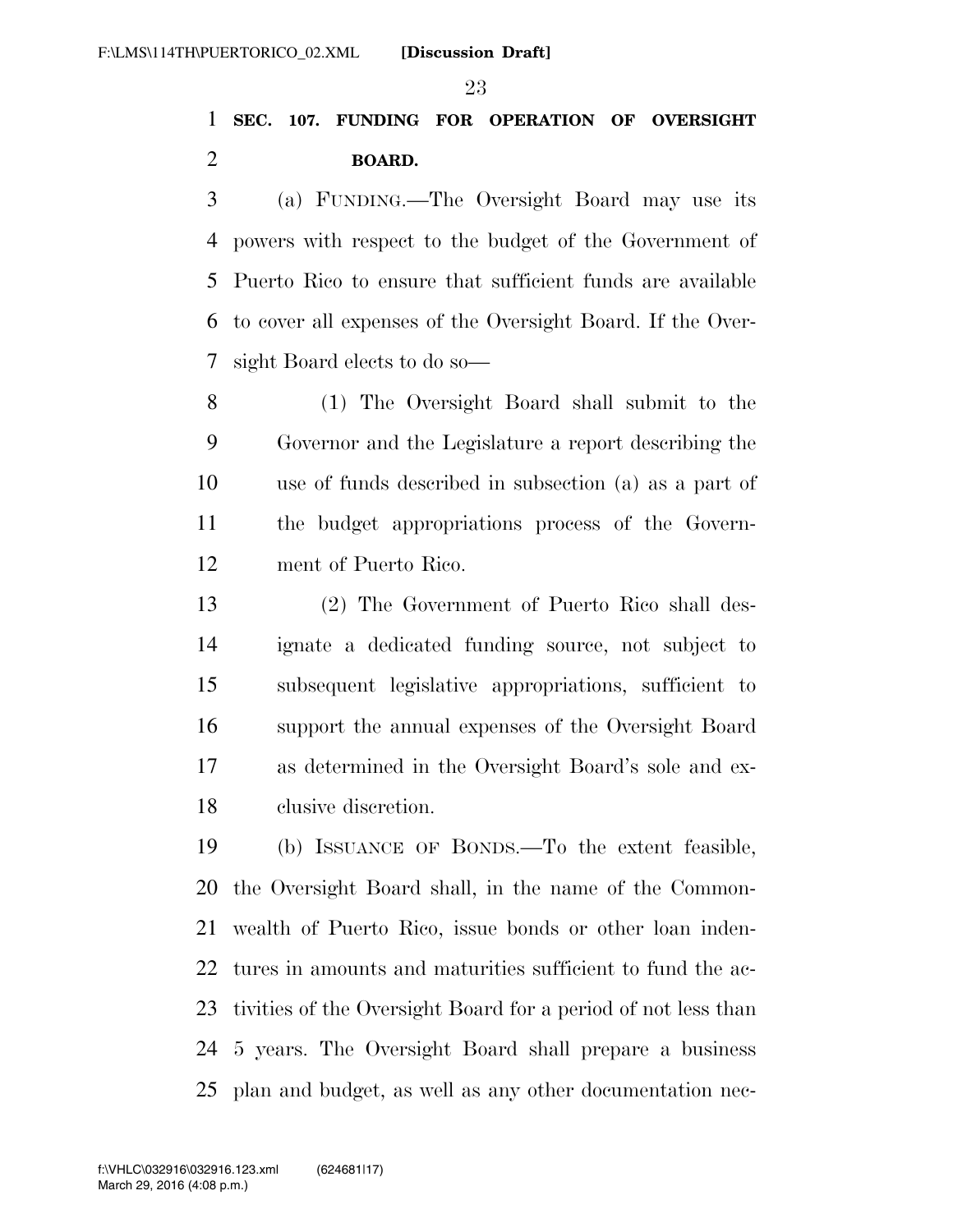essary to raise funds in the capital markets for the Over-sight Board's purposes.

 (c) APPROPRIATIONS.—There is appropriated by the 4 Congress the sum of  $\frac{1}{2}$  for the purposes of hir- ing professionals to assist in the organization of the Over- sight Board and the process of establishing a funding source for the Oversight Board's activities pursuant to subsections (a), (b), or (d), to remain available until ex- pended. Upon establishing a funding source pursuant to subsections (a), (b), or (d), the Oversight Board shall re- imburse the general fund of the United States Treasury the sum of money appropriated pursuant to this sub-section.

 (d) USE OF INTEREST ON ACCOUNTS FOR PUERTO RICO.—

 (1) IN GENERAL.—Notwithstanding any other provision of this Act, the Oversight Board may transfer or otherwise expend any amounts derived from interest earned on accounts held by the Over- sight Board on behalf of Puerto Rico for such pur-poses as it considers appropriate.

 (2) SPENDING NOT SUBJECT TO APPROPRIA- TION BY CONGRESS.—Any amounts transferred or otherwise expended pursuant to paragraph (1) may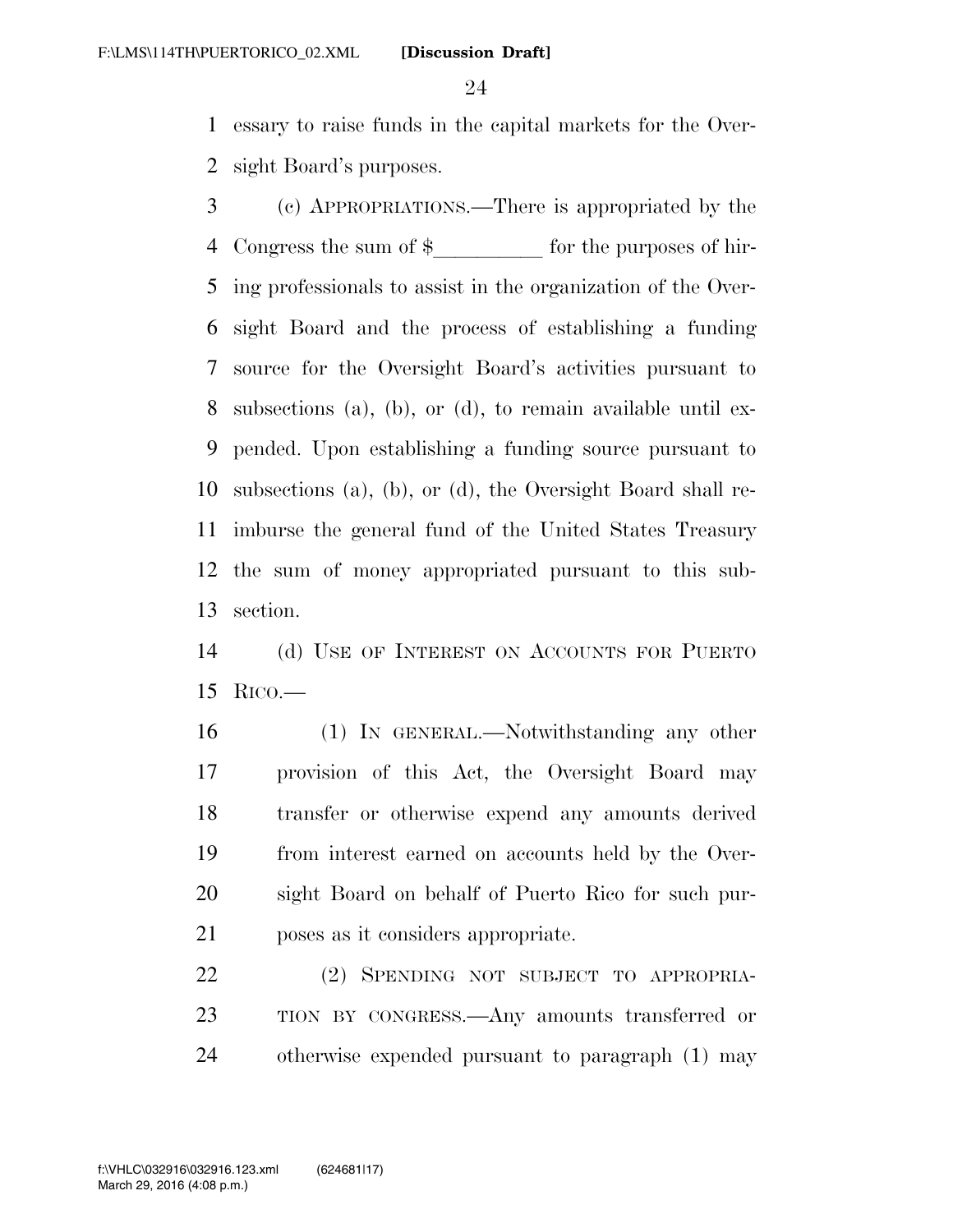be obligated or expended without approval by an Act of Congress.

 (e) BUDGET.—The Oversight Board shall develop an annual budget for each fiscal year starting with fiscal year 2018 and submit such budget to the House of Representa- tives Committee on Natural Resources and the Senate Committee on Energy and Natural Resources.

## ø**SEC. 108. REACTIVATION OF ACTIVITIES.**

 Upon receiving notice from the Chair of the Com- mittee on Natural Resources of the House of Representa- tives and the Chair of the Committee on Energy and Nat- ural Resources of the Senate that an oversight period has been initiated (as described in section 209) at any time after the Oversight Board suspends its activities under subsection (a), the President shall appoint members of the Oversight Board, pursuant to section 101(b), and the Oversight Board shall carry out activities under this Act, in the same manner as the President appointed members and the Oversight Board carried out activities prior to 20 such suspension.

# **SEC. 109. APPLICATION OF LAWS OF PUERTO RICO TO OVERSIGHT BOARD.**

 (a) IN GENERAL.—Neither the Governor nor the Legislature may—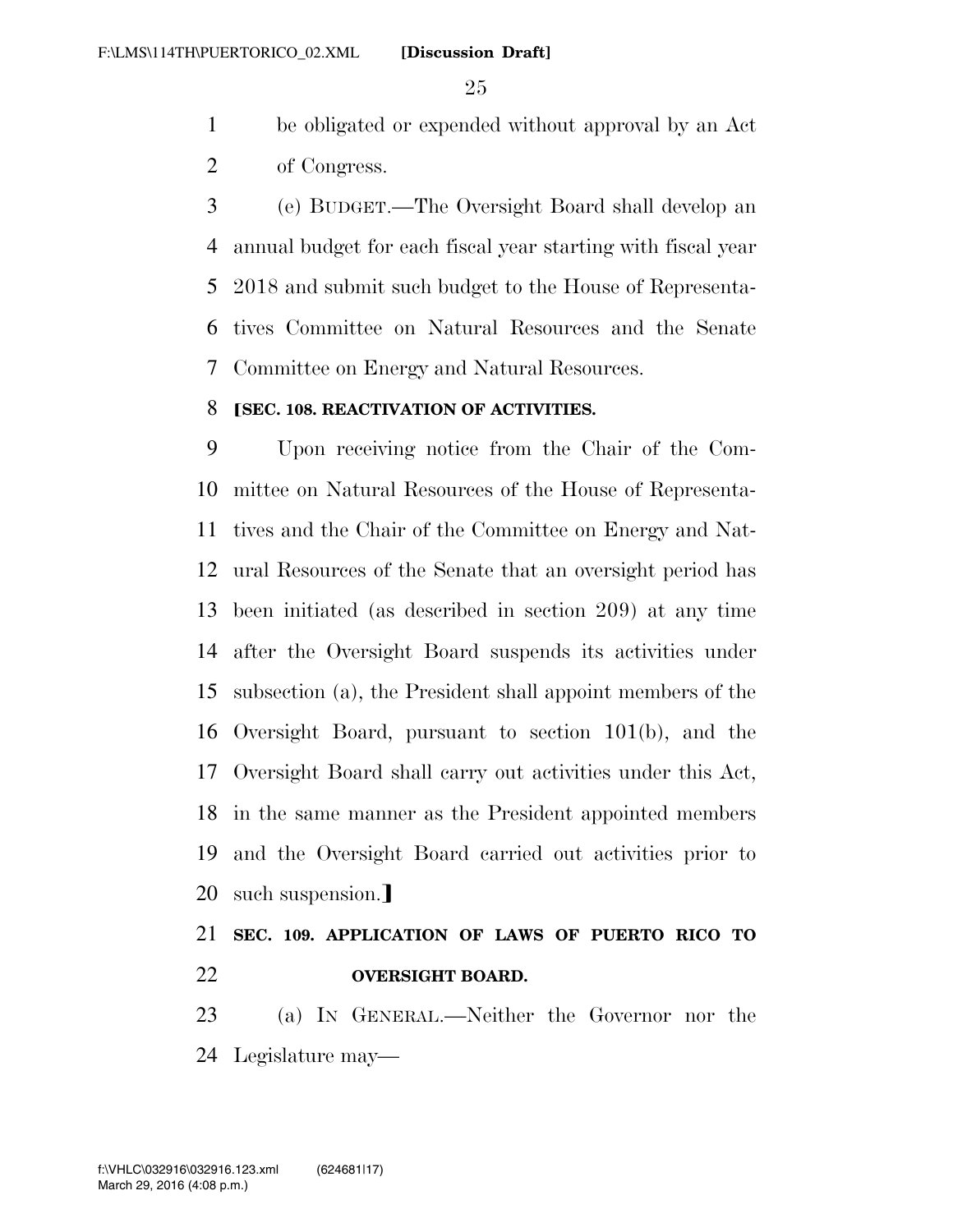(1) exercise any control, supervision, oversight, or review over the Oversight Board or its activities; or

 (2) enact or implement any Act, resolution, pol- icy or rule with respect to the Oversight Board or its activities.

 (b) OVERSIGHT BOARD NOT SUBJECT TO REP- RESENTATION BY THE SECRETARY OF JUSTICE OF PUER- TO RICO.—In any action brought by or on behalf of the Oversight Board, and in any action brought by the Over- sight Board, the Oversight Board shall be represented by such counsel as it may select, but in no instance may it be represented by the Secretary of Justice of Puerto Rico. **TITLE II—RESPONSIBILITIES OF OVERSIGHT BOARD** 

# **Subtitle A—Establishment and En-**

 **forcement of Fiscal Plan and Budget for Government of Puer-to Rico** 

# **SEC. 201. DEVELOPMENT OF BUDGETS.**

 (a) REASONABLE SCHEDULE FOR DEVELOPMENT OF BUDGETS.—As soon as practicable after at least 3 mem- bers have been appointed to the Oversight Board in the fiscal year in which the Oversight Board is established and in each fiscal year thereafter during which the Oversight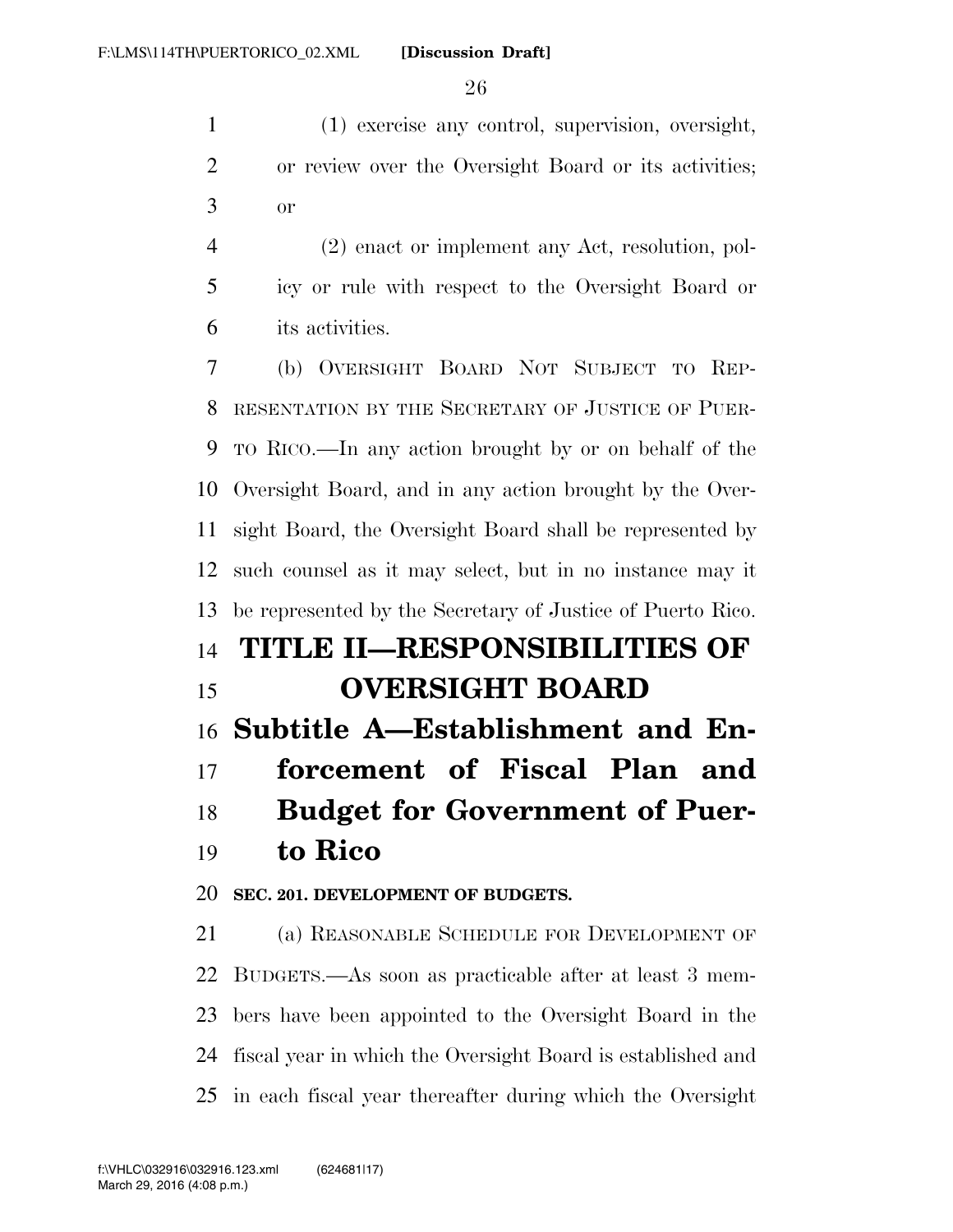Board is in existence, the Oversight Board shall deliver a notice to the Governor and the legislature providing a schedule for developing, submitting, approving, and certi- fying Budgets for a period of fiscal years as determined by the Oversight Board, in its sole discretion, but in any case a period of not less than one fiscal year following the fiscal year in which the notice is delivered. The notice may also set forth a schedule for revisions to budgets that have already been certified, which revisions must be sub- ject to subsequent approval and certification by the Over- sight Board. The Oversight Board shall consult with the Governor and the Legislature in establishing a schedule, but the Oversight Board shall retain sole discretion to set or, in the future by delivery of a subsequent notice to the Governor and the Legislature, change the dates of such schedule as it deems appropriate and reasonably feasible. (b) REVENUE FORECAST.—The Governor and Legis- lature shall submit to the Oversight Board a forecast of revenues for the following fiscal year(s) to be used in de- veloping the Budgets by the time specified in the notice delivered under subsection (a).

- 22 (c) BUDGETS DEVELOPED BY GOVERNOR.—
- (1) GOVERNOR'S PROPOSED BUDGETS.—Except as provided in paragraph (3) the Governor shall sub-mit to the Oversight Board proposed Budgets by the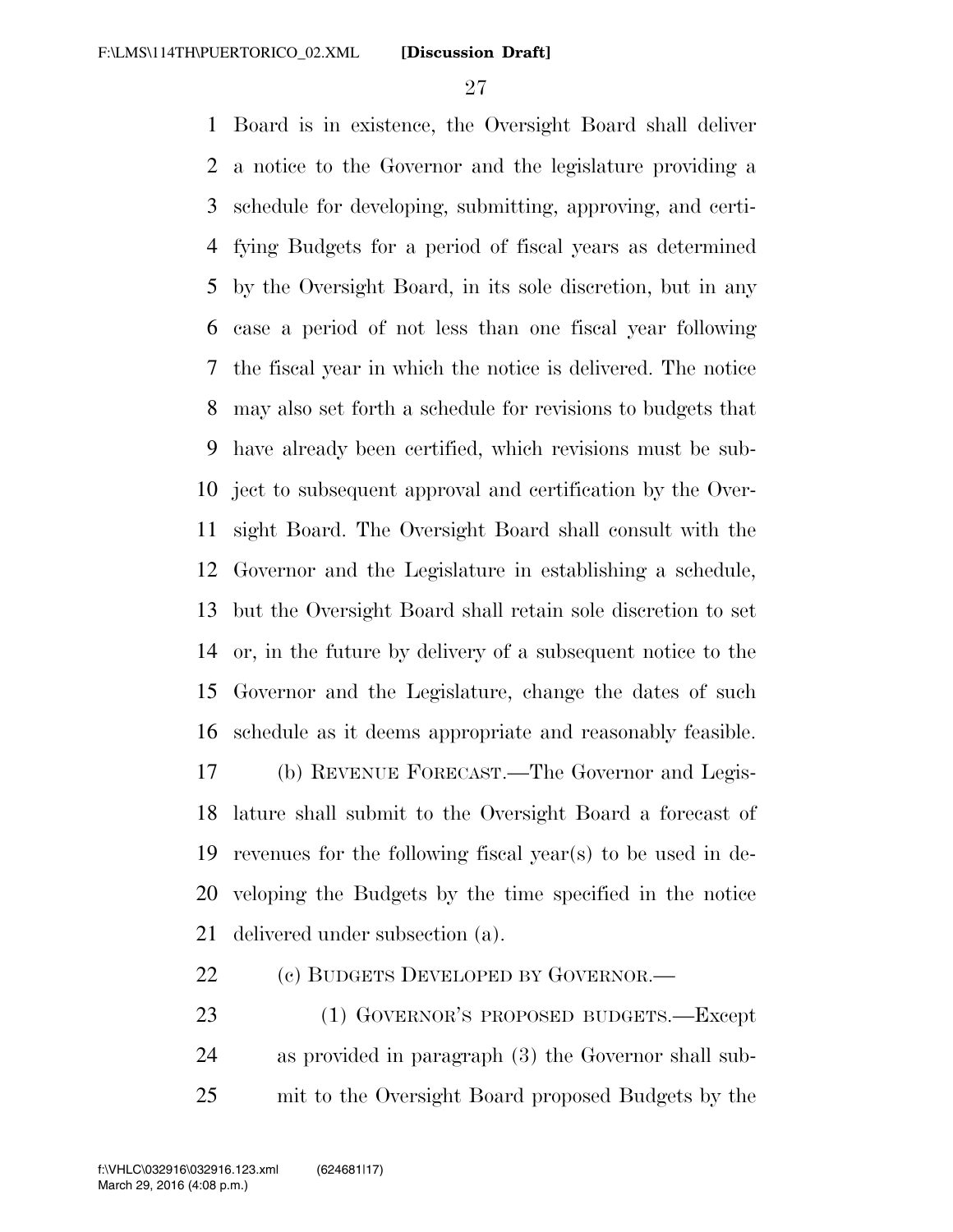| $\mathbf{1}$   | time specified in the notice delivered under sub-     |
|----------------|-------------------------------------------------------|
| $\overline{2}$ | section (a). In consultation with the Governor in ac- |
| 3              | cordance with the process specified in the notice de- |
| $\overline{4}$ | livered under subsection (a), the Oversight Board     |
| 5              | shall determine, in its sole discretion, whether each |
| 6              | proposed Budget is compliant with the applicable      |
| 7              | Fiscal Plan and—                                      |
| 8              | $(A)$ if a proposed Budget is a compliant             |
| 9              | budget the Oversight Board shall—                     |
| 10             | (i) approve the Budget; and                           |
| 11             | (ii) submit the Budget to the Legisla-                |
| 12             | ture; or                                              |
| 13             | (B) if the Oversight Board determines that            |
| 14             | the Budget is not a compliant Budget, the             |
| 15             | Oversight Board shall provide to the Gov-             |
| 16             | ernor-                                                |
| 17             | (i) a notice of violation that includes               |
| 18             | a description of any necessary corrective             |
| 19             | action; and                                           |
| 20             | (ii) an opportunity to correct the vio-               |
| 21             | lation.                                               |
| 22             | (2) GOVERNOR'S REVISIONS.—The Governor                |
| 23             | may correct any violations identified by the Over-    |
| 24             | sight Board and resubmit a revised Budget to the      |
| 25             | Oversight Board in accordance with paragraph (1).     |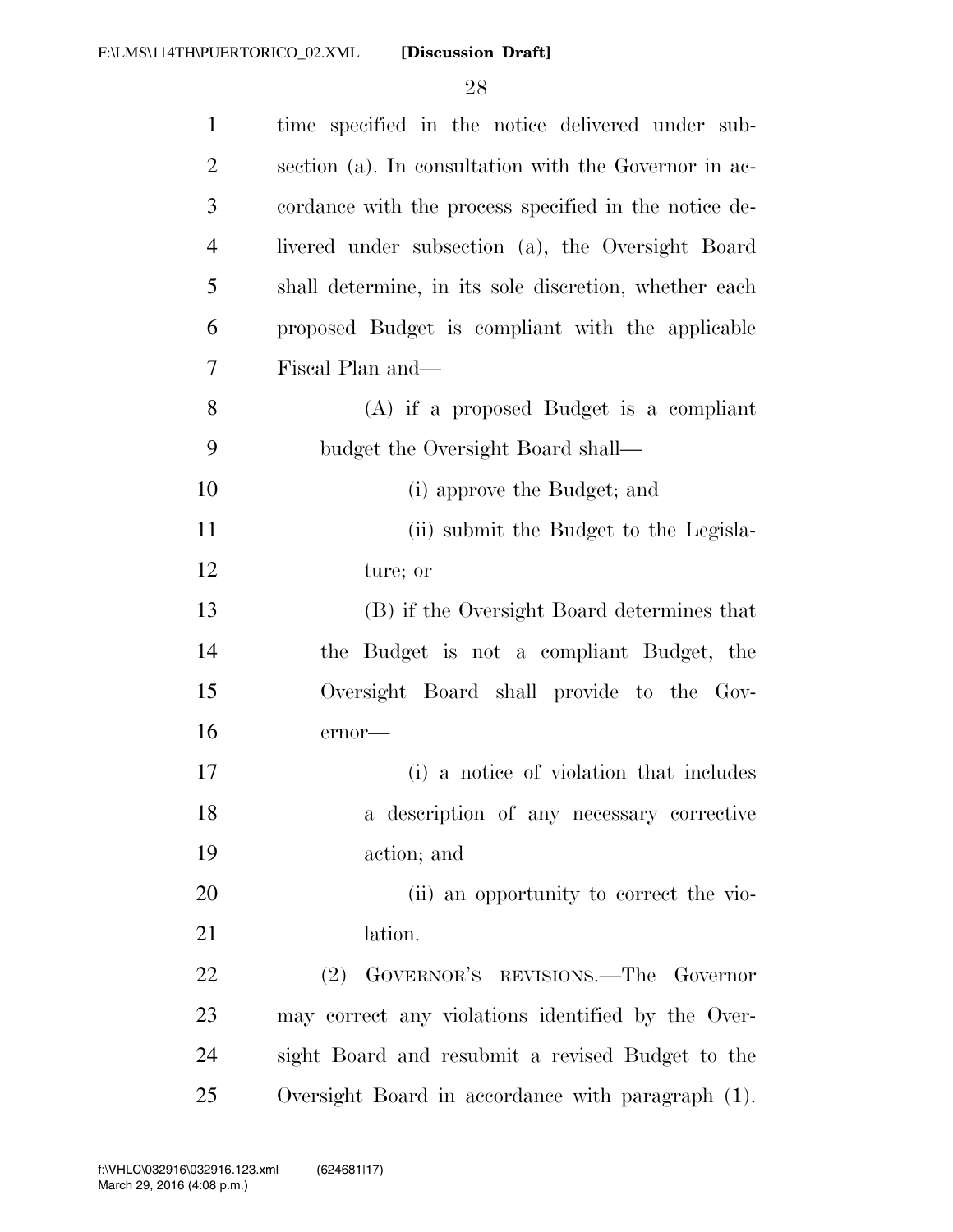| $\mathbf{1}$   | If the Governor is not able to develop a Budget that   |
|----------------|--------------------------------------------------------|
| $\overline{2}$ | the Oversight Board determines is a complaint          |
| 3              | Budget by the time specified in the notice delivered   |
| $\overline{4}$ | under subsection (a), the Oversight Board shall de-    |
| 5              | velop and submit to the Governor and the Legisla-      |
| 6              | ture a revised compliant budget. The Governor may      |
| 7              | submit as many revised Budgets to the Oversight        |
| 8              | Board as the schedule established in the notice deliv- |
| 9              | ered under subsection (a) allows.                      |
| 10             | (3) TRANSITION BUDGETS.-                               |
| 11             | $(A)$ Notwithstanding sections $201(b)(2)$             |
| 12             | and $201(c)$ , the revenue and expenditure esti-       |
| 13             | mates in a Budget developed for the fiscal year        |
| 14             | immediately after the fiscal year in which the         |
| 15             | Oversight Board is established is not required         |
| 16             | to be in conformance with modified accrual ac-         |
| 17             | counting standards and, as a result, a Budget          |
| 18             | developed for such fiscal year is not required to      |
| 19             | be a compliant Budget.                                 |
| 20             | (B) During the fiscal year in which the                |
| 21             | Oversight Board is established the Oversight           |
| 22             | Board shall have sole discretion in determining        |
| 23             | whether a Budget is acceptable and, once it de-        |
| 24             | termines that a Budget developed for the fol-          |
| 25             | lowing fiscal year(s) in accordance with the           |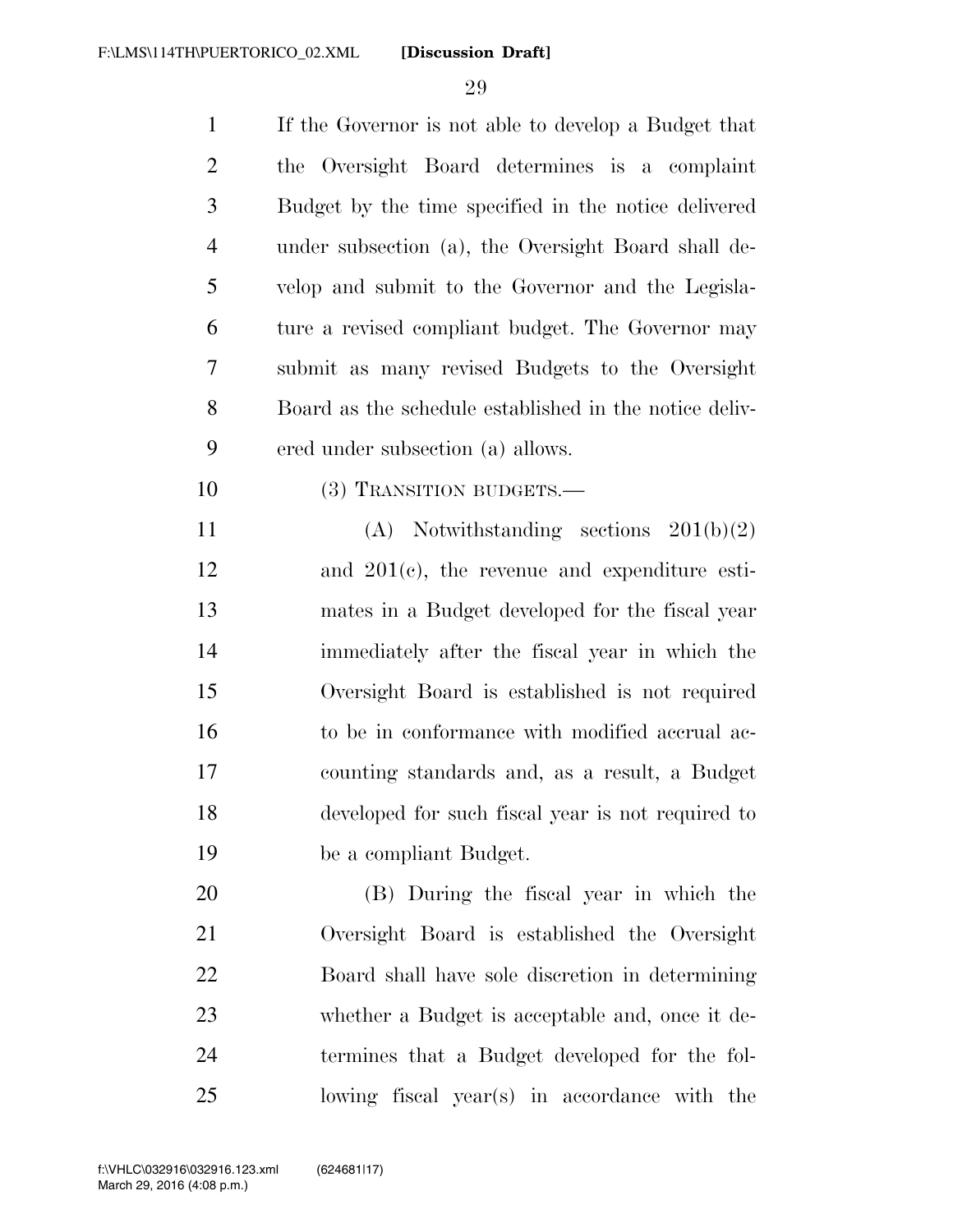| $\mathbf{1}$   | process set forth in paragraph (1) and sub-         |
|----------------|-----------------------------------------------------|
| $\overline{2}$ | section (a), as modified by this paragraph, is      |
| 3              | acceptable, the Oversight Board shall approve       |
| $\overline{4}$ | such Budget and submit such Budget to the           |
| 5              | Legislature.                                        |
| 6              | (d) BUDGET APPROVAL BY LEGISLATURE.—                |
| 7              | LEGISLATURE ADOPTED<br>(1)<br>BUDGET.—The           |
| 8              | Legislature shall submit to the Oversight Board the |
| 9              | Budget adopted by the Legislature by the time spec- |
| 10             | ified in the notice delivered under subsection (a). |
| 11             | The Oversight Board shall determine whether the     |
| 12             | adopted Budget is a compliant Budget and—           |
| 13             | $(A)$ if the adopted Budget is a compliant          |
| 14             | budget, the Oversight Board shall issue a com-      |
| 15             | pliance certification for such compliant Budget     |
| 16             | pursuant to subsection (e); and                     |
| 17             | (B) if the adopted Budget is not a compli-          |
| 18             | ant Budget, the Oversight Board shall provide       |
| 19             | to the Legislature—                                 |
| 20             | (i) a notice of violation that includes             |
| 21             | a description of any necessary corrective           |
| 22             | action; and                                         |
| 23             | (ii) an opportunity to correct the vio-             |
| 24             | lation.                                             |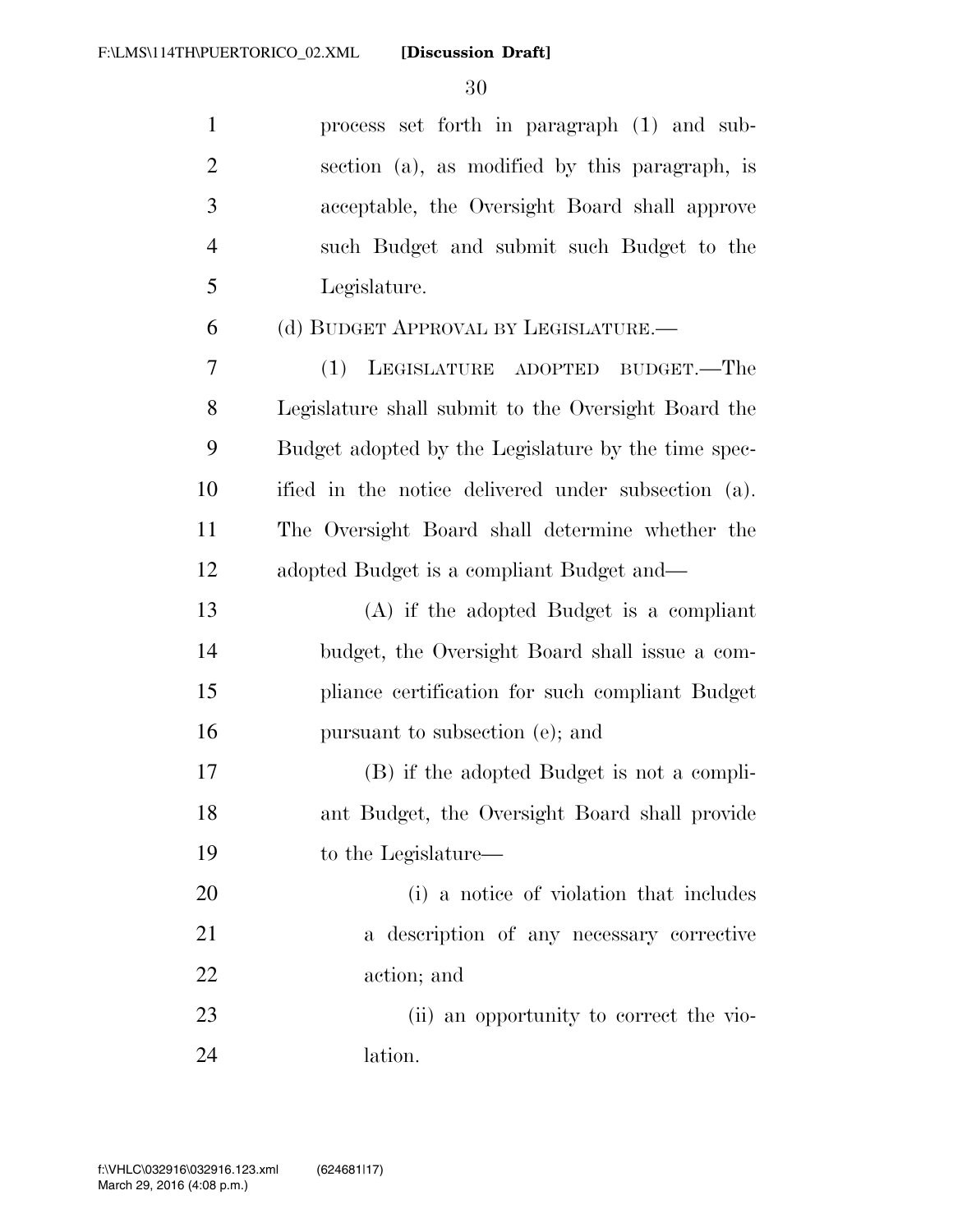(2) LEGISLATURE'S REVISIONS.—The Legisla- ture may correct any violations identified by the Oversight Board and resubmit a revised adopted Budget to the Oversight Board in accordance with the process established under paragraph (1) and the notice delivered under subsection (a). If the Legisla- ture is not able to adopt a Budget that the Over- sight Board determines is a complaint Budget by the time specified in the notice delivered under sub- section (a), the Oversight Board shall develop a re- vised Budget that is a compliant Budget and submit it to the Governor and the Legislature. The Legisla- ture may submit as many revised adopted Budgets to the Oversight Board as the schedule established in the notice delivered under subsection (a) permits. 16 (3) TRANSITION BUDGETS.—

 (A) The revenue and expenditure estimates in a Budget developed for the fiscal year(s) after the fiscal year in which the Oversight Board is established is not required to be in conformance with modified accrual accounting standards and, as a result, the Budget devel- oped for such fiscal year(s) is considered to be a compliant budget.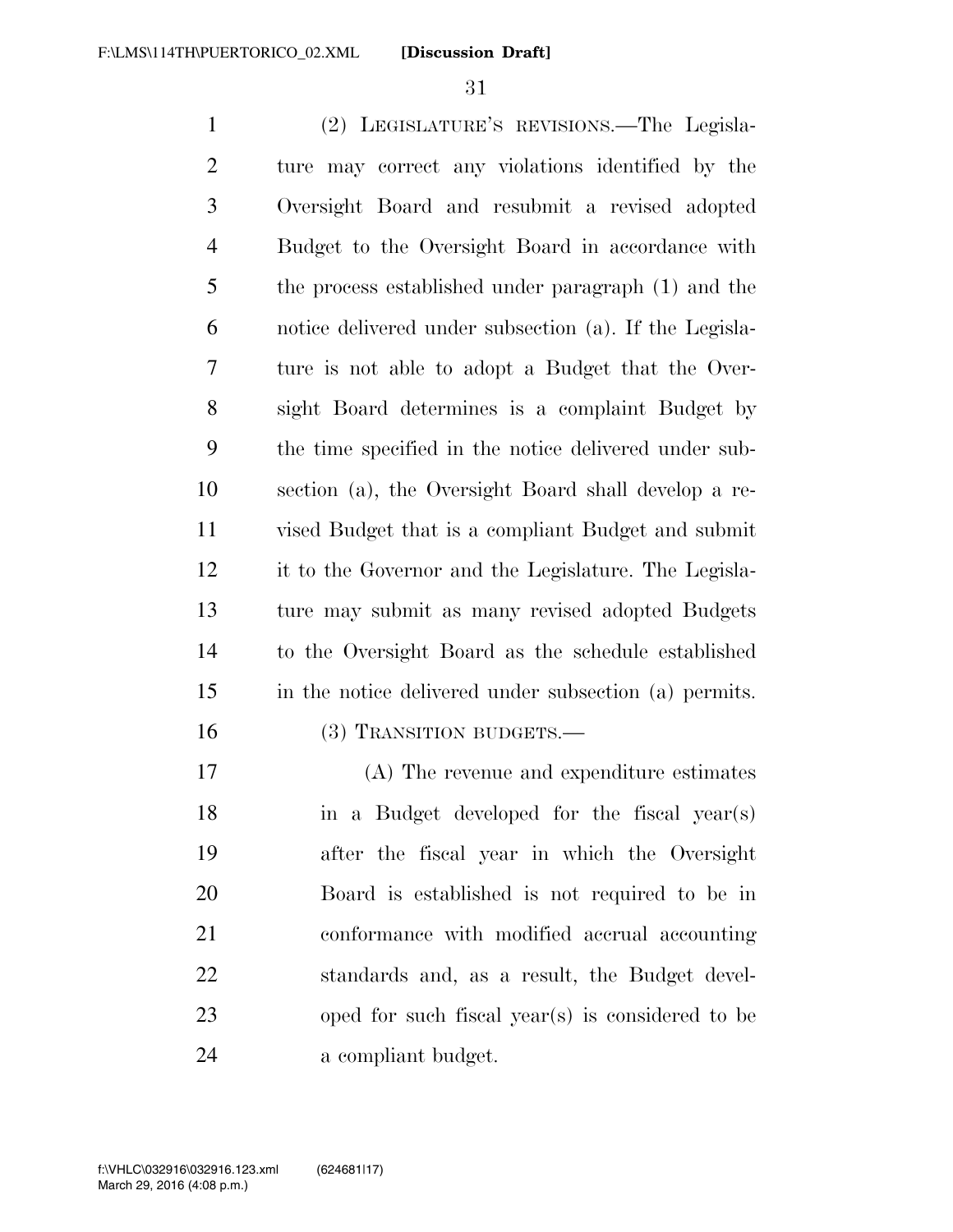**[Discussion Draft]** 

 (B) During the fiscal year in which the Oversight Board is established the Oversight Board shall have sole discretion in determining whether a Budget is acceptable and, once it de- termines that a Budget developed for such fis- cal year(s) in accordance with the process set forth in paragraph (1) and subsection (a), as modified by this paragraph, is acceptable, the Oversight Board shall approve such Budget.

10 (e) CERTIFICATION OF BUDGETS.—

 (1) CERTIFICATION OF DEVELOPED AND AP- PROVED BUDGETS.—If the Governor and the Legis- lature develop and approve a Budget that is a com- pliant Budget or, in the case of the fiscal year in which the Oversight Board is established, an accept- able Budget, by the day before the first day of the fiscal year for which the Budget is being developed and in accordance with the process established under subsections (c) and (d), the Oversight Board shall issue a compliance certification to the Governor and 21 the legislature for such Budget.

22 (2) DEEMED CERTIFICATION OF BUDGETS.—If the Governor and the Legislature fail to develop and approve a Budget that is a compliant Budget or, in the case of the fiscal year in which the Oversight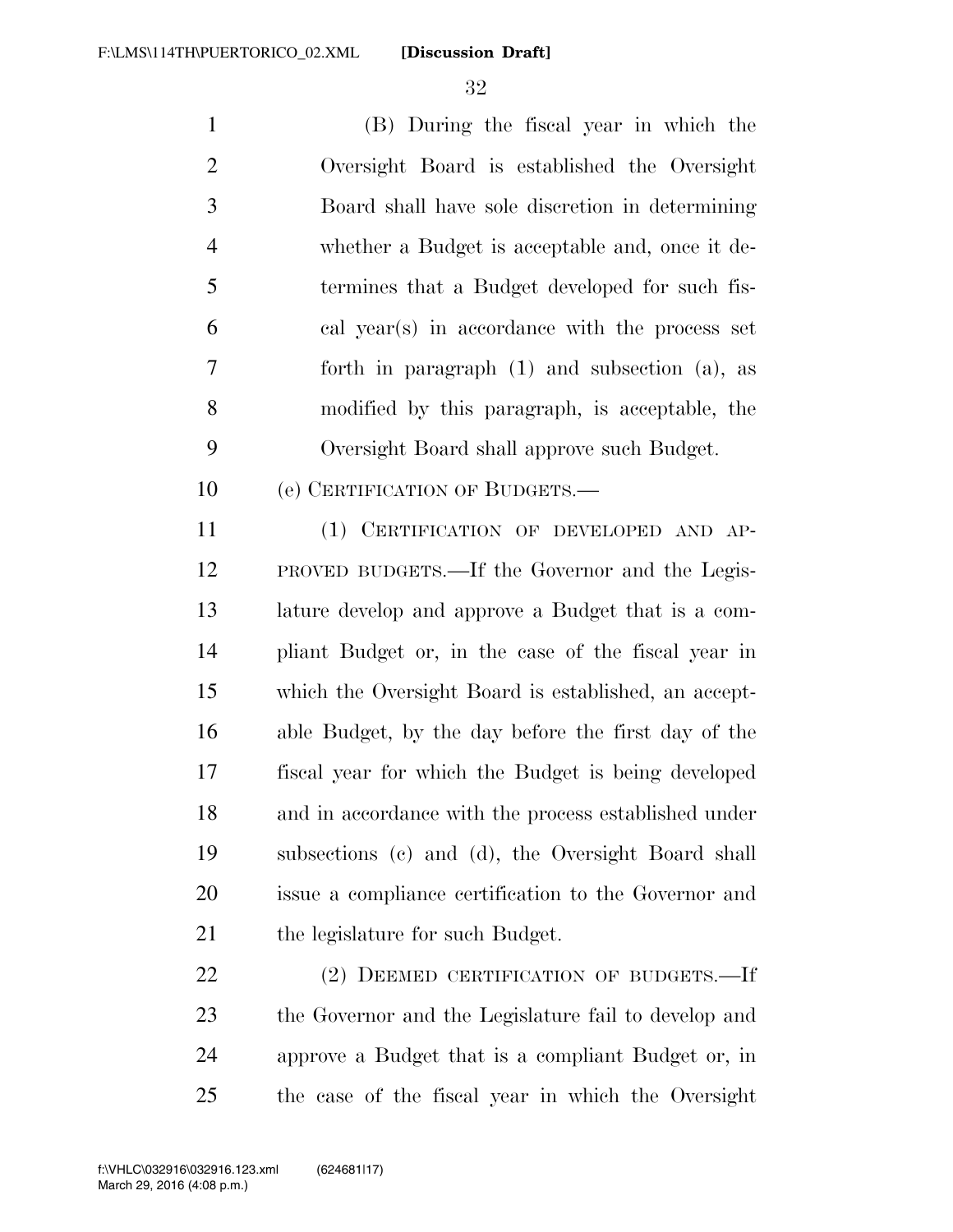| $\mathbf{1}$   | Board is established, an acceptable Budget, by the    |
|----------------|-------------------------------------------------------|
| $\overline{2}$ | day before the first day of the fiscal year for which |
| 3              | the Budget is being developed, the Budget submitted   |
| 4              | by the Oversight Board to the Governor and the        |
| 5              | Legislature under subsection (d) (including any revi- |
| 6              | sion to the Budget made by the Oversight Board        |
| 7              | pursuant to that subparagraph) shall be—              |
| 8              | $(A)$ deemed to be approved by the Gov-               |
| 9              | ernor and the Legislature;                            |
| 10             | (B) the subject of a compliance certifi-              |
| 11             | cation issued by the Oversight Board to the           |
| 12             | Governor and the Legislature; and                     |
| 13             | (C) in full force and effect beginning on             |
| 14             | the first day of the applicable fiscal year.          |
| 15             | (f) QUARTERLY REPORTS.—                               |
| 16             | (1) DELIVERY.—The Governor shall submit to            |
| 17             | the Oversight Board reports describing the actual     |
| 18             | cash revenues, cash expenditures, and cash flows of   |
| 19             | the Government of Puerto Rico for the preceding       |
| 20             | quarter, as compared to the actual revenues, expend-  |
| 21             | itures, and cash flows contained in the certified     |
| 22             | Budgets for the applicable quarter by a date speci-   |
| 23             | fied in the notice delivered under subsection (a).    |
| 24             | (2) CONTENTS.—Each report delivered by the            |
| 25             | Governor to the Oversight Board hereunder shall in-   |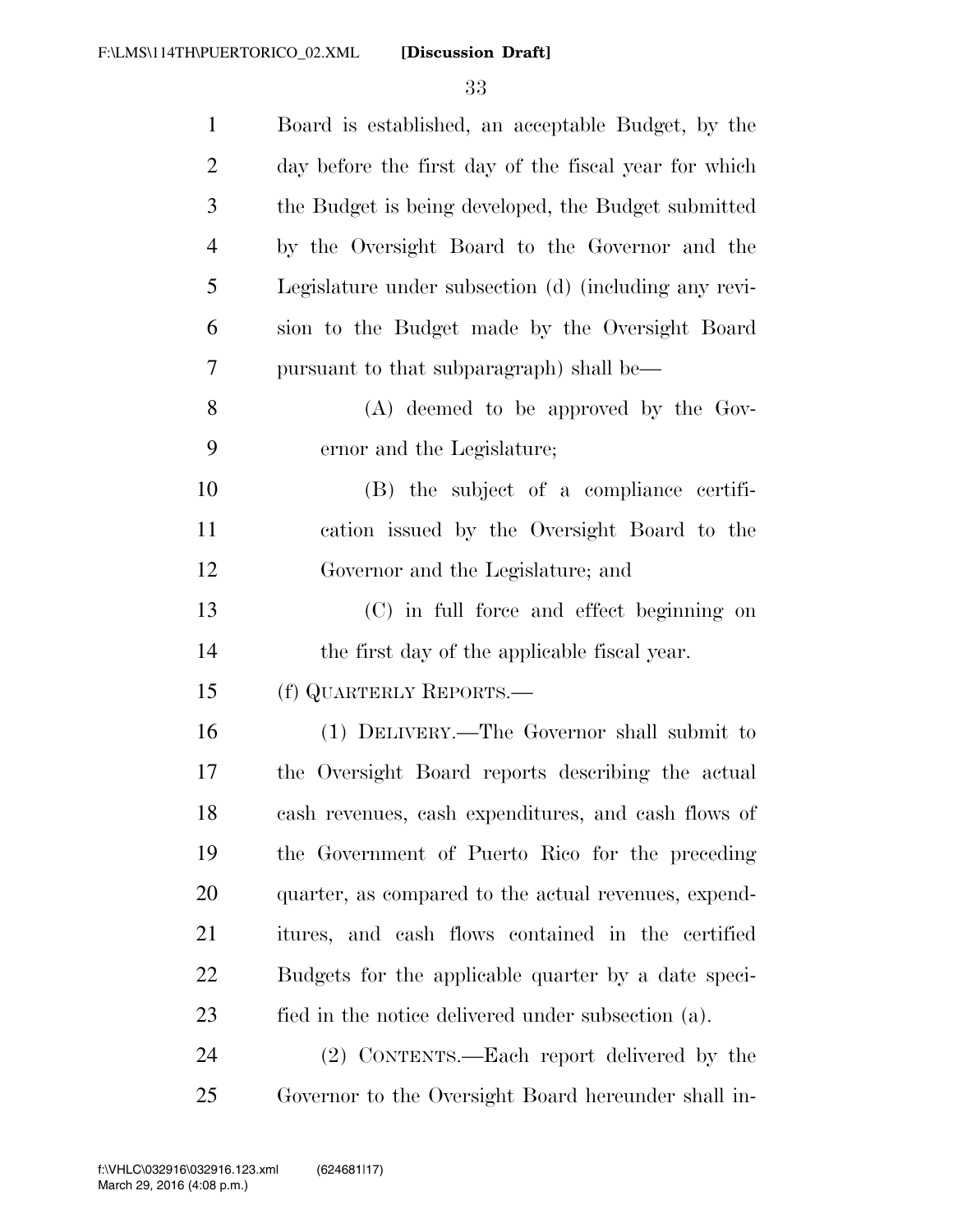| $\mathbf{1}$   | clude a description of any accrued revenues and ex-  |
|----------------|------------------------------------------------------|
| $\overline{2}$ | penditures during the applicable quarter, as com-    |
| 3              | pared to the accrued revenues and expenditures con-  |
| $\overline{4}$ | tained in the certified Budgets for the quarter and  |
| 5              | any other information required by the Oversight      |
| 6              | Board, in its sole discretion, which information may |
| 7              | include a balance sheet or a requirement that the    |
| 8              | Governor provide information for each covered terri- |
| 9              | torial instrumentality separately.                   |
| 10             | (3) QUARTERLY REPORT REVIEW.-Upon re-                |
| 11             | ceipt of quarterly reports from the Governor under   |
| 12             | this paragraph, the Oversight Board shall—           |
| 13             | $(A)$ conduct a review to determine whether          |
| 14             | the actual quarterly revenues and expenses for       |
| 15             | the Government of Puerto Rico are in compli-         |
| 16             | ance with the applicable certified Budgets; and      |
| 17             | (B) if the Oversight Board determines that           |
| 18             | the actual quarterly revenues and expenses for       |
| 19             | the Government of Puerto Rico are not in com-        |
| 20             | pliance with the applicable certified Budgets        |
| 21             | under subparagraph $(A)$ , provide the Governor      |
| 22             | and the Legislature, in the case of the then-ap-     |
| 23             | plicable certified Budget—                           |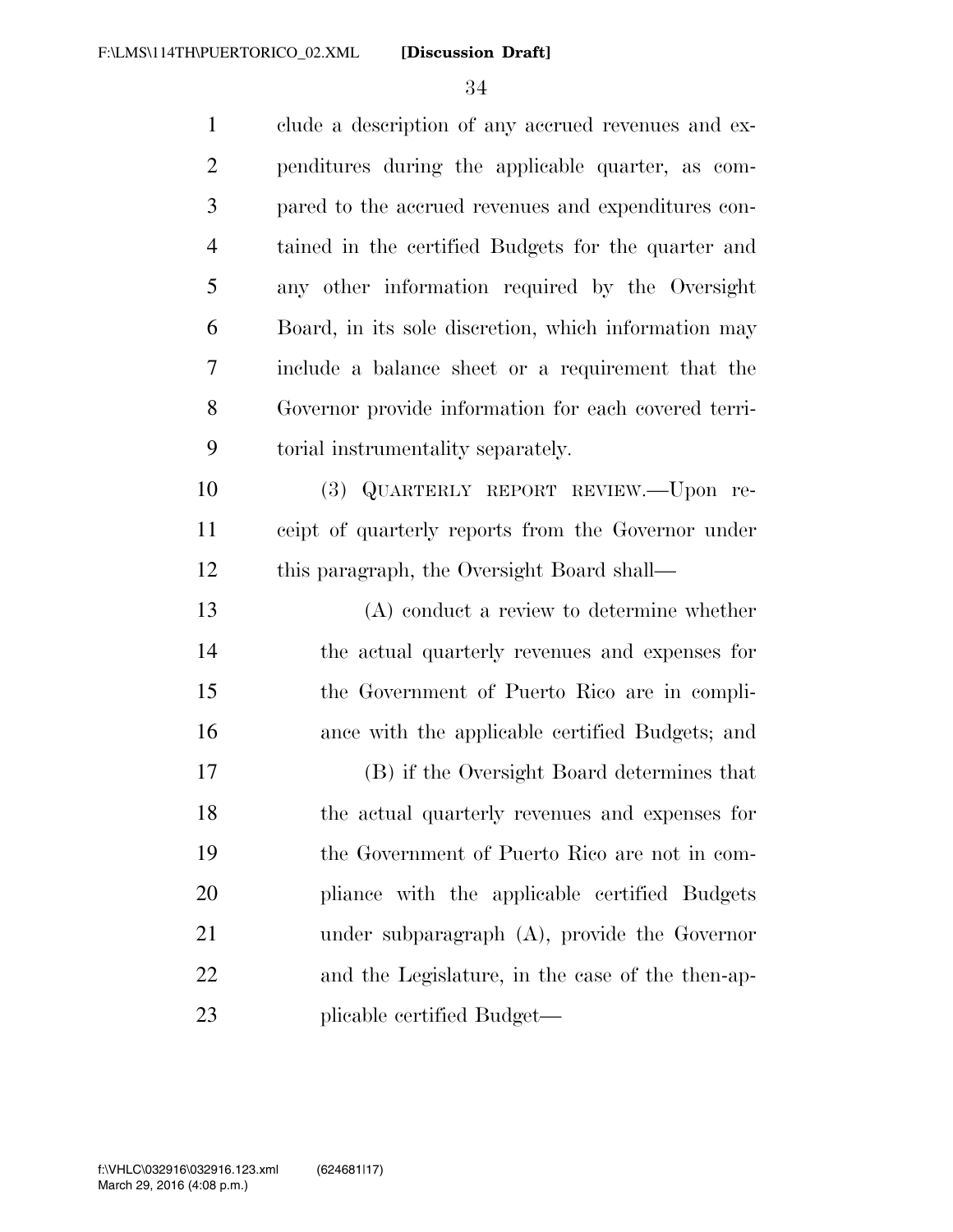**[Discussion Draft]** 

 (i) a notice of violation that includes a description of any necessary corrective action; and

 (ii) an opportunity to correct the vio- lation by the date that is established in ac- cordance with the notice delivered under subsection (a). The Governor may submit as many revised quarterly reports to the Oversight Board as the schedule estab- lished in the notice delivered under sub-11 section (a) permits.

 (4) BUDGET REDUCTIONS BY OVERSIGHT BOARD.—If the Oversight Board determines that the Governor and the Legislature, in the case of the then-applicable certified Budget, have failed to cor- rect a violation identified by the Oversight Board under subsection (f)(3)(B) by a date established in the notice delivered under subsection (a), the Over- sight Board shall with respect to the Government of 20 Puerto Rico, make Cappropriate across-the-board 21 reductions in [nondebt] expenditures to ensure that the actual quarterly revenues and expenses for the Government of Puerto Rico are in compliance with the applicable certified Budget or, in the case of the fiscal year in which the Oversight Board is estab-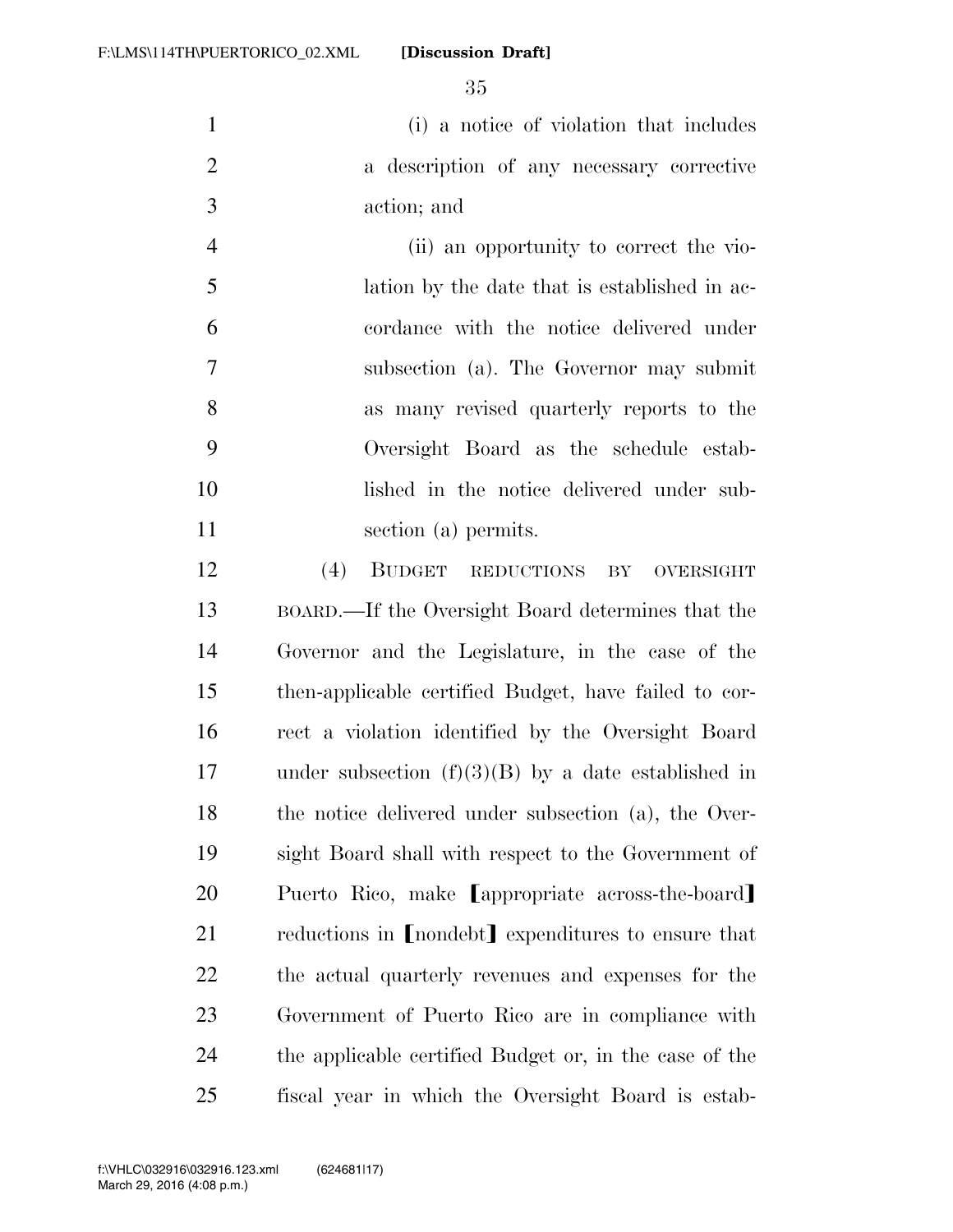lished, the budget adopted by the Governor and the Legislature.

 (5) TERMINATION OF BUDGET CUTS.—The Oversight Board shall cancel the reductions under paragraph (4) if the Oversight Board determines that the Government of Puerto Rico, as applicable, has initiated appropriate measures to reduce expend- itures or increase revenues to ensure that the Gov- ernment of Puerto Rico is in compliance with the applicable certified Budget or, in the case of the fis- cal year in which the Oversight Board is established, the Budget adopted by the Governor and the Legis-lature.

# **SEC. 202. OVERSIGHT BOARD RELATED TO DEBT ISSUANCE**

# **AND RESTRUCTURING.**

 (a) RESTRUCTURING CERTIFICATION.—The Over- sight Board shall issue a restructuring certification to an entity, if the Oversight Board determines, in its sole dis- cretion, that the Government of Puerto Rico has made reasonable effort to reach a voluntary agreement with holders of its debt that is in conformance with the applica- ble certified fiscal plan, and the entity, in the Oversight Board's sole discretion, has adopted procedures necessary to deliver timely audited financial statements and draft financial statements and other information sufficient for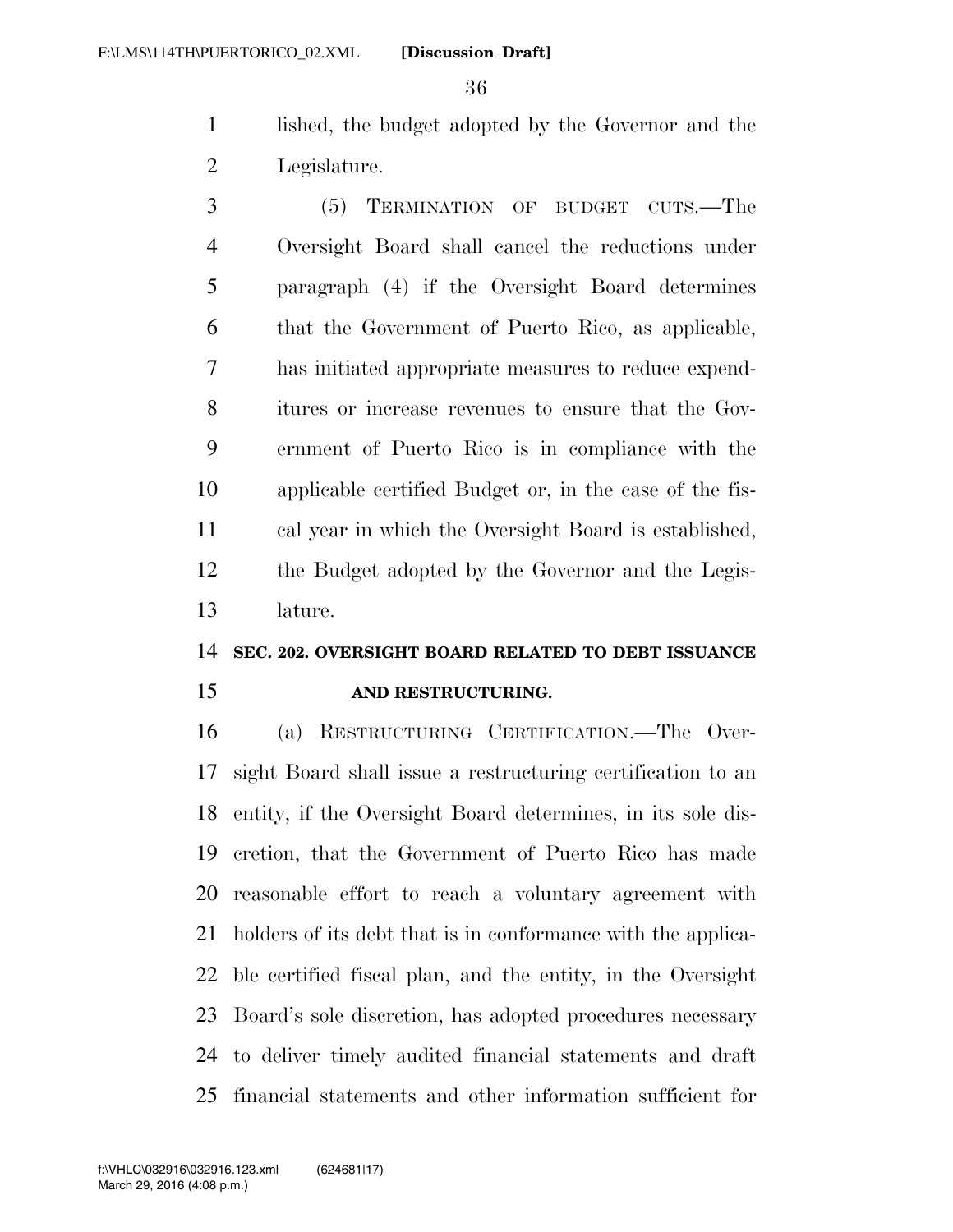any interested party to perform due diligence on the enti- ty's financial condition, which shall exist in the public do- main, or exigent circumstances such that, in the Oversight Board's sole discretion, a petition should be filed notwith-standing the other requirements set forth above.

 (b) OVERSIGHT BOARD TO REVIEW DISCRETIONARY TAX WAIVERS.—Within the first six months of the estab- lishment of the Oversight Board, the Governor shall sub- mit an audited report to the Oversight Board documenting all outstanding discretionary tax waiver agreements to which Government of Puerto Rico is a party. No new tax waiver agreements may be executed by the Government of Puerto Rico without the prior approval of the Oversight Board.

## **SEC. 203. DEVELOPMENT AND APPROVAL OF FISCAL PLANS.**

 (a) IN GENERAL.—As soon as practicable after at least 3 members have been appointed to the Oversight Board in accordance with section 101(b) in the fiscal year in which the Oversight Board is established and in each fiscal year thereafter during which the Oversight Board is in existence, the Oversight Board shall deliver a notice to the Governor providing a schedule for the process of development, submission, approval, and certification of Fiscal Plans, including any subsequent revisions, which re-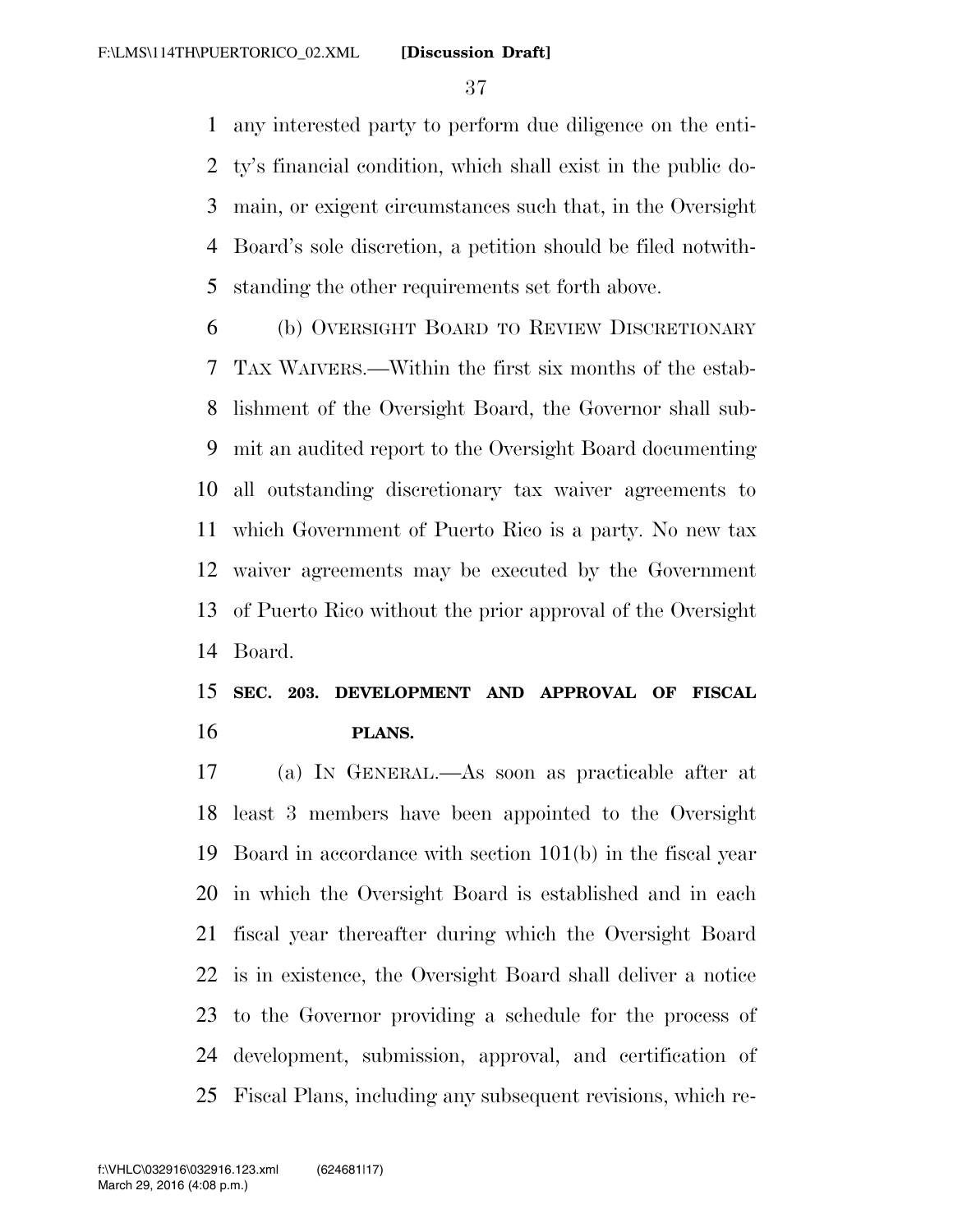visions shall be subject to approval and certification by the Oversight Board, for the fiscal years to be addressed by the Fiscal Plans in accordance with subsection (b). The Oversight Board shall consult with the Governor and the Legislature in establishing a schedule, but the Oversight Board shall retain sole discretion to set or, in the future by delivery of a subsequent notice to the Governor and the Legislature, change the dates of such schedule as it deems appropriate and reasonably feasible. (b) REQUIREMENTS.— (1) IN GENERAL.—A Fiscal Plan developed under this section shall, with respect to the Govern- ment of Puerto Rico— (A) provide for estimates of revenues and expenditures in conformance with modified ac- crual accounting standards and based on— (i) applicable laws; or 18 (ii) specific bills that require enact- ment in order to reasonably achieve the 20 projections of the Fiscal Plan; (B) ensure the funding of essential public services; (C) provide adequate funding for public pension systems;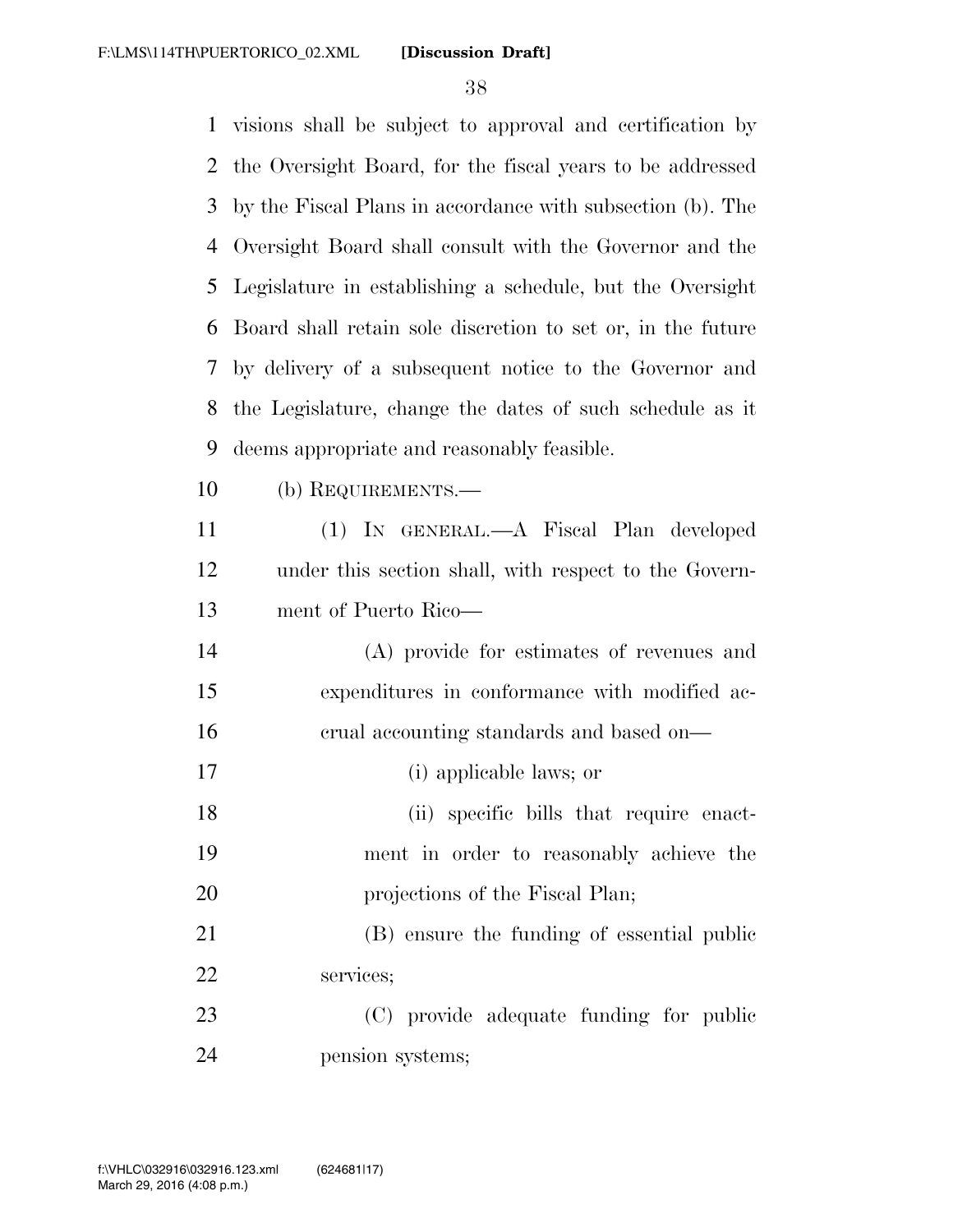**[Discussion Draft]** 

| $\mathbf{1}$   | (D) provide for the elimination of budget              |
|----------------|--------------------------------------------------------|
| $\overline{2}$ | gaps in financing;                                     |
| 3              | (E) for fiscal years covered by a fiscal plan          |
| $\overline{4}$ | in which a stay under title III is not effective,      |
| 5              | provide for a debt burden that is sustainable;         |
| 6              | (F) improve fiscal governance;                         |
| 7              | (G) enable the achievement of fiscal tar-              |
| 8              | gets; and                                              |
| 9              | (H) create independent forecasts of rev-               |
| 10             | enue for the period covered by the Fiscal Plan.        |
| 11             | (2) TERM.—A Fiscal Plan developed under this           |
| 12             | section shall cover a period of fiscal years as deter- |
| 13             | mined by the Oversight Board, in its sole discretion,  |
| 14             | but in any case a period of not less than 5 fiscal     |
| 15             | years from the fiscal year in which it is certified by |
| 16             | the Oversight Board.                                   |
| 17             | (c) DEVELOPMENT, REVIEW, APPROVAL, AND CER-            |
| 18             | TIFICATION OF FISCAL PLANS.                            |
| 19             | TIMING REQUIREMENT.—The Governor<br>(1)                |
| <b>20</b>      | may not submit to the Legislature a Budget under       |
| 21             | section 202 for a fiscal year unless the Oversight     |
| 22             | Board has certified the Fiscal Plan for that fiscal    |
| 23             | year in accordance with this subsection unless the     |
| 24             | Oversight Board, in its sole discretion, waives this   |
| 25             | requirement.                                           |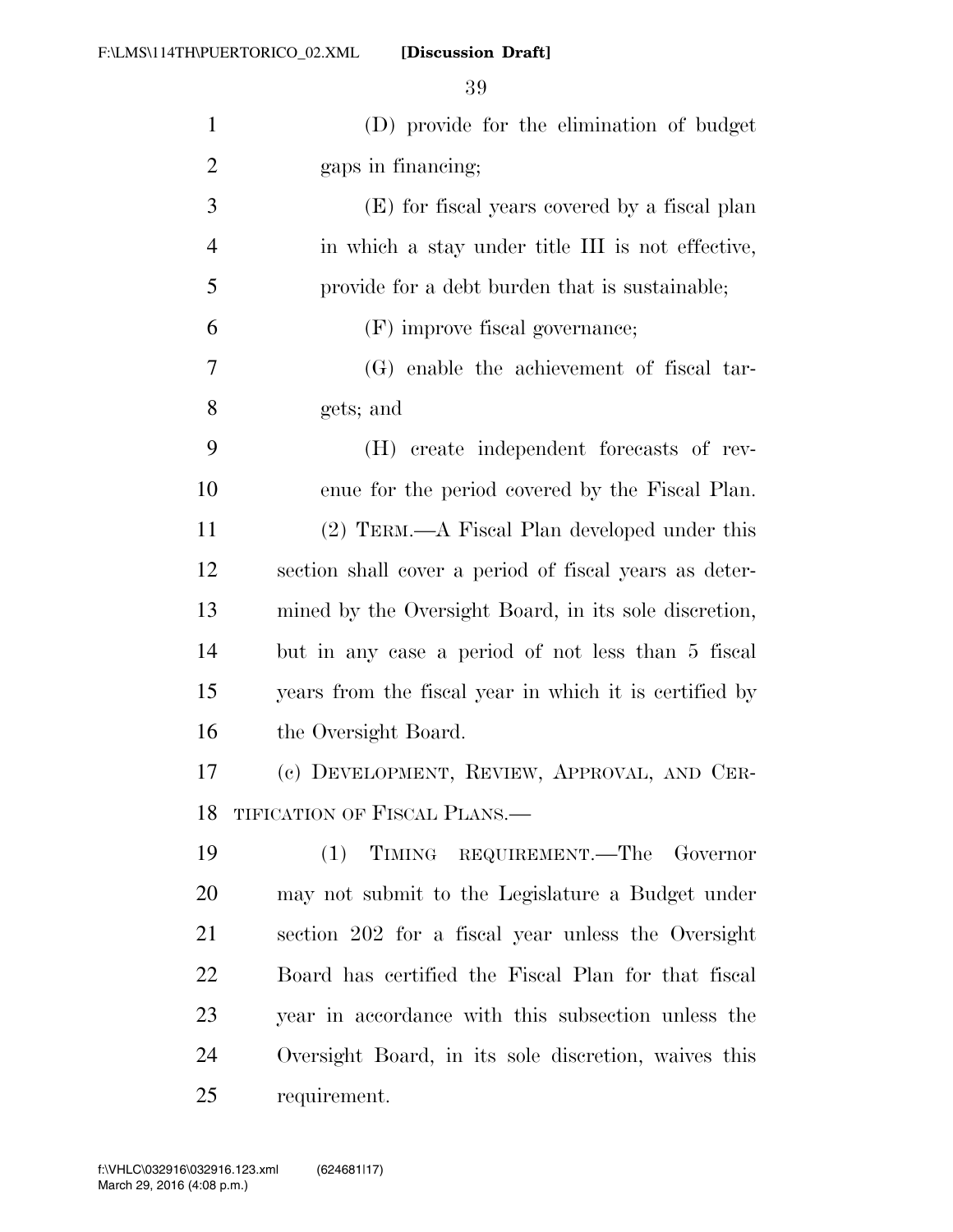| $\mathbf{1}$   | (2) FISCAL PLANS DEVELOPED<br>GOV-<br>BY                 |
|----------------|----------------------------------------------------------|
| $\overline{2}$ | ERNOR.—The Governor shall submit to the Over-            |
| 3              | sight Board all proposed Fiscal Plans required by        |
| $\overline{4}$ | the Oversight Board by the time specified in the no-     |
| 5              | tice delivered under subsection (a).                     |
| 6              | (3) REVIEW BY THE OVERSIGHT BOARD.—The                   |
| 7              | Oversight Board shall review the proposed Fiscal         |
| 8              | Plans to determine whether each satisfies the re-        |
| 9              | quirements set forth in subsection (b) and, if the       |
| 10             | Oversight Board determines, in its sole discretion,      |
| 11             | that each proposed Fiscal Plan—                          |
| 12             | (A) satisfies such requirements, the Over-               |
| 13             | sight Board shall approve the applicable Fiscal          |
| 14             | Plan; or                                                 |
| 15             | (B) does not satisfy such requirements, the              |
| 16             | Oversight Board shall provide to the Gov-                |
| 17             | ernor-                                                   |
| 18             | (i) a notice of violation that includes                  |
| 19             | recommendations for revisions to the appli-              |
| 20             | cable Fiscal Plan; and                                   |
| 21             | (ii) an opportunity to correct the vio-                  |
| 22             | lation.                                                  |
| 23             | (d) REVISED FISCAL PLANS.—                               |
| 24             | (1) IN GENERAL.—If the Governor receives a               |
| 25             | notice of violation under subsection $(c)(3)$ , the Gov- |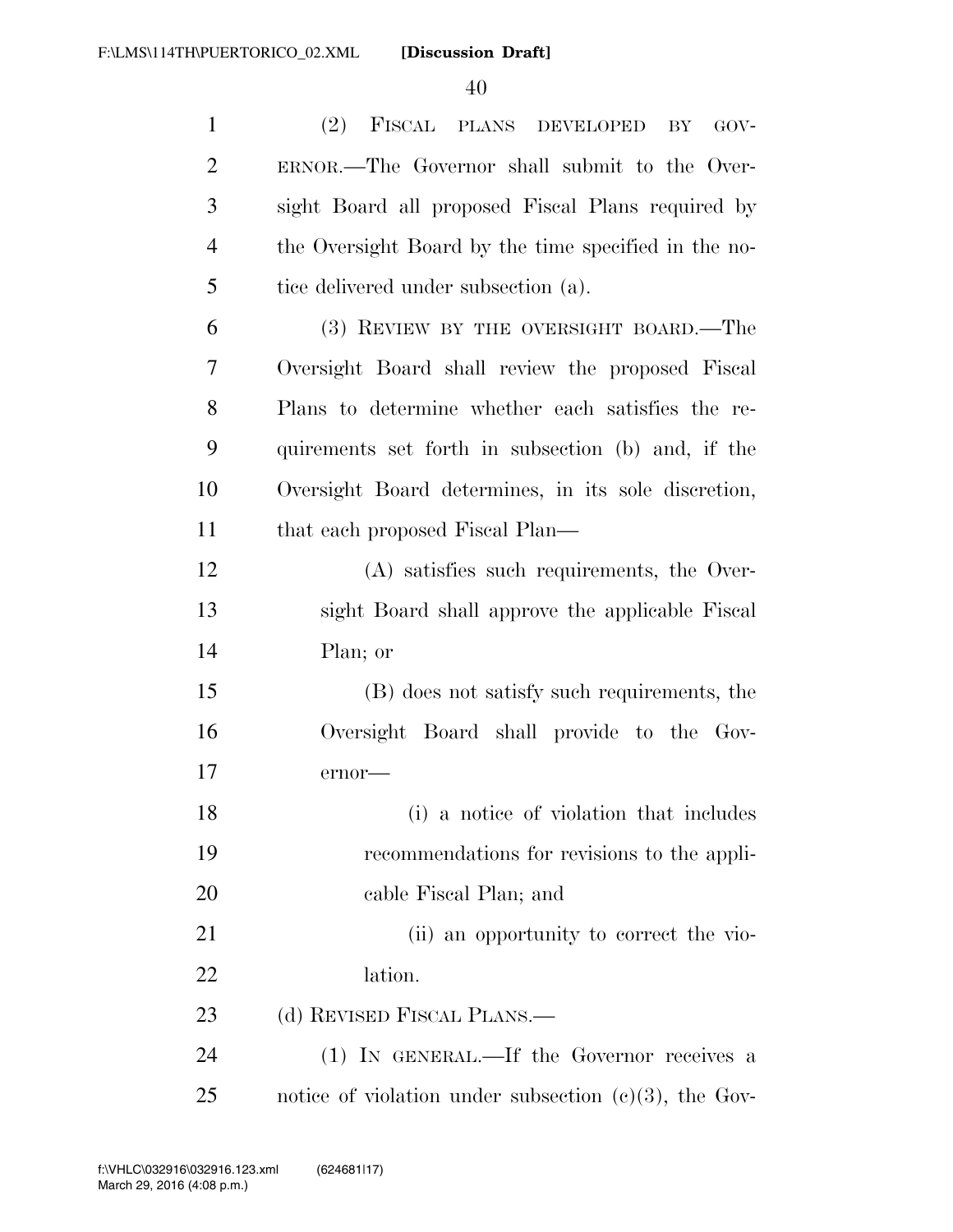ernor shall revise and submit to the Oversight Board a revised proposed Fiscal Plan in accordance with subsection (b) and the schedule established in the notice delivered under subsection (a). The Governor may submit as many revised Fiscal Plans to the Oversight Board as the schedule established in the notice delivered under subsection (a) permits.

 (2) DEVELOPMENT BY OVERSIGHT BOARD.—If the Governor fails to submit to the Oversight Board a Fiscal Plan that the Oversight Board determines, in its sole discretion, satisfies the requirements set forth in subsection (b) by the time specified in the notice delivered under subsection (a), the Oversight Board shall develop, approve, and submit to the Governor and the legislature a Fiscal Plan that sat-isfies the requirements set forth in subsection (b).

(e) APPROVAL AND CERTIFICATION.—

18 (1) APPROVAL OF FISCAL PLAN DEVELOPED BY GOVERNOR.—If the Oversight Board approves a Fis-20 cal Plan under [subsection  $(c)(3)$ ], it shall deliver a compliance certification for such Fiscal Plan to the Governor and the Legislature.

 (2) DEEMED APPROVAL OF FISCAL PLAN DE- VELOPED BY OVERSIGHT BOARD.—If the Oversight 25 Board approves a Fiscal Plan under Isubsection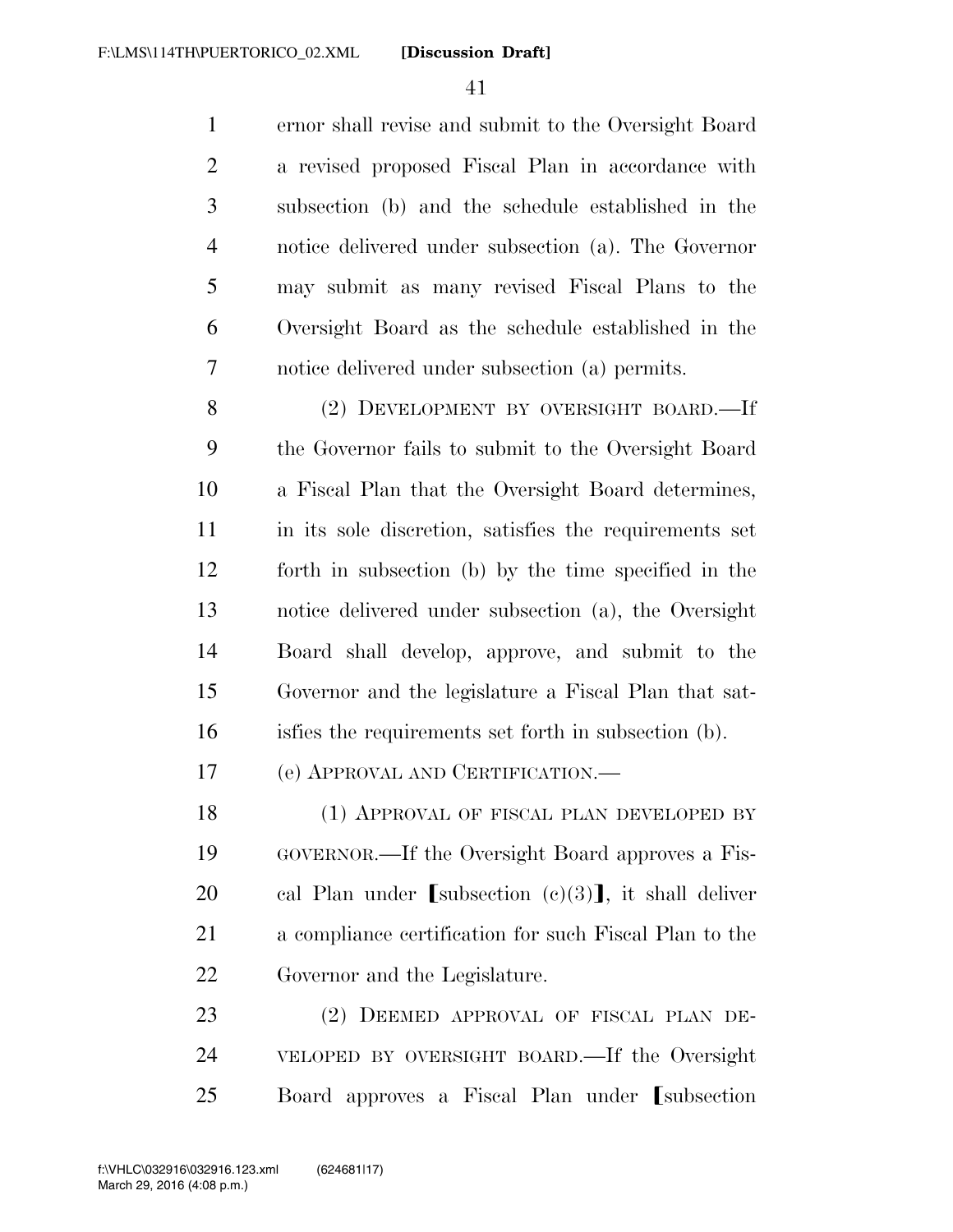1 (d)(2)<sup> $\mathbf{l}$ </sup>, such Fiscal Plan shall be deemed approved by the Governor and the Oversight Board shall issue compliance certification for such Fiscal Plan to the Governor and the Legislature.

 **SEC. 204. REVIEW OF ACTIVITIES OF GOVERNMENT OF PUERTO RICO TO ENSURE COMPLIANCE WITH APPROVED FINANCIAL PLAN AND BUDGET.** 

(a) REVIEW OF LEGISLATURE ACTS.—

 (1) SUBMISSION OF ACTS TO OVERSIGHT BOARD.—The Legislature shall submit to the Over- sight Board each Act passed by the Legislature and signed by the Governor during an oversight year or vetoed by the Governor and repassed by two-thirds of the Legislature present and voting during an oversight year, and each Act passed by the Legisla- ture and allowed to become effective without the Governor's signature during an oversight year, to- gether with the estimate of costs accompanying such Act.

21 (2) PROMPT REVIEW BY OVERSIGHT BOARD.— Upon receipt of an Act from the Legislature under paragraph (1), the Oversight Board shall promptly review the Act to determine whether it is consistent with the applicable Fiscal Plan and Budget approved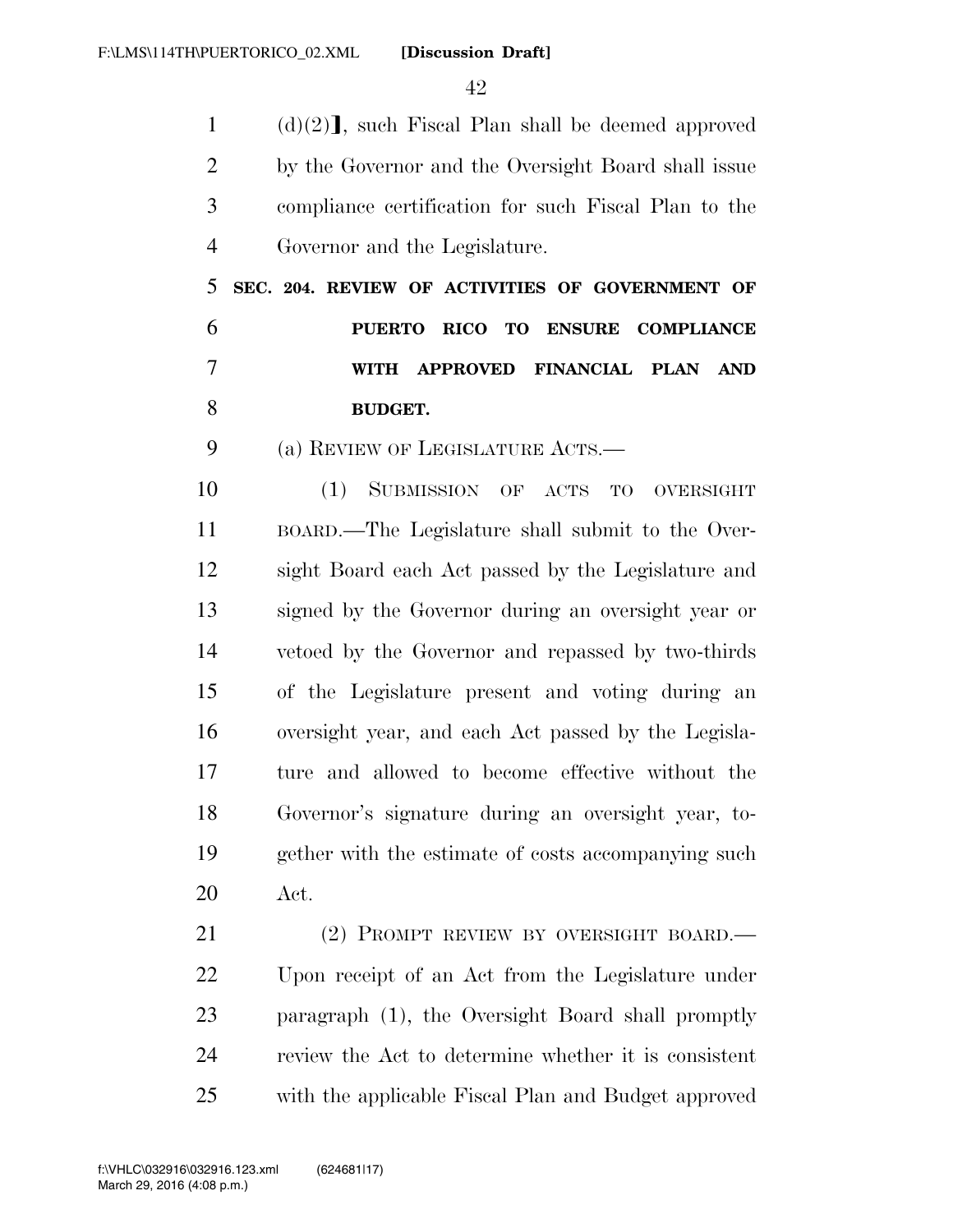| $\mathbf{1}$   | under this subtitle and with the estimate of costs ac- |
|----------------|--------------------------------------------------------|
| $\overline{2}$ | companying the Act (described in paragraph $(1)$ ).    |
| 3              | $(3)$ ACTIONS BY OVERSIGHT BOARD.—                     |
| $\overline{4}$ | (A) APPROVAL.—If the Oversight Board                   |
| 5              | determines that an Act is consistent with the          |
| 6              | applicable Fiscal Plan and Budget, the Over-           |
| 7              | sight Board shall notify the Legislature that it       |
| 8              | approves the Act, and it shall become law.             |
| 9              | (B) FINDING OF INCONSISTENCY.—If the                   |
| 10             | Oversight Board determines that an Act is sig-         |
| 11             | nificantly inconsistent with the applicable Fiscal     |
| 12             | Plan or Budget, the Act shall be null and void,        |
| 13             | and the Oversight Board shall—                         |
| 14             | (i) notify the Legislature of its find-                |
| 15             | ing;                                                   |
| 16             | (ii) provide the Legislature with an                   |
| 17             | explanation of the reasons for its finding;            |
| 18             | and                                                    |
| 19             | (iii) to the extent the Oversight Board                |
| 20             | considers appropriate, provide the Legisla-            |
| 21             | ture with recommendations for modifica-                |
| 22             | tions to the Act.                                      |
| 23             | DEEMED APPROVAL.—If the Oversight<br>(4)               |
| 24             | Board does not notify the Legislature that it ap-      |
| 25             | proves or disapproves an Act submitted under this      |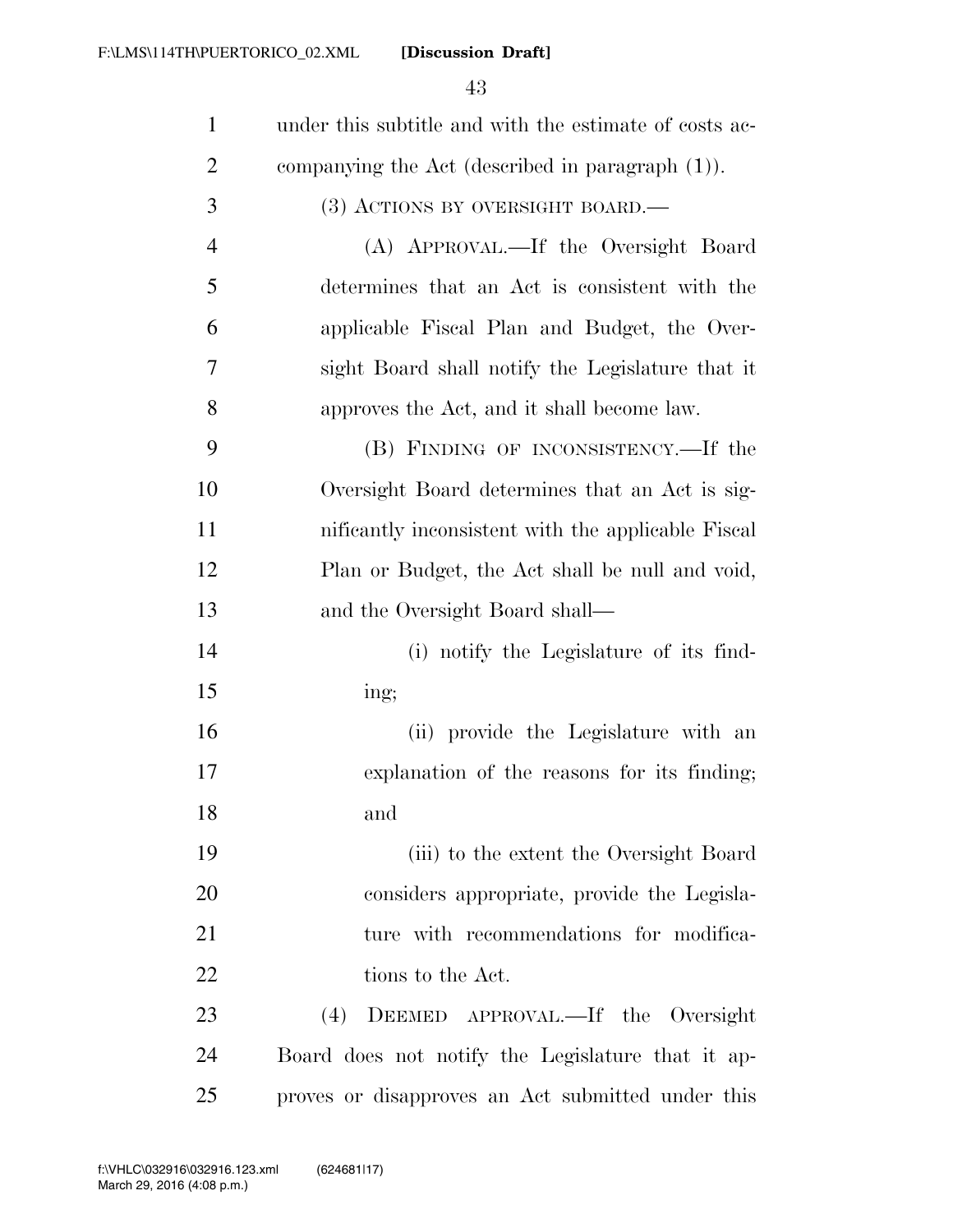subsection during the 14-day period (excluding Sat- urdays, Sundays, and legal holidays) that begins on the first day (excluding Saturdays, Sundays, and legal holidays) after the Oversight Board receives the Act from the Legislature, the Oversight Board shall be deemed to have approved the Act in accord-7 ance with paragraph  $(3)(A)$ .

 (5) PRELIMINARY REVIEW OF PROPOSED ACTS.—At the request of the Legislature, the Over- sight Board may conduct a preliminary review of proposed legislation before the Legislature to deter- mine whether the legislation as proposed would be consistent with the applicable Fiscal Plan and Budg- et approved under this subtitle, except that any such preliminary review shall not be binding on the Over- sight Board in reviewing any Act subsequently sub-mitted under this subsection.

 (b) EFFECT OF APPROVED FISCAL PLAN AND BUDG-ET ON CONTRACTS AND LEASES.—

 (1) MANDATORY PRIOR APPROVAL FOR CER- TAIN CONTRACTS AND LEASES.—In the case of any contract or lease (other than with vendors) that is proposed to be entered into by the Government of Puerto Rico during an oversight year, the Governor (or the appropriate officer or agent of the Govern-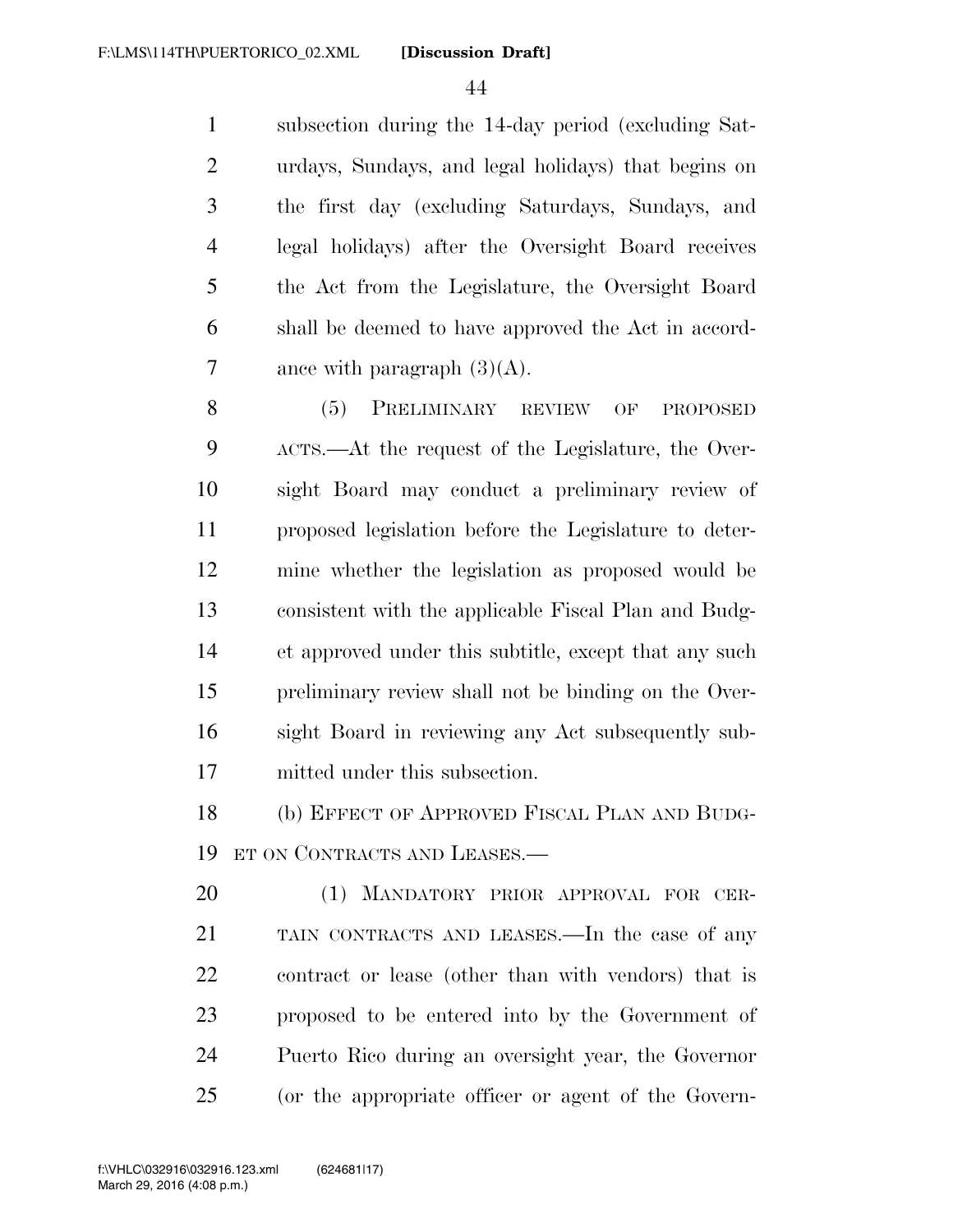ment of Puerto Rico) shall submit the proposed con- tract or lease to the Oversight Board. The Oversight Board shall review each contract or lease submitted under this paragraph, and the Governor (or the ap- propriate officer or agent of the Government of Puerto Rico) may not enter into the contract or lease unless the Oversight Board determines that the proposed contract or lease is consistent with the Fis-cal Plan and Budget for the fiscal year.

 (2) SPECIAL RULE FOR CONTRACTS SUBJECT TO LEGISLATURE APPROVAL.—In the case of a con- tract or lease that is required to be submitted to the Oversight Board under this subsection and that is subject to approval by the Legislature under the laws of Puerto Rico, the Governor shall submit such contract or lease to the Oversight Board only after the Legislature has approved the contract or lease, but the contract or lease shall not be effective until approved by the Oversight Board.

 (3) APPLICATION TO RULES AND REGULA- TIONS.—The provisions of this subsection shall apply with respect to a rule or regulation issued or proposed to be issued by the Governor (or the head of any department or agency of the Government of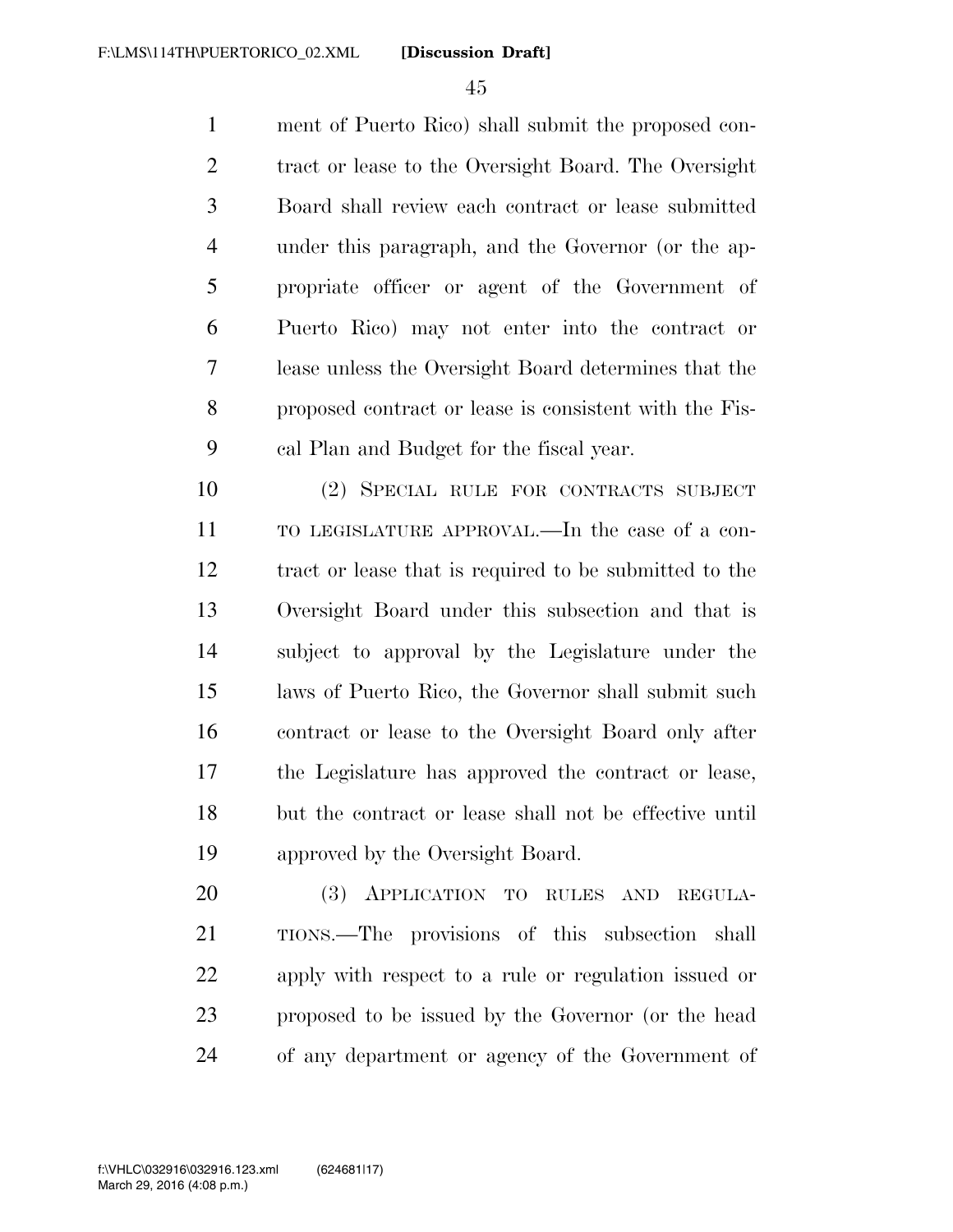Puerto Rico) in the same manner as such provisions apply to a contract or lease.

 (c) RESTRICTIONS ON REPROGRAMMING OF AMOUNTS IN BUDGET DURING OVERSIGHT YEARS.—

 (1) SUBMISSIONS OF REQUESTS TO AUTHOR- ITY.—If the Governor submits a request to the Leg- islature for the reprogramming of any amounts pro- vided in a Budget for an oversight year after the Budget is adopted by the Legislature, the Governor shall submit such request to the Oversight Board, which shall analyze the effect of the proposed re- programming on the Fiscal Plan and Budget for the fiscal year and submit its analysis to the Legisla- ture, as soon as practicable, after receiving the re-quest.

 (2) NO ACTION PERMITTED UNTIL ANALYSIS RECEIVED.—The Legislature may not adopt a re- programming during a fiscal year that is an over- sight year, and no officer or employee of the Govern- ment of Puerto Rico may carry out any reprogram- ming during such a year, until the Oversight Board has provided the Legislature with an analysis of a request for the reprogramming in accordance with paragraph (1).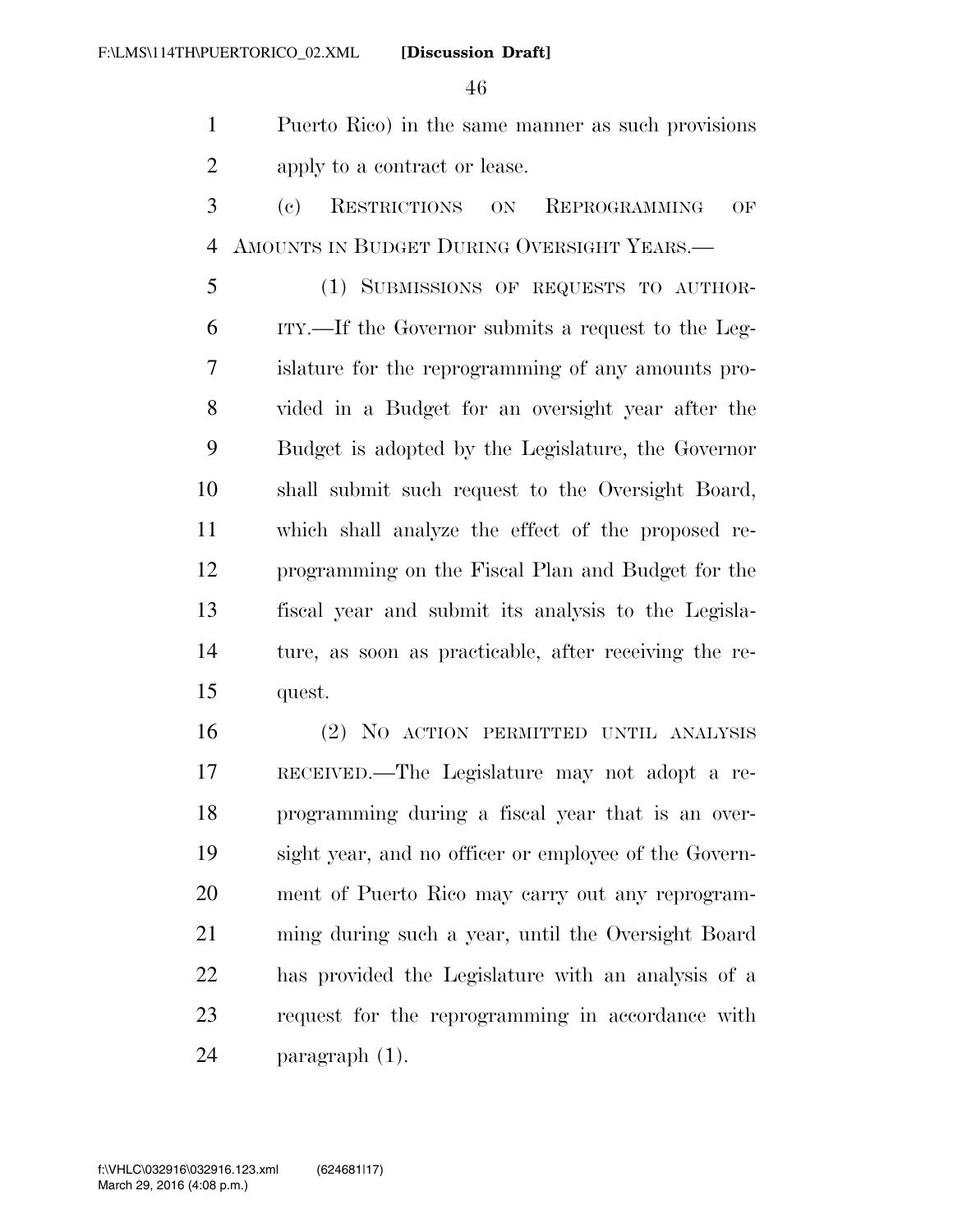## **SEC. 205. RESTRICTIONS ON BORROWING BY PUERTO RICO**

### **DURING OVERSIGHT YEAR.**

(a) PRIOR APPROVAL REQUIRED.—

 (1) IN GENERAL.—The Government of Puerto Rico may not borrow money during an oversight year unless the Oversight Board provides prior cer- tification that both the receipt of funds through such borrowing and the repayment of obligations incurred through such borrowing are consistent with the Fis-cal Plan and Budget for the year.

 (2) REVISIONS TO FINANCIAL PLAN AND BUDG- ET PERMITTED.—If the Oversight Board determines that the borrowing proposed to be undertaken by the Government of Puerto Rico is not consistent with the Fiscal Plan and Budget, the Governor may sub- mit to the Oversight Board a proposed revision to the Fiscal Plan and Budget in accordance with sec-18 tion  $202(c)$  and  $204(c)$ .

 (3) BORROWING DESCRIBED.—This subsection shall apply with respect to any borrowing under-taken by the Government of Puerto Rico.

 (b) DEPOSIT OF BORROWED FUNDS WITH OVER- SIGHT BOARD.—If the Government of Puerto Rico bor- rows funds during an oversight year, the funds shall be deposited into an escrow account held by the Oversight Board, to be allocated by the Oversight Board to the Gov-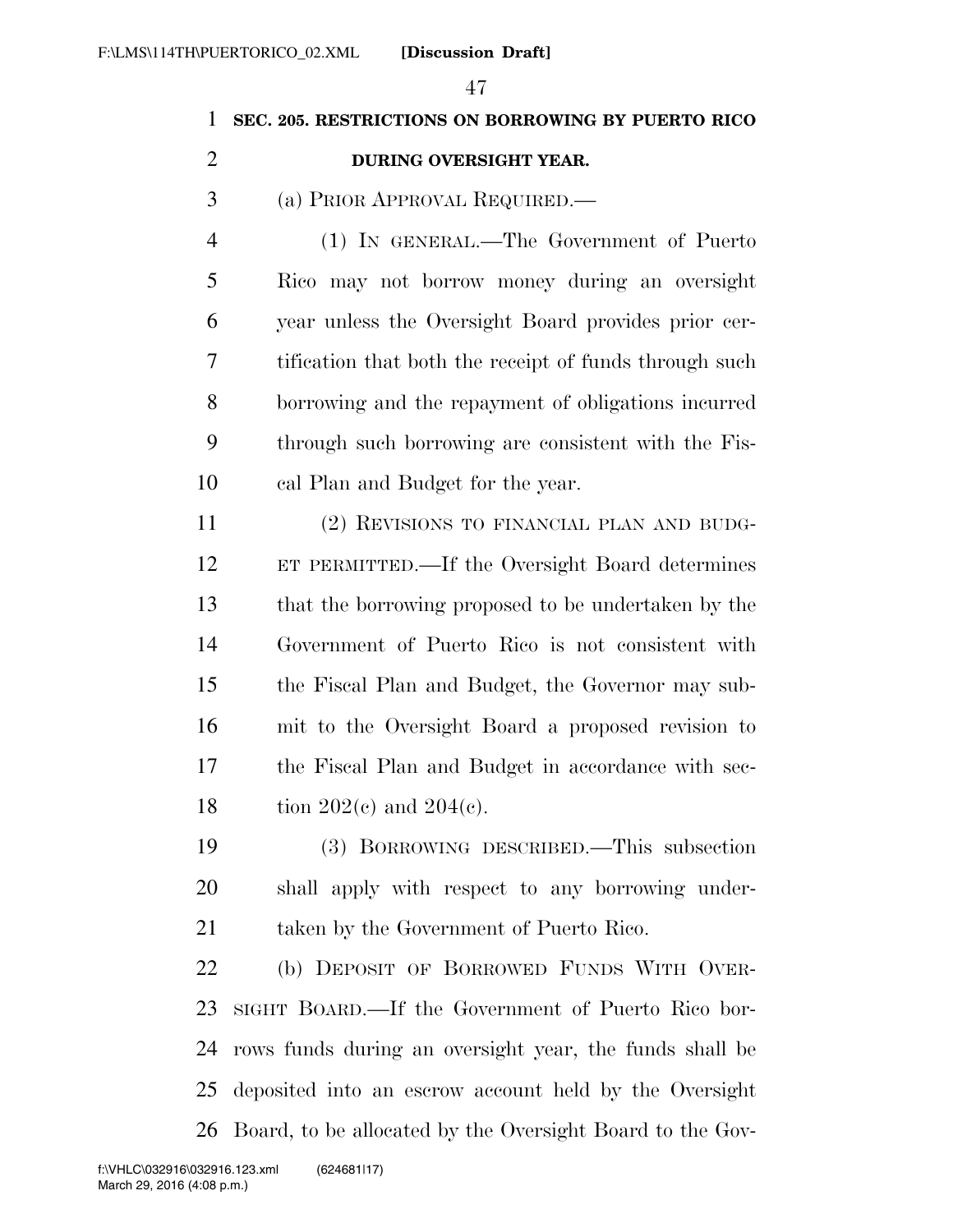ernor at such intervals and in accordance with such terms and conditions as it considers appropriate, consistent with the Fiscal Plan and Budget for the year and with any other withholding of funds by the Oversight Board pursu-ant to this Act.

## **SEC. 206. EFFECT OF FINDING OF NONCOMPLIANCE WITH FINANCIAL PLAN AND BUDGET.**

 (a) SUBMISSION OF REPORTS.—Not later than 30 days after the expiration of each quarter of each fiscal year (beginning with fiscal year 2017), the Governor shall submit reports to the Oversight Board describing the ac- tual revenues obtained and expenditures made by the Gov- ernment of Puerto Rico during the quarter with its cash flows during the quarter, and comparing such actual reve- nues, expenditures, and cash flows with the most recent projections for these items.

 (b) DEMAND FOR ADDITIONAL INFORMATION.—If the Oversight Board determines, based on reports sub- mitted by the Governor under subsection (a), independent audits, or such other information as the Oversight Board may obtain, that the revenues or expenditures of the Gov- ernment of Puerto Rico during an oversight year are not consistent with the Fiscal Plan or Budget for the year, the Oversight Board shall require the Governor to provide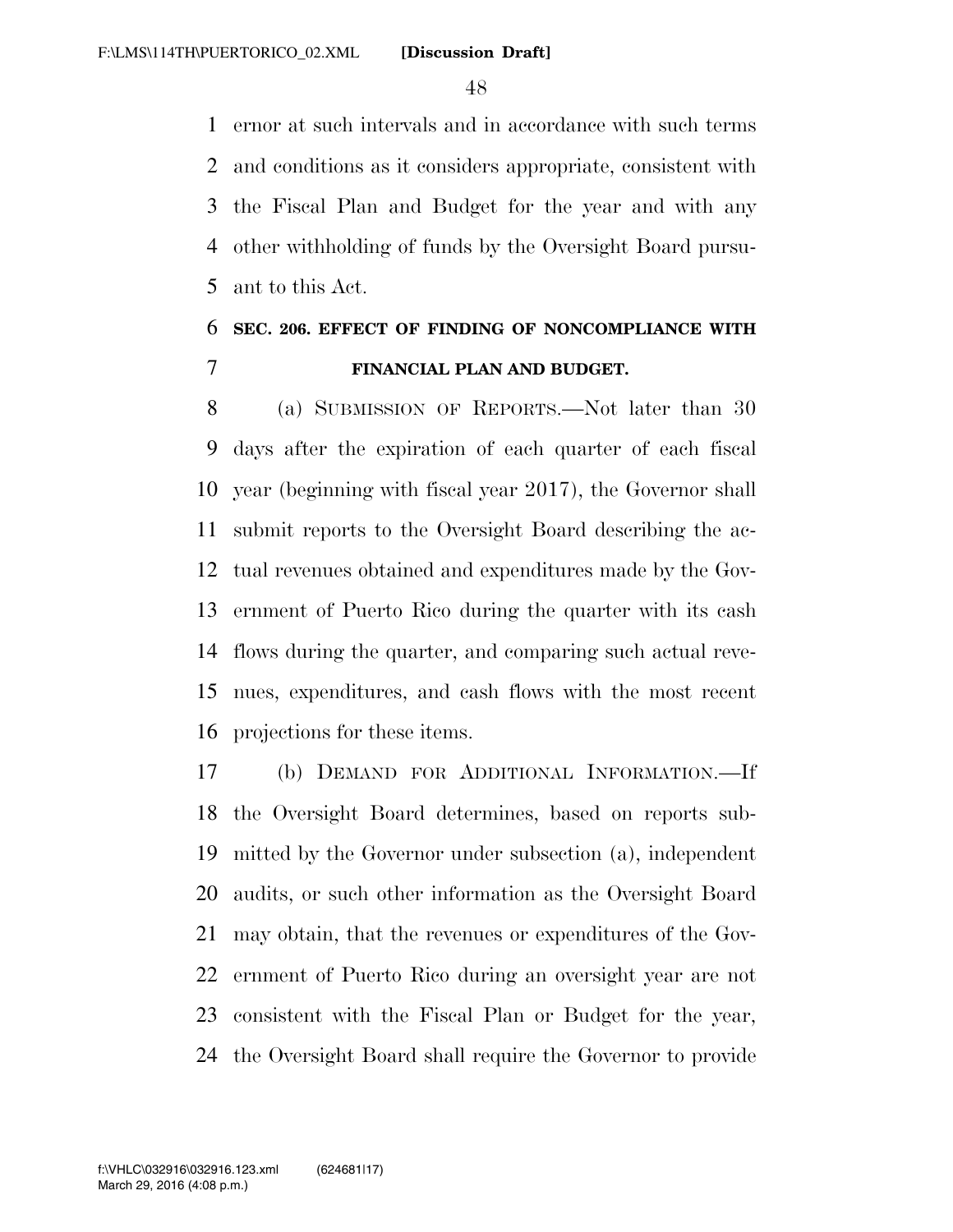such additional information as the Oversight Board deter-mines to be necessary to explain the inconsistency.

 (c) CERTIFICATION OF VARIANCE.—After requiring the Governor to provide additional information under sub- section (b), the Oversight Board shall certify to the Legis- lature, the President, and Congress that the Government of Puerto Rico is at variance with the Fiscal Plan and Budget unless—

 (1)(A) the additional information provides an explanation for the inconsistency that the Oversight Board finds reasonable and appropriate; or

 (B) the Government of Puerto Rico adopts or implements remedial action (including revising the financial plan and budget pursuant to sections 202(c) and 204(c)) to correct the inconsistency which the Oversight Board finds reasonable and ap- propriate, taking into account the terms of the Fis-cal Plan and Budget; and

 (2) the Governor agrees to submit the reports described in subsection (a) on a monthly basis for such period as the Oversight Board may require.

## **SEC. 207. RECOMMENDATIONS ON FINANCIAL STABILITY AND MANAGEMENT RESPONSIBILITY.**

 (a) IN GENERAL.—The Oversight Board may at any time submit recommendations to the Governor, the Legis-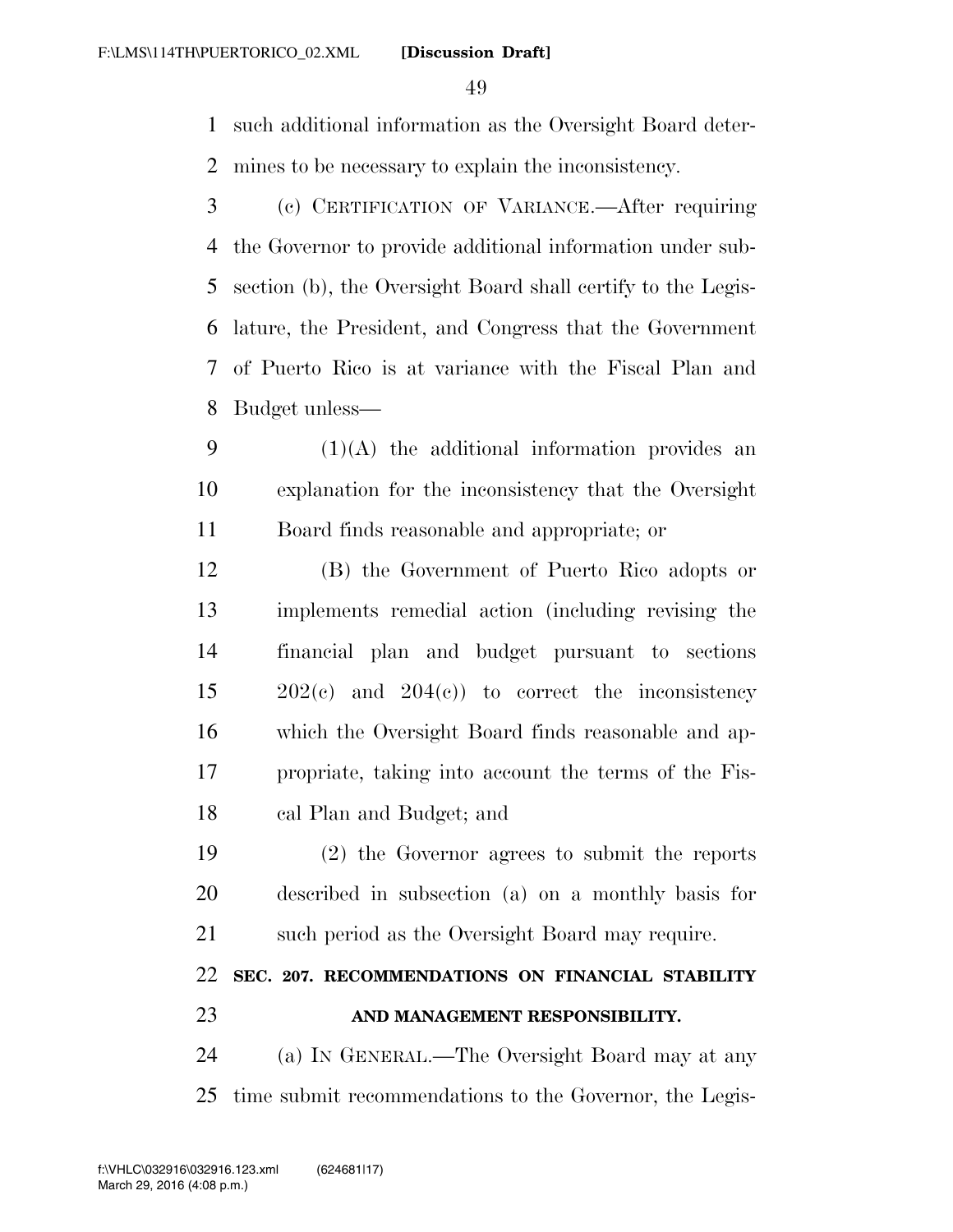lature, the President, and Congress on actions the Govern- ment of Puerto Rico or the Federal Government may take to ensure compliance by the Government of Puerto Rico with a Fiscal Plan and Budget or to otherwise promote the financial stability, management responsibility, and service delivery efficiency of the Government of Puerto Rico, including recommendations relating to—

 (1) the management of the Government of Puerto Rico's financial affairs, including cash fore- casting, information technology, placing controls on expenditures for personnel, reducing benefit costs, reforming procurement practices, and placing other controls on expenditures;

 (2) the structural relationship of departments, agencies, and independent agencies within the Gov-ernment of Puerto Rico;

 (3) the modification of existing revenue struc- tures, or the establishment of additional revenue structures;

 (4) the establishment of alternatives for meet- ing obligations to pay for the pensions of former Government of Puerto Rico employees;

 (5) modifications or transfers of the types of services that are the responsibility of and are deliv-ered by the Government of Puerto Rico;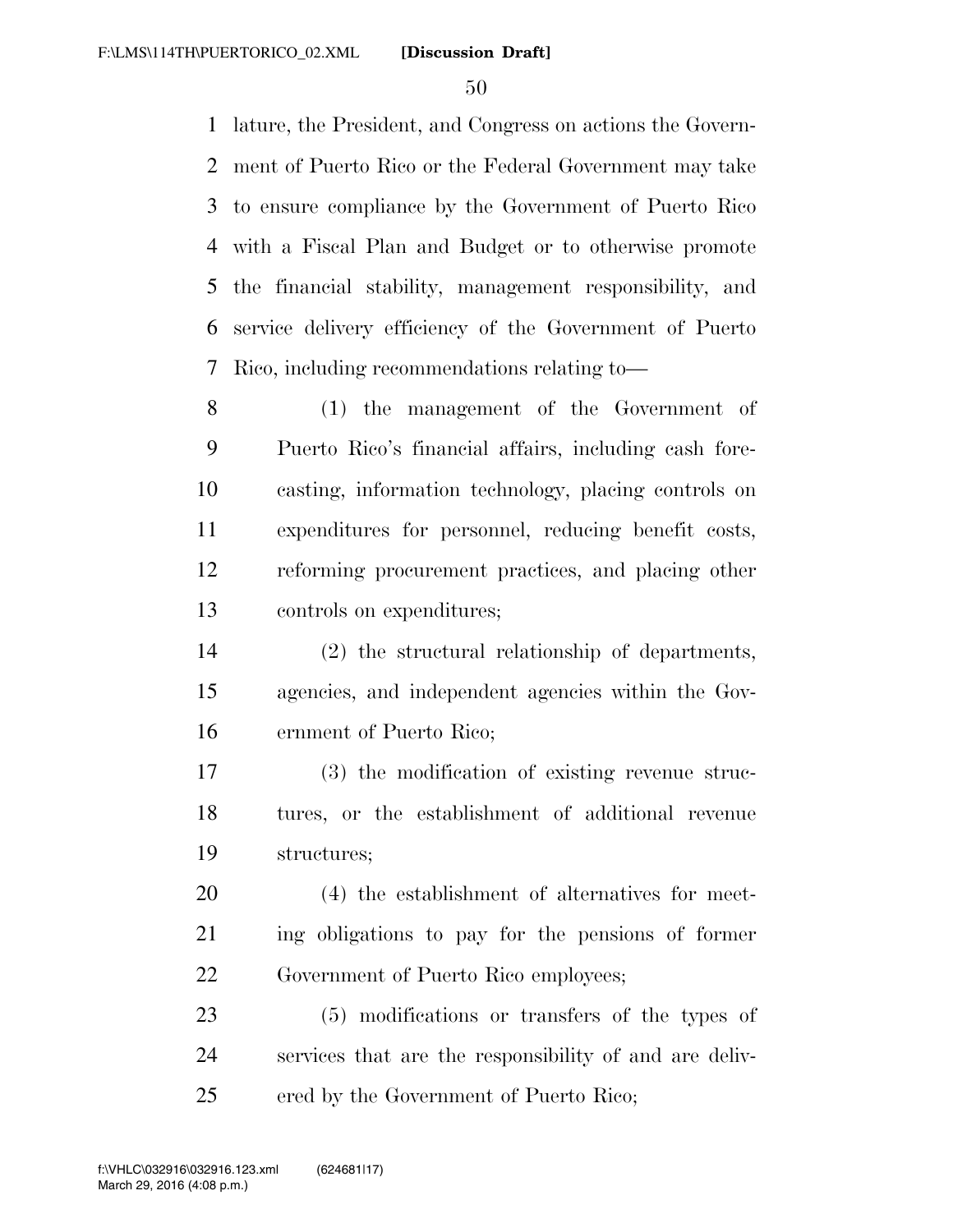| $\mathbf{1}$   | (6) modifications of the types of services that      |
|----------------|------------------------------------------------------|
| $\overline{2}$ | are delivered by entities other than the Government  |
| 3              | of Puerto Rico under alternative service delivery    |
| $\overline{4}$ | mechanisms (including privatization and commer-      |
| 5              | cialization);                                        |
| 6              | (7) the effects of Puerto Rico laws and court        |
| 7              | orders on the operations of the Government of Puer-  |
| 8              | to Rico;                                             |
| 9              | (8) the establishment of a personnel system for      |
| 10             | employees of the Government of Puerto Rico that is   |
| 11             | based upon employee performance standards; and       |
| 12             | (9) the improvement of personnel training and        |
| 13             | proficiency, the adjustment of staffing levels, and  |
| 14             | the improvement of training and performance of       |
| 15             | management and supervisory personnel.                |
| 16             | (b) RESPONSE TO RECOMMENDATIONS FOR ACTIONS          |
| 17             | WITHIN OVERSIGHT BOARD OF THE GOVERNMENT OF          |
|                | 18 PUERTO RICO.                                      |
| 19             | $(1)$ IN GENERAL.—In the case of any rec-            |
| 20             | ommendations submitted under subsection (a) dur-     |
| 21             | ing an oversight year that are within the authority  |
| 22             | of the Government of Puerto Rico to adopt, not later |
| 23             | than 90 days after receiving the recommendations,    |
| 24             | the Governor or the Legislature (whichever has the   |
| 25             | authority to adopt the recommendation) shall submit  |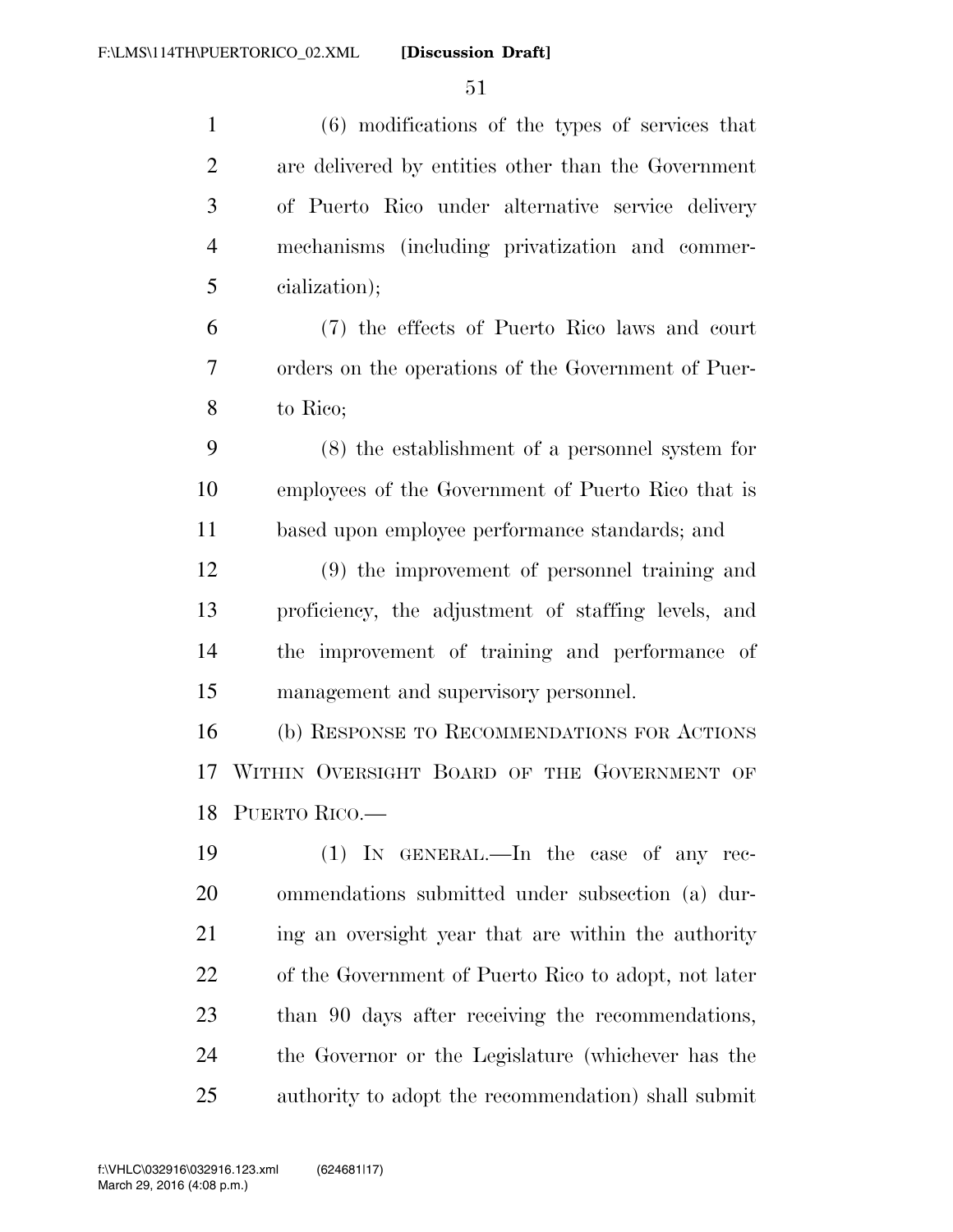a statement to the Oversight Board, the President, and Congress that provides notice as to whether the Government of Puerto Rico will adopt the rec-ommendations.

 (2) IMPLEMENTATION PLAN REQUIRED FOR ADOPTED RECOMMENDATIONS.—If the Governor or the Legislature (whichever is applicable) notifies the Oversight Board and Congress under paragraph (1) that the Government of Puerto Rico will adopt any of the recommendations submitted under subsection (a), the Governor or the Legislature (whichever is applicable) shall include in the statement a written plan to implement the recommendation that in-cludes—

 (A) specific performance measures to de- termine the extent to that the Government of Puerto Rico has adopted the recommendation; and

 (B) a schedule for auditing the Govern- ment of Puerto Rico's compliance with the plan. (3) EXPLANATIONS REQUIRED FOR REC- OMMENDATIONS NOT ADOPTED.—If the Governor or the Legislature (whichever is applicable) notifies the Oversight Board, the President, and Congress under paragraph (1) that the Government of Puerto Rico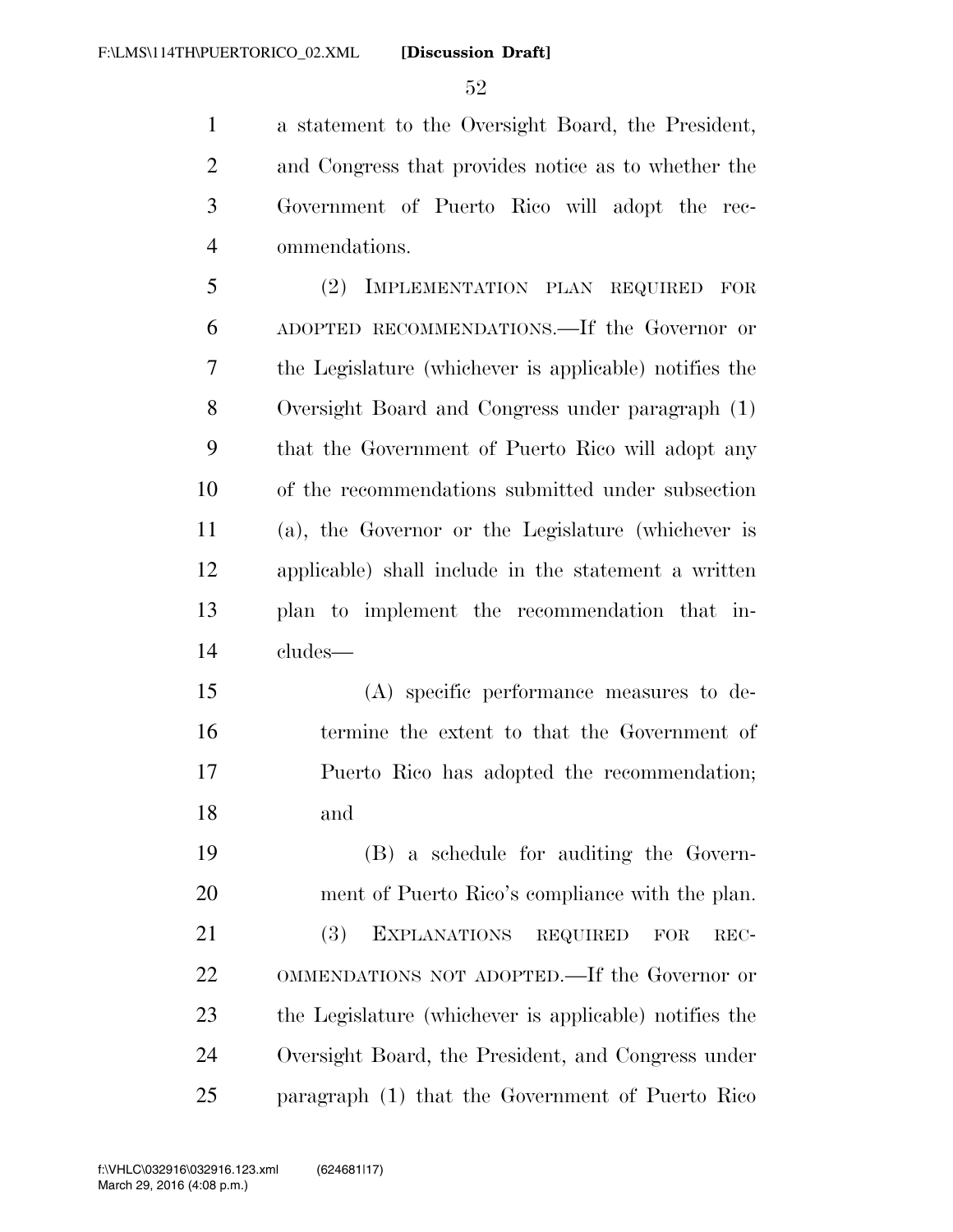will not adopt any recommendation submitted under subsection (a) that the Government of Puerto Rico has authority to adopt, the Governor or the Legisla- ture shall include in the statement explanations for the rejection of the recommendations.

 (c) IMPLEMENTATION OF REJECTED RECOMMENDA-TIONS BY OVERSIGHT BOARD.—

8 (1) IN GENERAL.—If the Governor or the Leg- islature (whichever is applicable) notifies the Over- sight Board, the President, and Congress under sub- section (b)(1) that the Government of Puerto Rico will not adopt any recommendation submitted under subsection (a) that the Government of Puerto Rico has authority to adopt, the Oversight Board may by a majority vote of its members take such action con- cerning the recommendation as it deems appro- priate, after consulting with the Committee on Nat- ural Resources of the House of Representatives and the Committee on Energy and Natural Resources of the Senate.

 (2) EFFECTIVE DATE.—This subsection shall apply with respect to recommendations of the Over- sight Board made after the expiration of the 6- month period that begins on the date of the enact-ment of this Act.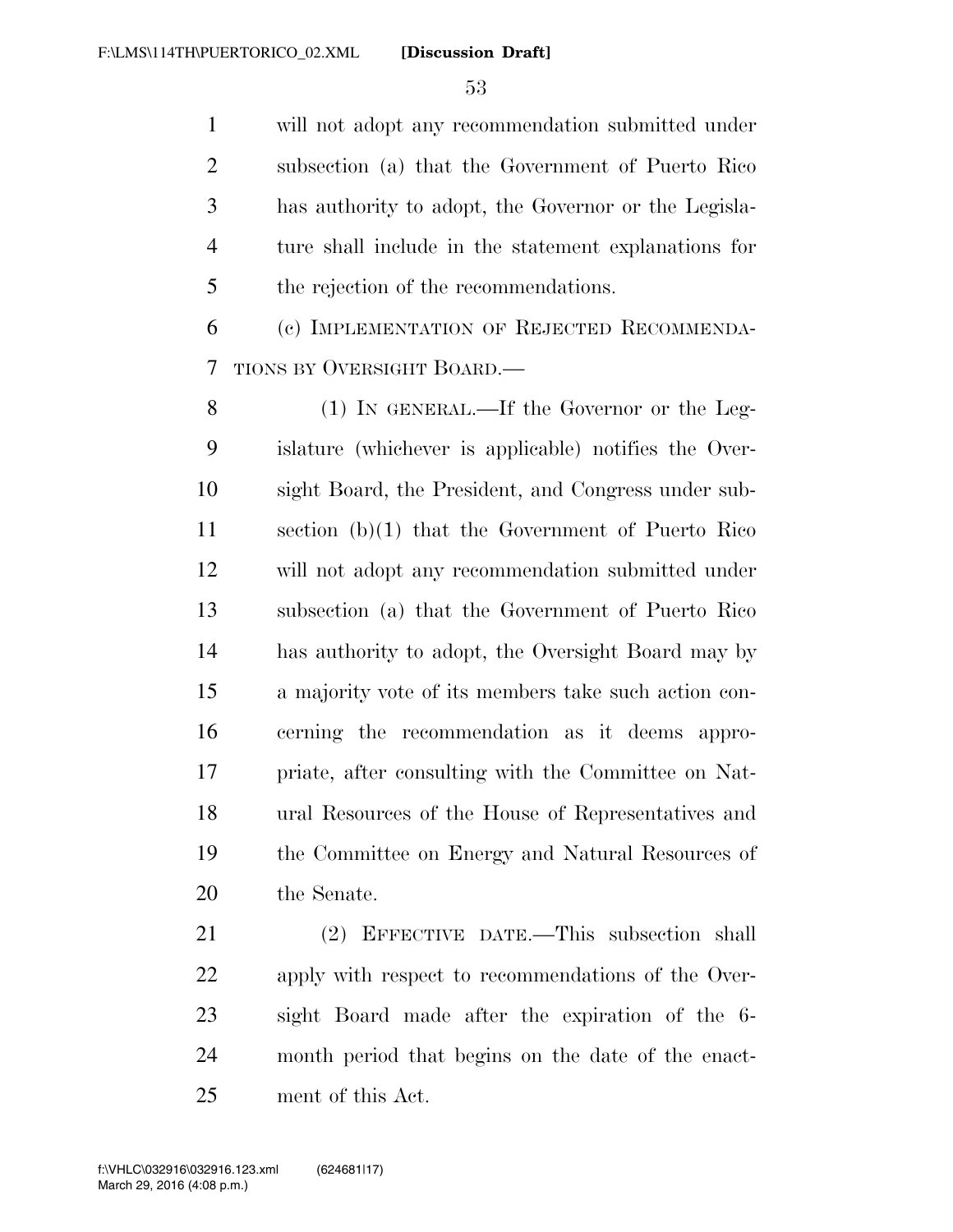(d) ADDITIONAL POWER TO ISSUE ORDERS, RULES, AND REGULATIONS.—

 (1) IN GENERAL.—In addition to the authority described in subsection (c), the Oversight Board may at any time issue such orders, rules, or regulations as it considers appropriate to carry out the purposes of this Act and the amendments made by this Act, to the extent that the issuance of such an order, rule, or regulation is within the authority of the Governor or the head of any department or agency of the Government of Puerto Rico, and any such order, rule, or regulation shall be legally binding to the same extent as if issued by the Governor or the head of any such department or agency.

 (2) NOTIFICATION.—Upon issuing an order, rule, or regulation pursuant to this subsection, the Oversight Board shall notify the Governor, the Leg-islature, the President, and Congress.

 (3) NO JUDICIAL REVIEW OF DECISION TO ISSUE ORDER.—The decision by the Oversight Board to issue an order, rule, or regulation pursuant to this subsection shall be final and shall not be subject to judicial review.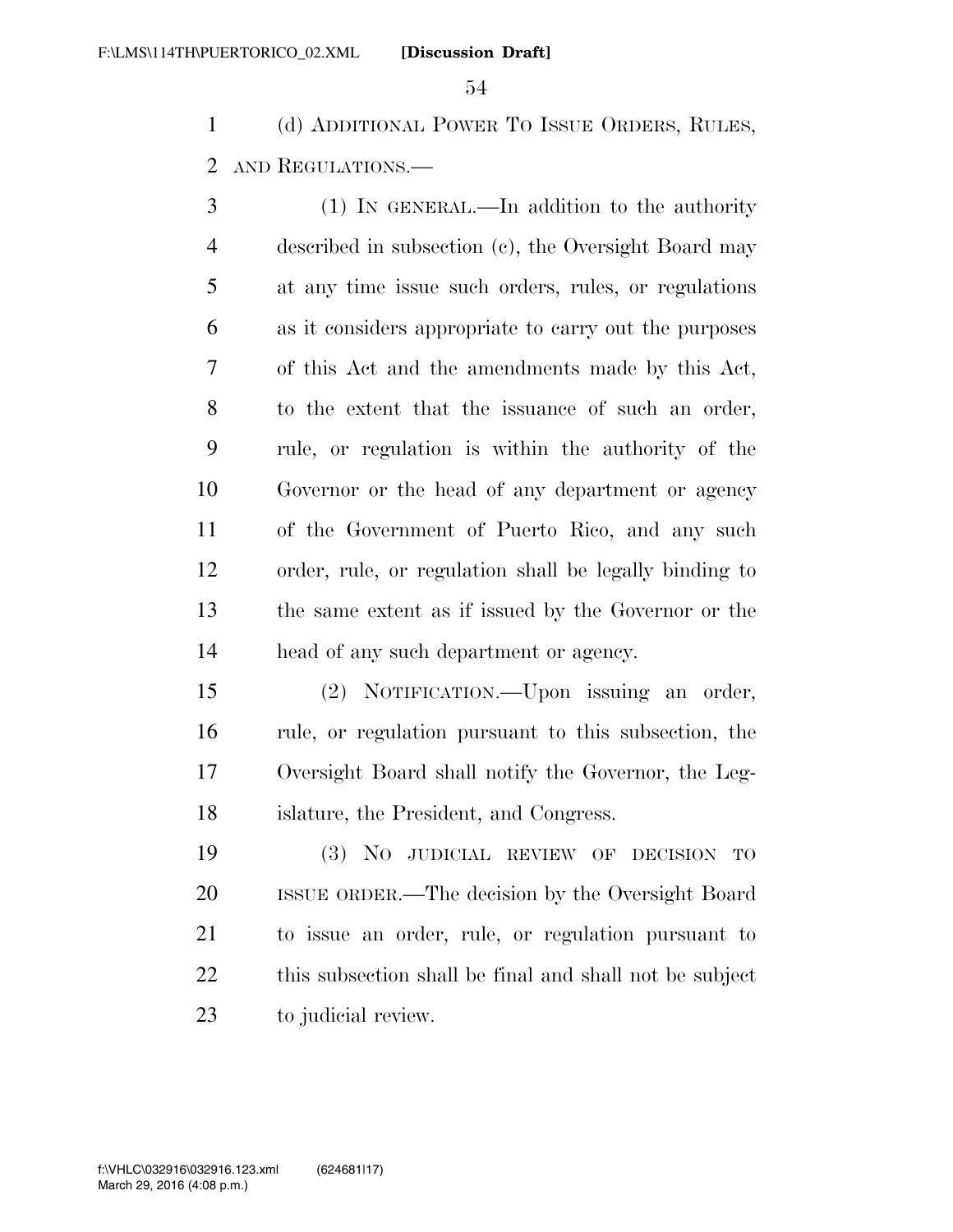### **SEC. 208. OVERSIGHT PERIODS DESCRIBED.**

 (a) INITIATION.—For purposes of this Act, an ''over- sight period'' is initiated upon the occurrence of any of the following events (as determined by the Oversight Board based upon information obtained through the Gov-6 ernor, I the Inspector General of Puerto Rico, or such other sources as the Oversight Board considers appro-priate):

 (1) The failure of the Government of Puerto Rico to provide sufficient revenue to a debt service reserve fund of the Oversight Board under subtitle B.

 (2) The default by the Government of Puerto Rico with respect to any loans, bonds, notes, or other form of borrowing.

 (3) The failure of the Government of Puerto Rico to meet its payroll for any pay period.

 (4) The existence of a cash deficit of the Gov- ernment of Puerto Rico at the end of any quarter of the fiscal year in excess of the difference between the estimated revenues of the Government of Puerto Rico and the estimated expenditures of the Govern- ment of Puerto Rico (including repayments of tem- porary borrowings) during the remainder of the fis- cal year or the remainder of the fiscal year together with the first 6 months of the succeeding fiscal year.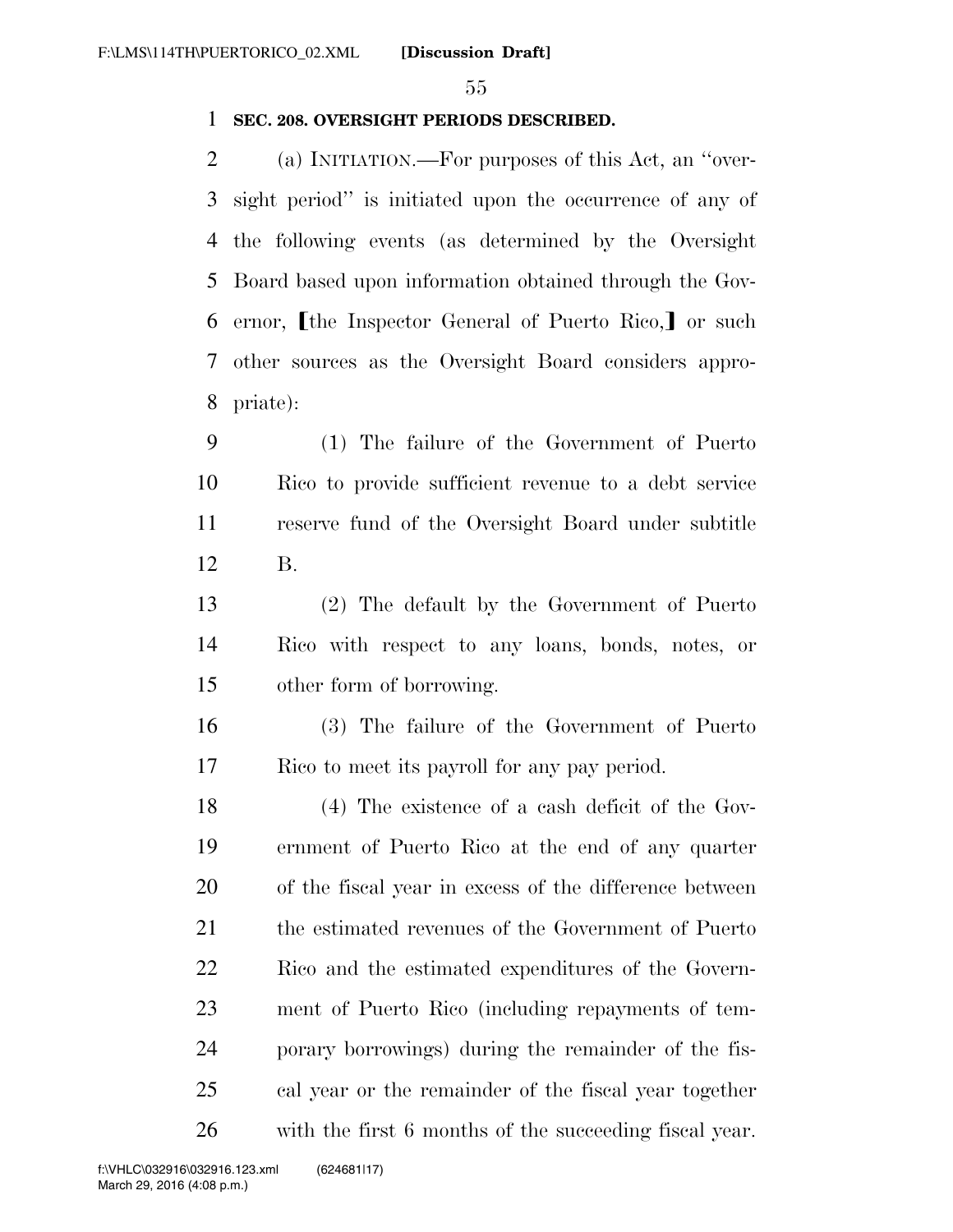| $\mathbf{1}$   | (5) The failure of the Government of Puerto          |
|----------------|------------------------------------------------------|
| $\overline{2}$ | Rico to make required payments relating to pensions  |
| 3              | and benefits for current and former employees of the |
| $\overline{4}$ | Government of Puerto Rico.                           |
| 5              | (6) The failure of the Government of Puerto          |
| 6              | Rico to make required payments to any entity estab-  |
| 7              | lished under an interstate compact to which Puerto   |
| 8              | Rico is a signatory.                                 |
| 9              | (b) TERMINATION.—                                    |
| 10             | (1) IN GENERAL.—An oversight period termi-           |
| 11             | nates upon the certification by the Oversight Board  |
| 12             | $that-$                                              |
| 13             | (A) the Government of Puerto Rico has                |
| 14             | adequate access to both short-term and long-         |
| 15             | term credit markets at reasonable interest rates     |
| 16             | to meet its borrowing needs; and                     |
| 17             | (B) for 5 consecutive fiscal years (occur-           |
| 18             | ring after the date of the enactment of this Act)    |
| 19             | the expenditures made by the Government of           |
| 20             | Puerto Rico during each of the years did not         |
| 21             | exceed the revenues of the Government of Puer-       |
| 22             | to Rico during such years, determined in ac-         |
| 23             | cordance with generally accepted accounting          |
| 24             | principles, as contained in the comprehensive        |
| 25             | annual financial report for Puerto Rico.             |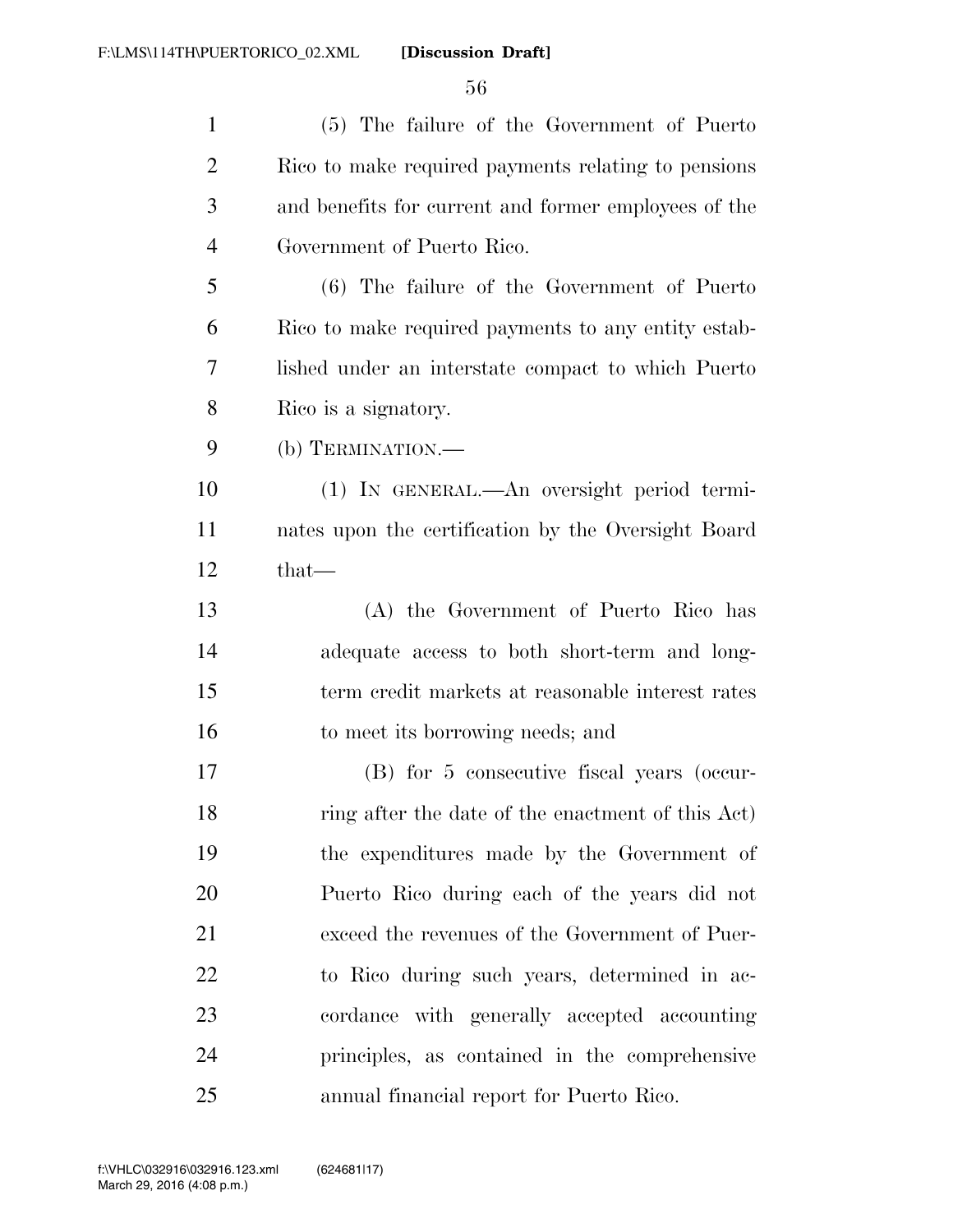**Secondary CONSULTATION WITH INSPECTOR GEN-** ERAL.—In making the determination under this sub- section, the Oversight Board shall consult with the 4 Inspector General of Puerto Rico.

 (c) OVERSIGHT PERIOD DEEMED TO EXIST UPON ENACTMENT.—For purposes of this subtitle, an oversight period is deemed to exist upon the enactment of this Act. **SEC. 209. ELECTRONIC REPORTING.** 

9 The Oversight Board [Chief Financial Officer] may, in consultation with and through the Department of Treasury of Puerto Rico, ensure the prompt and efficient payment and administration of value added taxes and sales taxes including (without limitation) through the ac- celeration of payments, allowance of credits for appro- priate discounts to accelerate payment, and adoption of electronic reporting, payment and auditing technologies.

## **Subtitle B—Issuance of Bonds**

**ISEC. 211. OVERSIGHT BOARD TO ISSUE BONDS.** 

19  $(a)$  In GENERAL.—

 $\left[ (1)$  REQUEST OF GOVERNOR.—Subject to the requirements of this subtitle, the Oversight Board may at the request of the Governor pursuant to an Act of the Legislature issue bonds, notes, or other obligations to borrow funds in the name of and for the use of the Government of Puerto Rico, in such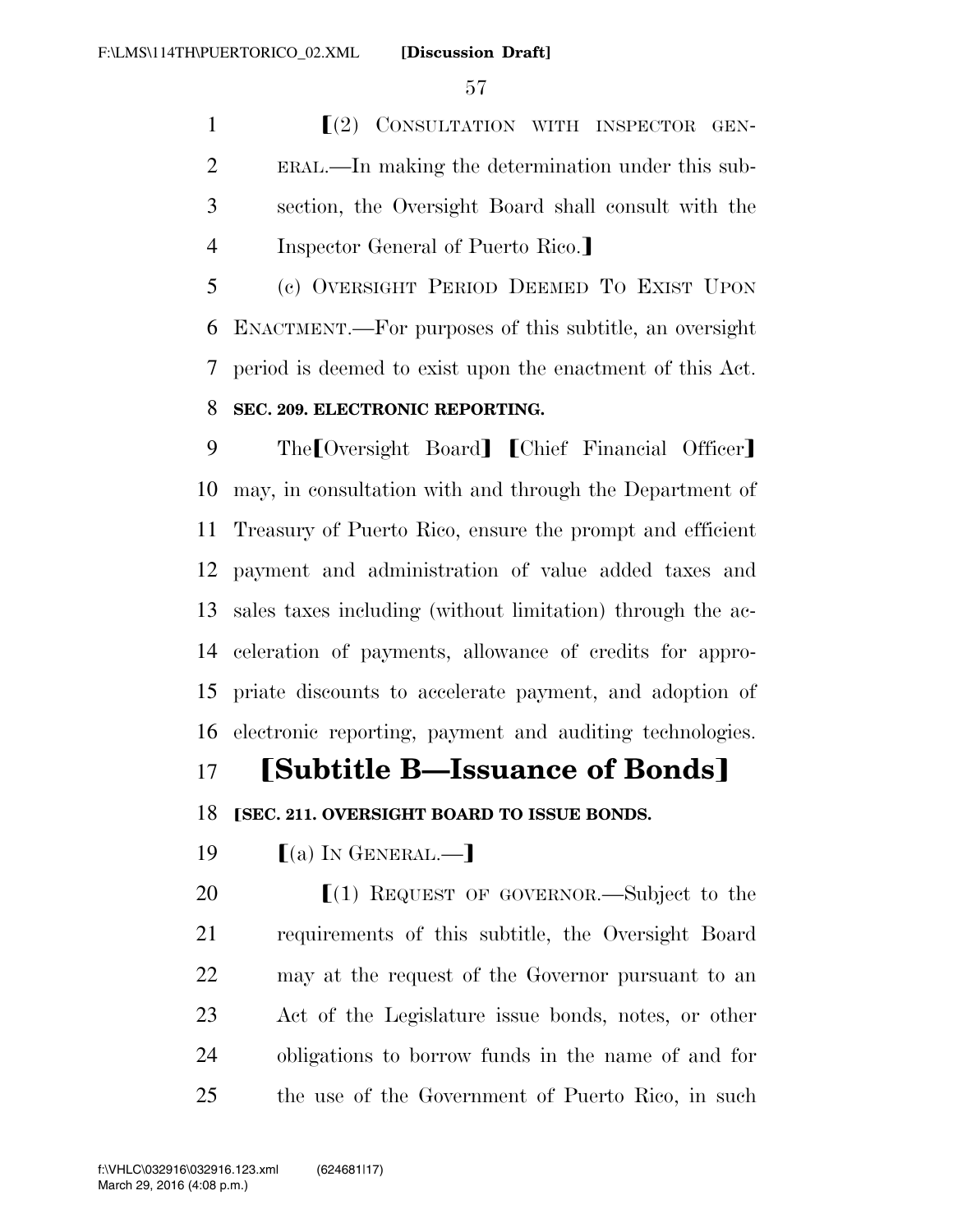amounts and in such manner as the Oversight 2 Board considers appropriate.

**SPECIAL RULE FOR INSTRUMENTALITIES**  WITH INDEPENDENT BORROWING OVERSIGHT BOARD.—In the case of an agency or instrumentality of the Government of Puerto Rico that under law has the authority to issue bonds, notes, or obliga- tions to borrow funds without the enactment of an Act of the Legislature, the Oversight Board may issue bonds, notes, or other obligations to borrow funds in the name of and for the use or functions of such agency or instrumentality at the request of 13 the head of the agency or instrumentality.

**IDEPOSIT OF FUNDS OBTAINED THROUGH BOR-** ROWING WITH OVERSIGHT BOARD.—Any funds obtained by the Government of Puerto Rico through borrowing by the Oversight Board pursuant to this subtitle shall be de- posited into an escrow account held by the Oversight Board, that shall allocate such funds to the Government of Puerto Rico in such amounts and at such times as the Oversight Board considers appropriate, consistent with the specified purposes of such funds and the applicable 23 financial plan and budget under subtitle  $A$ .

24  $\blacksquare$  (c) USES OF FUNDS OBTAINED THROUGH BONDS.—Any funds obtained through the issuance of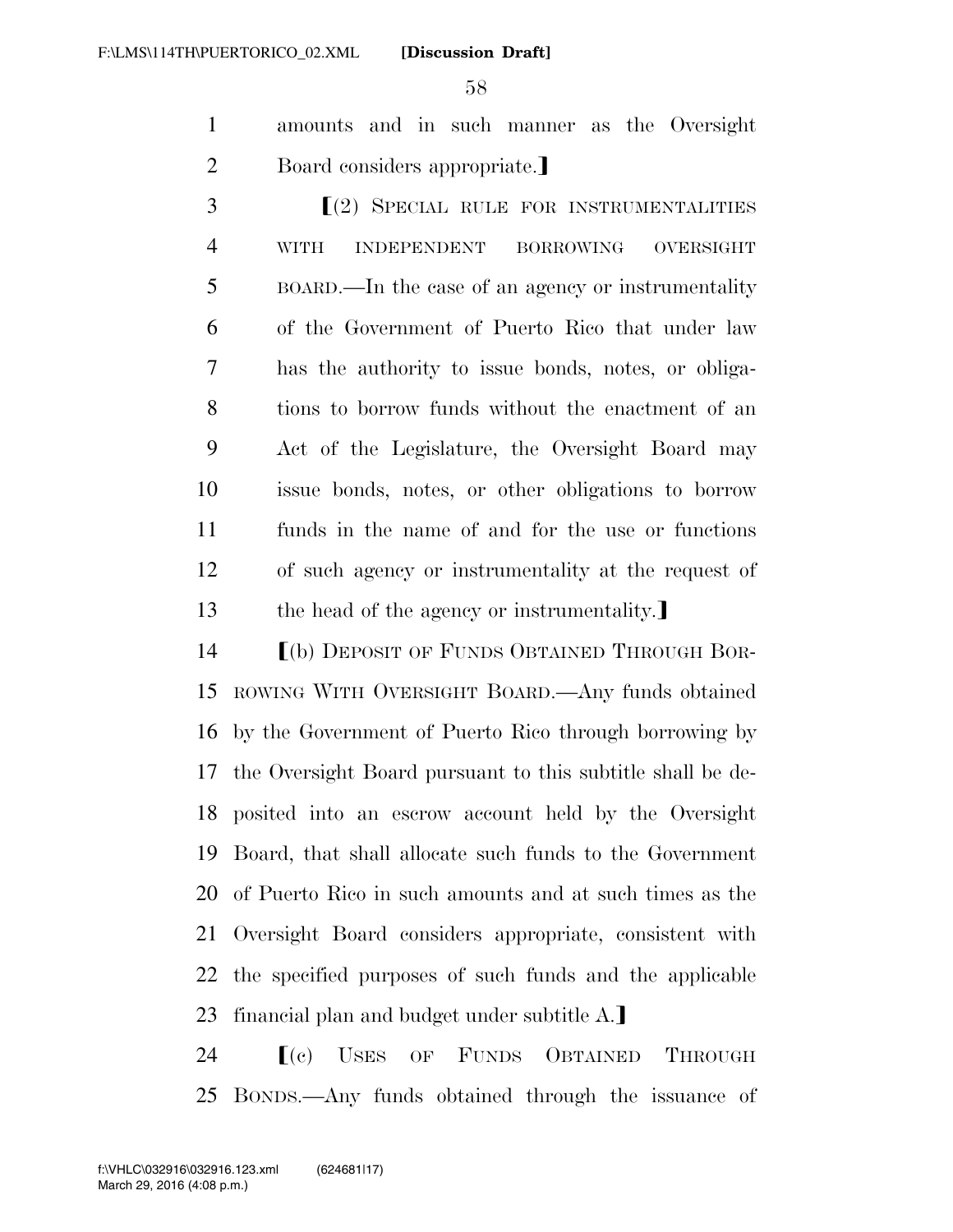bonds, notes, or other obligations pursuant to this subtitle may be used for any purpose (consistent with the applica- ble financial plan and budget) under subtitle A and for any other purpose that the Oversight Board considers ap-5 propriate.

## 6 ø**SEC. 212. PLEDGE OF SECURITY INTEREST IN REVENUES**  7 **OF GOVERNMENT OF PUERTO RICO.**

 $\blacksquare$  (a) In GENERAL.—The Oversight Board may pledge or grant a security interest in revenues to individ- uals or entities purchasing bonds, notes, or other obliga-11 tions issued pursuant to this subtitle.

12 **IDEDICATION OF REVENUE STREAM FROM GOV-**13 ERNMENT OF PUERTO RICO.—The Oversight Board shall 14 require the Governor—

 $\lbrack (1)$  to pledge or direct taxes or other revenues otherwise payable to the Government of Puerto Rico (that are not otherwise pledged or committed), in- cluding payments from the Federal Government, to the Oversight Board for purposes of securing repay- ment of bonds, notes, or other obligations issued 21 pursuant to this subtitle; and

 $\left[ (2) \text{ to transfer the proceeds of any tax level } \right]$  for purposes of securing such bonds, notes, or other obligations to the Oversight Board immediately upon 25 collection.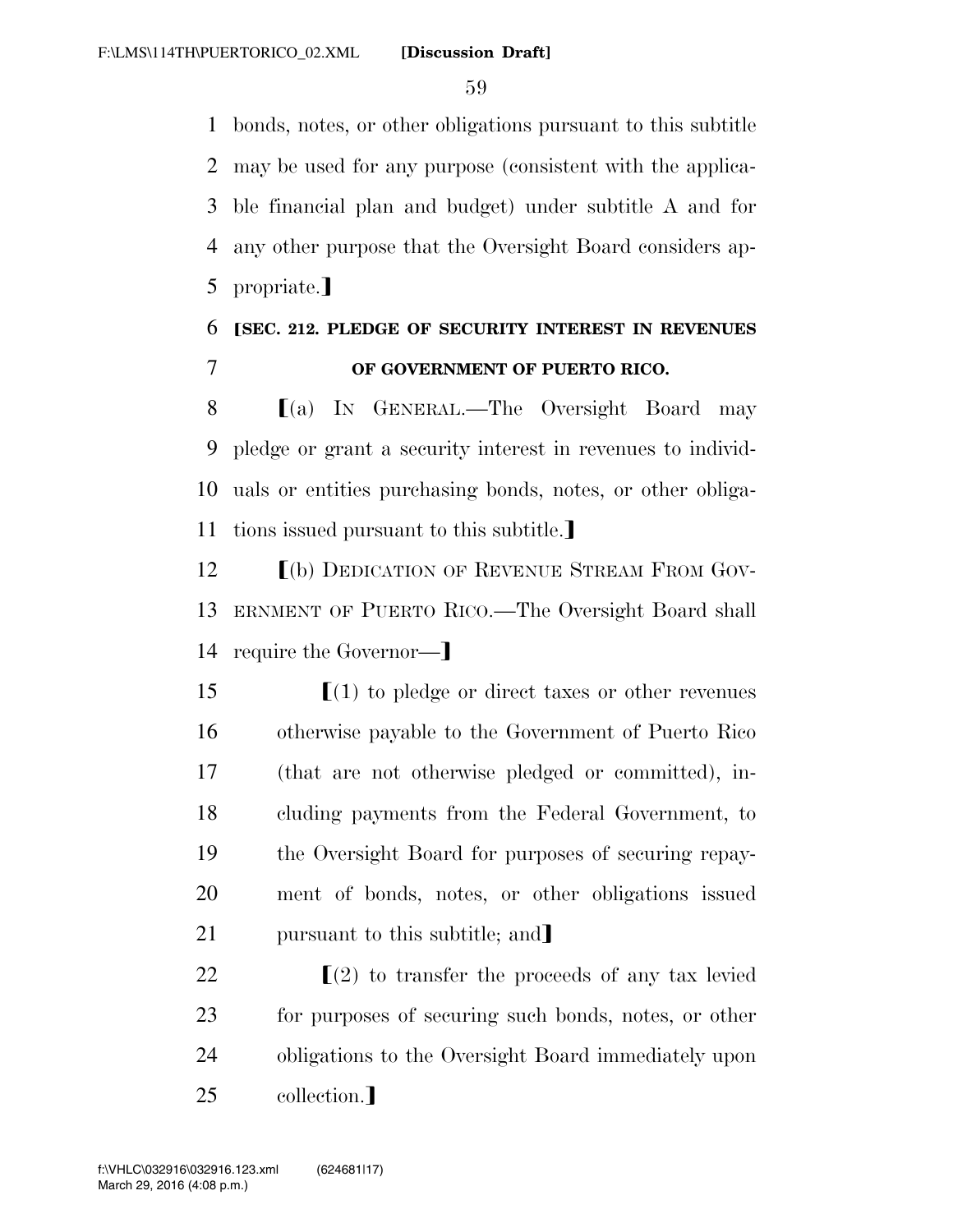## ø**SEC. 213. ESTABLISHMENT OF DEBT SERVICE RESERVE FUND.**

 $\mathcal{S}$  (a) In GENERAL.—As a condition for the issuance of bonds, notes, or other obligations pursuant to this sub- title, the Oversight Board shall establish a debt service 6 reserve fund in accordance with this section.

## **[(b) REQUIREMENTS FOR FUND.—**

**S** (1) FUND DESCRIBED.—A debt service reserve fund established by the Oversight Board pursuant to this subsection shall consist of such funds as the Oversight Board may make available, and shall be a trust fund held for the benefit and security of the obligees of the Oversight Board whose bonds, notes, 14 or other obligations are secured by such fund.

 $\left[ \begin{array}{cc} (2) & \text{Users} \end{array} \right]$  of FUNDS.—Amounts in a debt service reserve fund may be used solely for the pay- ment of the principal of bonds secured in whole or in part by such fund, the purchase or redemption of such bonds, the payment of interest on such bonds, or the payment of any redemption premium required to be paid when such bonds and notes are redeemed 22 prior to maturity.

**Fig. 23 EXECUTIONS ON WITHDRAWALS.** 

**IA** IN GENERAL.—Amounts in a debt service reserve fund may not be withdrawn from 26 the fund at any time in an amount that would

March 29, 2016 (4:08 p.m.) f:\VHLC\032916\032916.123.xml (624681|17)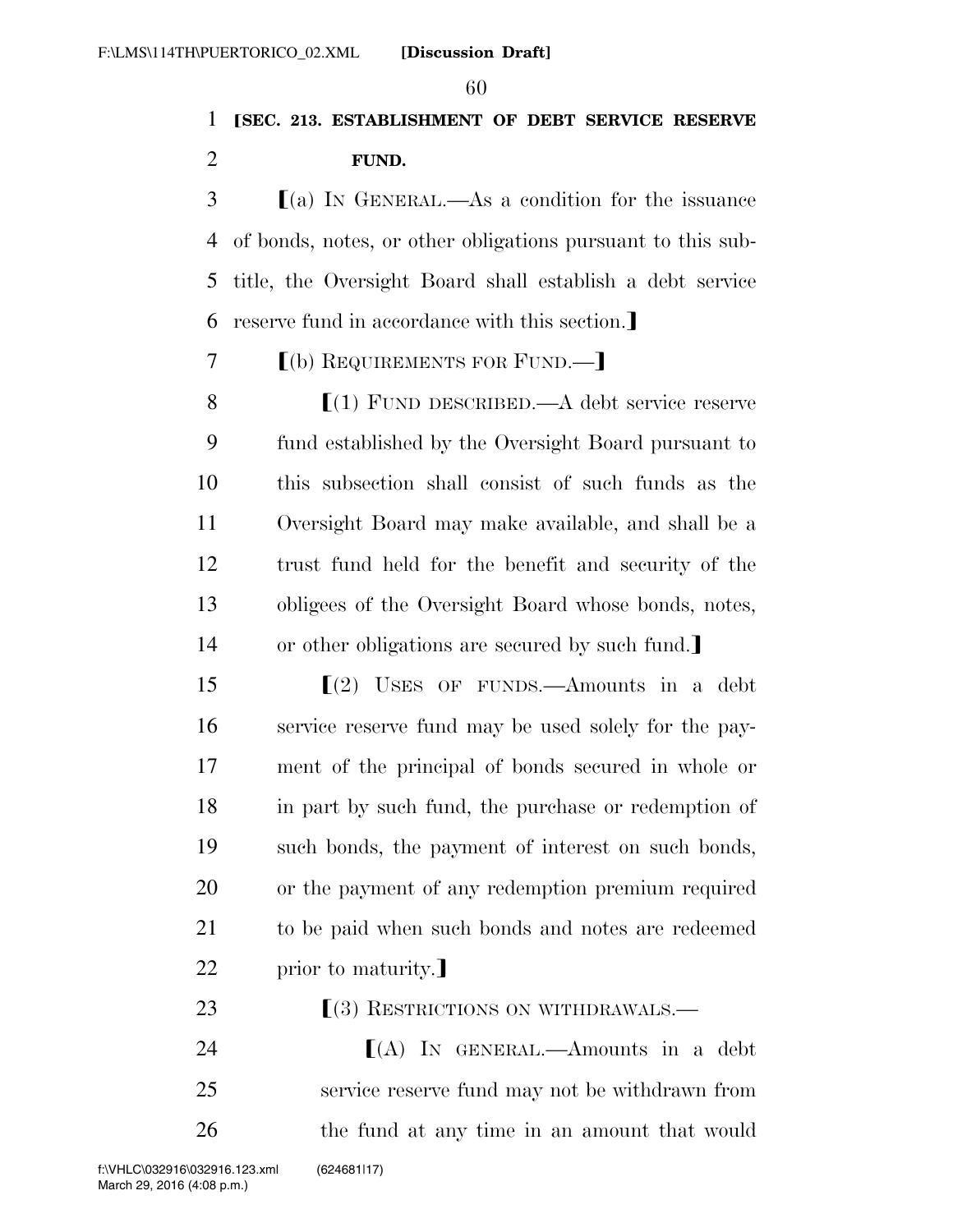reduce the amount of the fund to less than the minimum reserve fund requirement established for such fund in the resolution of the Oversight Board creating such fund, except for with- drawals for the purpose of making payments when due of principal, interest, redemption pre- miums and sinking fund payments, if any, with respect to such bonds for the payment of which other moneys of the Oversight Board are not available, and for the purpose of funding the operations of the Oversight Board for a fiscal year (in such amounts and under such condi- tions as are established under the budget of the Oversight Board for the fiscal year under sec-tion 107).

**I**(B) USE OF EXCESS FUNDS.—Nothing in subparagraph (A) may be construed to prohibit the Oversight Board from transferring any in- come or interest earned by, or increments to, any debt service reserve fund due to the invest- ment thereof to other funds or accounts of the Oversight Board (to the extent such transfer does not reduce the amount of the debt service reserve fund below the minimum reserve fund requirement established for such fund) for such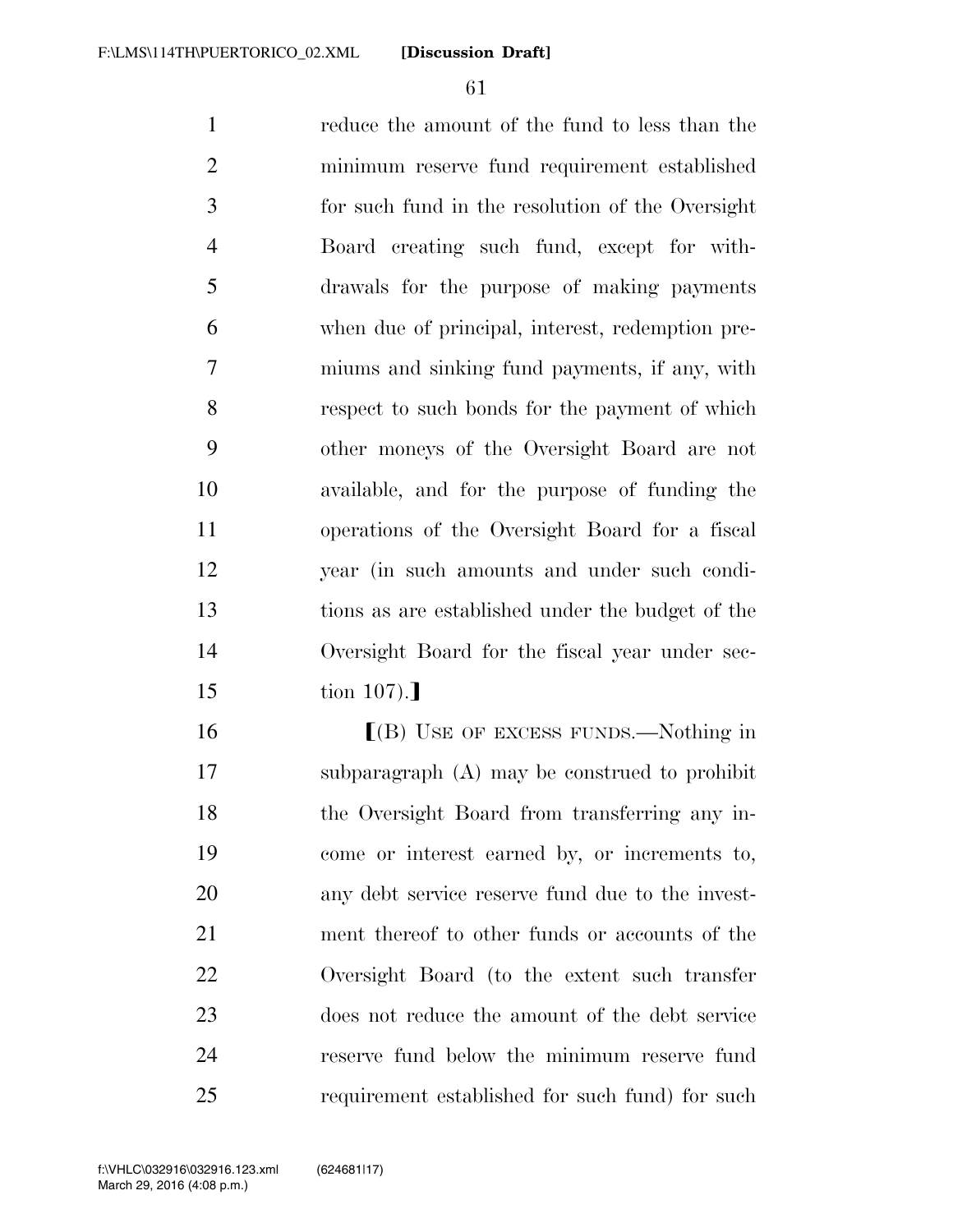purposes as the Oversight Board considers ap-2 propriate consistent with its powers.

## ø**SEC. 214. OTHER REQUIREMENTS FOR ISSUANCE OF BONDS.**

 The Oversight Board may not at any time issue bonds, notes, or other obligations pursuant to this subtitle that are secured in whole or in part by a debt service re- serve fund under section 213 if issuance of such bonds would cause the amount in the debt service reserve fund to fall below the minimum reserve requirement for such fund, unless the Oversight Board at the time of issuance of such bonds shall deposit in the fund an amount (from the proceeds of the bonds to be issued or from other sources) that when added to the amount already in such fund will cause the total amount on deposit in such fund to equal or exceed the minimum reserve fund requirement established by the Oversight Board at the time of the es-18 tablishment of the fund.]

# **SEC. 215. NO FULL FAITH AND CREDIT OF THE UNITED STATES.**

 The full faith and credit of the United States is not pledged for the payment of any principal of or interest on any bond, note, or other obligation issued by the Over- sight Board pursuant to this subtitle. The United States is not responsible or liable for the payment of any prin-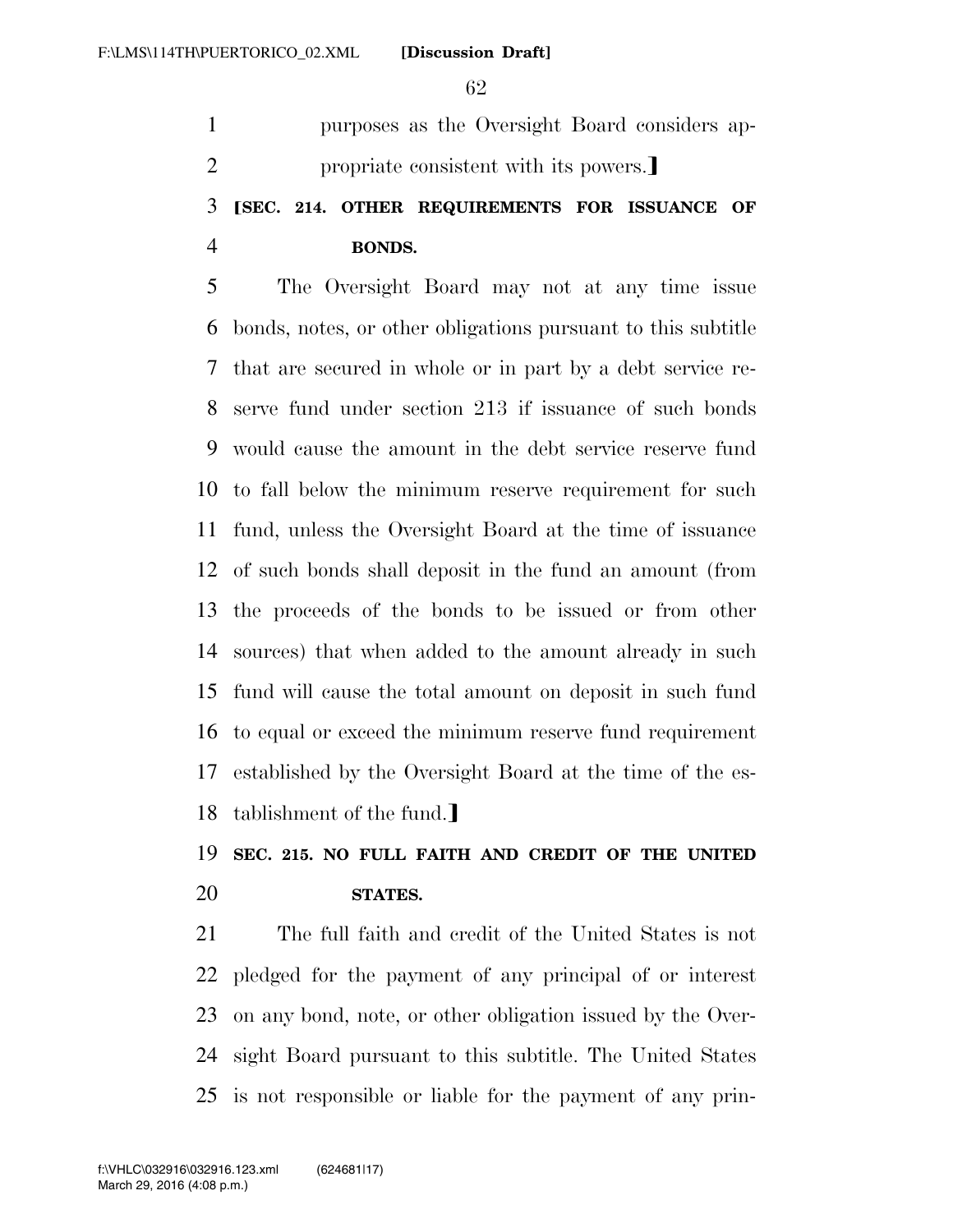cipal of or interest on any bond, note, or other obligation issued by the Oversight Board pursuant to this subtitle.

# **Subtitle C—Other Duties of Oversight Board**

**SEC. 221. DUTIES OF OVERSIGHT BOARD DURING YEAR** 

## **OTHER THAN OVERSIGHT YEAR.**

 (a) IN GENERAL.—During the period beginning upon the termination of an oversight period pursuant to section 209(b) and ending with the suspension of its activities pursuant to section 108(a), the Oversight Board shall con-duct the following activities:

 (1) The Oversight Board shall review the budg- ets of the Government of Puerto Rico adopted by the Legislature for each fiscal year occurring during such period.

 (2) At such time prior to the enactment of such budget as the Oversight Board considers appro- priate, the Oversight Board shall prepare a report analyzing the budget and submit the report to the Governor, the Legislature, the President, and Con-gress.

 (3) The Oversight Board shall monitor the fi- nancial status of the Government of Puerto Rico and shall submit reports to the Governor, the Legisla-ture, the President, and Congress if the Oversight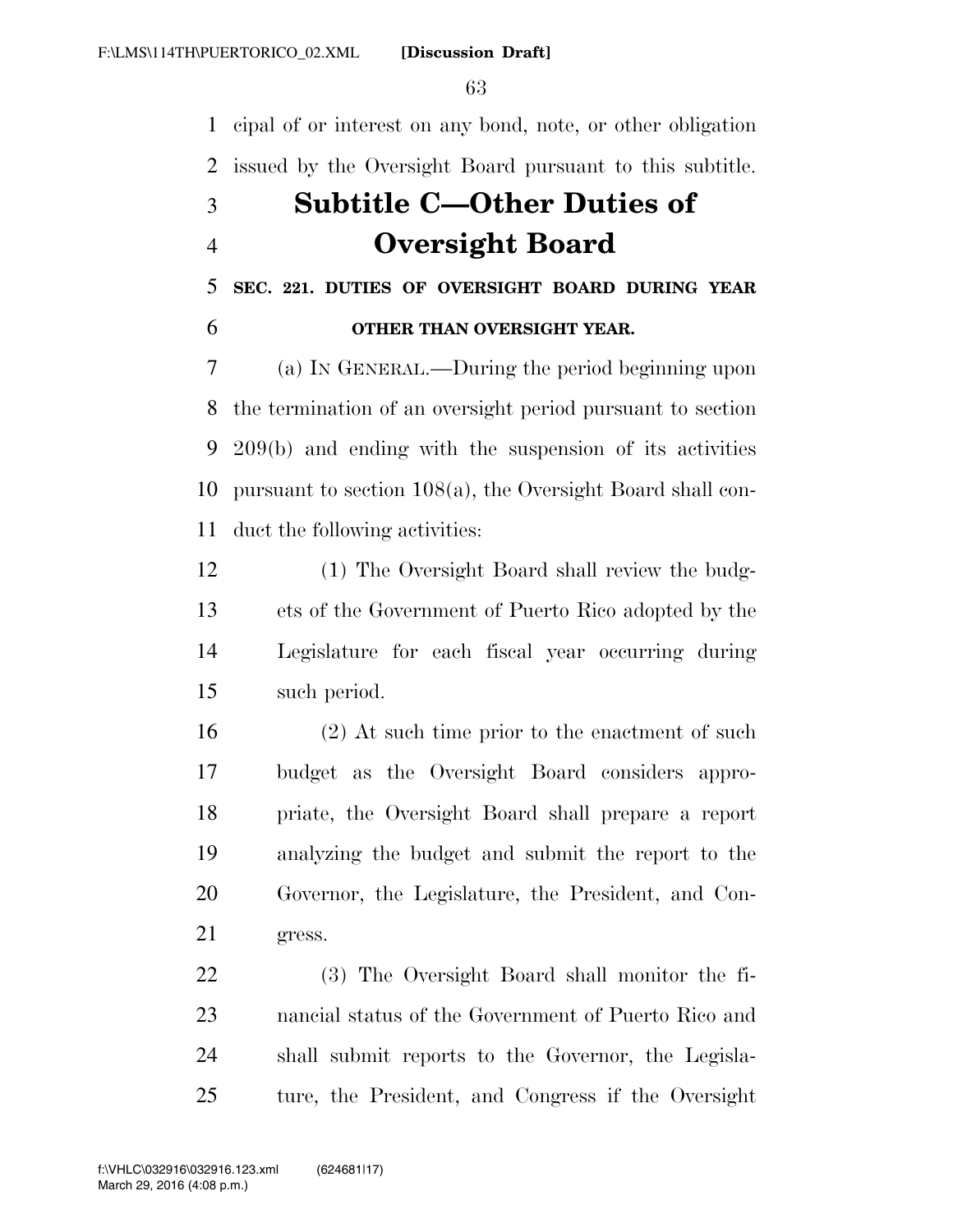Board determines that a risk exists that an over- sight period may be initiated pursuant to section 3  $209(a)$ .

 (4) The Oversight Board shall carry out activi- ties under subtitle B with respect to bonds, notes, or other obligations of the Oversight Board outstanding during such period.

 (b) REQUIRING GOVERNOR TO SUBMIT BUDGETS TO OVERSIGHT BOARD.—With respect to the budget for each fiscal year occurring during the period described in sub- section (a), the Governor shall submit the budget of the Government of Puerto Rico adopted by the Legislature to the Oversight Board.

### **SEC. 222. GENERAL ASSISTANCE IN ACHIEVING FINANCIAL**

### **STABILITY AND MANAGEMENT EFFICIENCY.**

 In addition to any other actions described in this title, the Oversight Board may undertake cooperative efforts to assist the Government of Puerto Rico in achieving finan-cial stability and management efficiency, including—

 (1) assisting the Government of Puerto Rico in avoiding defaults, eliminating and liquidating defi- cits, maintaining sound budgetary practices, and avoiding interruptions in the delivery of services;

 (2) assisting the Government of Puerto Rico in improving the delivery of municipal services, the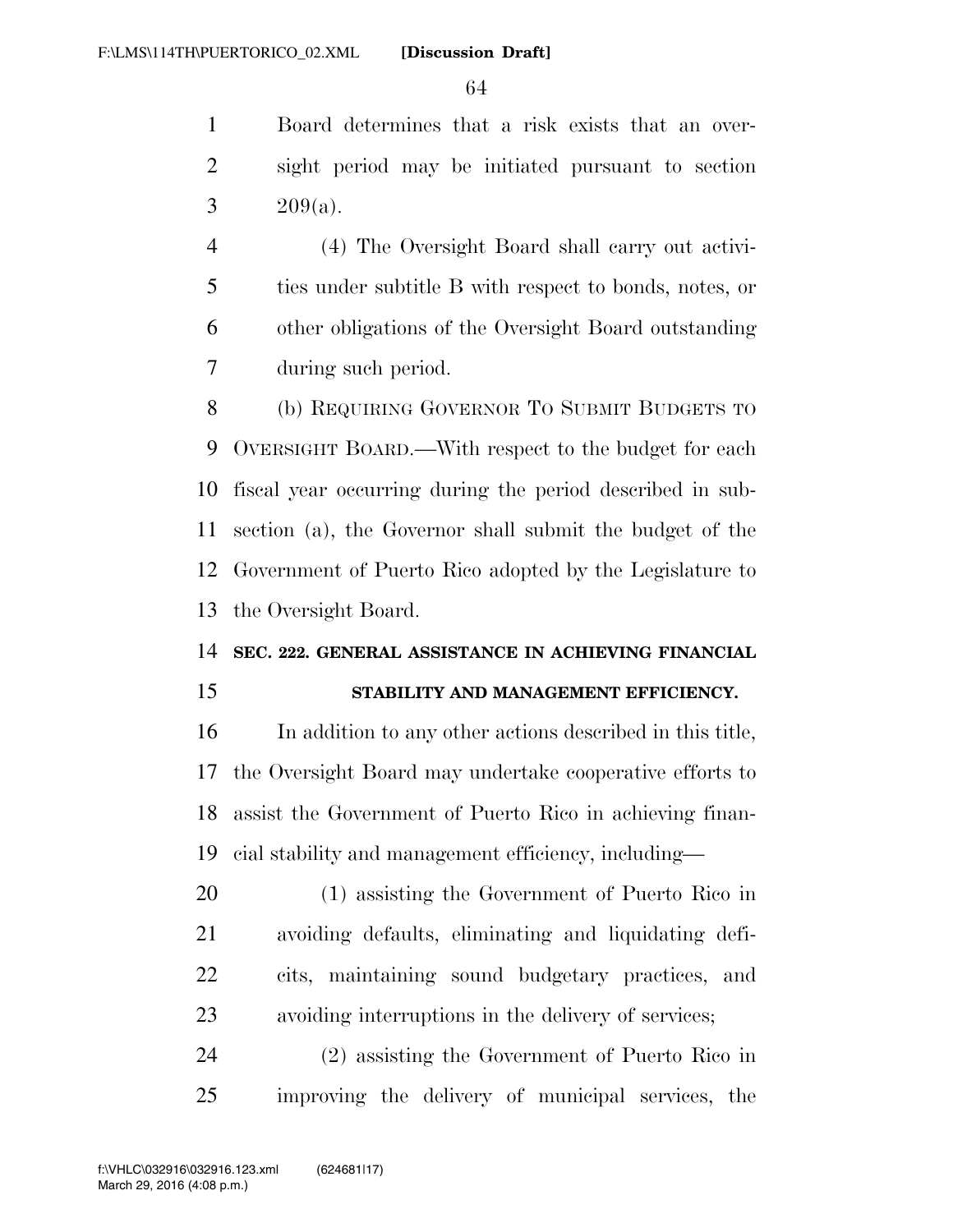training and effectiveness of personnel of the Gov- ernment of Puerto Rico, and the efficiency of man-agement and supervision; and

 (3) making recommendations to the President for transmission to Congress on changes to this Act or other Federal laws, or other actions of the Fed- eral Government, that would assist the Government of Puerto Rico in complying with an approved Fiscal Plan and Budget.

### **SEC. 223. OBTAINING REPORTS.**

 The Oversight Board may require the Governor, the Legislature, and the Inspector General of Puerto Rico, to prepare and submit such reports as the Oversight Board considers appropriate to assist it in carrying out its re- sponsibilities under this Act, including submitting copies of any reports regarding revenues, expenditures, budgets, costs, plans, operations, estimates, and other financial or budgetary matters of the Government of Puerto Rico.

### **SEC. 224. REPORTS AND COMMENTS.**

 (a) ANNUAL REPORTS TO CONGRESS.—Not later than 30 days after the last day of each fiscal year that is an oversight year, the Oversight Board shall submit a report to Congress describing—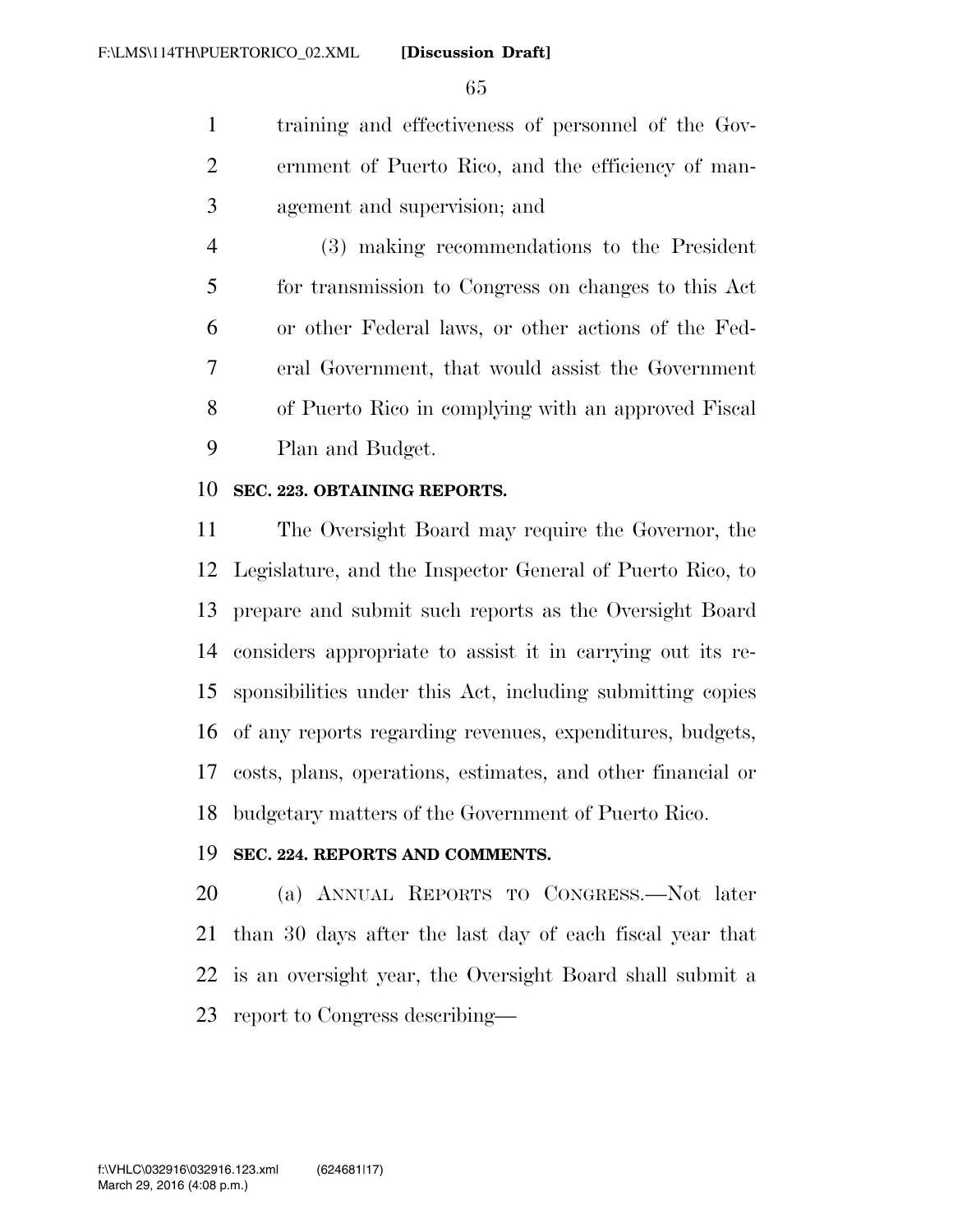(1) the progress made by the Government of Puerto Rico in meeting the objectives of this Act during the fiscal year;

 (2) the assistance provided by the Oversight Board to the Government of Puerto Rico in meeting the purposes of this Act for the fiscal year; and

 (3) any other activities of the Oversight Board during the fiscal year.

 (b) REVIEW AND ANALYSIS OF PERFORMANCE AND FINANCIAL ACCOUNTABILITY REPORTS.—In the case of any report submitted by the Governor for a fiscal year (or any quarter of a fiscal year) that is an oversight year, the Governor shall submit the report to the Oversight Board. The Oversight Board shall review each report pre- pared and submitted by the Governor and shall submit a report to Congress analyzing the completeness and accu-racy of such reports.

 (c) COMMENTS REGARDING ACTIVITIES OF GOVERN- MENT OF PUERTO RICO.—At any time during an over- sight year, the Oversight Board may submit a report to Congress describing any action taken by the Government of Puerto Rico (or any failure to act by the Government of Puerto Rico) that the Oversight Board determines will adversely affect the Government of Puerto Rico's ability to comply with an approved financial plan and budget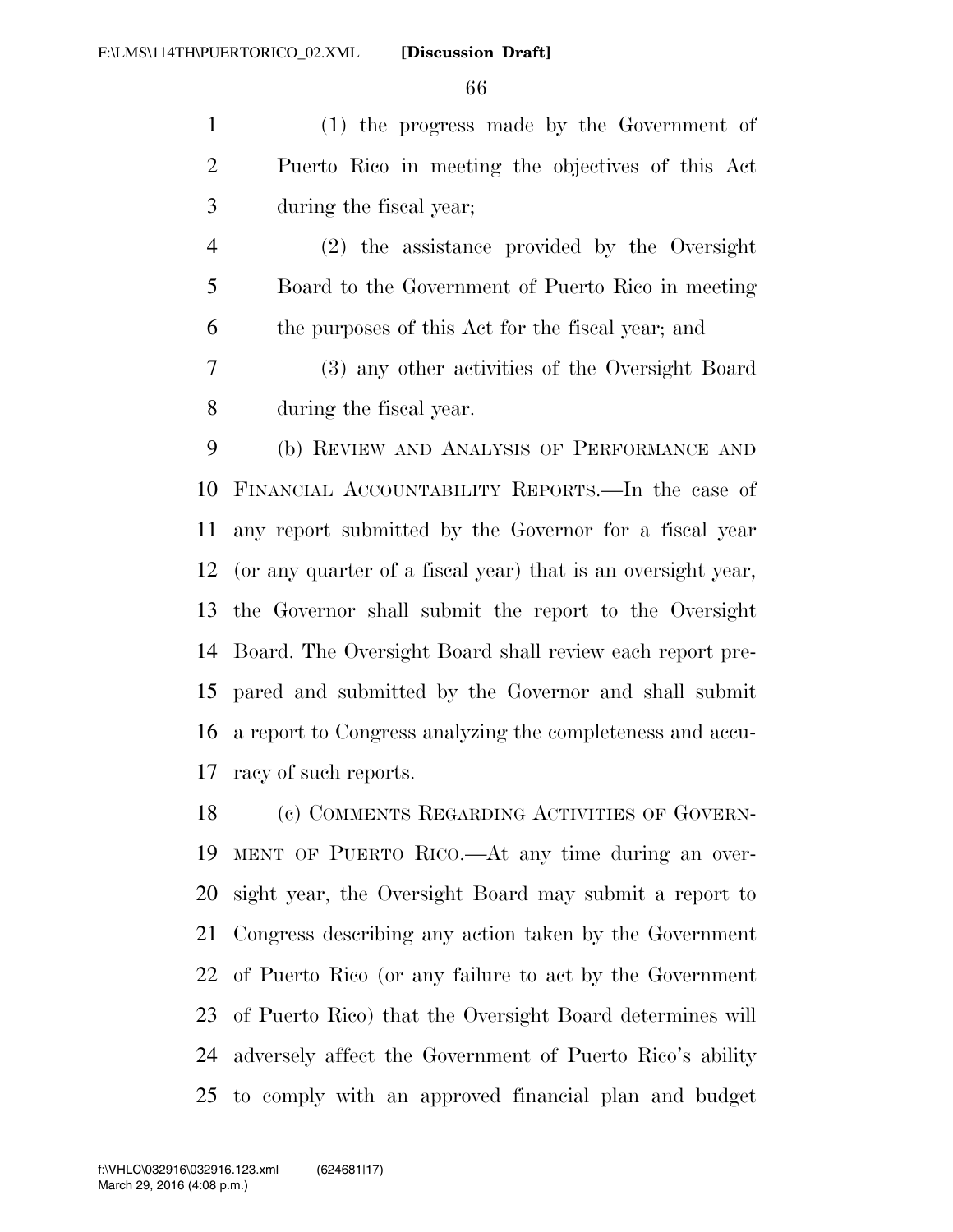under title I or will otherwise have a significant adverse impact on the best interests of Puerto Rico.

 (d) MAKING REPORTS PUBLICLY AVAILABLE.—The Oversight Board shall make any report submitted under this section available to the public, except to the extent that the Oversight Board determines that the report con-tains confidential material.

# **TITLE III—ADJUSTMENTS OF DEBTS**

### **SEC. 301. APPLICABILITY OF OTHER LAWS; DEFINITIONS.**

 (a) SECTIONS APPLICABLE TO PROCEEDINGS UNDER THIS TITLE.—Sections 101 (except as otherwise provided in this section), 102, 104, 105, 106, 107, 108, 112, 327, 328, 329, 330, 331, 333, 344, 347(b), 349, 350(b), 351, 361, 362, 364(c), 364(d), 364(e), 364(f), 365, 366, 501,  $16\quad 502, 503, 504, 506, 507(a)(2), 509, 510, 524(a)(1),$  $17\quad 524(a)(2)$ , 544, 545, 546, 547, 548, 549(a), 549(c), 549(d), 550, 551, 552, 553, 555, 556, 557, 559, 560, 561, 562, 902 (except as otherwise provided in this section), 922, 923, 925, 926, 927, 928, 944, 945, 946, 1102, 1103, 1109, 1111(b), 1122, 1123(a)(1), 1123(a)(2), 1123(a)(3), 1123(a)(4), 1123(a)(5), 1123(b), 1123(d), 1124, 1125, 1126(a), 1126(b), 1126(c), 1126(e), 1126(f), 1126(g), 1127(d), 1128, 1129(a)(2), 1129(a)(3), 1129(a)(6), 25 1129(a)(8), 1129(a)(10), 1129(b)(1), 1129(b)(2)(A),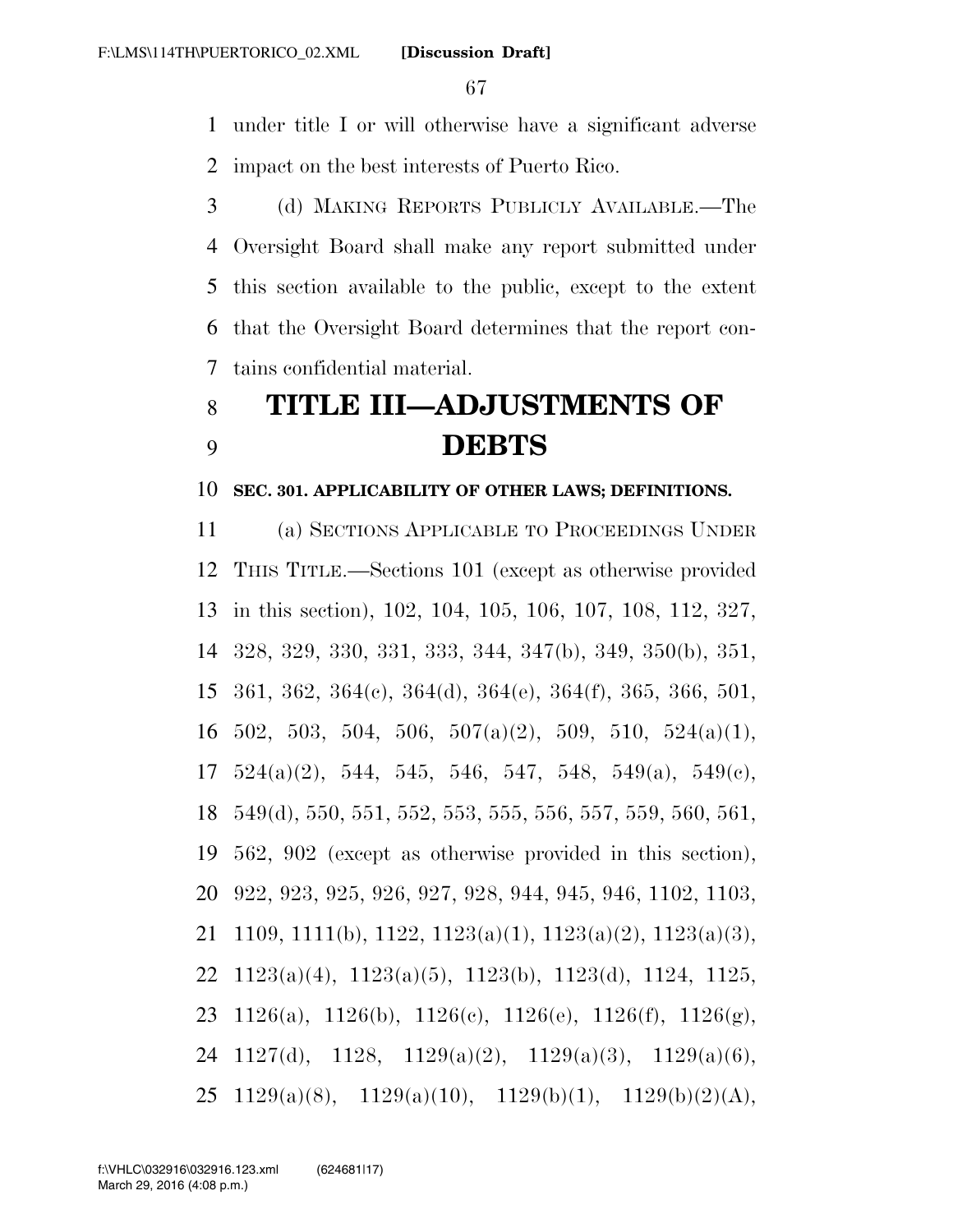1 1129(b)(2)(B), 1142(b), 1143, 1144, 1145, and 1146(a)

 of title 11, United States Code, apply in a case under this title.

 (b) MEANINGS OF TERMS.—A term used in a section of title 11, United States Code, made applicable in a case under this title by subsection (a), has the meaning given to the term for the purpose of the applicable section, un-less the term is otherwise defined in this Act.

 (c) AFFILIATE.—The term ''affiliate'' means, in addi- tion to the definition made applicable in a case under this title by subsection (a)—

 (1) for a territory, any territorial instrumen-tality; and

 (2) for a territorial instrumentality, the gov- erning territory and any of the other territorial in-strumentalities of the territory.

 (d) PROPERTY OF THE ESTATE.—The term ''prop- erty of the estate,'' when used in a section of title 11 or 28, United States Code, made applicable in a case under this title by subsection (a), means property of the debtor.

(e) TERRITORY.—The term ''territory'' means—

- (1) American Samoa;
- (2) Guam;

 (3) the Commonwealth of the Northern Mar-iana Islands;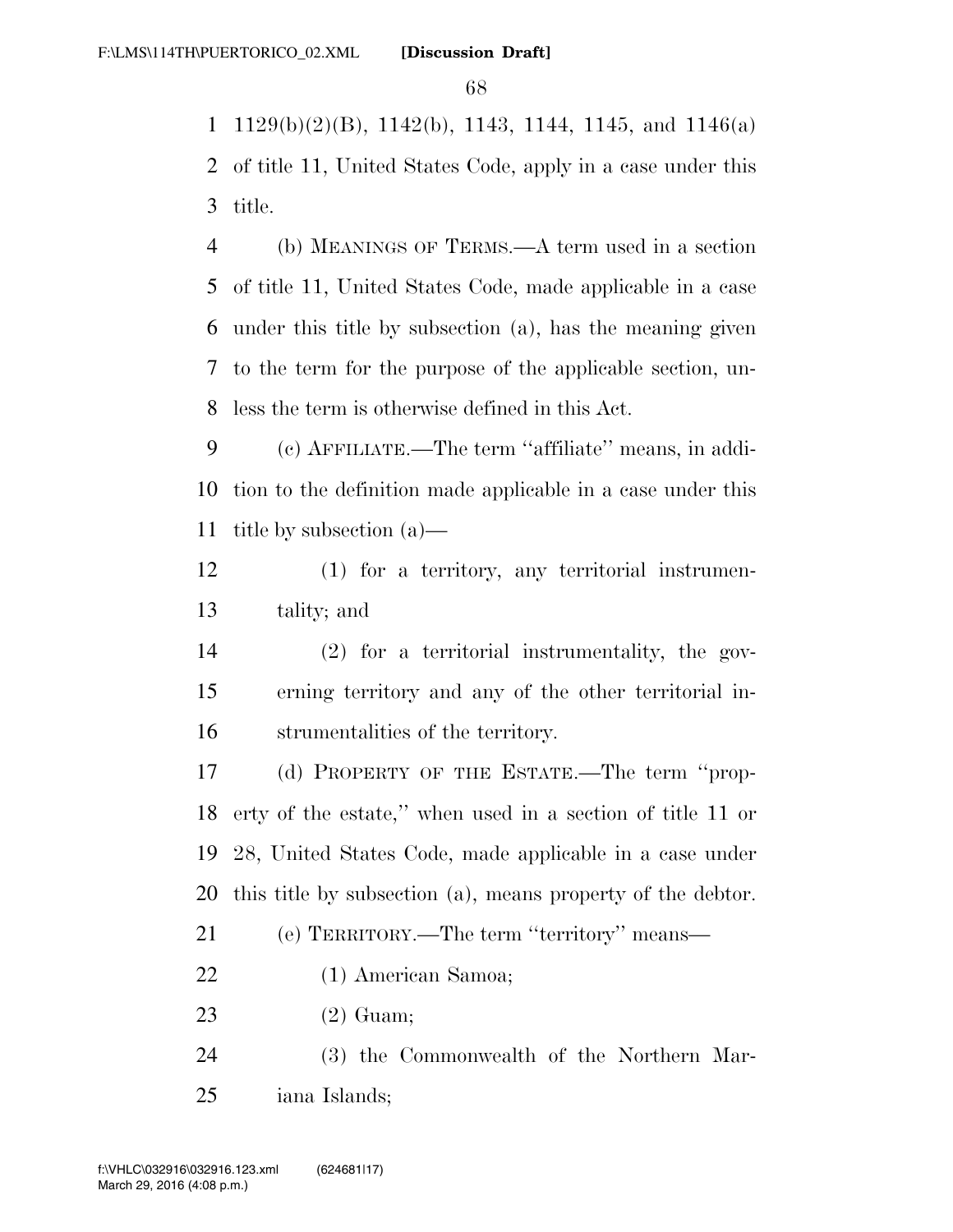(4) the Commonwealth of Puerto Rico; and (5) the United States Virgin Islands. (f) TERRITORIAL INSTRUMENTALITY.—The term ''territorial instrumentality''— (1) means any political subdivision, public agen- cy, instrumentality, or public corporation of a terri- tory; and (2) does not include an Oversight Board. (g) TRUSTEE.—The term ''trustee'', when used in a section of title 11, United States Code, made applicable in a case under this title by subsection (a), means the Oversight Board. (h) REFERENCE TO TITLE.—Solely for purposes of this title, a reference to a case under ''title 11'' or words of similar import in a section of titles 11 and 28, United States Code, or in the Federal Rules of Bankruptcy Proce- dure, made applicable in a case under this title shall be deemed to be a reference to this title. **SEC. 302. WHO MAY BE A DEBTOR.**  An entity may be a debtor under this title if— 21 (1) the entity is— (A) a territory that is subject to an Over- sight Board pursuant to an Act of the U.S. Congress; or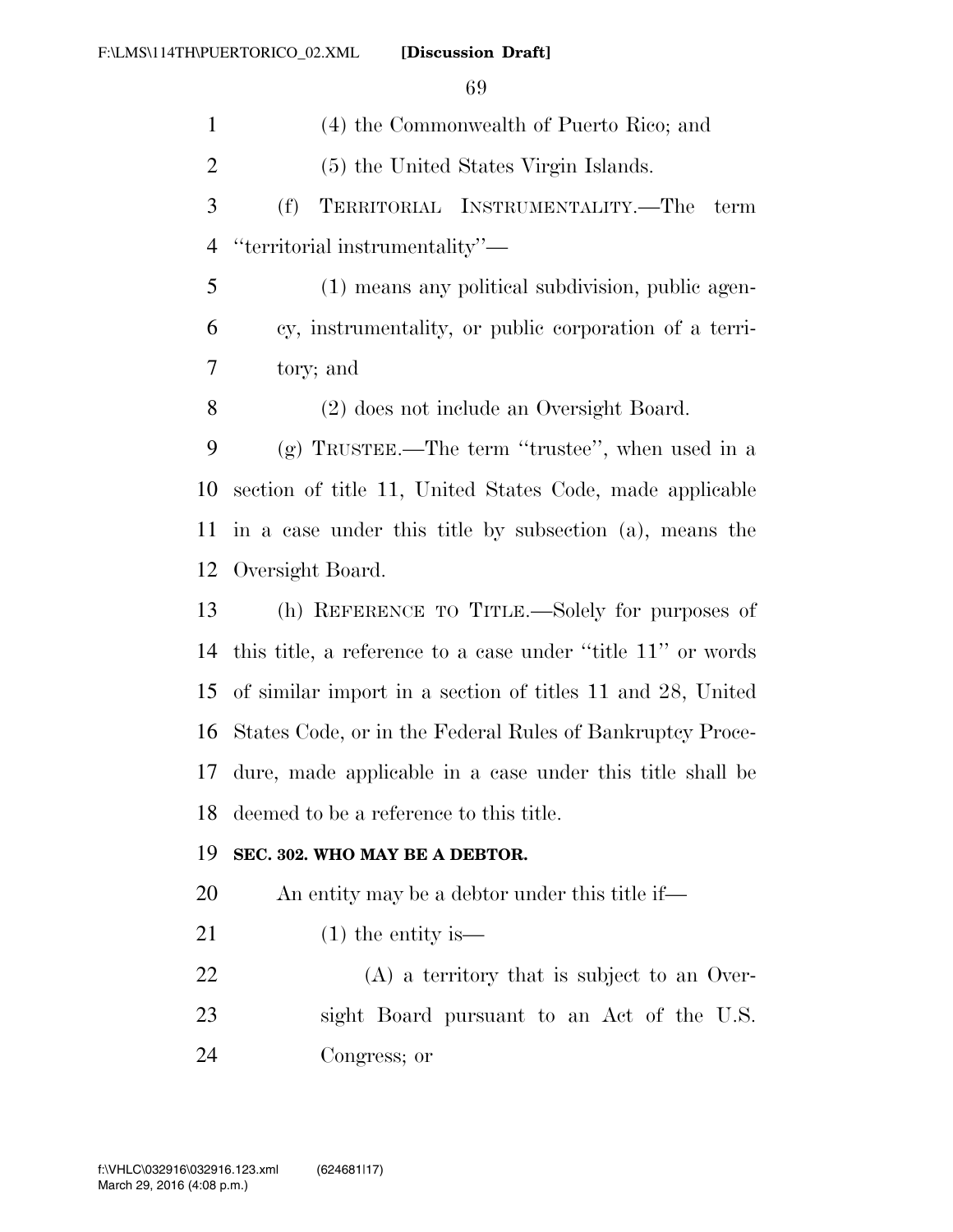| $\mathbf{1}$   | (B) a territorial instrumentality of a terri-                 |
|----------------|---------------------------------------------------------------|
| $\overline{2}$ | tory as described in subparagraph $(1)(A)$ ;                  |
| 3              | (2) the Oversight Board has issued a certifi-                 |
| $\overline{4}$ | cation under section $203(a)$ ; and                           |
| 5              | $\lfloor 3 \rfloor$ it desires to effect a plan to adjust its |
| 6              | debts.]                                                       |
| 7              | SEC. 303. RESERVATION OF TERRITORIAL POWER TO CON-            |
| 8              | TROL TERRITORY AND TERRITORIAL INSTRU-                        |
| 9              | <b>MENTALITIES.</b>                                           |
| 10             | Except as otherwise provided in this Act, this title          |
| 11             | does not limit or impair the power of a territory to control, |
| 12             | by legislation or otherwise, the territory or any territorial |
| 13             | instrumentality thereof in the exercise of the political or   |
| 14             | governmental powers of the territory or territorial instru-   |
| 15             | mentality, including expenditures for such exercise, but—     |
| 16             | (1) a territory law prescribing a method of com-              |
| 17             | position of indebtedness of the territory or any terri-       |
| 18             | torial instrumentality thereof may not bind any cred-         |
| 19             | itor that does not consent to the composition; and            |
| 20             | (2) a judgment entered under a law described                  |
| 21             | in paragraph (1) may not bind a creditor that does            |
| 22             | not consent to the composition.                               |
| 23             | SEC. 304. PETITION AND PROCEEDINGS RELATING TO PETI-          |
| 24             | TION.                                                         |
| 25             | (a) COMMENCEMENT OF CASE.—                                    |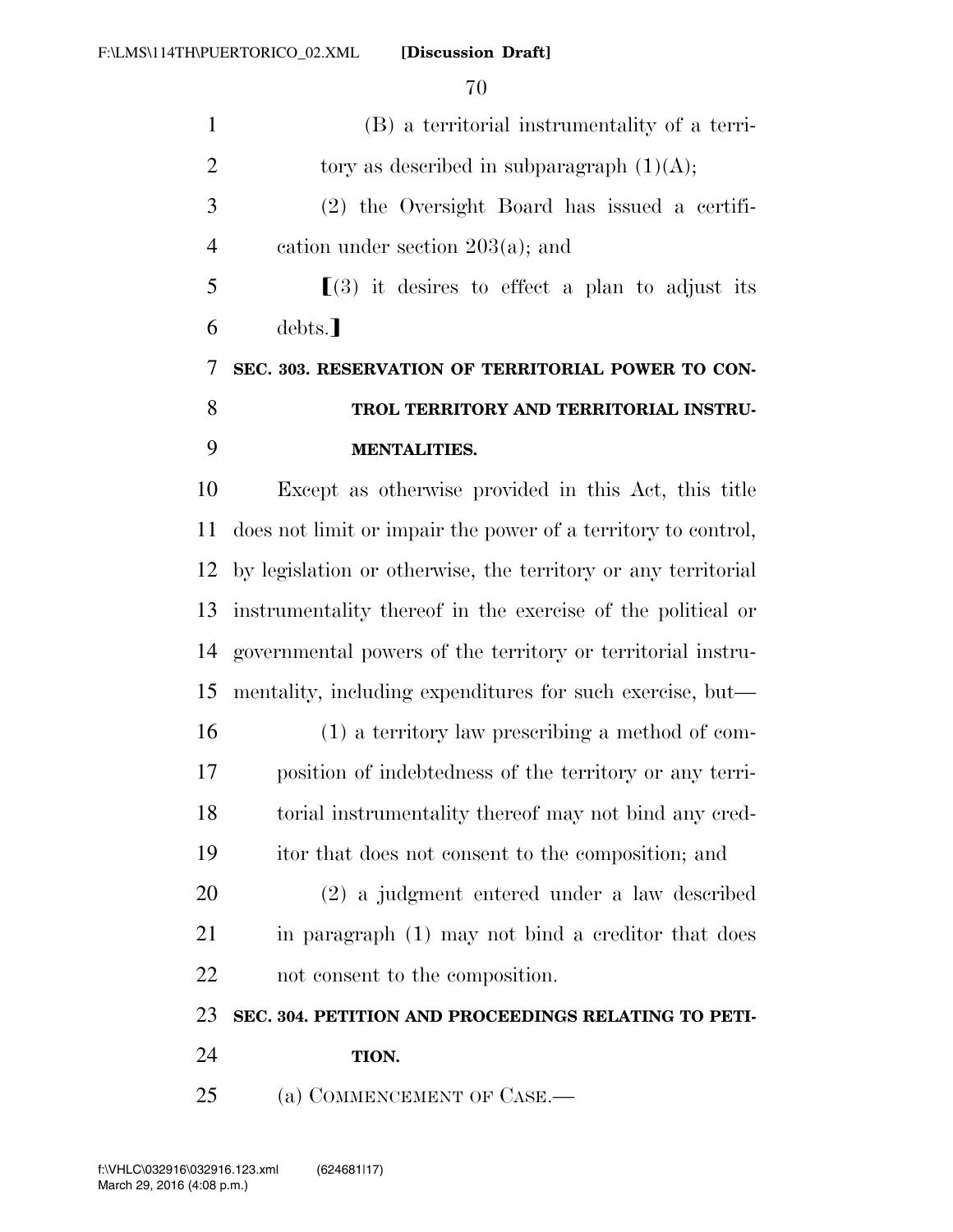| $\mathbf{1}$   | $(1)$ PETITION.—A case under this title may be              |
|----------------|-------------------------------------------------------------|
| $\overline{2}$ | commenced by the Oversight Board by filing a peti-          |
| 3              | tion in the district court in which venue is proper         |
| $\overline{4}$ | under section 307. If the Oversight Board is filing         |
| 5              | petitions for more than 1 debtor, the Oversight             |
| 6              | Board shall file a separate petition for each debtor.       |
| 7              | (2) DETERMINATION REQUIRED.—The Over-                       |
| 8              | sight Board, on behalf of, and acting as agent for,         |
| 9              | the debtor, may file a petition under paragraph (1)         |
| 10             | for a debtor if the Oversight Board has made a de-          |
| 11             | termination that the debtor satisfies the require-          |
| 12             | ments under section 302.                                    |
| 13             | (b) OBJECTION TO PETITION.—After any objection              |
| 14             | to the petition, the court, after notice and a hearing, may |
| 15             | dismiss the petition if the debtor does not satisfy the re- |
| 16             | quirements under section 302.                               |
| 17             | (c) ORDER OF RELIEF.—The commencement of a                  |
| 18             | case under this title constitutes an order for relief.      |
| 19             | (d) APPEAL.—The court may not—                              |
| 20             | $(1)$ on account of an appeal from an order for             |
| 21             | relief, delay any proceeding under this title in the        |
| 22             | case in which the appeal is being taken; or                 |
| 23             | (2) nor shall any court order a stay of such                |
| 24             | proceeding pending the appeal.                              |
|                |                                                             |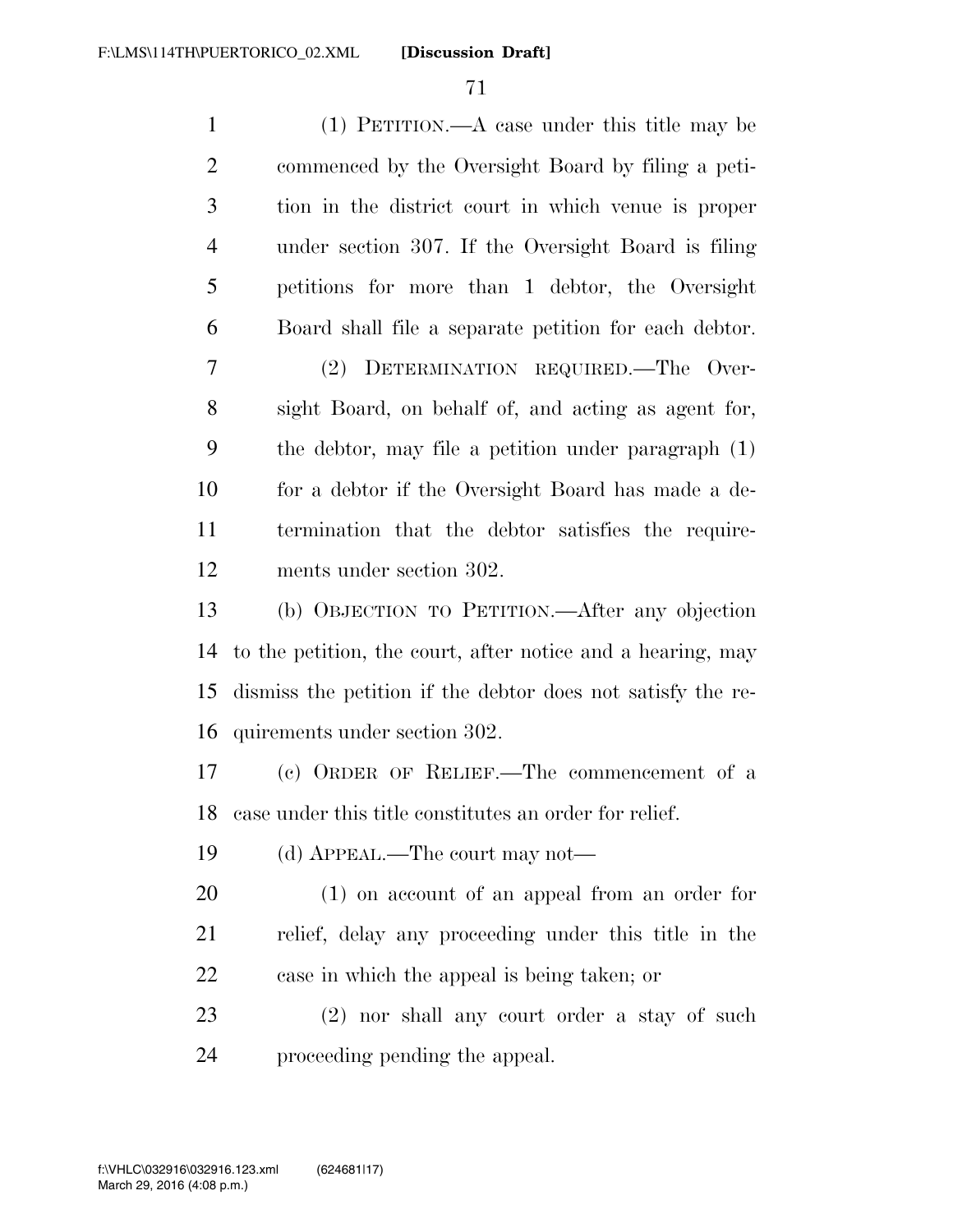(e) VALIDITY OF DEBT.—The reversal on appeal of a finding of jurisdiction shall not affect the validity of any debt incurred that is authorized by the court under section 364(c) or 364(d) of title 11, United States Code.

**f**(f) PETITIONS AND PLANS.—The Oversight Board, on behalf of debtors, may file petitions or submit or modify 7 plans of adjustments jointly if the debtors are affiliates.

 $(g)$  JOINT ADMINISTRATION OF CASES.—If the Oversight Board, on behalf of a debtor and one or more affiliates have filed separate cases and the Oversight Board files a motion to administer the cases jointly, the 12 courts shall order a joint administration of the cases.

### **SEC. 305. JURISDICTION; REMOVAL; APPEALS.**

 (a) FEDERAL SUBJECT MATTER JURISDICTION.— Except as provided in section 306 the district courts shall have—

 (1) except as provided in paragraph (2), the district court shall have original and exclusive juris-diction of all cases under this title;

 (2) except as provided in paragraph (3), and notwithstanding any Act of Congress that confers exclusive jurisdiction on a court or courts other than the district courts, the district courts shall have original but not exclusive jurisdiction of all civil pro-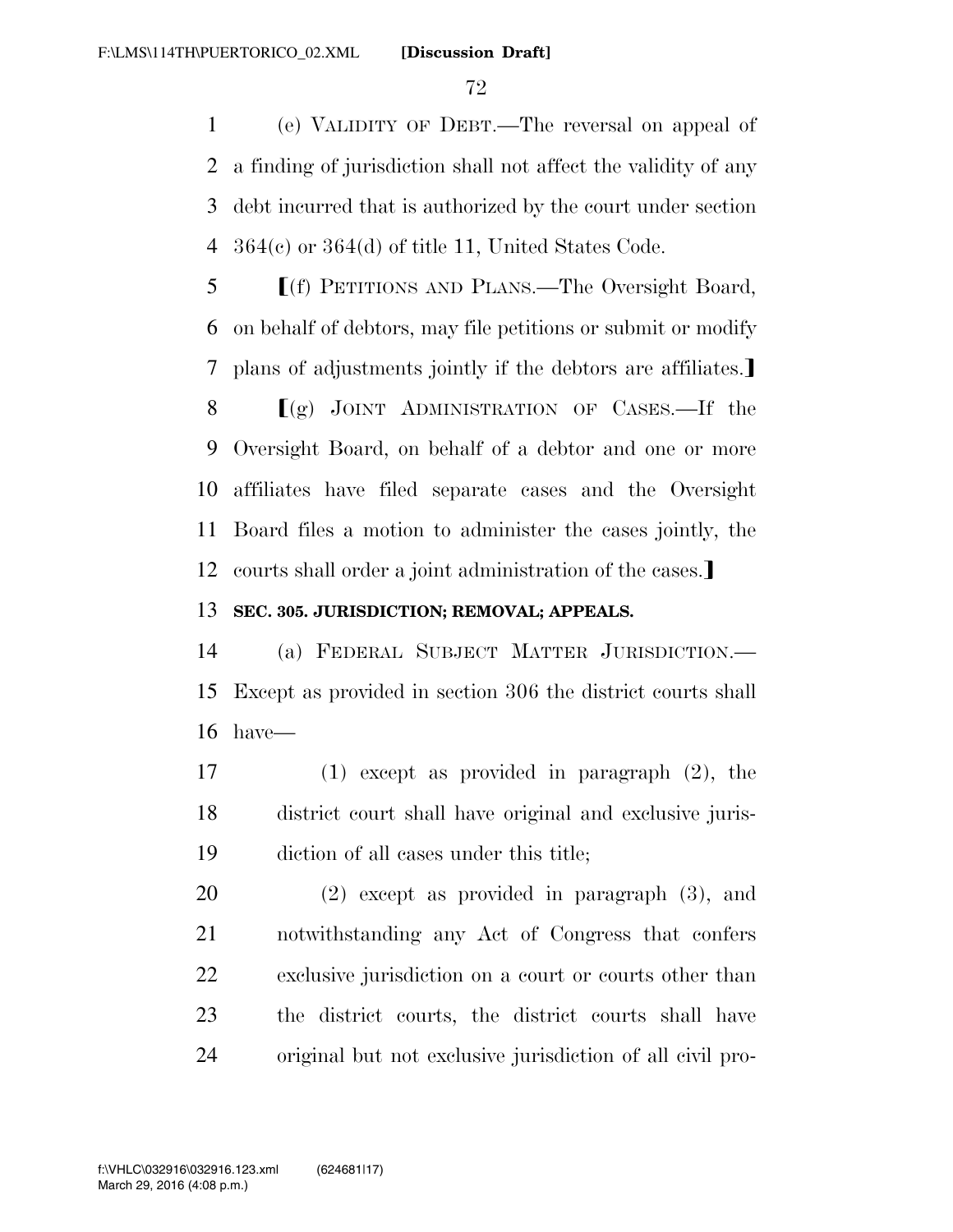ceedings arising under this title, or arising in or re-lated to cases under this title; and

 (3) the district court in which a case under this title is commenced or is pending shall have exclusive jurisdiction of all property, wherever located, of the debtor as of the commencement of such case.

 (b) PERSONAL JURISDICTION.—The district court in which a case under this title is pending shall have personal jurisdiction over any person or entity to the fullest extent permitted under the Constitution of the United States.

(c) REMOVAL AND REMAND.—

 (1) REMOVAL.—A party may remove any claim or cause of action in a civil action other than a pro- ceeding before the United States Tax Court or a civil action by a governmental unit to enforce the po- lice or regulatory power of the governmental unit, to the district court for the district in which the civil action is pending, if the district court has jurisdic- tion of the claim or cause of action under this sec-tion.

 (2) REMAND.—The district court to which the claim or cause of action is removed under paragraph (1) may remand the claim or cause of action on any equitable ground. An order entered under this sub-section remanding a claim or cause of action, or a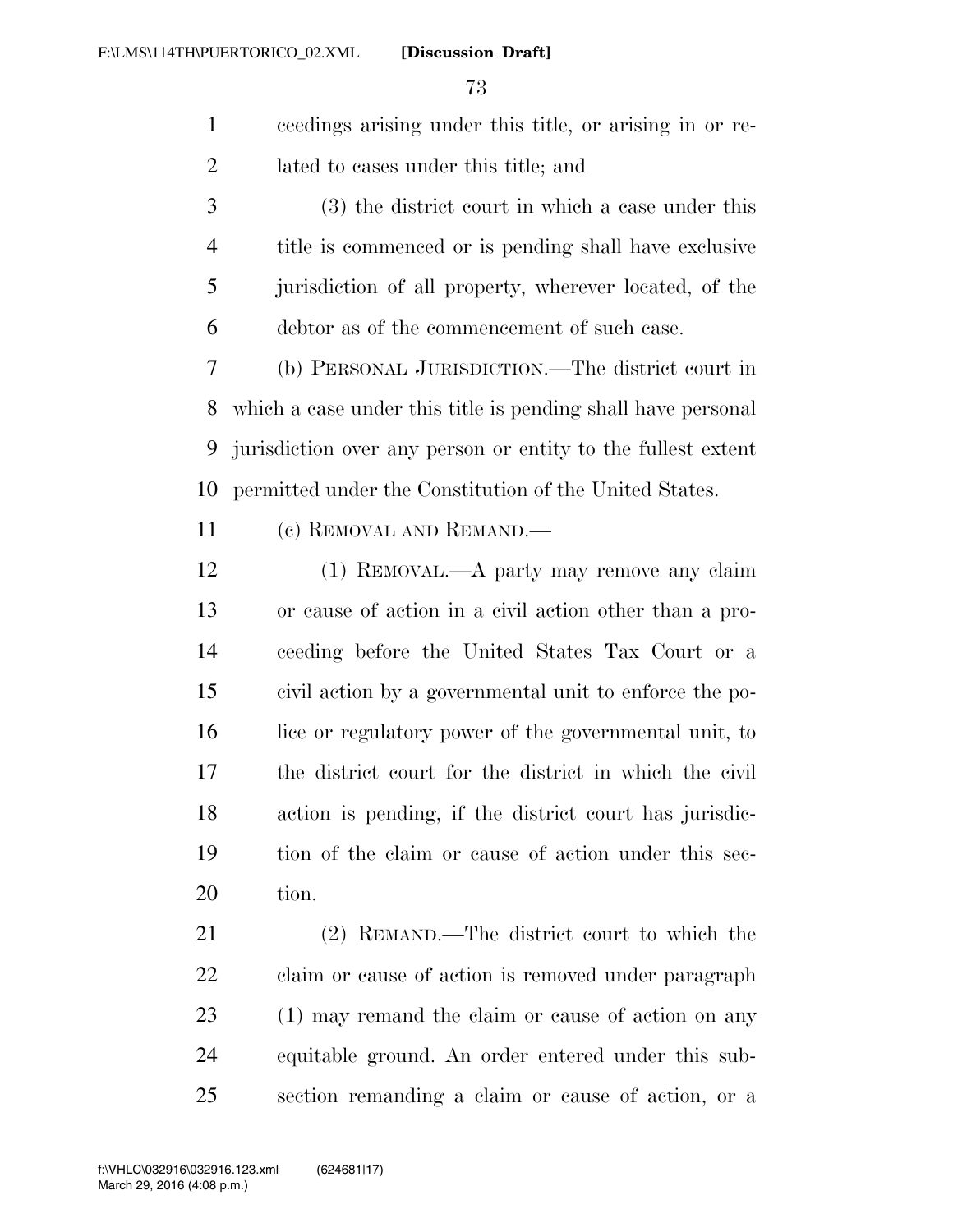decision to not remand, is not reviewable by appeal or otherwise by the court of appeals under section 158(d), 1291, or 1292 of title 28, United States Code, or by the Supreme Court of the United States under section 1254 of title 28, United States Code. **SEC. 306. LIMITATION ON JURISDICTION AND POWERS OF COURT.**  (a) IN GENERAL.—Except as otherwise provided in this Act, notwithstanding any power of the court, unless the Oversight Board on behalf of the debtor agrees or the plan of adjustment so provides, the court may not, by any

 stay, order, or decree, in the case or otherwise, interfere with—

### (1) any of the political or governmental powers of the debtor;

 (2) any of the property or revenues of the debt-or; or

 (3) the use or enjoyment by the debtor of any income-producing property.

 (b) PERMISSIVE ABSTENTION.—Nothing in this title prevents a district court in the interests of justice from abstaining from hearing a particular proceeding arising in or related to a case under this title.

**F**(c) MANDATORY ABSTENTION AND CERTIFICATION 25 TO TERRITORIAL HIGH COURT.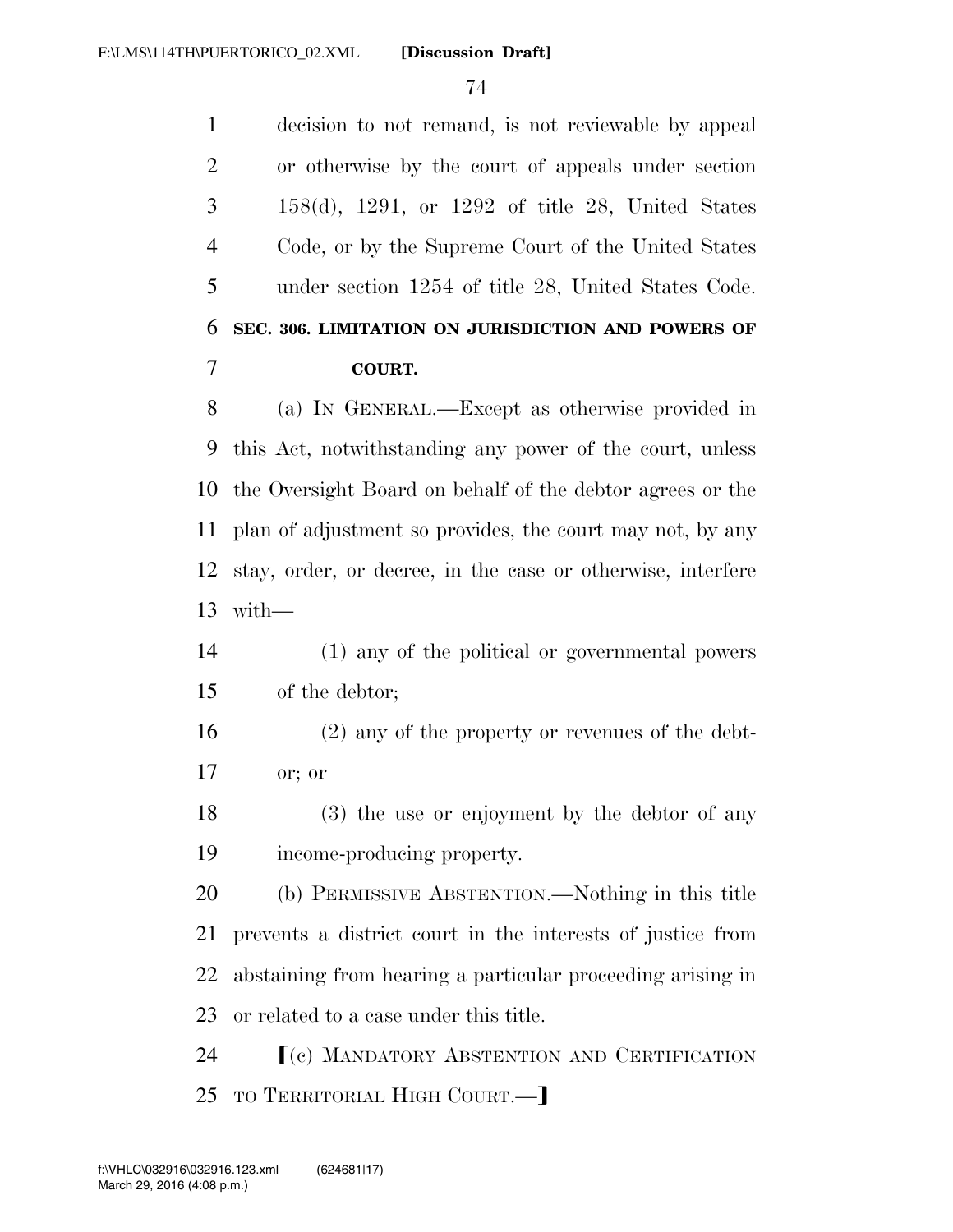| $\mathbf{1}$   | $[(1)$ MANDATORY ABSTENTION.—Unless the                  |
|----------------|----------------------------------------------------------|
| $\overline{2}$ | territorial high court for the relevant territory has    |
| 3              | previously rendered a controlling decision on the        |
| 4              | issue, the court shall abstain from hearing and de-      |
| 5              | termining an issue requiring resolution of—              |
| 6              | $[(A)$ interests in property under the laws              |
| 7              | of the territory; or                                     |
| 8              | $\Gamma(B)$ interpretation or application of the         |
| 9              | constitution of the territory.                           |
| 10             | $(2)$ CERTIFICATION.—The court shall certify             |
| 11             | an issue described in paragraph $(1)$ to the territorial |
| 12             | high court.]                                             |
| 13             | $(3)$ ACCEPTANCE OF CERTIFICATION.—A ter-                |
| 14             | ritorial high court shall accept a certification under   |
| 15             | paragraph $(2)$ not later than 10 days after the cer-    |
| 16             | tification is made.]                                     |
| 17             | $(4)$ BINDING DECISION.—A decision by the                |
| 18             | territorial high court regarding an issue certified      |
| 19             | under paragraph $(2)$ shall be binding on a court,       |
| 20             | other than the Supreme Court of the United States,       |
| 21             | in a proceeding arising under this title or arising in   |
| 22             | or relating to a case under this title.                  |
| 23             | SEC. 307. VENUE.                                         |
| 24             | Venue for a case under this title shall be proper—       |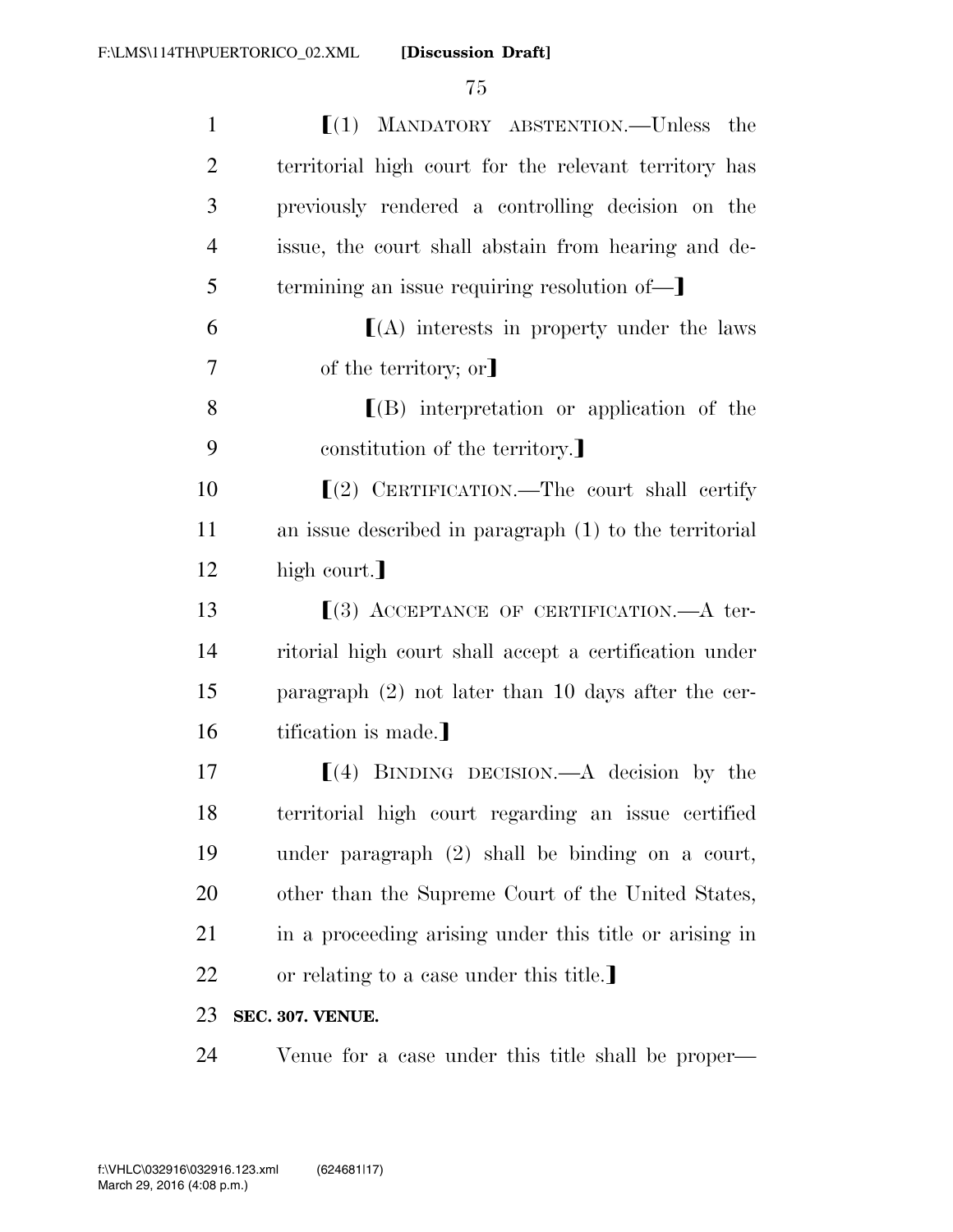(1) with respect to a territory, in the district court for the territory, or, for a territory that does not have a district court, in the United States Dis-trict Court for the District of Hawaii; and

 (2) with respect to a territorial instrumentality, in the district court for the affiliate territory or, for a territory that does not have a district court, in the United States District Court for the District of Ha-waii.

10 (3) If the Oversight Board determines that the venue under paragraphs (1) and (2) will not ade- quately provide for proper case management, then venue shall be proper in the district court for the ju- risdiction in which the Oversight Board maintains 15 an office that is located outside the territory.

#### **SEC. 308. APPLICABLE RULES OF PROCEDURE.**

 (a) APPLICABLE RULES.—Subject to subsection (b), the Federal Rules of Bankruptcy Procedure shall be appli- cable in a case under this title. To the extent just and consistent with the provisions of this title, the court shall apply the rules of the Federal Rules of Bankruptcy Proce- dure as if the case were a case under chapter 9 of title 11, United States Code.

 (b) RULEMAKING.—The Supreme Court of the United States shall have the power to prescribe by general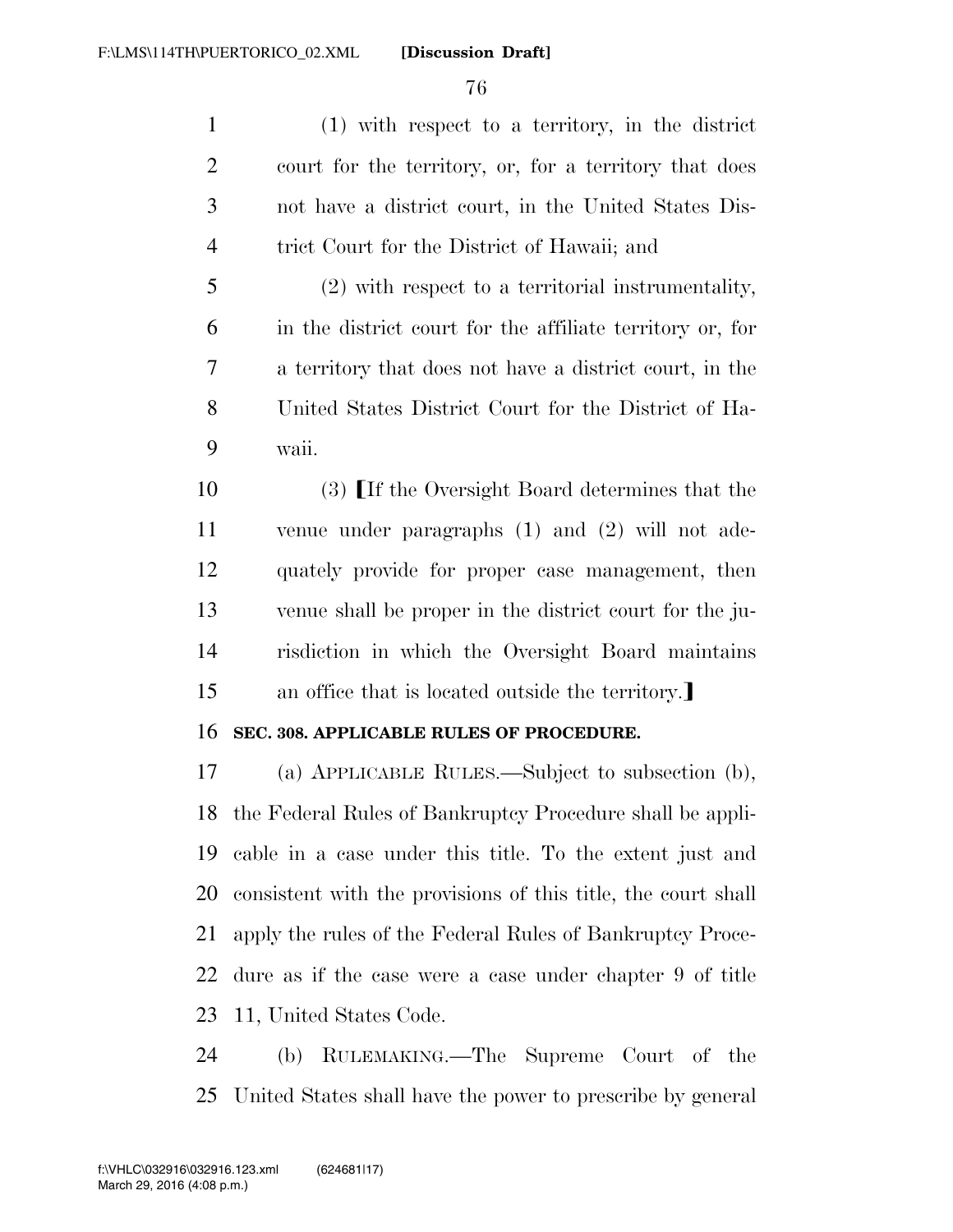rules, the forms of process, writs, pleadings, and motions, and the practice and procedure in cases under this title, which may include amendments to the Federal Rules of Bankruptcy Procedure. Any such rule shall not abridge, enlarge, or modify any substantive right. The Supreme Court of the United States shall transmit to Congress a copy of the proposed rule not later than May 1 of the year in which a rule prescribed under this section is to become effective. The rule shall take effect no earlier than Decem- ber 1 of the year in which it is transmitted to Congress unless otherwise provided by law.

#### **SEC. 309. ROLE AND CAPACITY OF OVERSIGHT BOARD.**

 (a) ACTIONS OF OVERSIGHT BOARD.—Subject to sec- tions 303 and 307, for the purposes of this title, the Over- sight Board, as agent for the debtor, may take any action necessary on behalf of the debtor to prosecute the case of the debtor, including—

18 (1) filing a petition under section  $304(a)$ ;

 (2) submitting or modifying a plan of adjust-ment under sections 315 and 316; or

 (3) otherwise generally submitting filings in re-lation to the case with the court.

 (b) REPRESENTATIVE OF DEBTOR.—The Oversight Board in a case under this title is the representative of the debtor.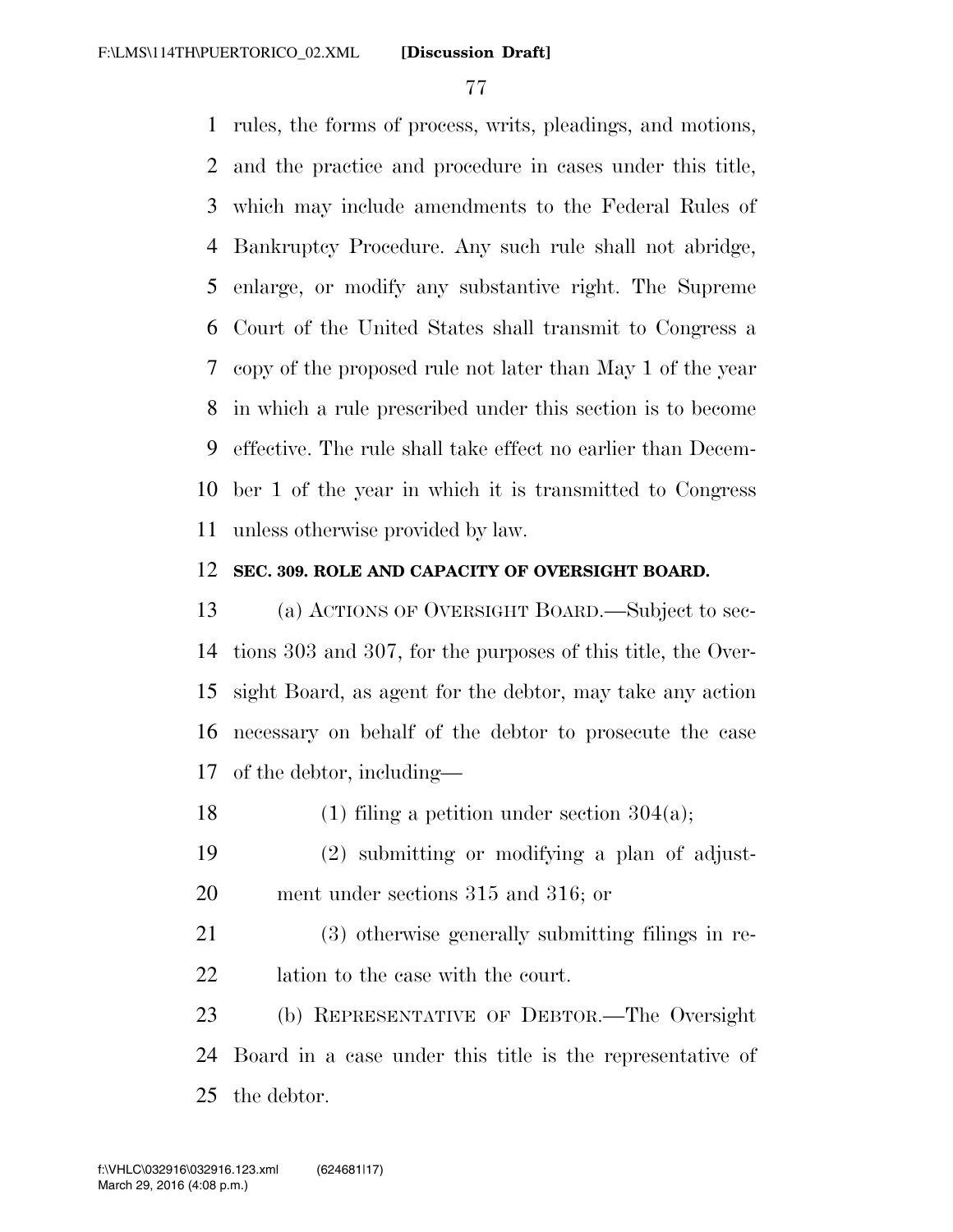(c) CAPACITY.—The Oversight Board in a case under this title has the capacity to sue and be sued, but only in its representative capacity on behalf of and as agent for a debtor.

### **SEC. 310. LIST OF CREDITORS.**

The Oversight Board shall file a list of creditors.

### **SEC. 311. DISMISSAL.**

 After notice and a hearing, the court may dismiss a case under this title for cause, including—

10 (1) want of prosecution;

 (2) unreasonable delay by the Oversight Board 12 that is prejudicial to creditors;

 (3) failure to propose a plan within the time fixed under section 313(b);

 (4) if a plan is not accepted within any fixed 16 time by the court;

 (5) denial of confirmation of a plan under sec- tion 315 and denial of additional time for filing an-other plan or a modification of the plan; or

 (6) if the court has retained jurisdiction after confirmation of a plan—

 (A) material default by the debtor or the Oversight Board with respect to a term of the plan; or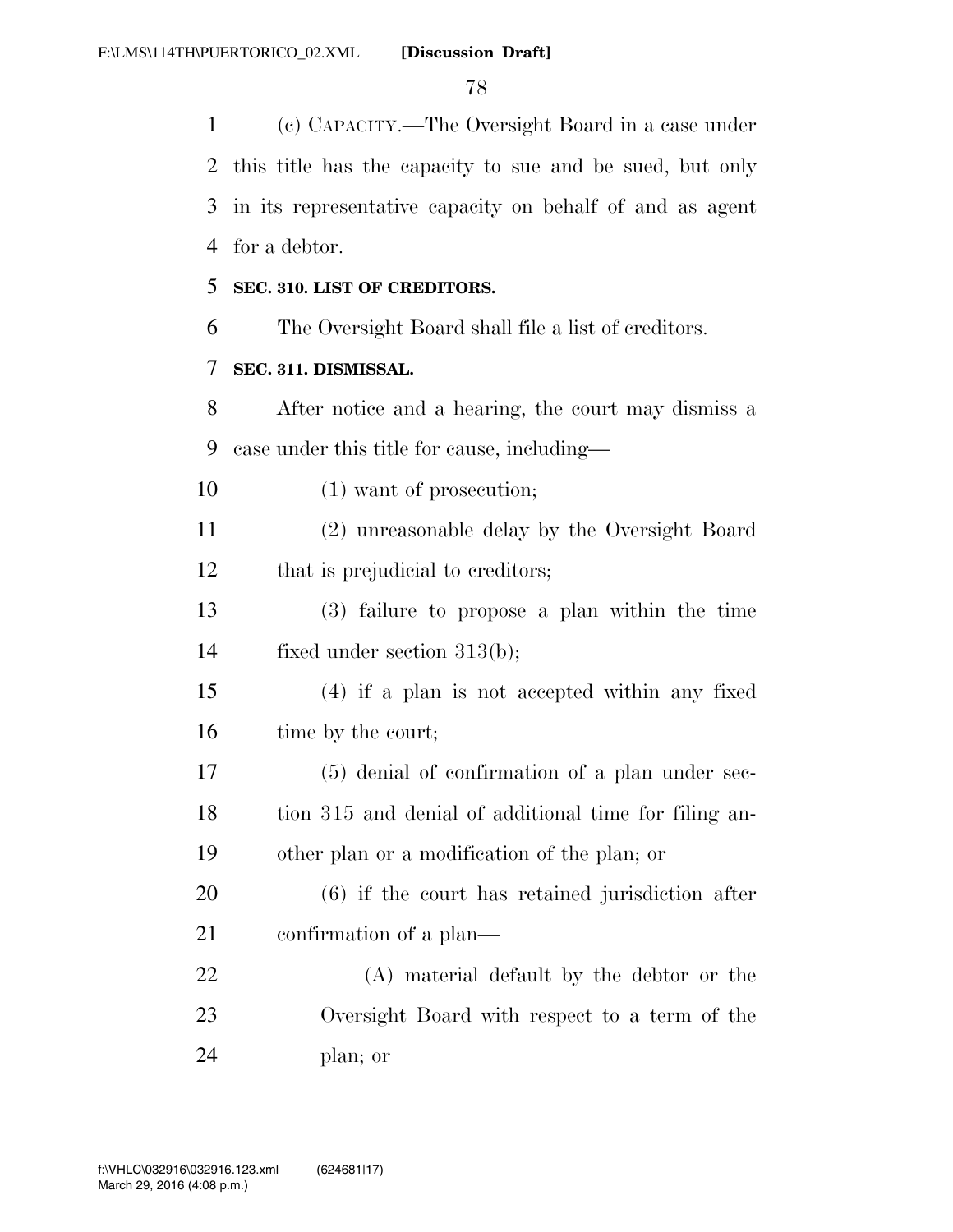(B) termination of the plan by reason of the occurrence of a condition specified in the plan.

#### **SEC. 312. LEASES.**

 A lease to a territory or territorial instrumentality shall not be treated as an executory contract or unexpired lease for the purposes of section 365 or 502(b)(6) of title 11, United States Code, solely by reason of the lease being subject to termination in the event the debtor fails to ap-propriate rent.

### **SEC. 313. FILING OF PLAN OF ADJUSTMENT.**

 (a) EXCLUSIVITY.—Only the Oversight Board may file a plan of adjustment of the debts of the debtor.

 (b) DEADLINE FOR FILING PLAN.—If the Oversight Board does not file a plan of adjustment with the petition, the Oversight Board shall file a plan of adjustment at the time set by the court.

 (c) PLAN FOR AFFILIATES.—The Oversight Board may submit a joint plan of adjustment for multiple debtors if they are affiliates, provided that the requirements of section 315 shall apply to each debtor to which the plan applies. Nothing in this subsection shall be construed as authorizing substantive consolidation of cases or the af- fecting through consolidation of secured creditors' inter-ests in their collateral.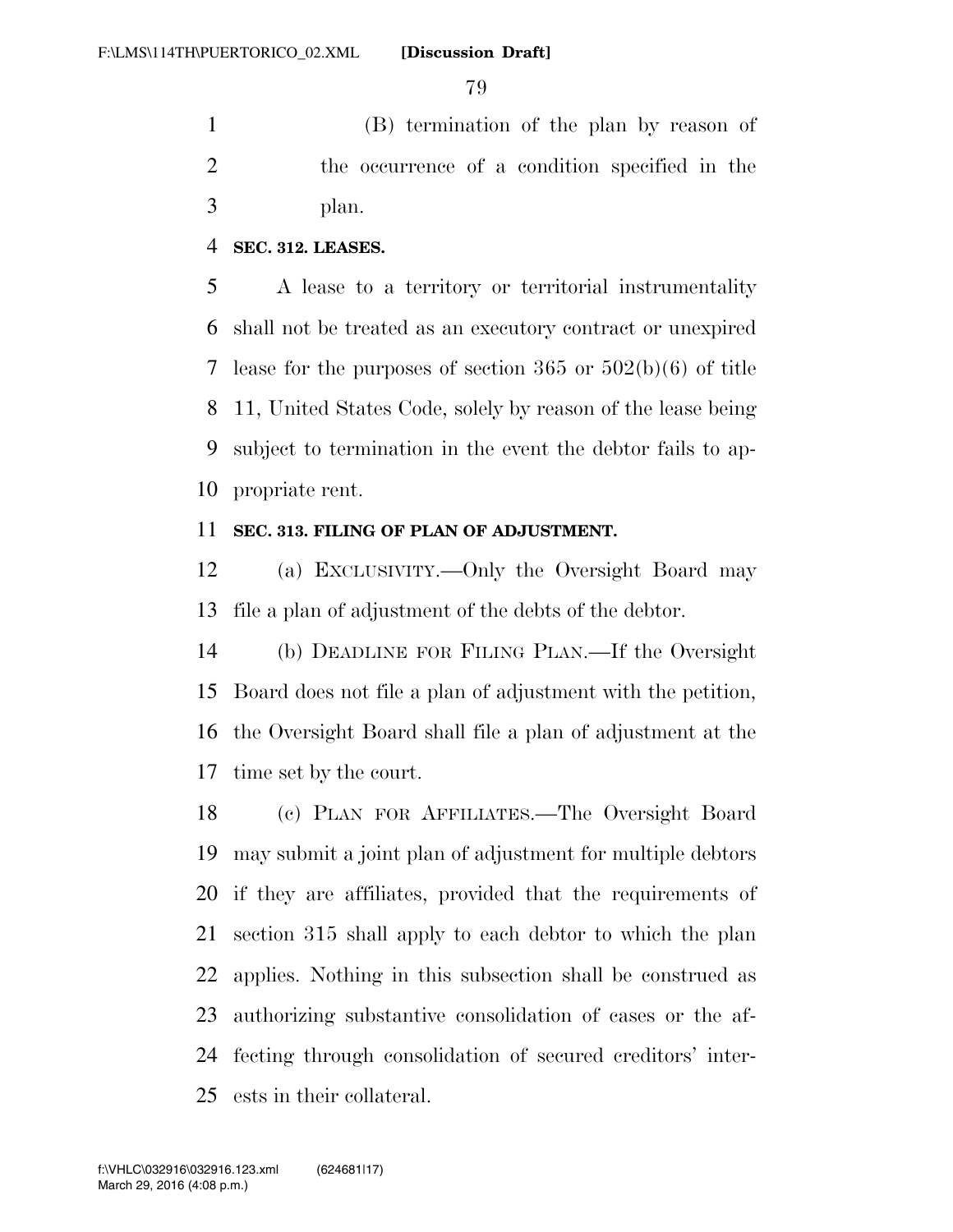### **SEC. 314. MODIFICATION OF PLAN.**

 The Oversight Board may modify the plan at any time before confirmation, but may not modify the plan so that the plan as modified fails to meet the requirements of this title. After the Oversight Board files a modifica-tion, the plan as modified becomes the plan.

### **SEC. 315. CONFIRMATION.**

 (a) OBJECTION.—A special tax payer may object to confirmation of a plan.

 (b) CONFIRMATION.—The court shall confirm the plan if—

 (1) the plan complies with the provisions of title 11 of the United States Code, made applicable to a 14 case under this title by  $\lceil \text{section } 401 \rceil$ ;

 (2) the plan complies with the provisions of this title;

 (3) all amounts paid or to be paid by the debtor or by any person for services or expenses in the case or incident to the plan have been fully disclosed and are reasonable;

 (4) the debtor is not prohibited by law from 22 taking any action necessary to carry out the plan;

 (5) except to the extent that the holder of a particular claim has agreed to a different treatment of such claim, the plan provides that on the effective date of the plan each holder of a claim of a kind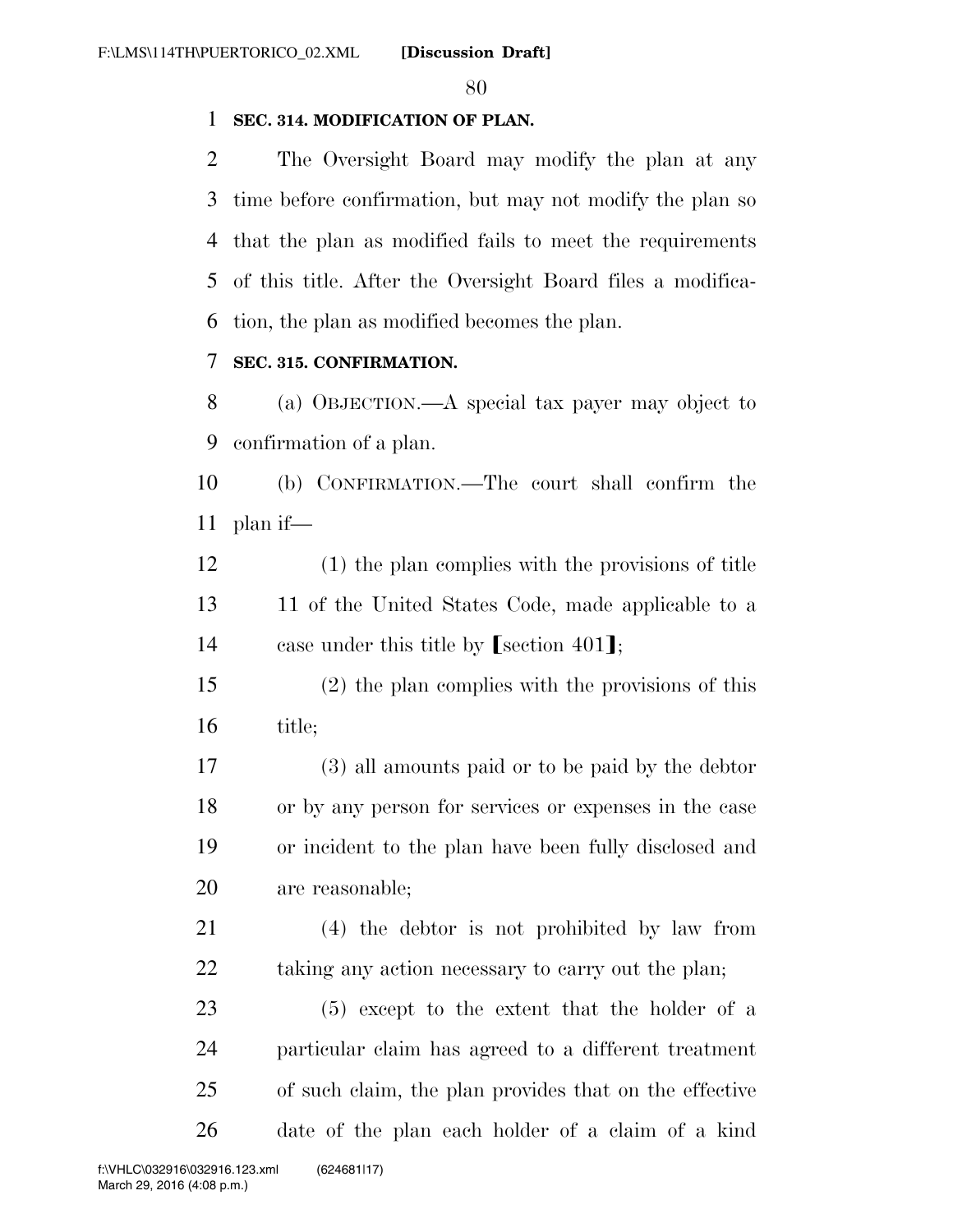| $\mathbf{1}$   | specified in $507(a)(2)$ of title 11, United States    |
|----------------|--------------------------------------------------------|
| $\overline{2}$ | Code, will receive on account of such claim cash       |
| 3              | equal to the allowed amount of such claim;             |
| $\overline{4}$ | (6) any regulatory or electoral approval nec-          |
| 5              | essary under applicable law in order to carry out any  |
| 6              | provision of the plan has been obtained, or such pro-  |
| 7              | vision is expressly conditioned on such approval; and  |
| 8              | (7) the plan is in the best interests of creditors     |
| 9              | and is feasible.                                       |
| 10             | $(8)$ the plan is consistent with the applicable       |
| 11             | fiscal plan certified by the Oversight Board under     |
| 12             | Title I.                                               |
| 13             | SEC. 316. APPLICABILITY.                               |
| 14             | (a) CASES, DEBTS, CLAIMS, AND LIENS.—This title        |
|                |                                                        |
| 15             | shall apply with respect to—                           |
| 16             | (1) cases commenced under this title on or after       |
| 17             | the date of enactment of this Act; and                 |
| 18             | (2) debts, claims, and liens created before, on,       |
| 19             | or after the date of enactment of this Act.            |
| 20             | (b) NOT A LIMITATION.—Nothing in this title shall      |
| 21             | be construed to limit the powers of an Oversight Board |
| 22             | enumerated unto such Oversight Board by the U.S. Con-  |
| 23             | gress in any manner whatsoever.                        |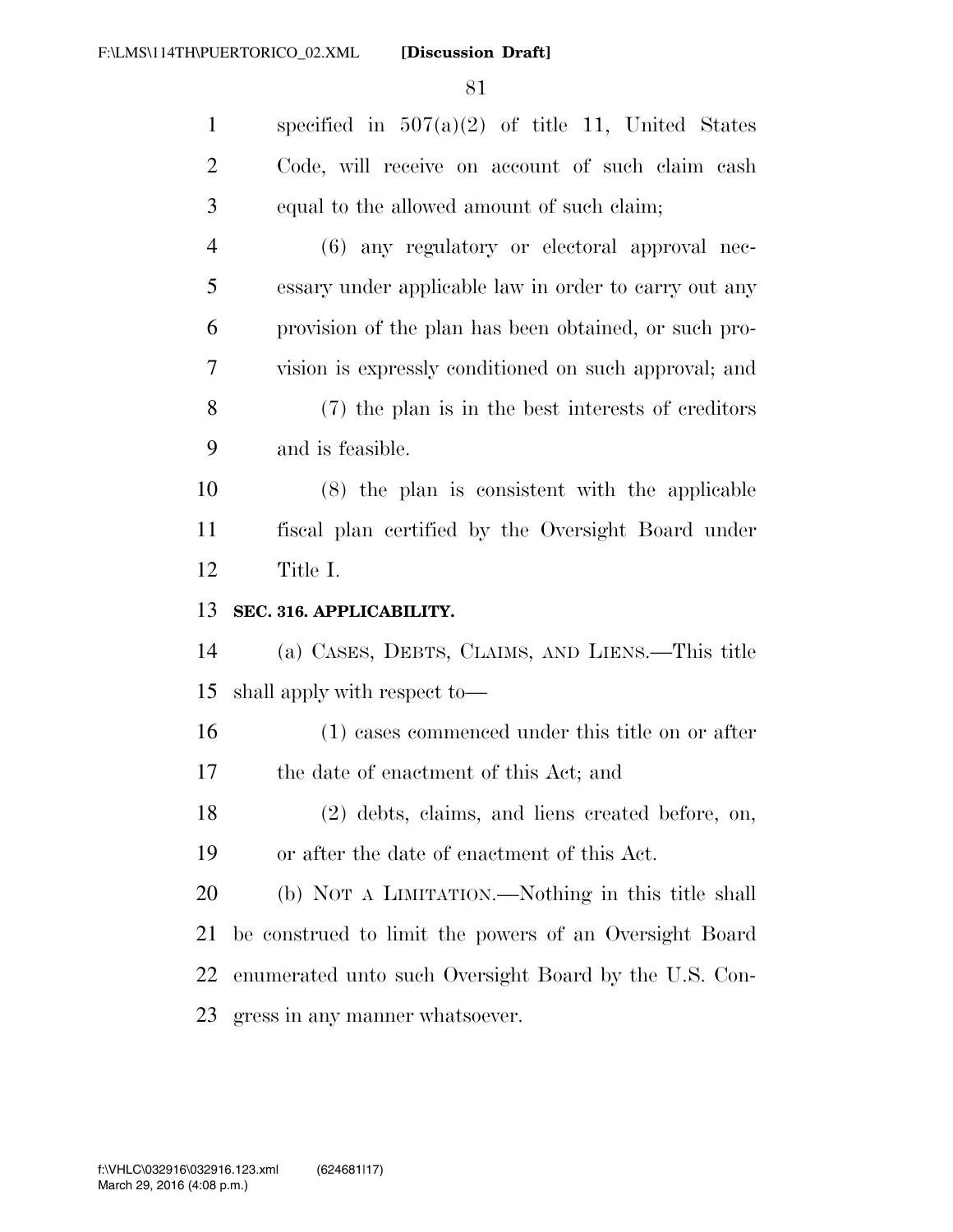# **TITLE IV—MISCELLANEOUS PROVISIONS**

 **SEC. 401. LEGISLATURE APPROVAL OF CERTAIN CON- TRACTS.**  (a) CONTRACTS EXCEEDING CERTAIN AMOUNT.— (1) IN GENERAL.—No contract involving ex- penditures in excess of \$1,000,000 during a 12- month period may be made unless the Governor sub- mits the contract to the Legislature for its approval and the Legislature approves the contract (in ac- cordance with criteria established by Act of the Leg- islature). (2) DEEMED APPROVAL.—For purposes of paragraph (1), the Legislature shall be deemed to

approve a contract if—

 (A) during the 10-day period beginning on the date the Governor submits the contract to the Legislature, no member of the Legislature introduces a resolution approving or dis-approving the contract; or

 (B) during the 45-calendar day period be- ginning on the date the Governor submits the contract to the Legislature, the Legislature does not disapprove the contract.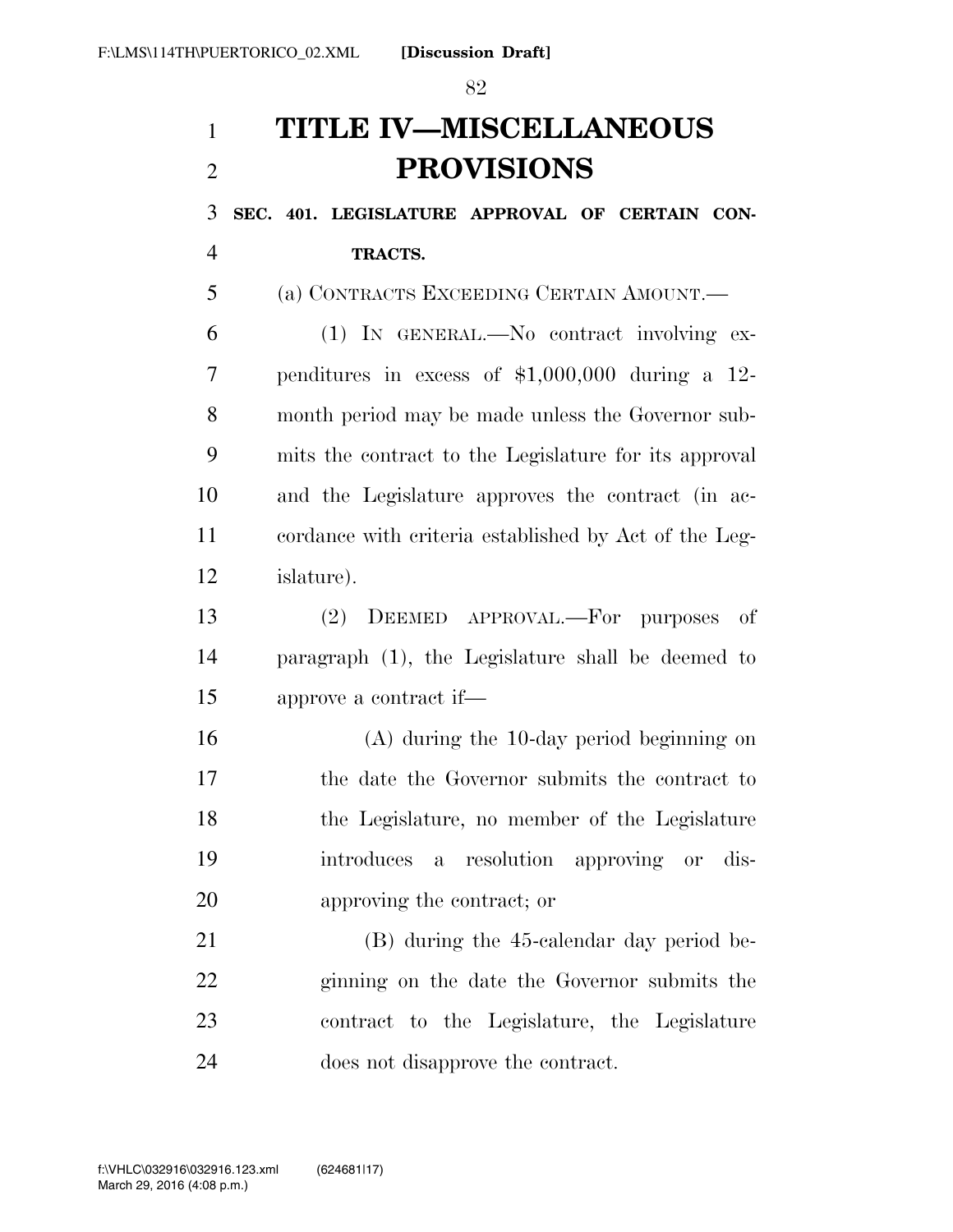(b) EFFECTIVE DATE.—This section shall apply to contracts made on or after the date of the enactment of this Act.

### ø**SEC. 402. REPORT BY OVERSIGHT BOARD.**

5 Mechanism to ensure the Oversight Board is car-6 rying out its duties under this  $Act.$ 

### **SEC. 403. DEFINITIONS.**

In this Act, the following definitions apply:

 (1) OVERSIGHT BOARD.—The term ''Oversight Board'' means the Puerto Rico Financial Oversight and Management Board established under section 12  $101(a)$ .

 (2) OVERSIGHT PERIOD.—The term ''oversight period'' has the meaning given such term in section 209.

 (3) OVERSIGHT YEAR.—The term ''oversight year'' means any fiscal year for that a Fiscal Plan and Budget approved by the Oversight Board under section 202 and section 204 is in effect, and includes fiscal year 2017.

 (4) FISCAL PLAN AND BUDGET.—The term ''Fiscal Plan and Budget'' means a Fiscal Plan de- veloped under section 204 and Budget developed in section 202.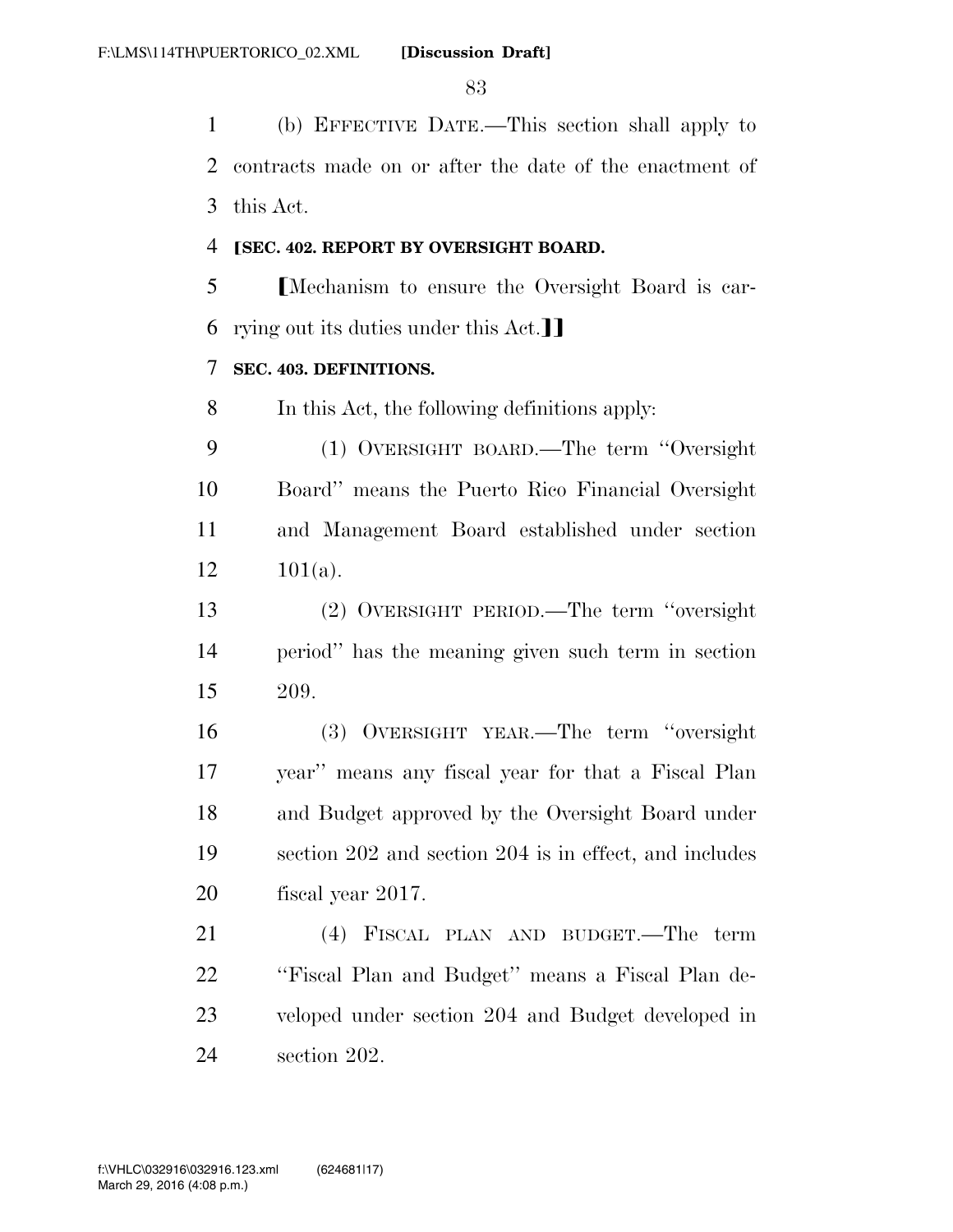(5) GOVERNOR.—The term ''Governor'' means the Governor of Puerto Rico.

 (6) LEGISLATURE.—The term ''Legislature'' means the Legislative Assembly of Puerto Rico.

 (7) GOVERNMENT OF PUERTO RICO.—The term ''Government of Puerto Rico'' means the Govern- ment of Puerto Rico, including any department, agency, or instrumentality of the Government of Puerto Rico; any independent agency of Puerto Rico or any other agency, board, or commission estab-11 lished by the Governor or the Legislature; the Legis- lature of Puerto Rico; and any other agency, public authority, or public benefit corporation that has the authority to receive money directly or indirectly from Puerto Rico (other than monies received from the sale of goods, the provision of services, or the loan- ing of funds to Puerto Rico), except that such term does not include the Oversight Board.

#### **SEC. 404. RULES OF CONSTRUCTION.**

Nothing in this Act may be construed—

 (1) to relieve any obligations existing as of the date of the enactment of this Act of the Government of Puerto Rico to repay any individual or entity from whom Puerto Rico has borrowed funds, wheth-er through the issuance of bonds or otherwise;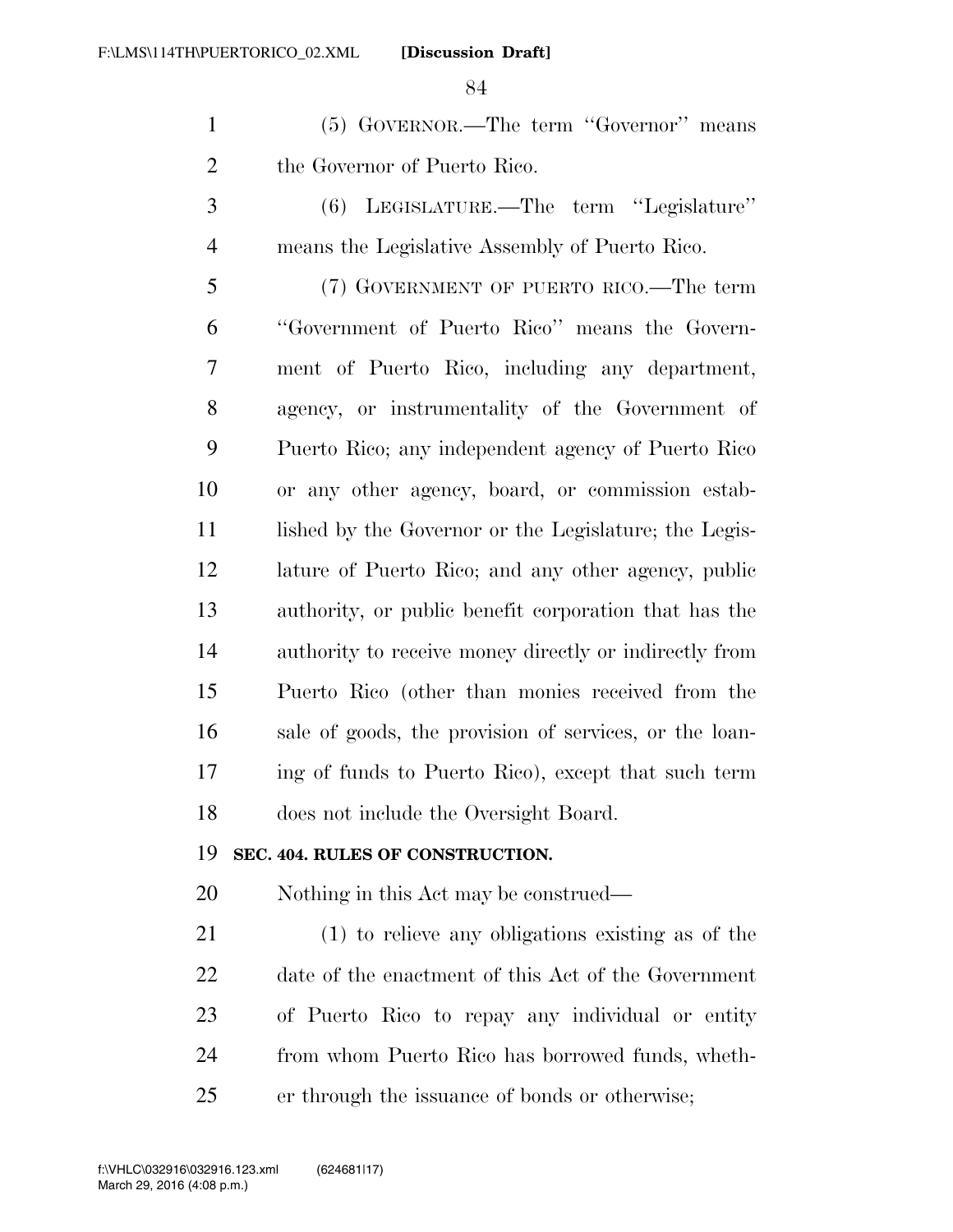(2) to limit the authority of Congress to exer- cise ultimate legislative authority over Puerto Rico; and

 (3) to authorize the application of section 103(e) of this Act (relating to issuance of sub- poenas) to judicial officers or employees of Puerto Rico courts.

### **SEC. 405. EXPEDITED SUBMISSION AND APPROVAL OF CON-SENSUS FISCAL PLAN AND BUDGET.**

 Notwithstanding any other provision of this section, if the Governor, the Legislature, and the Oversight Board jointly develop a Fiscal Plan and Budget for the fiscal year that meets the requirements applicable under section 201, 202, and 204 and that the Governor, Legislature, and Oversight Board certify reflects a consensus among them—

 (1) such Fiscal Plan and Budget shall serve as the Fiscal Plan and Budget of the Government of Puerto Rico for the fiscal year adopted by the Legis-lature under sections 202 and 204; and

 (2) the Oversight Board shall transmit the Fis- cal Plan and Budget to the President and Congress. **SEC. 406. AMENDMENT.** 

 Section 362(a) of title 11, United States Code, is amended by—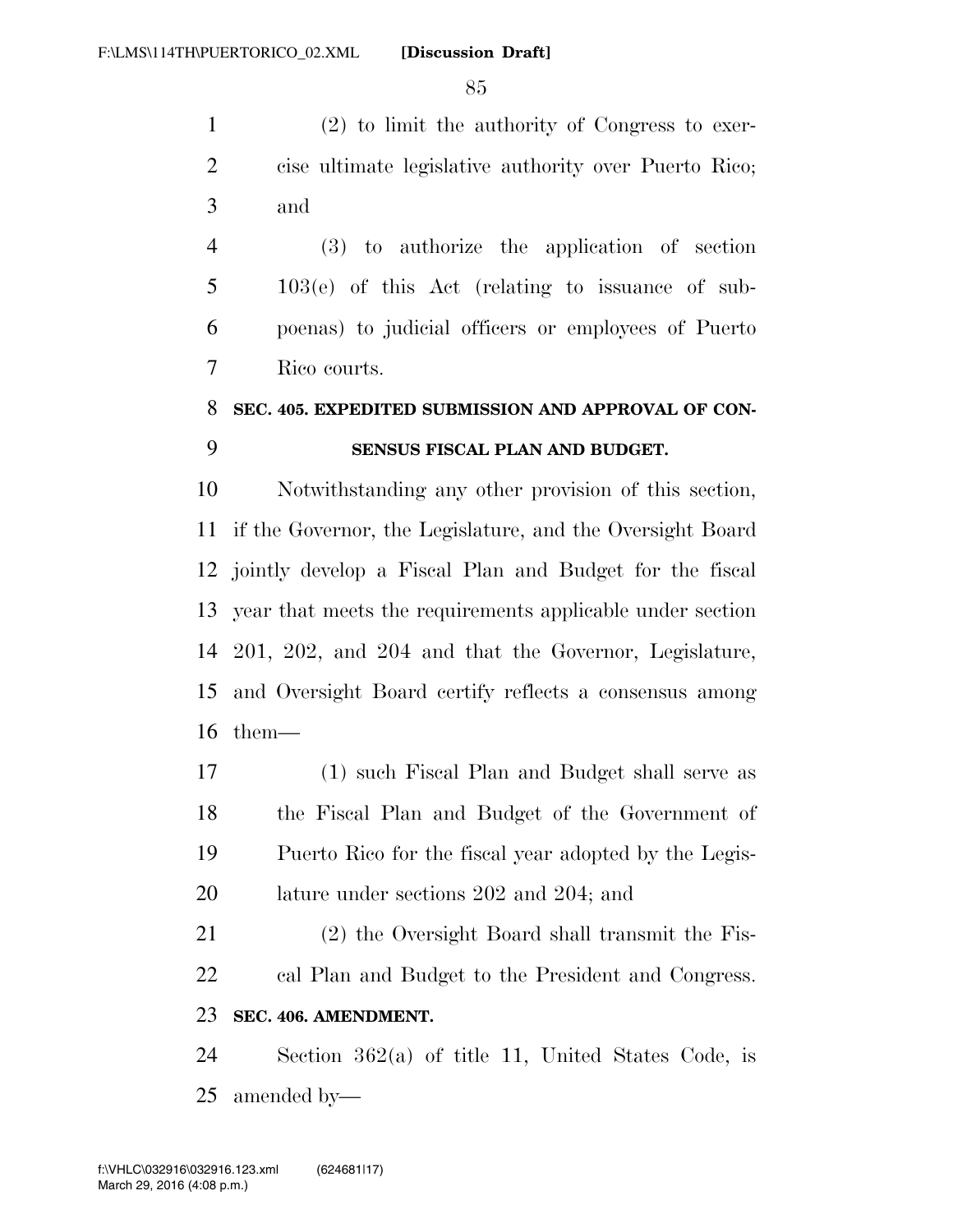(1) striking '', or an application'' and inserting 2 ", an application"; and

 (2) adding ''or a petition filed under section 304(a) of the Territory Economic Stabilization and Investor Protection Act of 2016,'' after ''1970,''.

### **SEC. 407. SEVERABILITY.**

 If any provision of this Act, or the application of any provision of this Act, to any person or circumstance, is found to be unconstitutional, the remainder of this Act, or the application of the provision to other persons or cir-cumstances, shall not be affected.

### **SEC. 408. RIGHT OF PUERTO RICO TO DETERMINE ITS FU-TURE POLITICAL STATUS.**

 Nothing in this Act shall be interpreted to restrict Puerto Rico's rights to determine its future political sta- tus, including by conducting the plebiscite as authorized by Public Law 113–76.

### **SECTION 409. FIRST MINIMUM WAGE IN PUERTO RICO.**

19 Section  $6(g)(4)$  of the Fair Labor Standards Act of 20 1938 (29 U.S.C.  $206(g)(4)$  is amended by striking "years" and inserting ''years, except in the case of the wage appli-cable in Puerto Rico, 25 years''.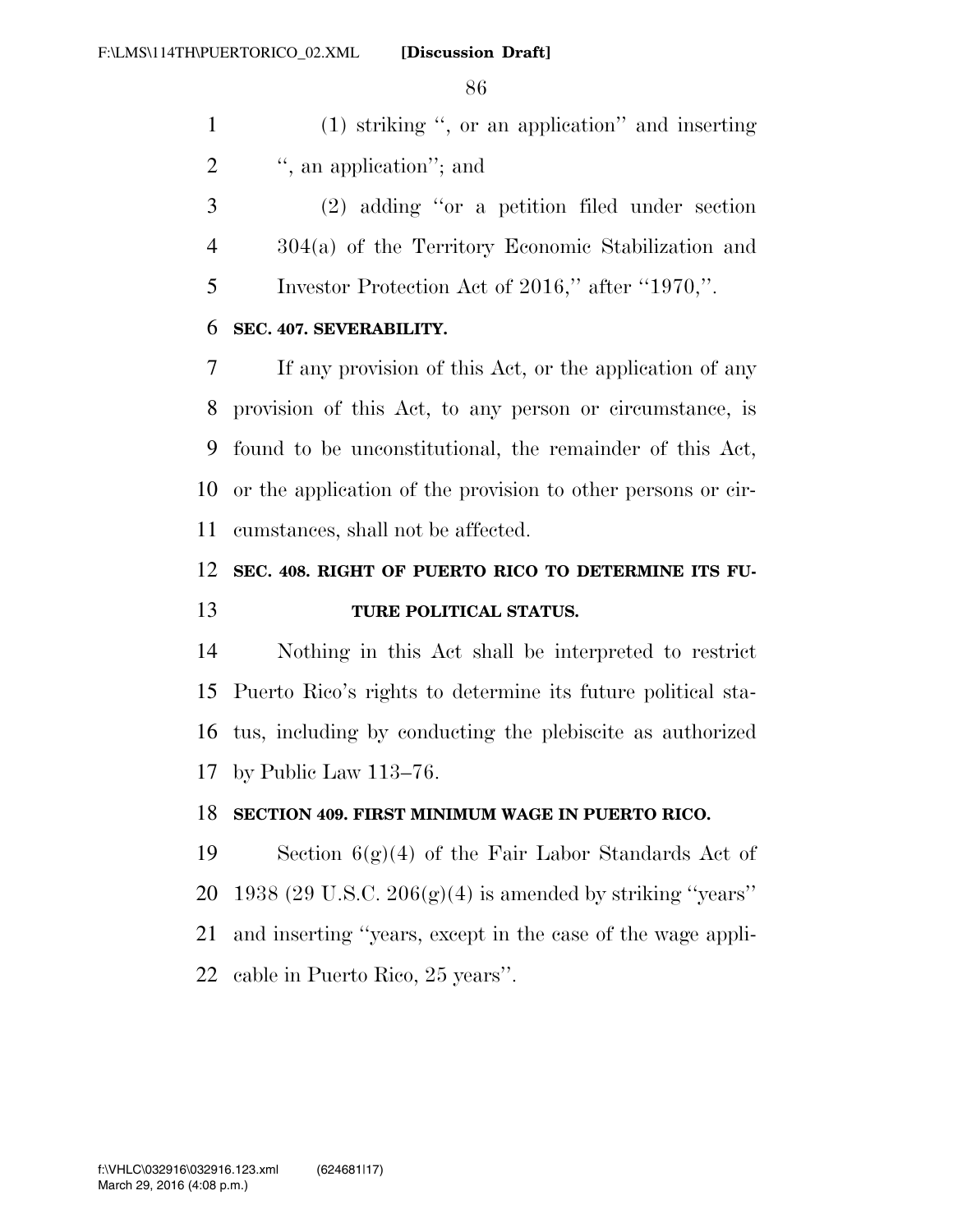### **SECTION 410. APPLICATION OF REGULATION TO PUERTO RICO.**

 The regulations issued by the Secretary of Labor re- lating to exemptions regarding the rates of pay for execu- tive, administrative, professional, outside sales, and com- puter employees, and published in the Federal Register on July 6, 2015, shall have no force or effect in the Com-monwealth of Puerto Rico.

## **SEC. 411. LAND CONVEYANCE AUTHORITY, VIEQUES NA-**

**TIONAL WILDLIFE REFUGE, VIEQUES ISLAND.** 

 Section 1508(c) of the Floyd D. Spence National De- fense Authorization Act for Fiscal Year 2001 (as enacted into law by Public Law 106–398; 114 Stat. 1654A–356) is amended—

- (1) by striking ''The Secretary'' and inserting the following:
- 17 "(1) IN GENERAL.—Except as provided in para-graph (2), the Secretary''; and

 (2) by adding at the end the following new paragraphs:

21  $\text{``(2)}$  CONVEYANCE AUTHORITY.—

22 "(A) CONVEYANCE AUTHORIZED, PUR- POSE.—Except as provided in subparagraph (B), the Secretary of the Interior is authorized to convey, without consideration, all or any por-tion of the Conservation Zones transferred to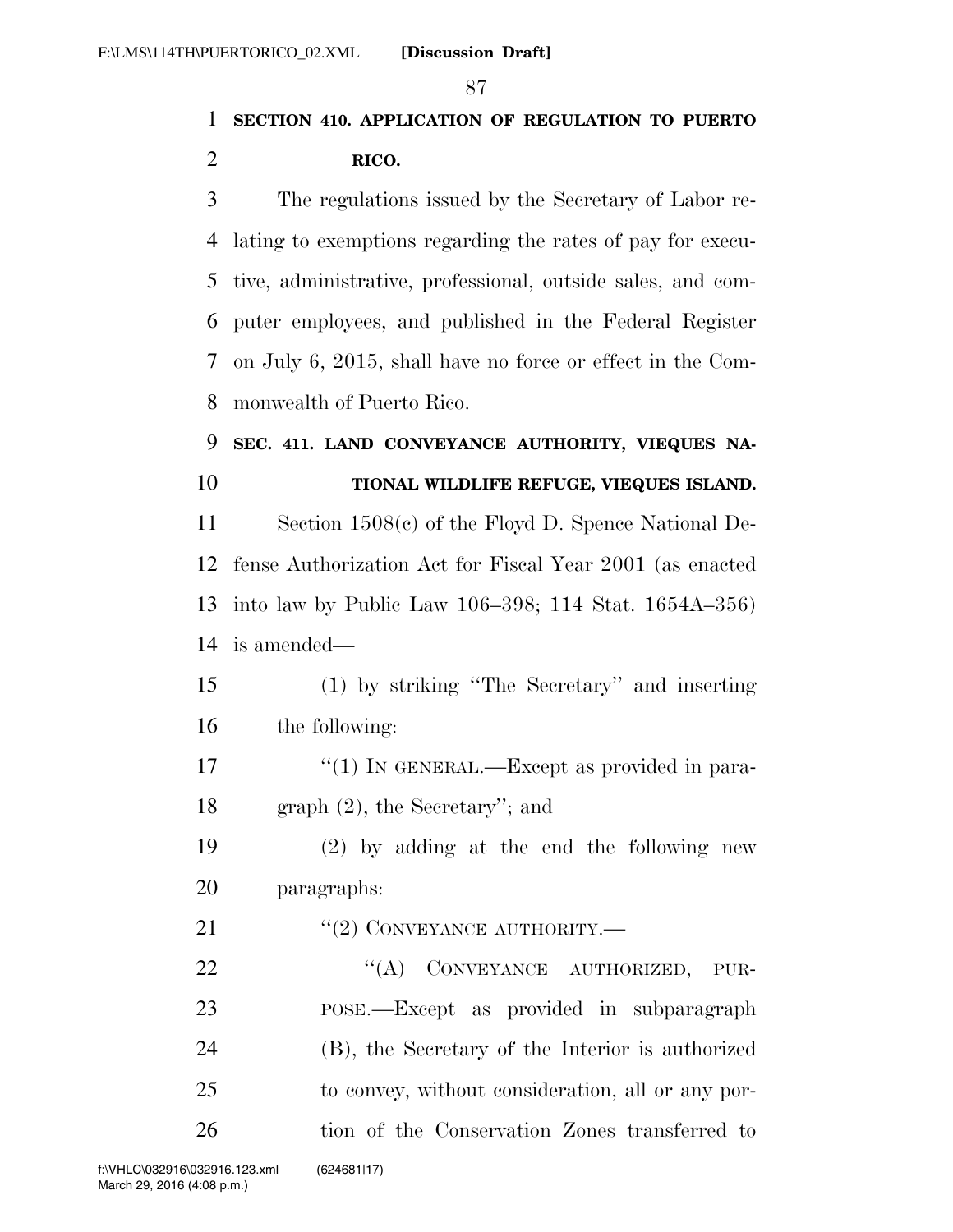the Secretary under subsection (a) to the Com- monwealth of Puerto Rico for the purpose of permitting the Commonwealth of Puerto Rico to use or further convey the property for the benefit of the Municipality of Vieques and its residents.

7 "(B) CERTAIN LANDS EXCLUDED.—The conveyance authority provided by this para- graph does not include the land encompassing Solid Waste Management Unit 4, as depicted on the map of former Naval Ammunition Sup- port Detachment, Vieques, maintained by the Naval Facilities Engineering Command.

 $C(C)$  INDEMNIFICATION.—The indem- nification requirements and conditions specified in section  $1502(e)$  of this Act shall apply with respect to the release or threatened release (after the conveyance is made under this para- graph) of any hazardous substance or pollutant or contaminant as a result of Department of Defense activities on the conveyed property.

22 "(D) RELATION TO COOPERATIVE AGREE- MENT.—The cooperative agreement entered into 24 under subsection  $(d)(1)$  shall no longer apply to any portion of the Conservation Zones conveyed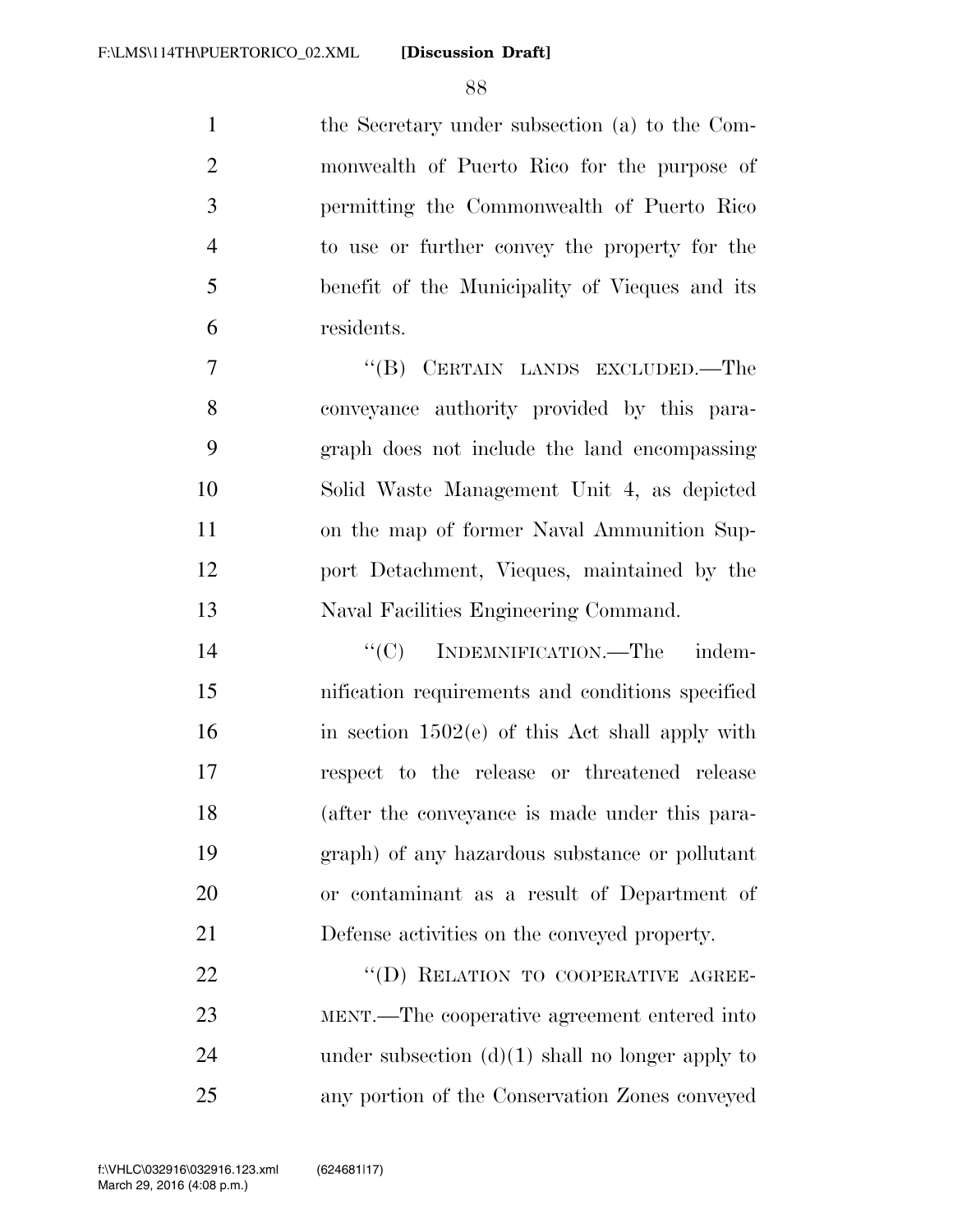by the Secretary of the Interior under this paragraph.

3 "
"
(E) RELATION TO OTHER LAWS.—Noth- ing in this paragraph shall be construed to af- fect the continued applicability of section 120(h) of the Comprehensive Environmental Response, Compensation, and Liability Act of 1980 (42 U.S.C. 9620(h)) and the Endangered Species Act of 1973 (16 U.S.C. 1531 et seq.) to any portion of the Conservation Zones con- veyed by the Secretary of the Interior under 12 this paragraph.".

### **SECTION 412. STUDY AND REPORTS REGARDING PUERTO RICO PUBLIC PENSION PLANS.**

 (a) STUDY OF PUERTO RICO PUBLIC PENSION DEBT.—Not later than 6 months after the establishment of the Puerto Rico Financial Responsibility and Manage- ment Assistance Authority, if any such Authority is estab- lished, the Joint Board for the Enrollment of Actuaries established under section 3041 of the Employee Retire- ment Income Security Act of 1974 (29 U.S.C. 1241) shall report to such Authority and the Office of Domestic Fi- nance of the Department of the Treasury on the following with respect to the Puerto Rico public pension plans: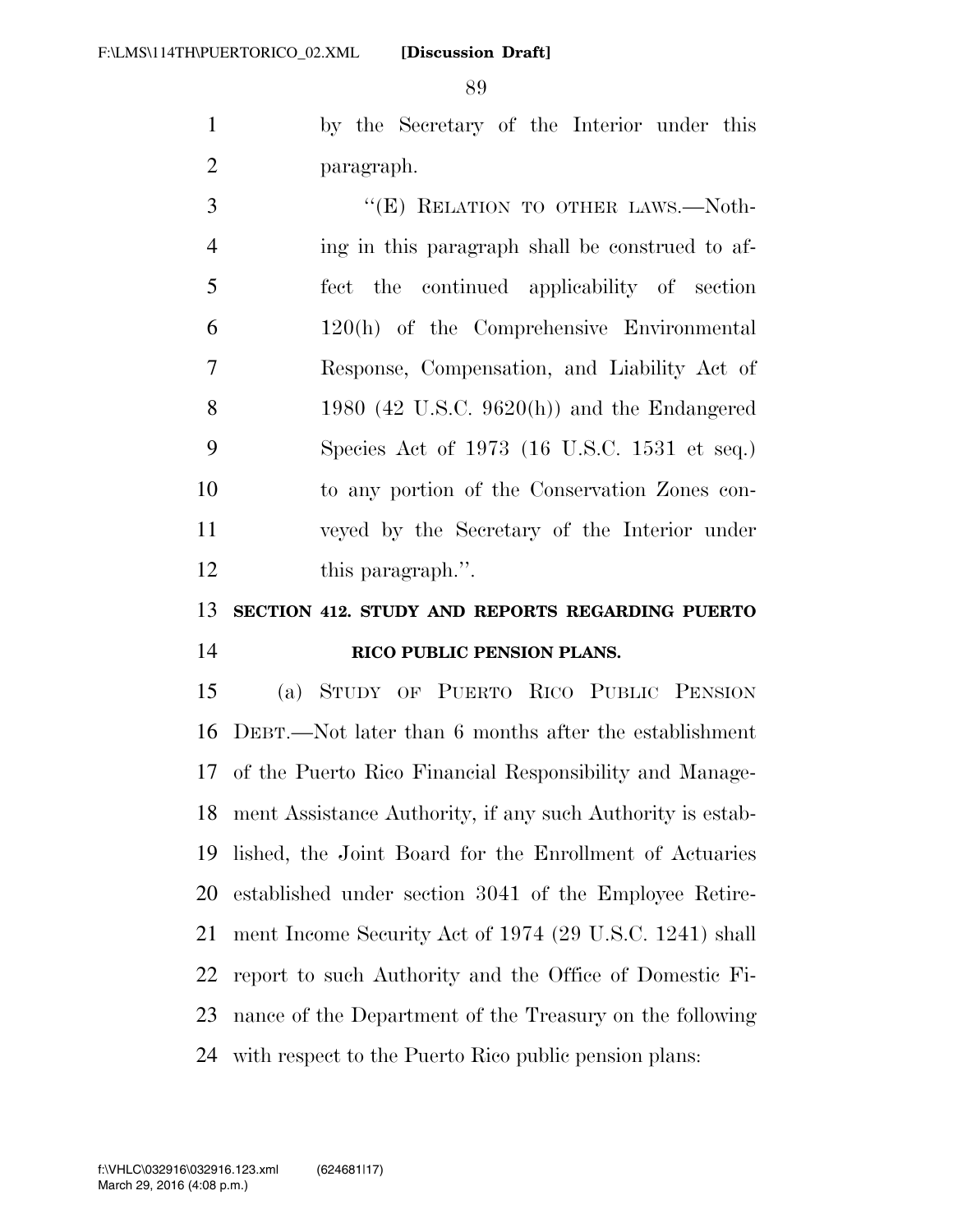(1) Recommendations on actions that would be necessary to ensure that such plans can be sustainably maintained and funded by the govern-ment of Puerto Rico for the next 20 years.

 (2) Whether a freeze of future benefit accruals under such plans is necessary or advisable.

 (3) The extent to which benefit reductions to core or ancillary benefits, such as have been made in previous municipal bankruptcy proceedings, would be necessary or advisable to attain sustainability for such plans or create parity with payment reductions applicable to retired individuals who are, directly or indirectly, Puerto Rico bondholders.

 The Joint Board may, in its discretion, seek assistance from the Advisory Committee on Actuarial Examinations of the Joint Board, and may expand the size of such com- mittee as appropriate to accomplish the requirements of this subsection in a timely manner.

 (b) REPORTING REQUIREMENTS FOR PUERTO RICO PUBLIC PENSION PLANS.—

21 (1) IN GENERAL.—The plan sponsor of a Puer- to Rico public pension plan shall file with the Sec- retary of the Treasury, or the Secretary's delegate (referred to in this subsection as the ''Secretary''), in such form and manner as shall be prescribed by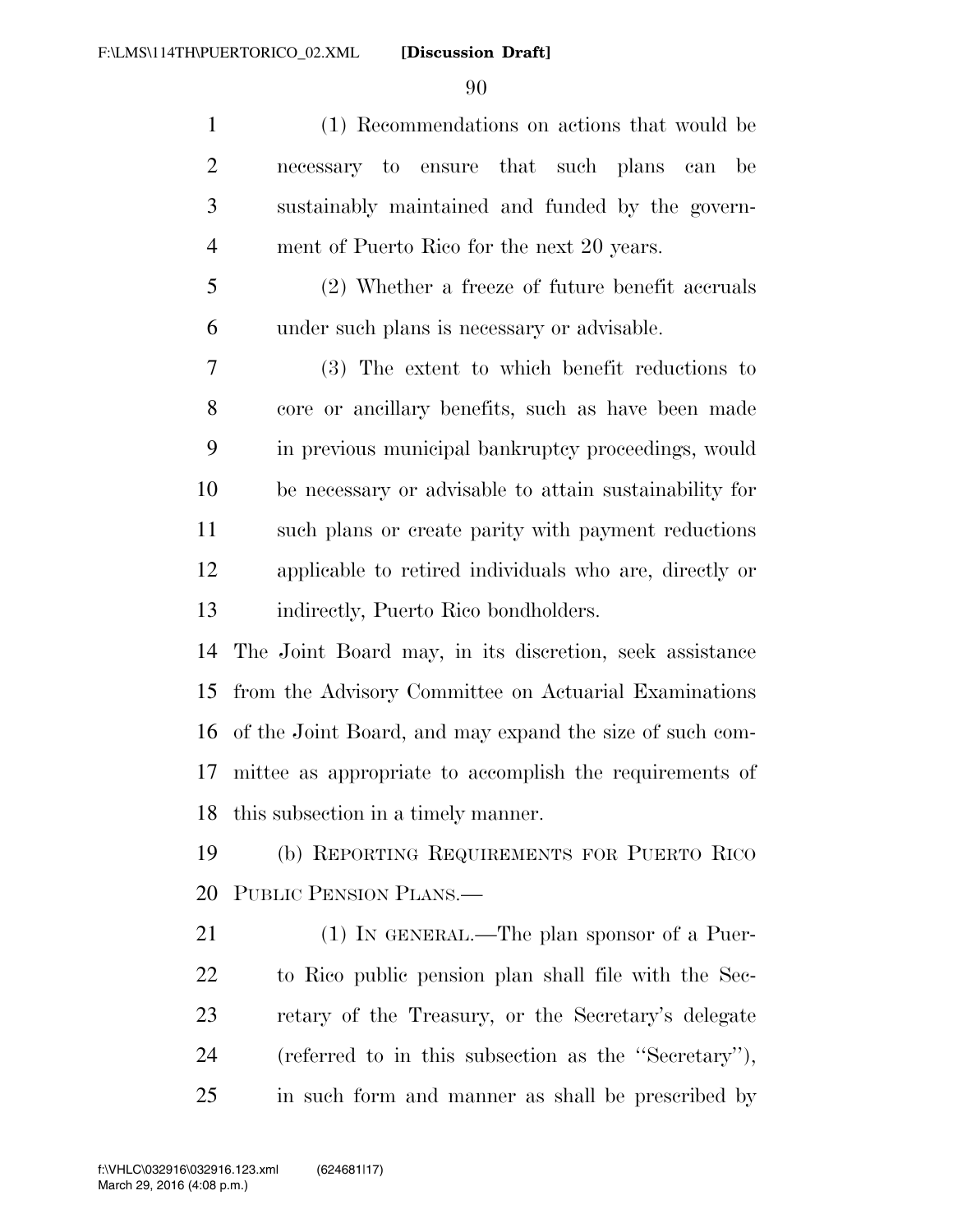the Secretary, an actuarial statement for each plan year ending on or after the date of the enactment of this Act. (2) REQUIREMENTS.— (A) TIMING OF REPORT.—The plan spon- sor of a Puerto Rico public pension plan shall make the filing required under paragraph (1) for each plan year not later than 90 days after the end of such plan year. (B) INDEPENDENT ACTUARY.—The actu- arial statement required under paragraph (1) for each plan year shall be prepared by an inde- pendent actuary. (C) FAIR MARKET VALUE.—The actuarial statement required under paragraph (1) shall contain information regarding the fair market value of the plan's assets and liabilities, as de- termined using a discount rate equal to— (i) the high yield of the 10-year

 Treasury note auctioned at the final auc-21 tion held prior to the last day of the plan year,

23 (ii) the high yield of the 30-year Treasury bond auctioned at the final auc-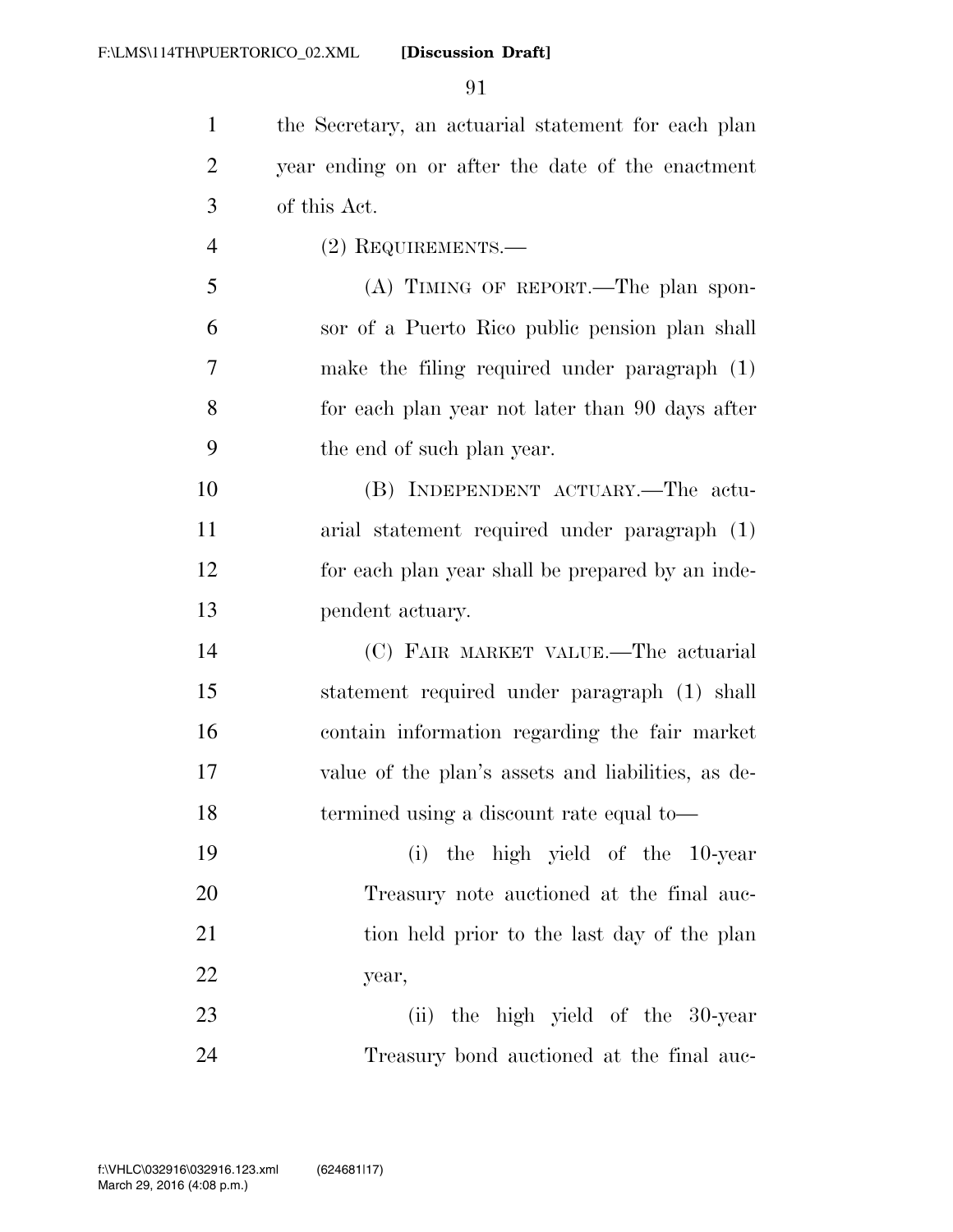| $\mathbf{1}$   | tion held prior to the last day of the plan                  |
|----------------|--------------------------------------------------------------|
| $\overline{2}$ | year, and                                                    |
| 3              | (iii) any other interest rate or rates                       |
| $\overline{4}$ | used by the plan to determine the value of                   |
| 5              | plan assets or liabilities.                                  |
| 6              | (D) AVAILABILITY OF REPORTS.-Upon                            |
| 7              | receipt of each actuarial statement described in             |
| 8              | paragraph (1), the Secretary shall immediately               |
| 9              | post such report on the Internet website of the              |
| 10             | Department of the Treasury and transmit such                 |
| 11             | report to the Chair of the Securities and Ex-                |
| 12             | change Commission and the Board of Directors                 |
| 13             | of the Municipal Securities Rulemaking Board.                |
| 14             | (c) PUERTO RICO PUBLIC PENSION PLAN.—For pur-                |
| 15             | poses of this section, the term "Puerto Rico public pension" |
| 16             | plan" means any of the following maintained by the gov-      |
| 17             | ernment of Puerto Rico:                                      |
| 18             | (1) The Employees Retirement System (ERS).                   |
| 19             | (2) The Teachers Retirement System (TRS).                    |
| 20             | (3) The Judiciary Retirement System (JRS).                   |
| 21             | (4) Any other pension plan sponsored by the                  |
| 22             | government of Puerto Rico, or any of its political           |
| 23             | subdivision or public corporations.                          |
|                |                                                              |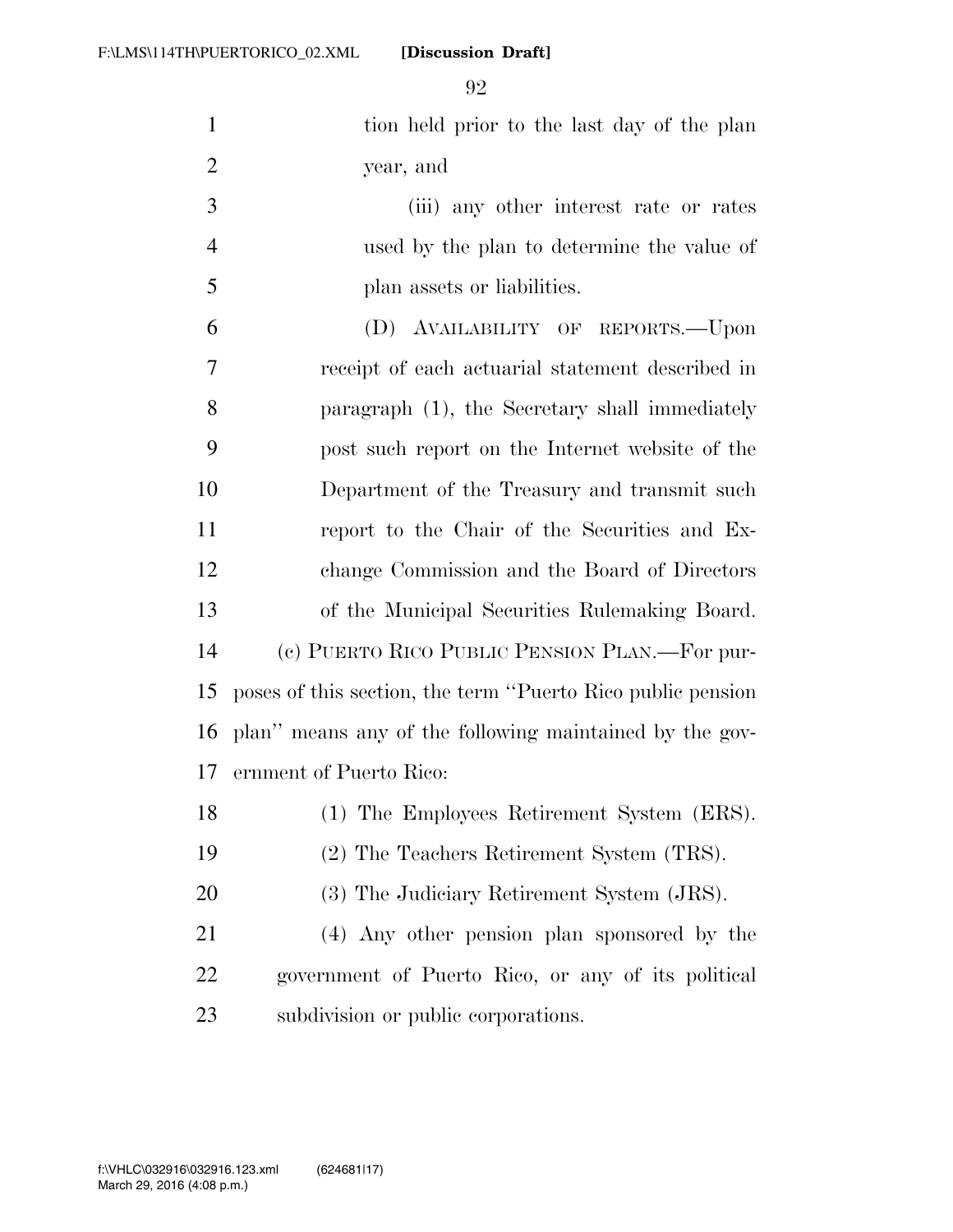### **SEC. 413. AUTOMATIC STAY UPON ENACTMENT.**

 (a) IN GENERAL.—Except as provided in subsection (b) of this section, the establishment of a Oversight Board for Puerto Rico in accordance with section 101 operates with respect to a Bond as a stay, applicable to all entities (as such term is defined in section 101 of title 11, United States Code), of—

 (1) the commencement or continuation, includ- ing the issuance or employment of process, of a judi- cial, administrative, or other action or proceeding against the Government of Puerto Rico that was or could have been commenced before the enactment of this Act, or to recover a Bond Claim against the Government of Puerto Rico that arose before the en-actment of this Act;

 (2) the enforcement, against the Government of Puerto Rico or against property of the Government of Puerto Rico, of a judgment obtained before the enactment of this Act;

 (3) any act to obtain possession of property of the Government of Puerto Rico or of property from the Government of Puerto Rico or to exercise control over property of the Government of Puerto Rico;

 (4) any act to create, perfect, or enforce any lien against property of the Government of Puerto Rico;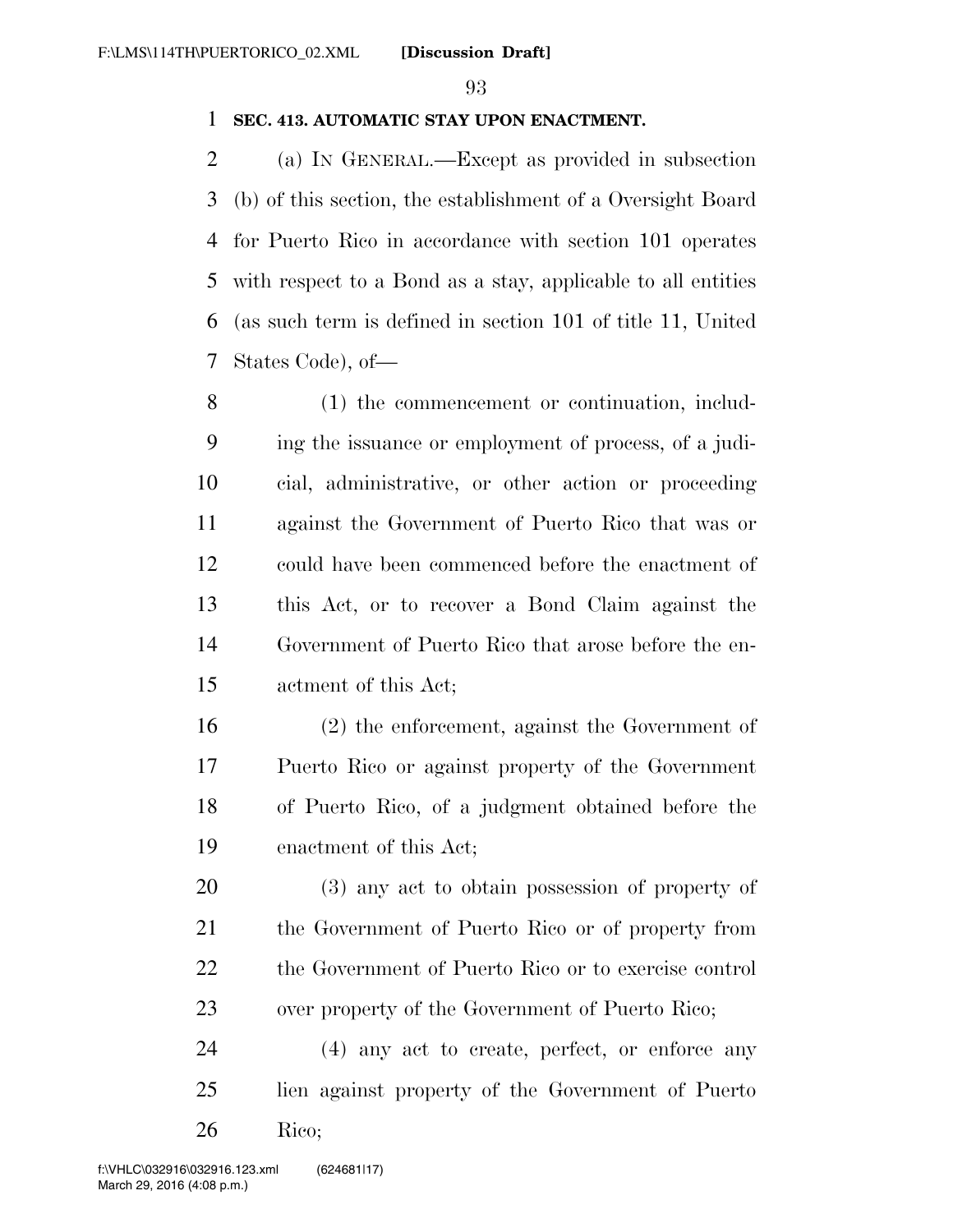(5) any act to create, perfect, or enforce against property of the Government of Puerto Rico any lien to the extent that such lien secures a Bond Claim 4 that arose before the enactment of this Act;

 (6) any act to collect, assess, or recover a Bond Claim against the Government of Puerto Rico that arose before the enactment of this Act; and

 (7) the setoff of any debt owing to the Govern- ment of Puerto Rico that arose before the enactment of this Act against any Bond Claim against the Gov-ernment of Puerto Rico.

 (b) STAY NOT OPERABLE.—The establishment of a Oversight Board for Puerto Rico in accordance with sec- tion 101 does not operate as a stay solely under subsection (a)(1) of this section, of the continuation of, including the issuance or employment of process, of a judicial, adminis- trative, or other action or proceeding against the Govern- ment of Puerto Rico that was commenced on or before December 18, 2015.

 (c) CONTINUATION OF STAY.—Except as provided in subsections (d), (e), and (f) the stay under subsection (a) continues until the earlier of—

 (1) the date that is 18 months after the date of enactment of this Act; or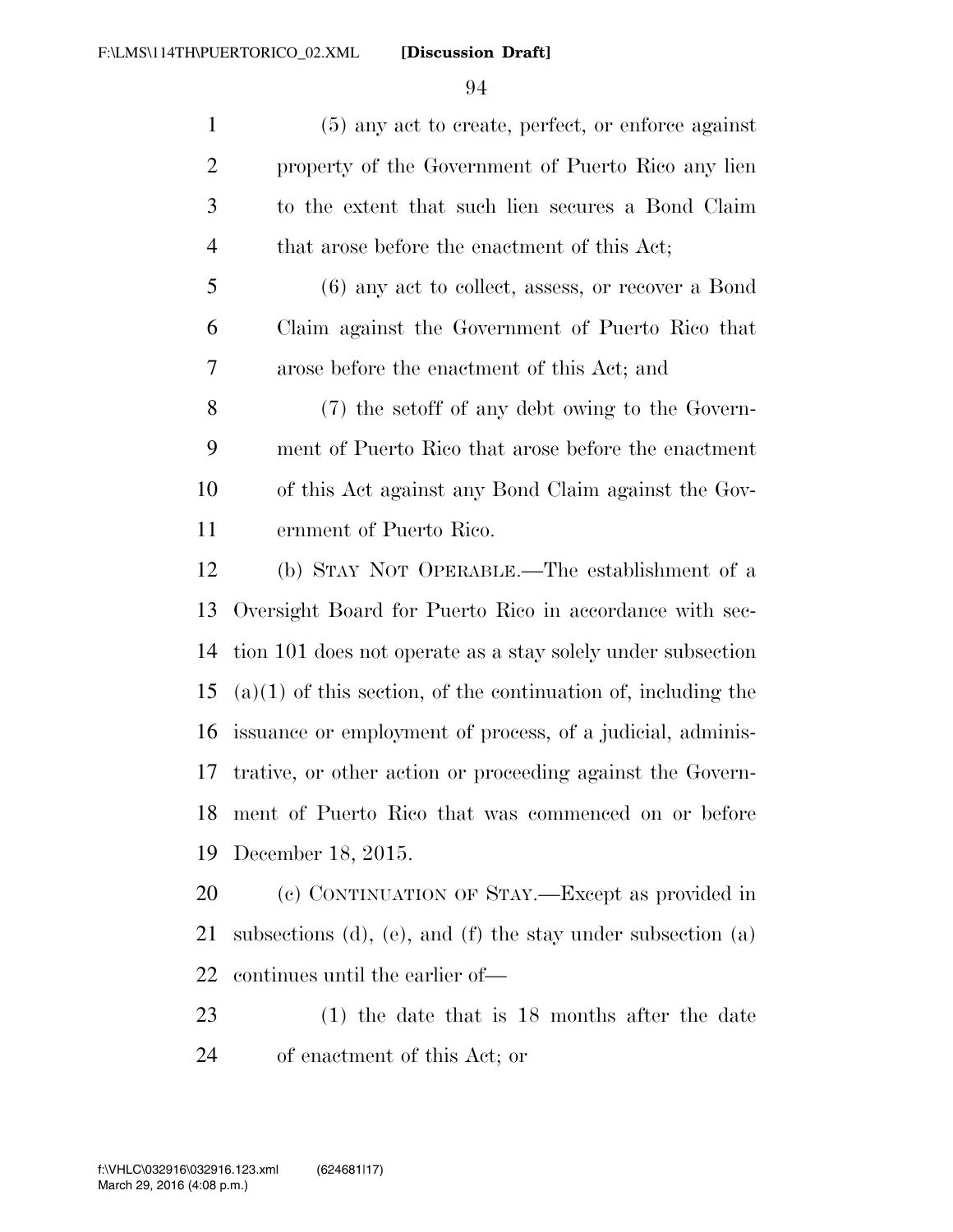(2) with respect to the Government of Puerto Rico, the date on which a case is filed by or on be- half of the Government of Puerto Rico, as applica-ble, under this title.

 $\left[$ (d) JURISDICTION.—

 $\mathfrak{g}(1)$  The United States District Court for the District of Puerto Rico shall have original and exclu- sive jurisdiction of any civil actions arising under 9 this chapter.

 $\left[ (2)$  On motion of a party in interest and after notice and a hearing, the United States District Court for the District of Puerto Rico shall grant re-13 lief from the stay provided under subsection (a) of this section, such as by terminating, annulling,

15 modifying, or conditioning such stay for cause.

 (e) TERMINATION OF STAY; HEARING.—Thirty days after a request under subsection (d) for relief from the stay of any act against property of the Government of Puerto Rico under subsection (a), such stay is terminated with respect to the party in interest making such request, unless the court, after notice and a hearing, orders such stay continued in effect pending the conclusion of, or as a result of, a final hearing and determination under sub- section (d). A hearing under this subsection may be a pre-liminary hearing, or may be consolidated with the final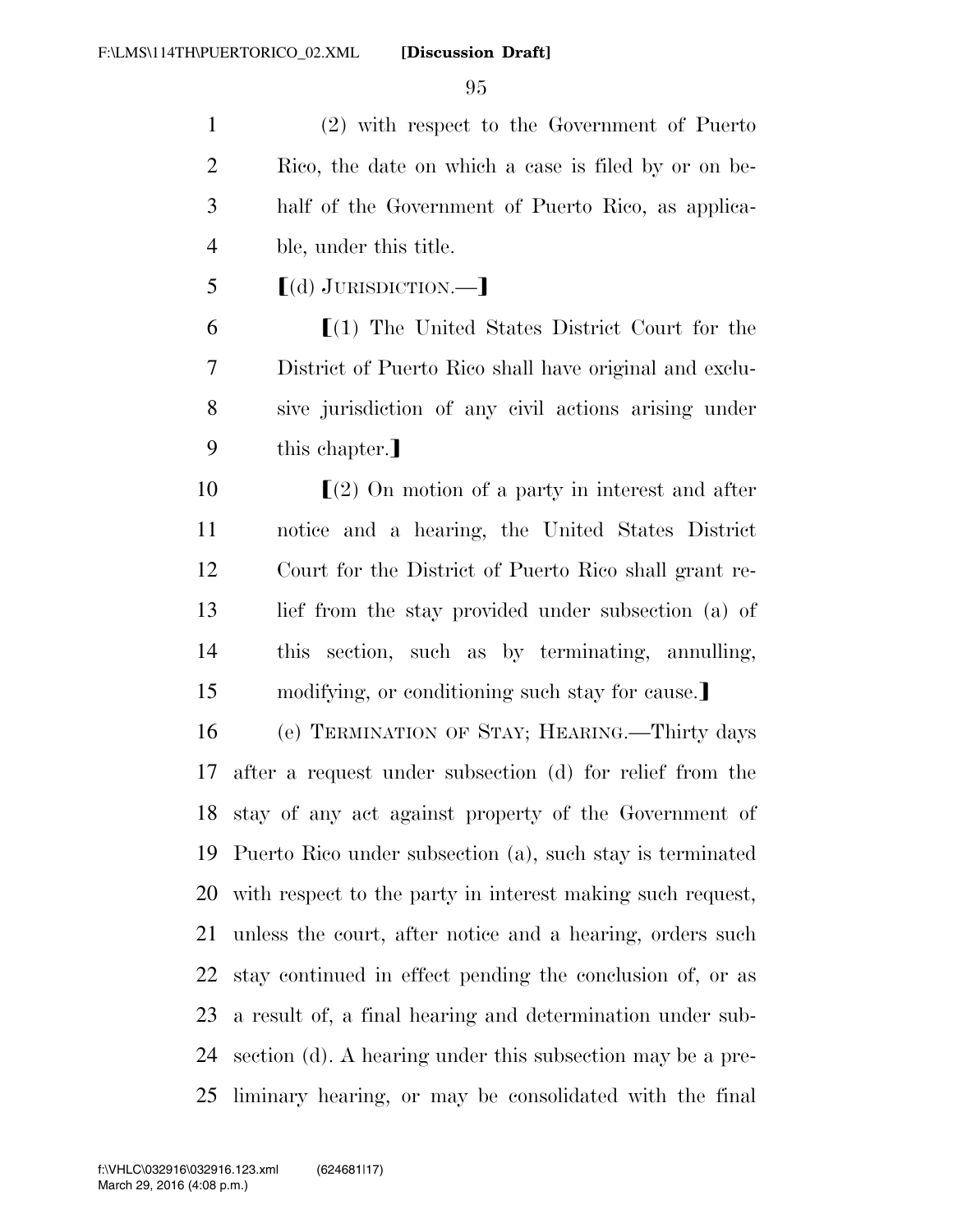hearing under subsection (d). The court shall order such stay continued in effect pending the conclusion of the final hearing under subsection (d) if there is a reasonable likeli- hood that the party opposing relief from such stay will prevail at the conclusion of such final hearing. If the hear- ing under this subsection is a preliminary hearing, then such final hearing shall be concluded not later than thirty days after the conclusion of such preliminary hearing, un- less the 30-day period is extended with the consent of the parties in interest or for a specific time which the court finds is required by compelling circumstances.

 (f) RELIEF TO PREVENT IRREPARABLE DAMAGE.— Upon request of a party in interest, the court, with or without a hearing, shall grant such relief from the stay provided under subsection (a) as is necessary to prevent irreparable damage to the interest of an entity in property, if such interest will suffer such damage before there is an opportunity for notice and a hearing under subsection (d) or (e).

 (g) NO FORCE OR EFFECT OF STAY IN VIOLA- TION.—No order, judgment, or decree entered in violation of this section shall have any force or effect.

 (h) GOVERNMENT OF PUERTO RICO.—For purposes 24 of this [chapter], the term "Government of Puerto Rico" shall be understood to include the directors and officers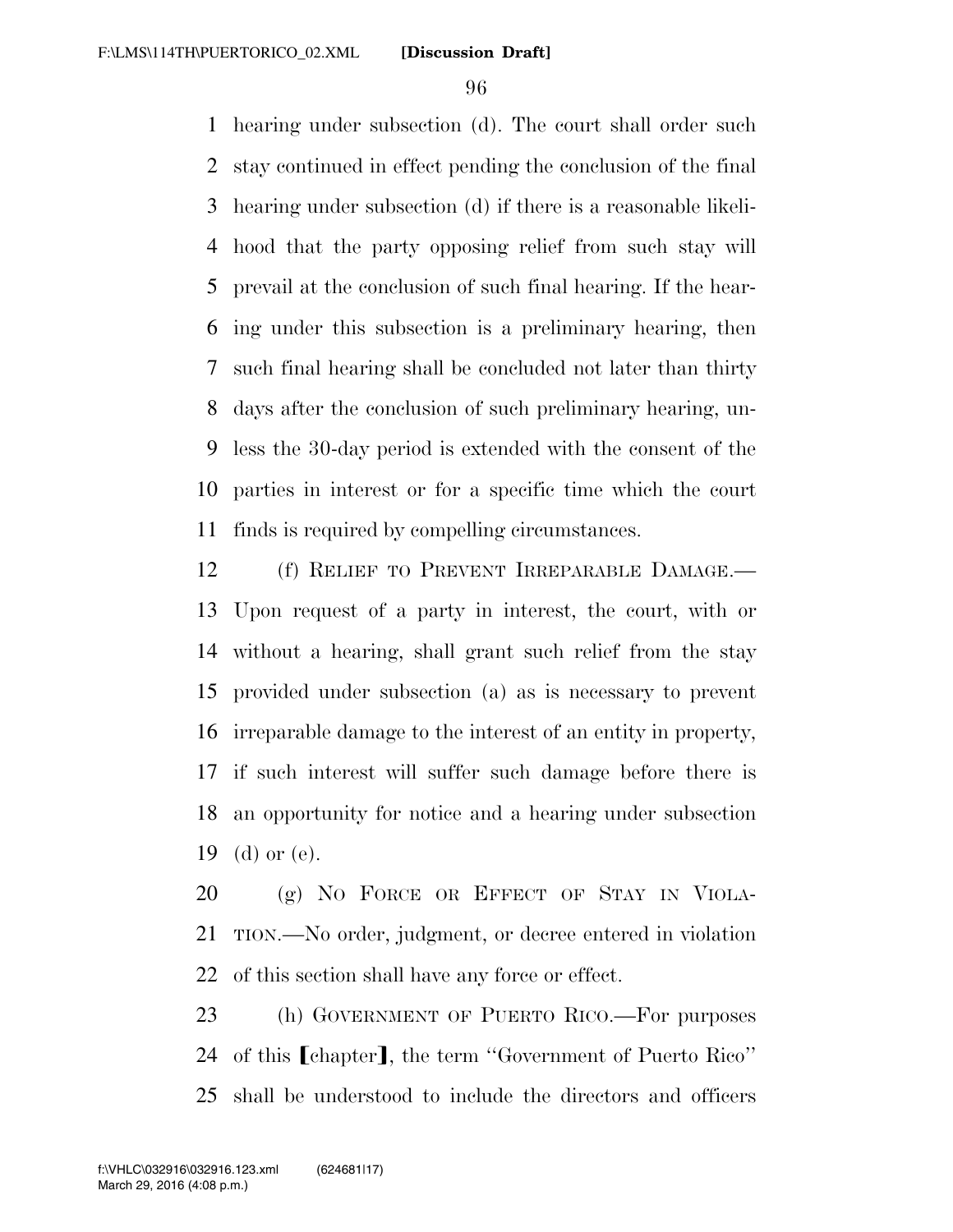of and employees acting in their official capacity on behalf of the Government of Puerto Rico, as well as the Oversight Board.

| $\overline{4}$ | (i) NO DEFAULT UNDER EXISTING CONTRACTS.-             |
|----------------|-------------------------------------------------------|
| 5              | (1) Notwithstanding any contractual provision         |
| 6              | or applicable law to the contrary and so long as a    |
| 7              | stay under this section is in effect, the holder of a |
| 8              | Bond Claim or any other claim (as such term is de-    |
| 9              | fined in section 101 of title 11, United States Code) |
| 10             | may not exercise or continue to exercise any remedy   |
| 11             | under a contract or applicable law—                   |

| 12          | (A) that is conditioned upon the financial      |
|-------------|-------------------------------------------------|
| 13          | condition of, or the commencement of a restruc- |
| 14          | turing, insolvency, bankruptcy, or other pro-   |
| 15          | ceeding (or a similar or analogous process) by, |
| 16          | the Government of Puerto Rico, including a de-  |
| 17          | fault or an event of default thereunder; or     |
| 18          | (B) solely with respect to Bond Claims—         |
| 19          | (i) for the non-payment of principal or         |
| 20          | interest; or                                    |
| $^{\sim}$ 1 |                                                 |

21 (ii) for the breach of any condition or covenant.

 (2) The term ''remedy'' as used in paragraph (1) shall be interpreted broadly, and shall include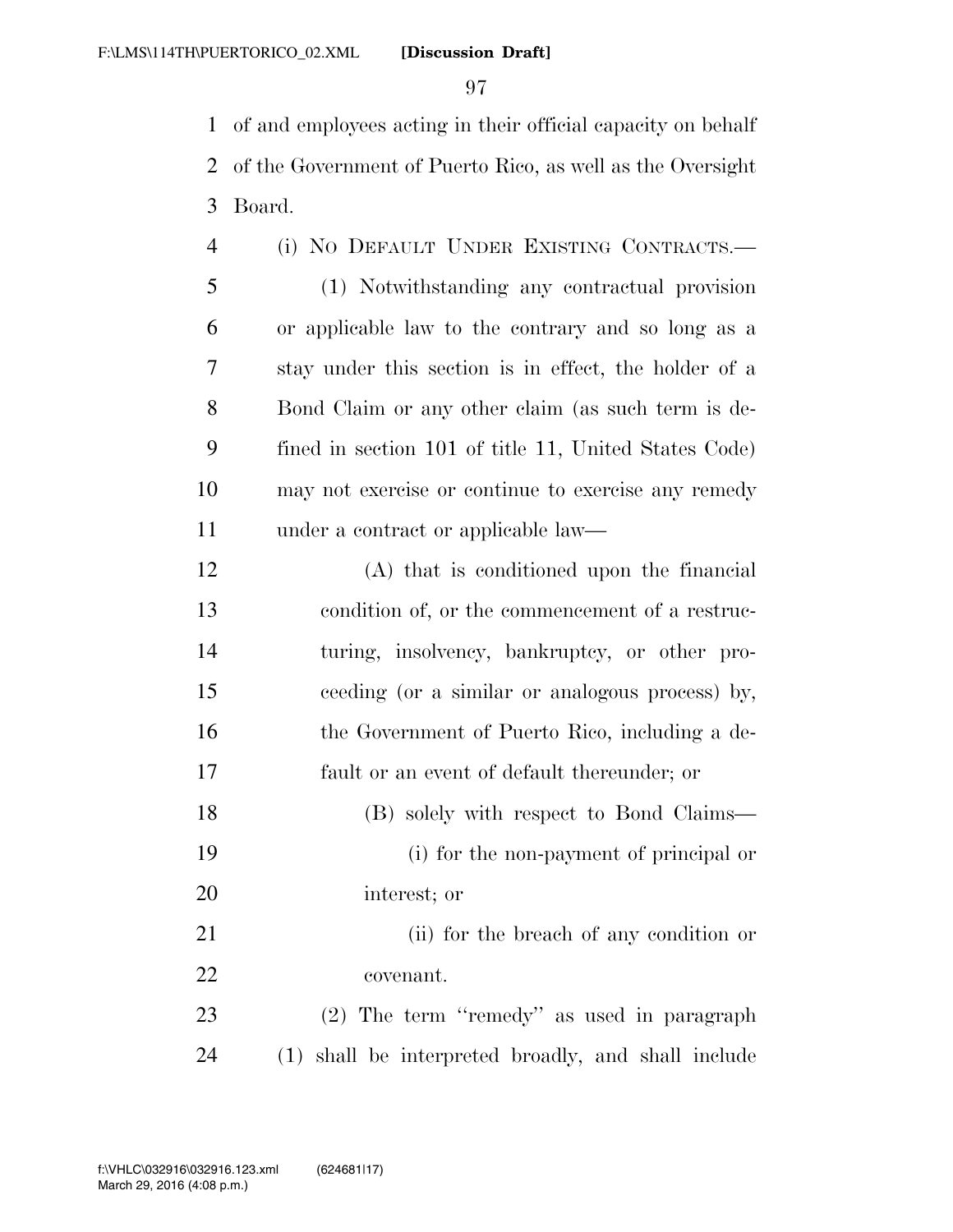| 1              | any right existing in law or contract, and any right  |
|----------------|-------------------------------------------------------|
| $\overline{2}$ | $to-$                                                 |
| 3              | $(A)$ setoff;                                         |
| $\overline{4}$ | (B) apply or appropriate funds;                       |
| 5              | (C) seek the appointment of a custodian;              |
| 6              | (D) seek to raise rates; or                           |
| 7              | (E) exercise control over property of the             |
| 8              | Government of Puerto Rico.                            |
| 9              | (3) Notwithstanding any contractual provision         |
| 10             | or applicable law to the contrary and so long as a    |
| 11             | stay under this section is in effect, a contract to   |
| 12             | which the Government of Puerto Rico is a party may    |
| 13             | not be terminated or modified, and any right or obli- |
| 14             | gation under such contract may not be terminated      |
| 15             | or modified, solely because of a provision in such    |
| 16             | contract conditioned on-                              |
| 17             | $(A)$ the insolvency or financial condition of        |
| 18             | the Government of Puerto Rico at any time             |
| 19             | prior to the effectiveness of the stay under this     |
| 20             | section;                                              |
| 21             | (B) the adoption of a resolution or estab-            |
| 22             | lishment of a Oversight Board pursuant to sec-        |
| 23             | tion 101 of this Act; or                              |
| 24             | (C) a default under a separate contract               |
| 25             | that is due to, triggered by, or a result of the      |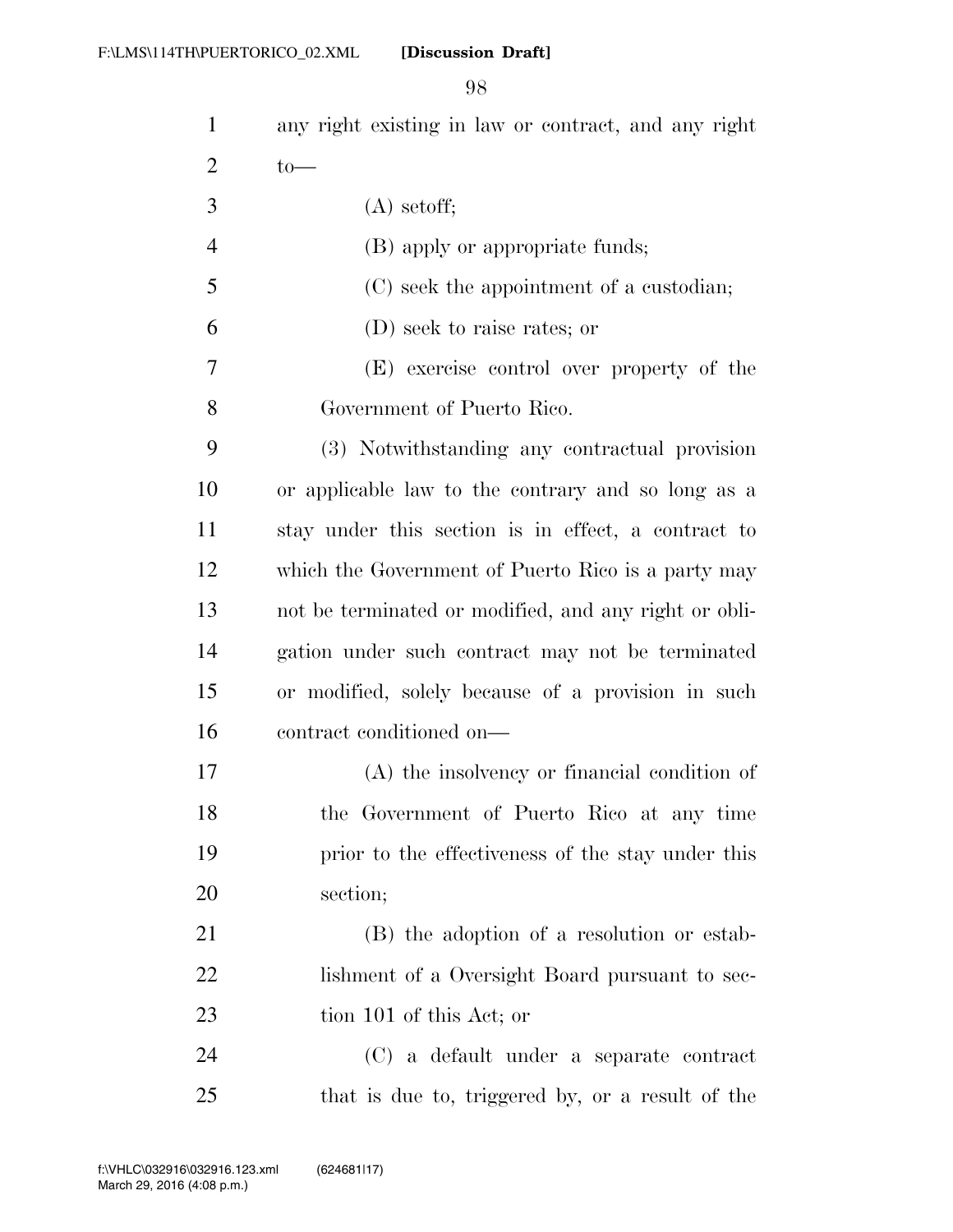occurrence of the events or matters in subpara-2 graph  $(i)(1)(B)$ .

 (4) Notwithstanding any contractual provision to the contrary and so long as a stay under this sec- tion is in effect, a counterparty to a contract with the Government of Puerto Rico for the provision of goods and services shall, unless the Government of Puerto Rico advises to the contrary in writing, con- tinue to perform all obligations under, and comply with the terms of, such contract so long as a stay under this section is in effect, provided that the Gov- ernment of Puerto Rico is not in default under such contract other than as a result of a condition speci-fied in paragraph (3).

## **TITLE V—PUERTO RICO REVITALIZATION ACT**

**SEC. 501. DEFINITIONS.** 

In this title:

 (1) ACT 76.—The term ''Act 76'' means Puerto Rico Act 76-2000 (3 L.P.R.A. 1931 et seq.), ap-proved on May 5, 2000, as amended.

 (2) OVERSIGHT BOARD.—The term ''Oversight Board'' means the Puerto Rico Financial Oversight and Management Assistance Board as defined by 25 section  $\lceil 101 \rceil$  of this Act.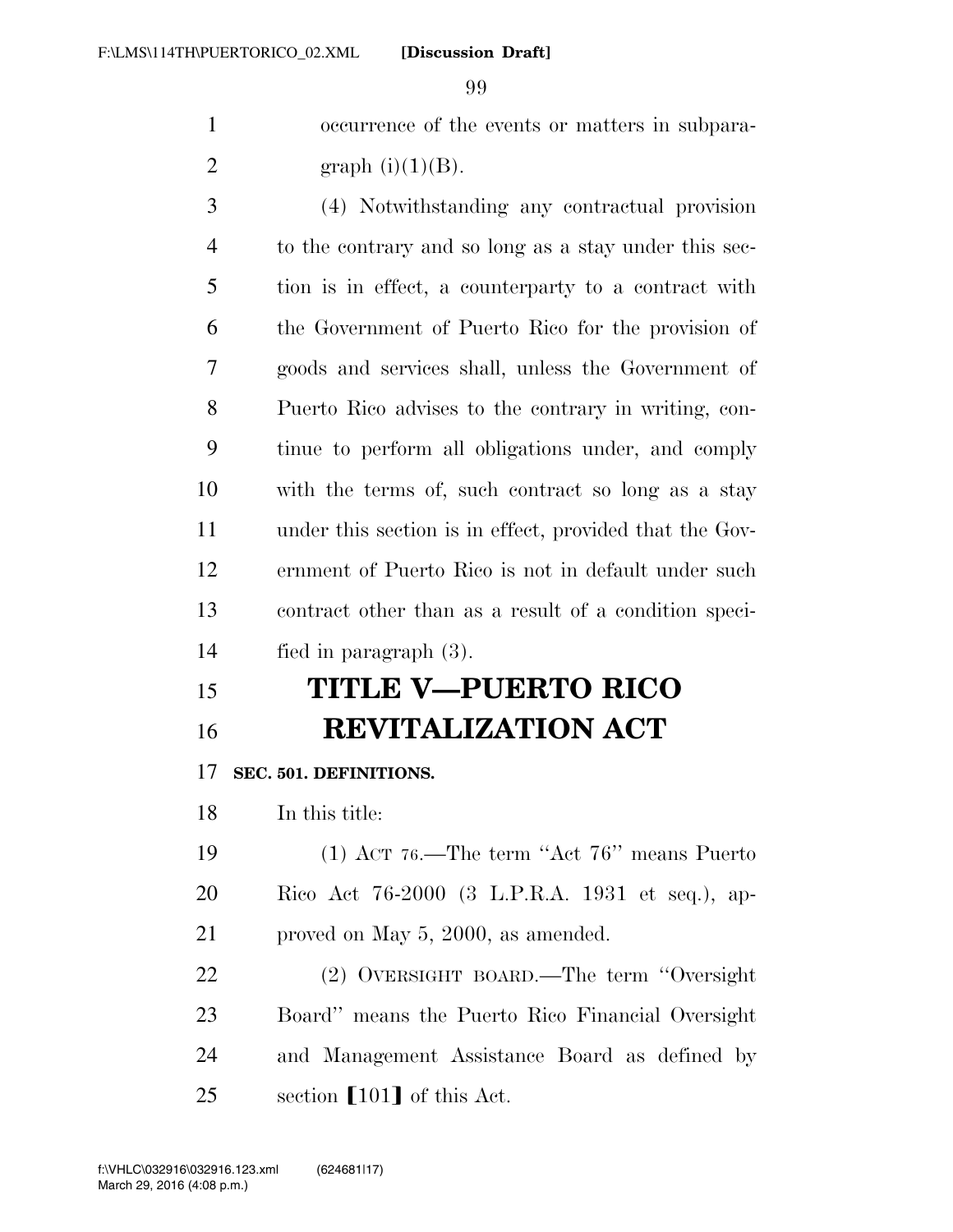(3) CRITICAL PROJECT.—The term ''Critical Project'' means a project identified under the provi- sions of this title and intimately related to address- ing an emergency, as defined by section 1 of Act 76 (3 L.P.R.A. 1931), whose approval, consideration, permitting, and implementation shall be expedited and streamlined according to the statutory process provided by Act 76, or otherwise adopted pursuant to this title.

 (4) ENERGY PROJECTS.—The term ''Energy Projects'' means those projects addressing the gen- eration, distribution, or transmission of energy, nat-ural gas, and similar fuels.

 (5) EMERGENCY.—The term ''emergency'' means any event or grave problem of deterioration in the physical infrastructure for the rendering of essential services to the people, or that endangers the life, public health, or safety of the population or of a sensitive ecosystem. This shall include problems in the physical infrastructure for energy, water, sewer, solid waste, highways or roads, ports, tele-communications and other similar infrastructure.

 (6) ENVIRONMENTAL QUALITY BOARD.—The term ''Environmental Quality Board'' means the Puerto Rico Environmental Quality Board, a board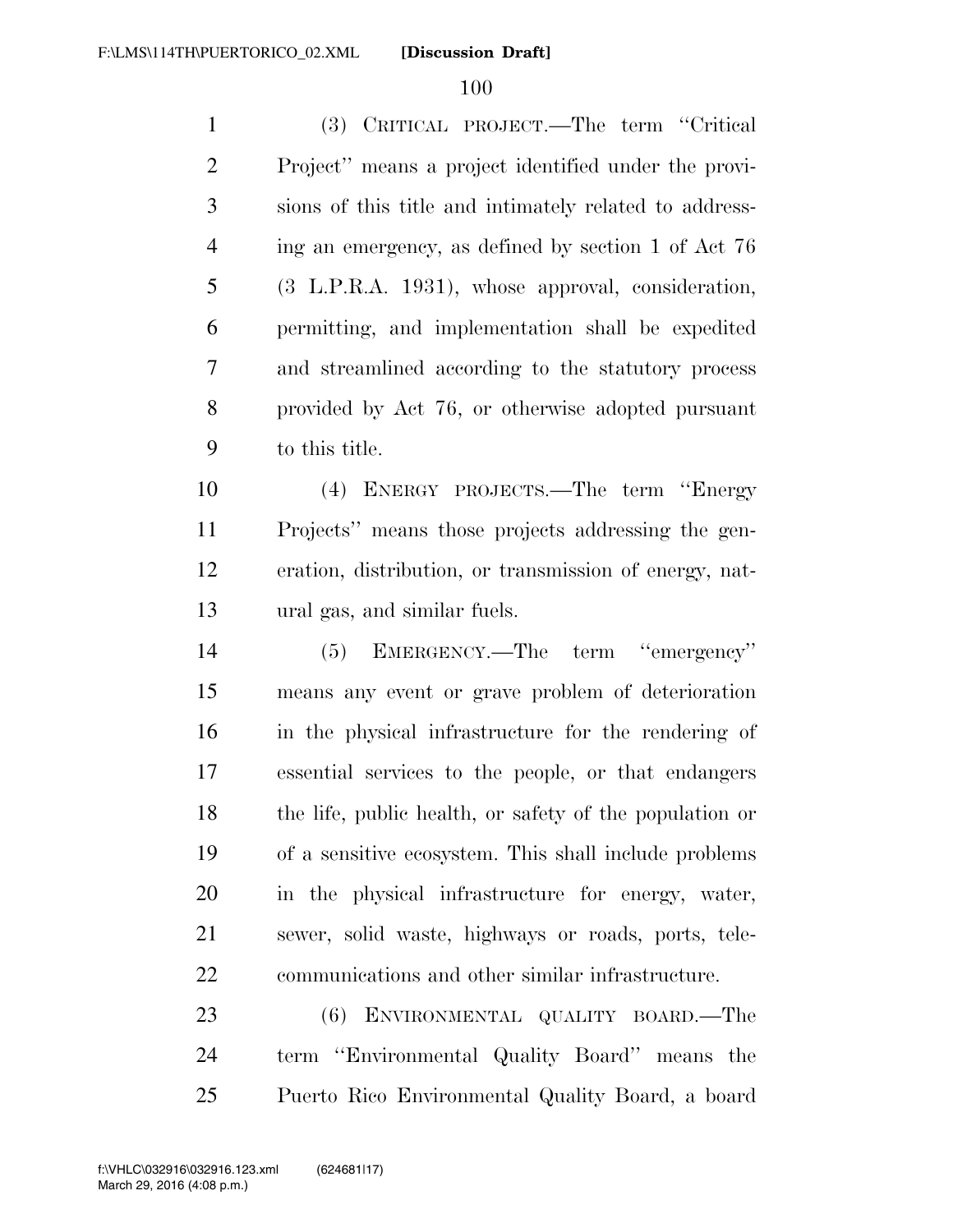| $\mathbf{1}$   | within the executive branch of the Government of     |
|----------------|------------------------------------------------------|
| $\overline{2}$ | Puerto Rico as established by section 7 of the Puer- |
| 3              | to Rico Act 416–2004 (12 L.P.R.A. 8002a).            |
| $\overline{4}$ | (7) EXPEDITED PERMITTING PROCESS.—The                |
| 5              | term "Expedited Permitting Process" means a Puer-    |
| 6              | to Rican Agency's alternate procedures and terms     |
| 7              | mirroring those established under section 2 of Act   |
| 8              | 76 (3 L.P.R.A. 1932).                                |
| 9              | (8) FISCAL PLAN.—The term "Fiscal Plan"              |
| 10             | means the Fiscal Plan as defined by section [204]    |
| 11             | of this Act.                                         |
| 12             | (9) GOVERNOR.—The term "Governor" means              |
| 13             | the Governor of Puerto Rico.                         |
| 14             | (10) INTERAGENCY ENVIRONMENTAL<br>SUB-               |
| 15             | COMMITTEE.—The Term "Interagency Environ-            |
| 16             | mental Subcommittee" means the Interagency Sub-      |
| 17             | committee on Expedited Environmental Regulations     |
| 18             | as defined by section 4 of Act 76 (3 L.P.R.A. 1934), |
| 19             | and adopted pursuant to this title.                  |
| 20             | (11) LEGISLATURE.—The term "Legislature"             |
| 21             | means the Legislature of Puerto Rico.                |
| 22             | (12) PLANNING BOARD.—The term "Planning"             |
| 23             | Board" means the Puerto Rico Planning Board, a       |
| 24             | board within the executive branch of the Govern-     |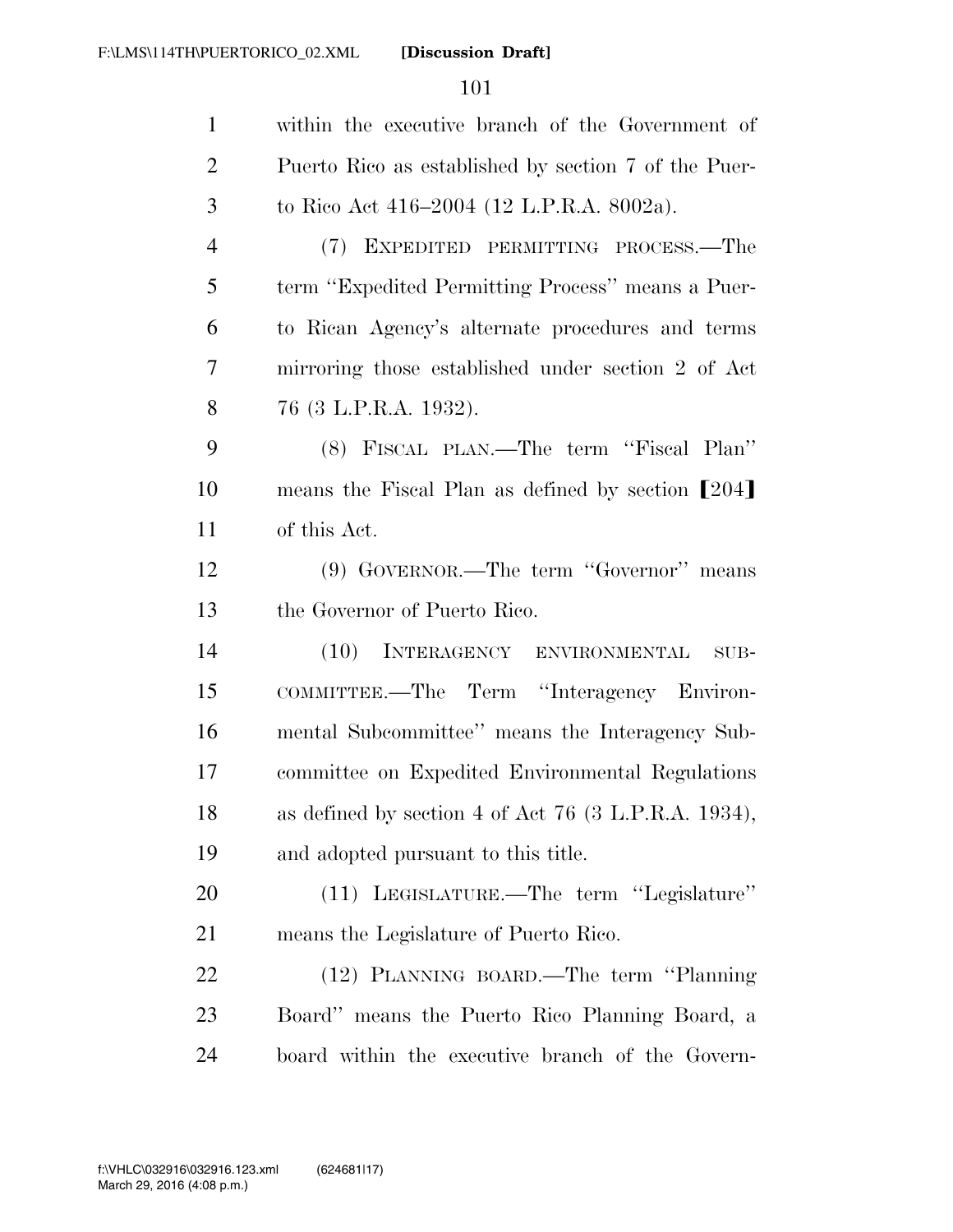ment of Puerto Rico established by Act 75-1975 (23 L.P.R.A. 62 et seq).

 (13) PUERTO RICAN AGENCY OR AGENCIES.— The terms ''Puerto Rican Agency'' or ''Puerto Rican Agencies'' means any board, body, Board of exam- iners, public corporation, commission, independent office, division, administration, bureau, department, Oversight Board, official, person, entity, munici- pality, or any instrumentality of the Commonwealth of Puerto Rico, or an administrative body authorized by law to perform duties of regulating, investigating, or that may issue a decision, or with the power to issue licenses, certificates, permits, concessions, ac- creditations, privileges, franchises, except the Senate and the House of Representatives of the Legislature and the Judicial Branch..

### **SEC. 502. POSITION OF REVITALIZATION COORDINATOR.**

 (a) ESTABLISHMENT.—There is established, under the Oversight Board, the position of the Revitalization Co-ordinator.

(b) APPOINTMENT.—

 (1) IN GENERAL.—The Revitalization Coordi- nator shall be appointed by the Governor as follows: (A) Prior to the appointment of the Revi-talization Coordinator, the Oversight Board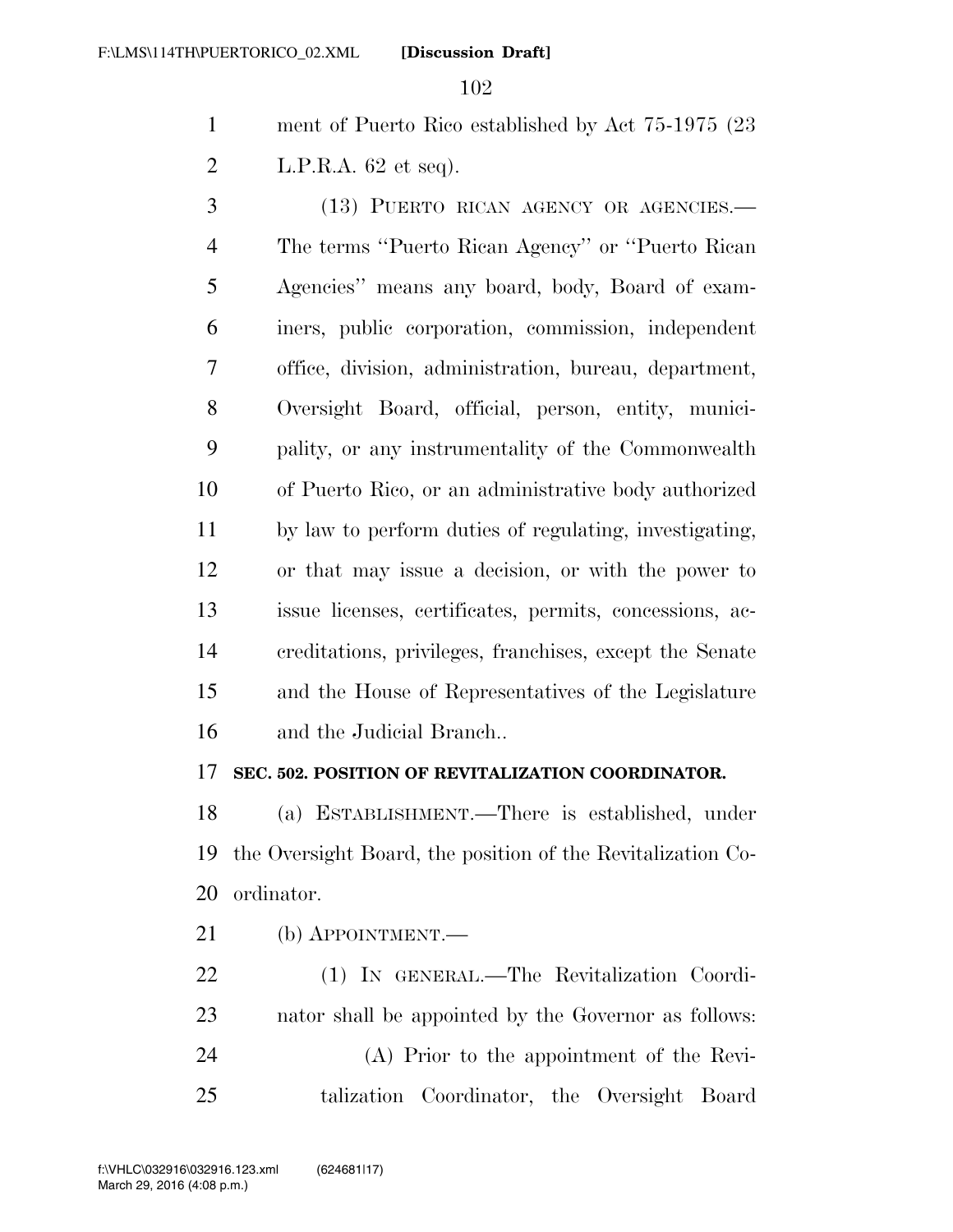| shall submit to the Governor no less than three |
|-------------------------------------------------|
| nominees for appointment.                       |

 (B) In consultation with the Oversight 4 Board, not later than  $\lceil 10 \text{ days} \rceil$  after receiving the nominations under subparagraph (A), the Governor shall select one of the nominees as the Revitalization Coordinator. Such nomination shall be effective immediately.

 (C) If the Governor fails to select a Revi- talization Coordinator, the Oversight Board shall, by majority vote, select a Revitalization Coordinator from the list of nominees provided under paragraph (A).

 (2) QUALIFICATIONS.—In selecting nominees under paragraph (1)(A), the Oversight Board shall only nominate persons who—

 (A) have substantial knowledge and exper- tise in the planning, pre-development, financing and development of infrastructure projects, pro- vided that stronger consideration shall be given to candidates who have experience with energy infrastructure projects;

 (B) does not currently provide, or in the preceding 3 calendar years provided, goods or services to the government of Puerto Rico (and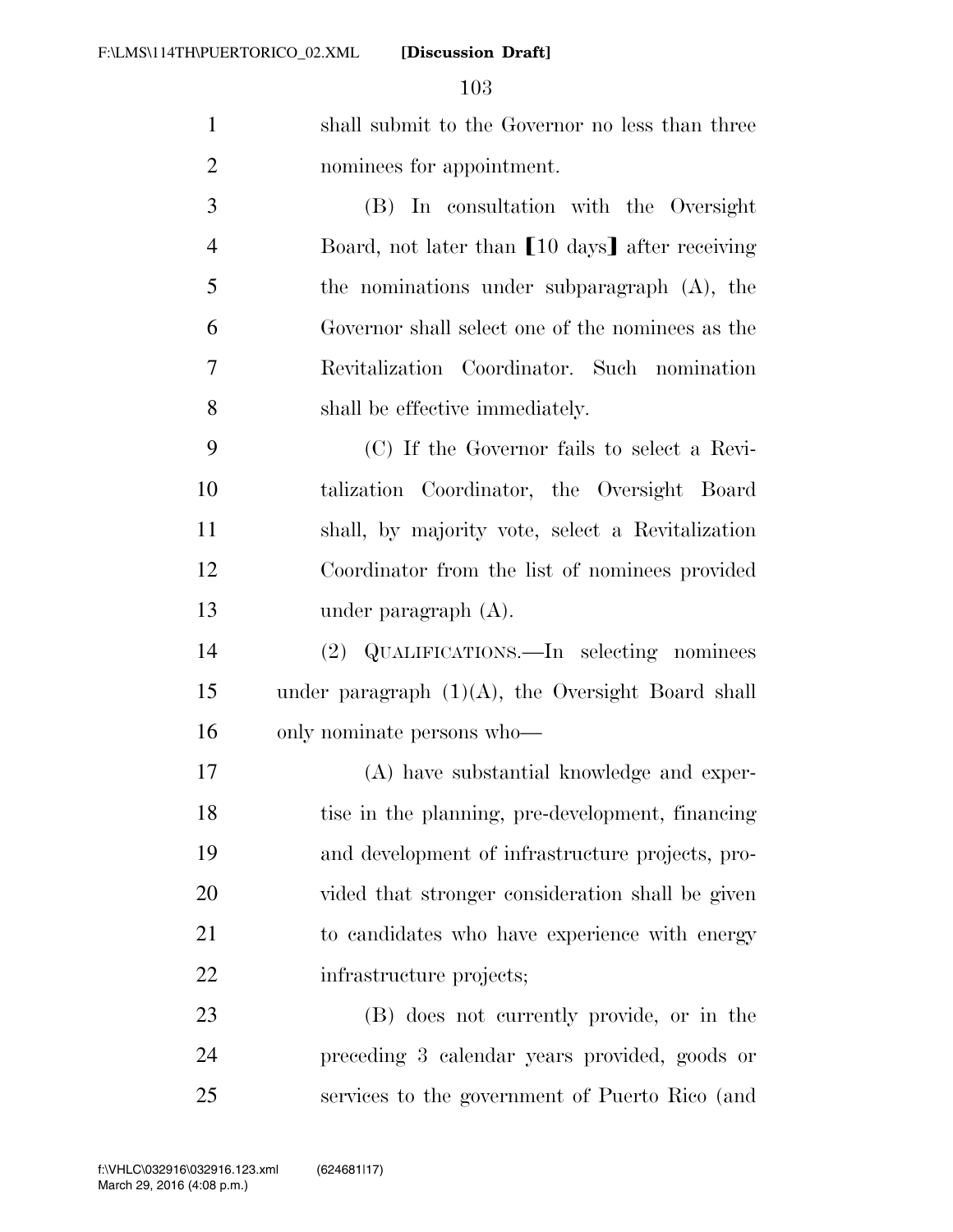is not the spouse, parent, child, or sibling of an individual who provides or has provided goods and services to the government of Puerto Rico in the preceding 3 calendar years); and

 (C) not be an officer, employee of, or former officer or employee of the government of Puerto Rico in the preceding 3 calendar years. (3) COMPENSATION.—The Revitalization Coor- dinator shall be compensated at an annual rate de- termined by the Oversight Board sufficient in the judgment of the Oversight Board to obtain the serv- ices of an individual with the skills and experience required to discharge the duties of the position.

 (c) ASSIGNMENT OF PERSONNEL.—The Executive Director of the Oversight Board may assign Oversight Board personnel to assist the Revitalization Coordinator. (d) REMOVAL.—

 (1) IN GENERAL.—The Revitalization Coordi- nator may be removed for cause by the Oversight Board.

 (2) TERMINATION OF POSITION.—Upon the **C I** termination of the Oversight Board, the position of the Revitalization Coordinator shall be termi-nated.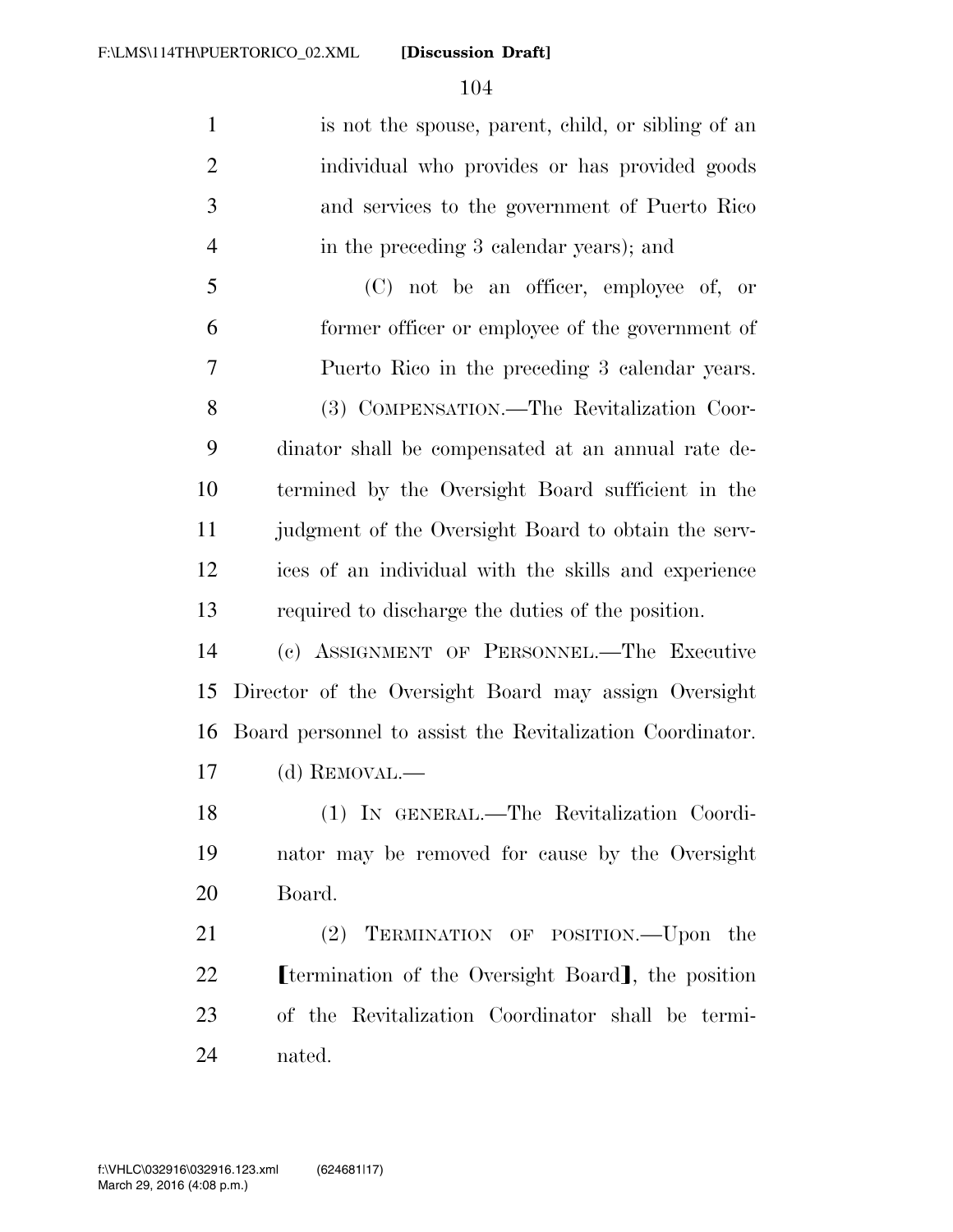### **SEC. 503. CRITICAL PROJECTS.**

| $\overline{c}$ | (a) IDENTIFICATION OF PROJECTS.—                    |
|----------------|-----------------------------------------------------|
| 3              | (1) PROJECT SUBMISSION.—Any project spon-           |
| $\overline{4}$ | sor may submit any existing, ongoing, or proposed   |
| 5              | project to the Revitalization Coordinator, and the  |
| 6              | relevant Puerto Rican Agencies for consideration as |
| 7              | a Critical Project. Such submission shall include:  |
| 8              | (A) The impact the project will have on an          |
| 9              | emergency.                                          |
| 10             | (B) The availability of immediate private           |
| 11             | capital or other funds, including, loan guaran-     |
| 12             | tees, loans, or grants, to implement the project.   |
| 13             | (C) Economic benefits provided by the               |
| 14             | project, including the number of jobs to be cre-    |
| 15             | ated.                                               |
| 16             | (D) The status of the project if it is exist-       |
| 17             | ing or ongoing.                                     |
| 18             | (E) Additional criteria the Revitalization          |
| 19             | Coordinator, in consultation with the Governor,     |
| 20             | deems appropriate.                                  |
| 21             | (F) In addition to the requirements found           |
| 22             | in paragraphs $(A)$ through $(E)$ , the following   |
| 23             | criteria apply to Energy Projects and how the       |
| 24             | project will—                                       |
| 25             | (i) reduce reliance on oil for electric             |
| 26             | generation in Puerto Rico;                          |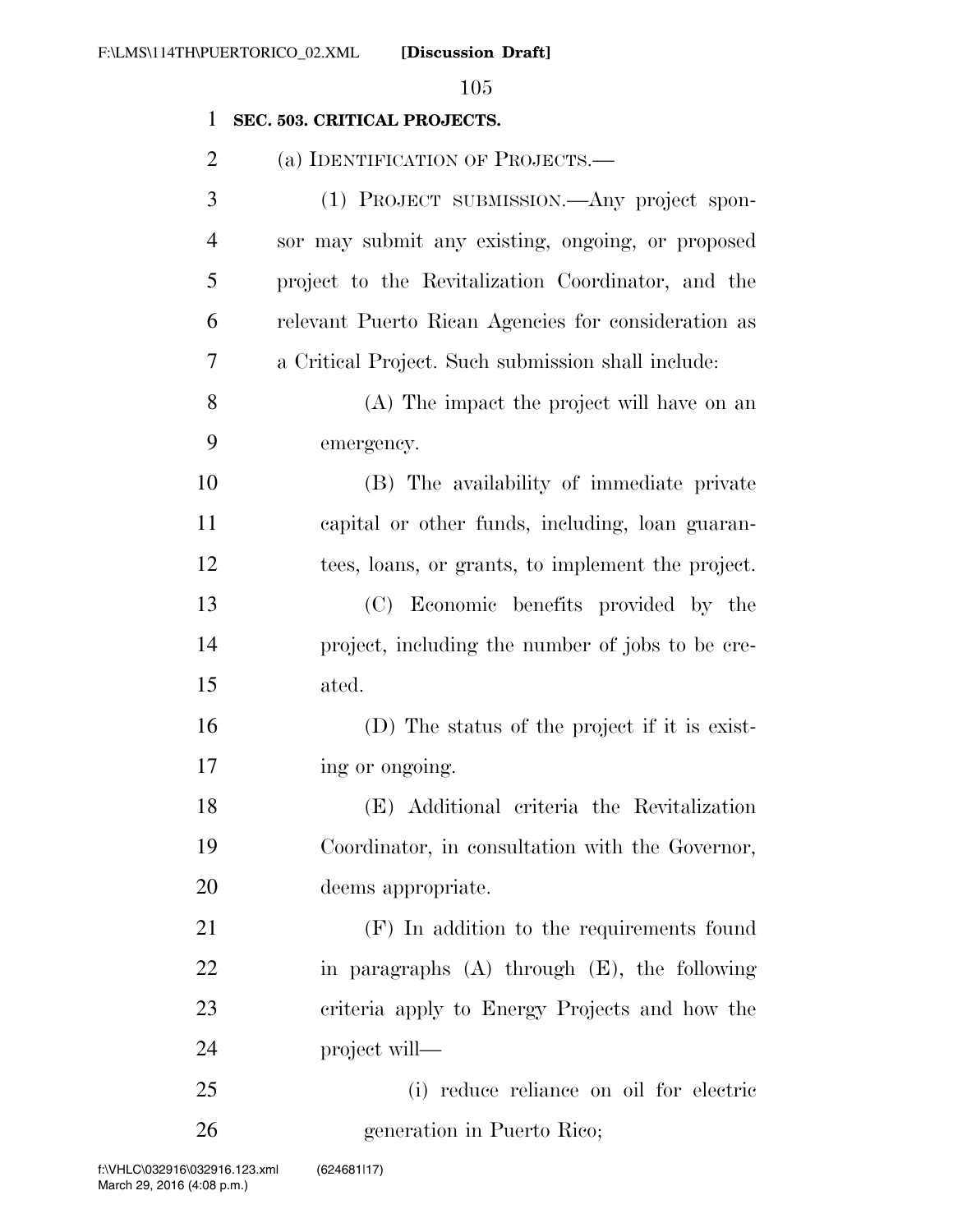| $\mathbf{1}$   | (ii) improve performance of energy in-               |
|----------------|------------------------------------------------------|
| $\overline{2}$ | frastructure and overall energy efficiency;          |
| 3              | (iii) expedite the diversification and               |
| $\overline{4}$ | conversion of fuel sources for electric gen-         |
| 5              | eration from oil to natural gas, and renew-          |
| 6              | ables in Puerto Rico;                                |
| 7              | (iv) promote the development and uti-                |
| 8              | lization of energy sources found on Puerto           |
| 9              | Rico;                                                |
| 10             | (v) contribute to transitioning to                   |
| 11             | privatized generation capacities for the             |
| 12             | Puerto Rico Electric Power Authority; and            |
| 13             | (vi) additional criteria the Revitaliza-             |
| 14             | tion Coordinator, in consultation with the           |
| 15             | Governor, deems appropriate.                         |
| 16             | CERTIFICATION OF EXPEDITED PERMIT-<br>(2)            |
| 17             | TING PROCESS.-                                       |
| 18             | (A) Not later than $[20 \text{ days}]$ after receiv- |
| 19             | ing a project submission, each Puerto Rican          |
| 20             | Agency identified in paragraph (1) shall submit      |
| 21             | to the Revitalization Coordinator the Agency's       |
| 22             | <b>Expedited Permitting Process.</b>                 |
| 23             | (B) Failure to Provide Expedited Permit-             |
| 24             | ting Process - If a Puerto Rican Agency fails        |
| 25             | to provide an Expedited Permitting Process           |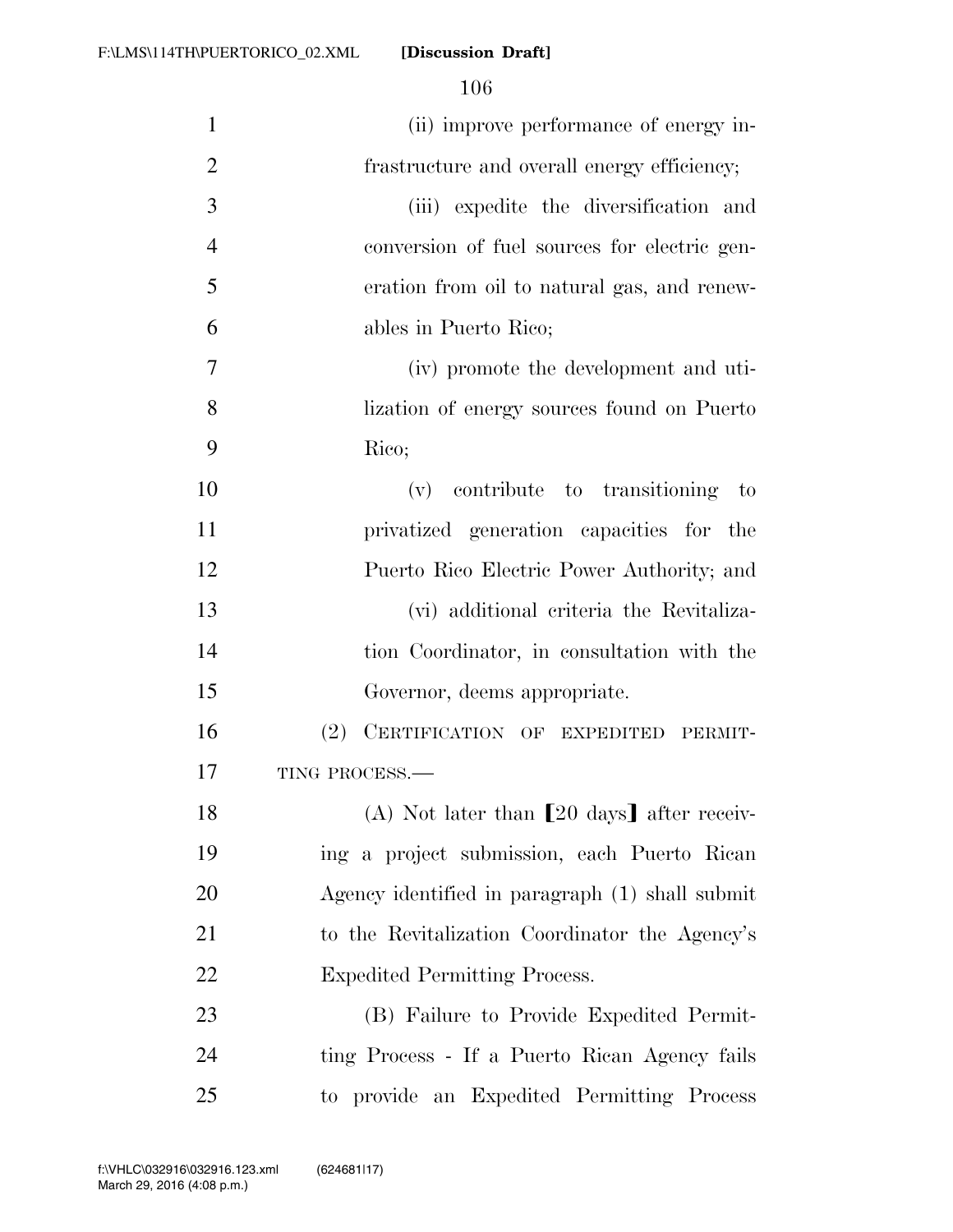| $\mathbf{1}$   | within [10 days] of receiving a project submis-                   |
|----------------|-------------------------------------------------------------------|
| $\overline{2}$ | sion, the Revitalization Coordinator shall—                       |
| 3              | (i) consult with the Governor of Puer-                            |
| $\overline{4}$ | to Rico to develop within [10 days] an                            |
| 5              | Expedited Permitting Process for the                              |
| 6              | Agency; and                                                       |
| 7              | (ii) require such Puerto Rican Agency                             |
| 8              | to implement the developed Expedited Per-                         |
| 9              | mitting Process pursuant to the Oversight                         |
| 10             | Board's ability to establish and impose                           |
| 11             | regulations under section $[208(d)]$ of this                      |
| 12             | Act.                                                              |
| 13             | (b) CRITICAL PROJECT REPORT.—                                     |
| 14             | (1) IN GENERAL.—For each submitted project,                       |
| 15             | the Revitalization Coordinator in consultation with               |
| 16             | the relevant Puerto Rican Agencies identified in sub-             |
| 17             | section $(a)(1)$ shall develop a Critical Project Report          |
| 18             | within $\llbracket 60 \text{ days}$ from the submission<br>of the |
| 19             | project], which shall include:                                    |
| 20             | (A) An assessment of how well the project                         |
| 21             | meets the criteria in subsection $(a)(1)$ .                       |
| 22             | (B) A recommendation by the Governor on                           |
| 23             | whether the project should be considered a Crit-                  |
| 24             | ical Project. If the Governor fails to provide a                  |
| 25             | recommendation, the failure shall constitute a                    |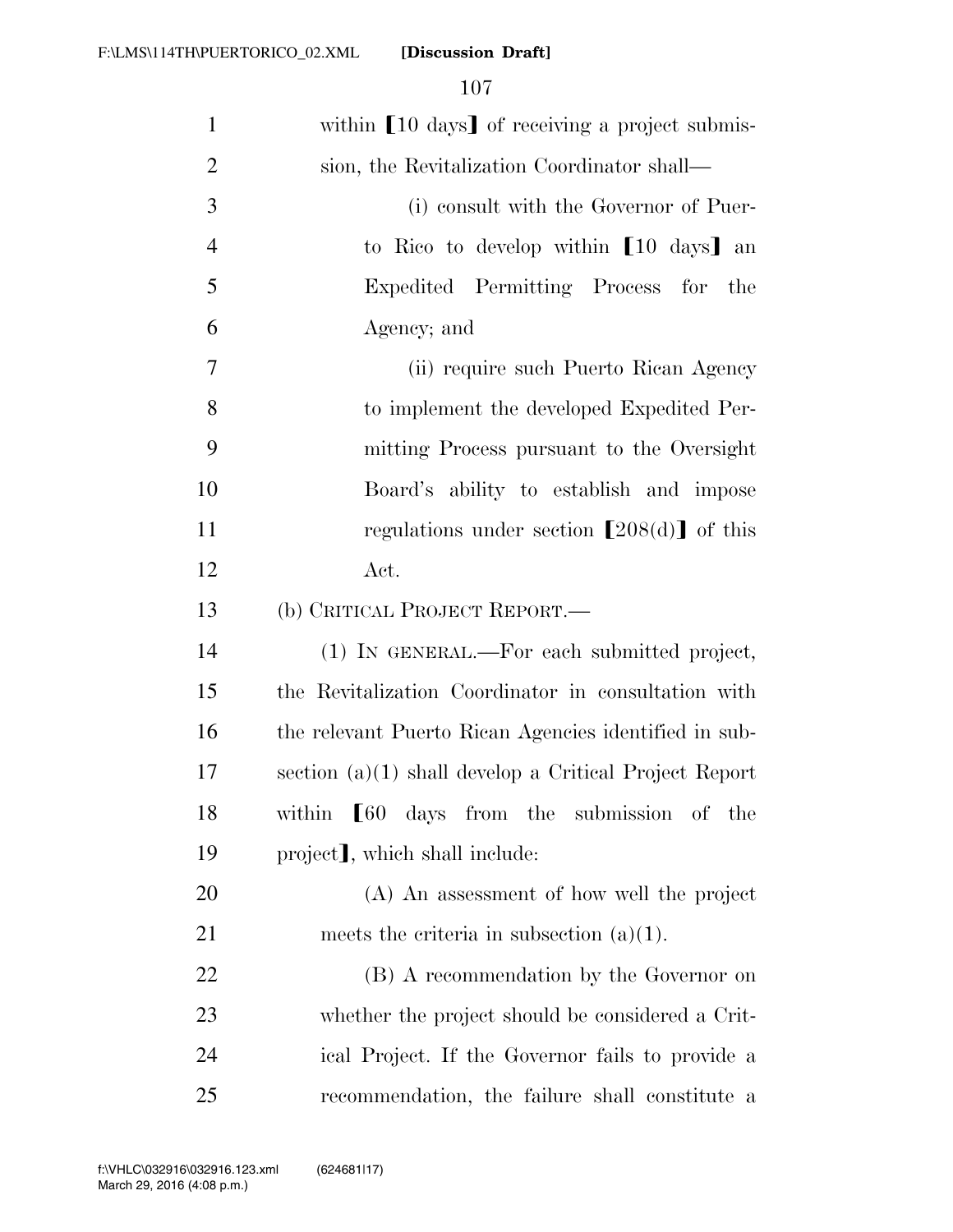| $\mathbf{1}$   | concurrence with the Revitalization Coordina-               |
|----------------|-------------------------------------------------------------|
| $\overline{2}$ | tor's recommendation in paragraph $(C)$ .                   |
| 3              | (C) A recommendation by the Revitaliza-                     |
| $\overline{4}$ | tion Coordinator on whether the project should              |
| 5              | be considered a Critical Project.                           |
| 6              | (2) SUBMISSION TO OVERSIGHT BOARD.—Not                      |
| 7              | later than [5 days] after finalizing a Critical Project     |
| 8              | Report, the Revitalization Coordinator shall submit         |
| 9              | it to the Oversight Board.                                  |
| 10             | (c) ACTION BY THE OVERSIGHT BOARD.—Not later                |
| 11             | than [30 days] after receiving the Critical Project Report, |
| 12             | the Oversight Board, by majority vote, shall approve or     |
| 13             | disapprove the project as a Critical Project, if the Over-  |
| 14             | sight Board—                                                |
| 15             | (1) approves the project, the project shall be              |
| 16             | deemed a Critical Project;                                  |
| 17             | (2) disapproves the project, the Oversight                  |
| 18             | Board shall submit to the Revitalization Coordinator        |
| 19             | in writing the reasons for disapproval; and                 |
| 20             | (3) fails to act and the Revitalization Coordi-             |
| 21             | nator had recommended the project be deemed a               |
| 22             | Critical Project, then the project shall be deemed a        |
| 23             | Critical Project.                                           |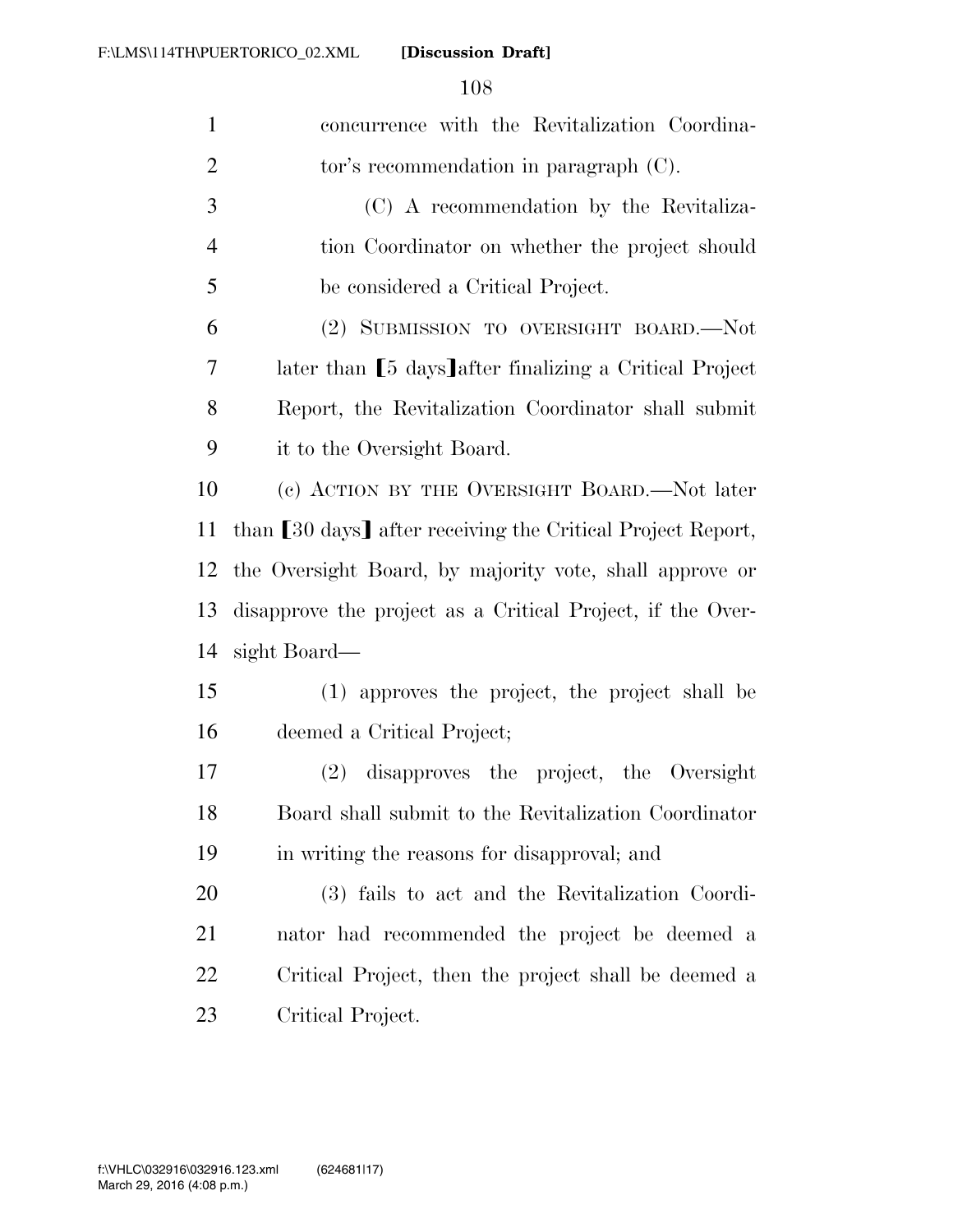## **SEC. 504. MISCELLANEOUS PROVISIONS.**

 (a) CREATION OF INTERAGENCY ENVIRONMENTAL SUBCOMMITTEE.—

 (1) ESTABLISHMENT.—Not later than 60 days after the date on which the Revitalization Coordi- nator is appointed, the Interagency Environmental Subcommittee shall be established in accordance with the provisions of section 4 of Act 76 (3 L.P.R.A. 1934), and shall evaluate environmental documents required under Puerto Rican law for any Critical Project within the Expedited Permitting Process.

 (2) COMPOSITION.—The Interagency Environ- mental Subcommittee shall consist of the Revitaliza- tion Coordinator, and a representative selected by the Governor in consultation with the Revitalization Coordinator representing each of the following agen- cies the Environmental Quality Board, the Planning Board, the Puerto Rico Department of Natural and Environmental Resources, and any other Puerto Rican Agency determined to be relevant by the Revi-talization Coordinator.

 (b) REGULATIONS, ORDERS, AND CONTRACTS.—The Revitalization Coordinator shall approve or disapprove of any action taken by the Governor pursuant to or mirroring section 11 of Act 76 (3 L.P.R.A. 1941). If the Revitaliza-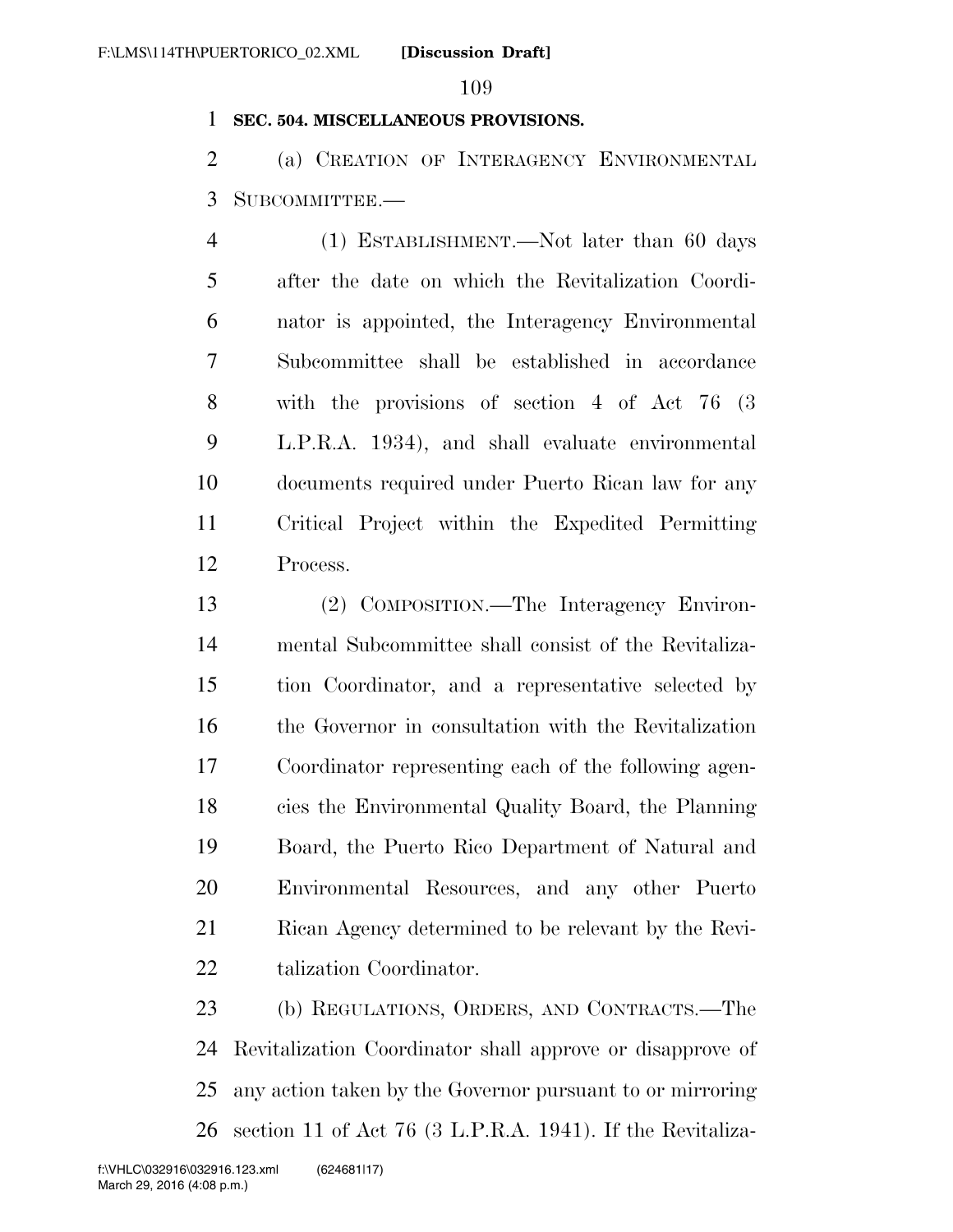tion Coordinator disapproves such action, the Oversight 2 Board shall review such action within [30 days] and shall ratify the Revitalization Coordinator's disapproval by ma- jority vote. In such case, the Governor's action shall be null and void. If the Oversight Board fails to act within 30 days or fails to ratify the Revitalization Coordinator's decision, the Governor's action shall be ratified.

 (c) SPECIFIC COMPLIANCE OF BOARDS.—The Envi- ronmental Quality Board and the Planning Board must adopt and follow the specific provisions of Act 76 directed towards each board, and take whatever actions may be necessary to comply with the intent of this title.

 (d) LENGTH OF EXPEDITED PERMITTING PROC- ESS.—For each Critical Project, Puerto Rican Agencies shall operate as if the Governor has declared an emergency pursuant to section 2 of Act 76 (3 L.P.R.A. 1932). Sec- tion 12 of Act 76 (3 L.P.R.A. 1942) shall not be applica-ble to Critical Projects.

 (e) EXPEDITED PERMITTING PROCESS COMPLI-ANCE.—

 (1) WRITTEN NOTICE.—A Critical Project sponsor may in writing notify the Revitalization Co- ordinator or the Oversight Board of a Puerto Rican Agency's, or the Revitalization Coordinator's failure to adhere to the Expedited Permitting Process.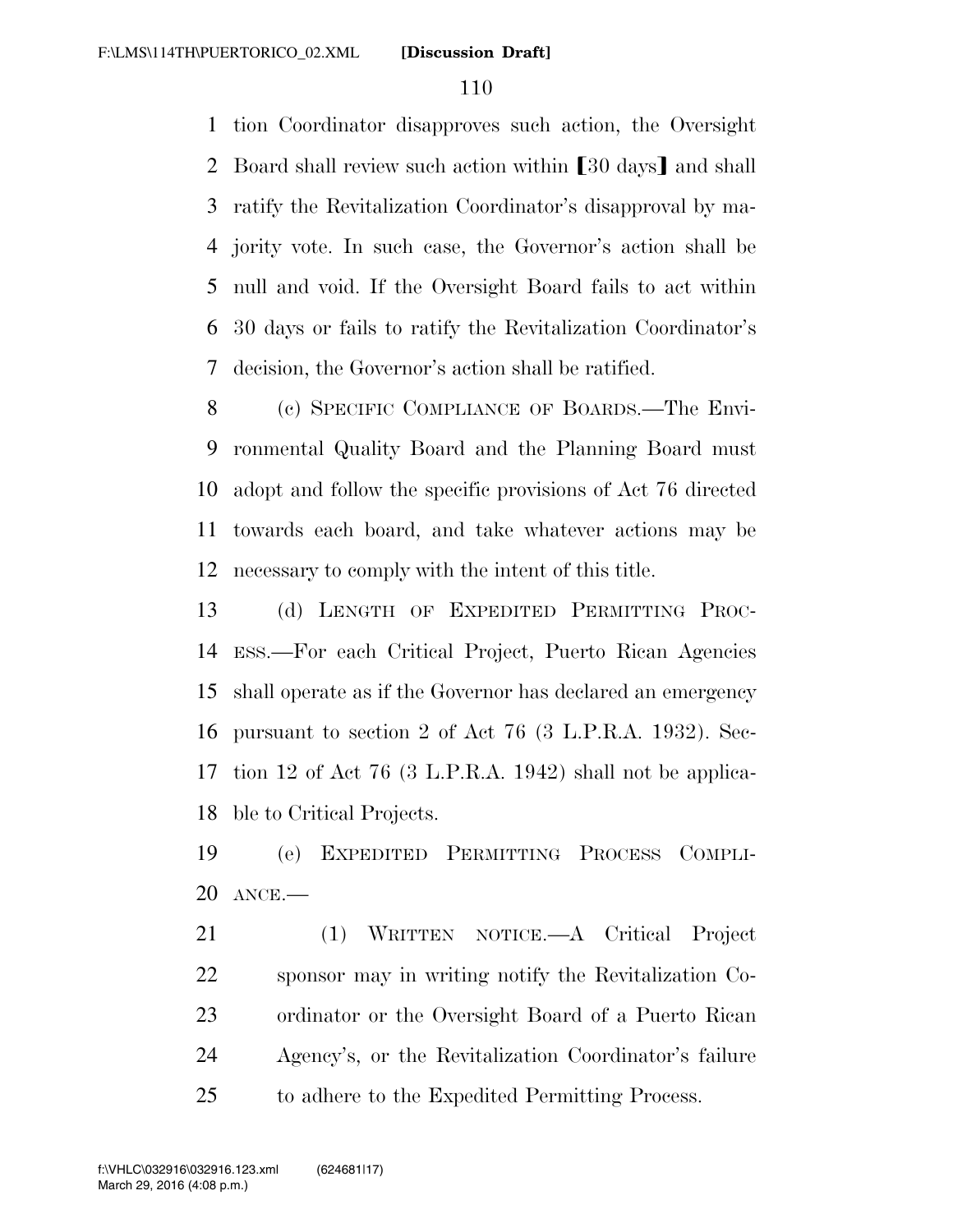**[Discussion Draft]** 

 (2) FINDING OF FAILURE.—If the Revitaliza- tion Coordinator or the Oversight Board finds the Critical Sponsor's notification to have merit, the Re- vitalization Coordinator or the Oversight Board shall direct the offending party to comply with the Expe- dited Permitting Process. The Oversight Board may take such enforcement action as necessary as pro-8 vided by section  $104(i)$ . (e) REVIEW OF LEGISLATURE ACTS.— (1) SUBMISSION OF ACTS TO OVERSIGHT BOARD.—The Legislature shall notify the Revitaliza- tion Coordinator and Oversight Board of any pro- posed act of the Legislature that may affect the Ex- pedited Permitting Process. (2) FINDING OF OVERSIGHT BOARD.—Upon re- ceipt of an act from the Legislature under para- graph (1), the Oversight Board shall promptly re- view whether the proposed act would hinder the Ex- pedited Permitting Process, and upon such a find- ing, the act shall be deemed contrary to the Fiscal Plan and shall undergo the review process as identi-22 fied by section  $[205(a)]$ . (f) PROHIBITION OF CERTAIN TERMS AND CONDI-

 TIONS.—No Puerto Rican Agency may include in any cer-tificate, right-of-way, permit, lease, or other authorization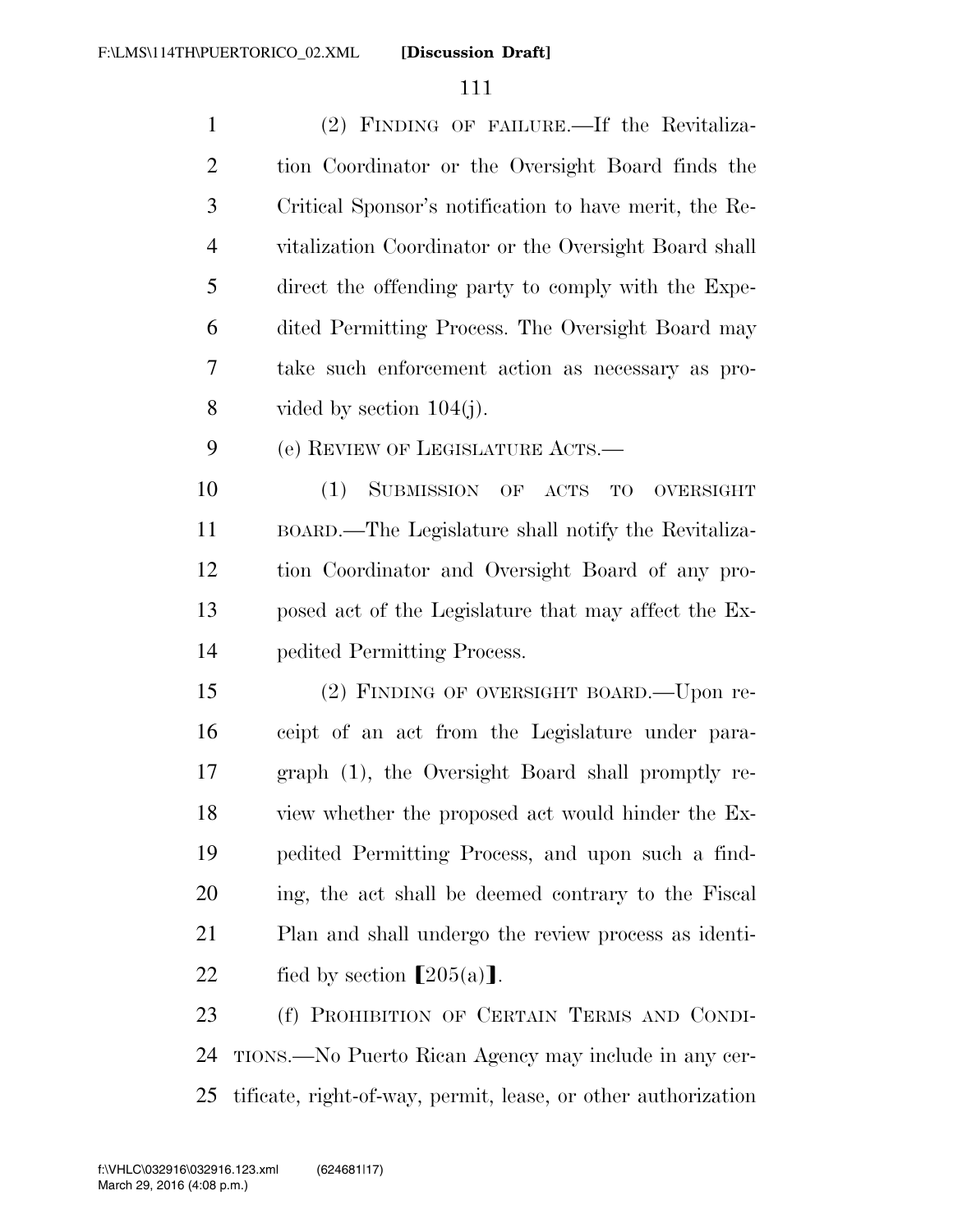issued for a Critical Project any term or condition that may be permitted, but is not required, by any applicable law, if the Revitalization Coordinator determines the term or condition would prevent or impair the expeditious con-struction, operation, or expansion of the Critical Project.

## **SEC. 505. FEDERAL AGENCY REQUIREMENTS.**

 (a) FEDERAL POINTS OF CONTACT.—At the request 8 of the Revitalization Coordinator and within [30 days] of receiving such a request, each federal agency with juris- diction over the permitting, or administrative or environ- mental review of private or public projects on Puerto Rico, shall name a Point of Contact who will serve as that agen-cy's liaison with the Revitalization Coordinator.

 (b) FEDERAL GRANTS AND LOANS.—For each Crit- ical Project with a pending or potential Federal grant, loan, or loan guarantee application, the Revitalization Co- ordinator shall cooperate with the relevant Point of Con- tact, and vice-versa, to ensure expeditious review of such application.

20 (c) EXPEDITED REVIEWS AND ACTIONS OF FEDERAL AGENCIES.—All reviews conducted and actions taken by any Federal agency relating to a Critical Project, shall be expedited in a manner consistent with completion of the necessary reviews and approvals by the deadlines under the Expedited Permitting Process, but in no way shall the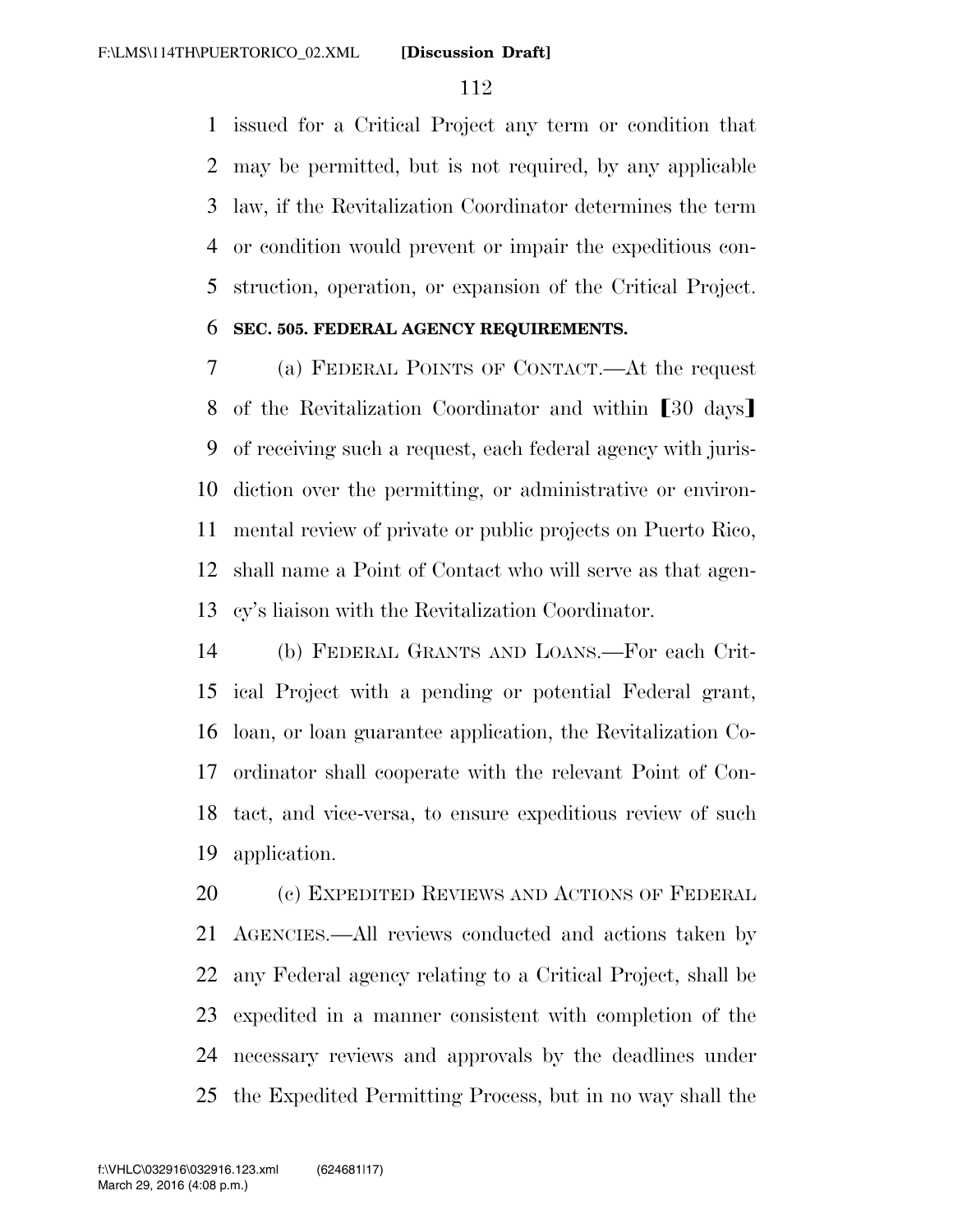deadlines established through the Expedited Permitting

Process be binding on any Federal agency.

 (d) NEPA.—No action undertaken by a Federal enti- ty regarding a Critical Project shall be considered a major Federal action for purposes of the National Environ-mental Policy Act of 1969 (42 U.S.C. 4332).

## **SEC. 506. JUDICIAL REVIEW.**

 (a) EXCLUSIVE JURISDICTION.—Except for review by the U.S. Supreme Court on writ of certiorari, the United States District Court for the District of Puerto Rico shall have original and exclusive jurisdiction to determine—

 (1) the validity of any final order or action (in- cluding a failure to act) of any Federal or Puerto Rican agency or officer under this title;

 (2) the constitutionality of any provision, or any decision made or action taken under this title; or

 (3) the adequacy of any environmental review with respect to any action under this title.

 (b) DEADLINE FOR FILING OF A CLAIM.—A claim arising under this title must be brought no later than 30 days after the date of the decision or action giving rise to the claim.

 (c) EXPEDITED CONSIDERATION.—The District Court for the District of Puerto Rico shall set any action brought under subsection (a) for expedited consideration,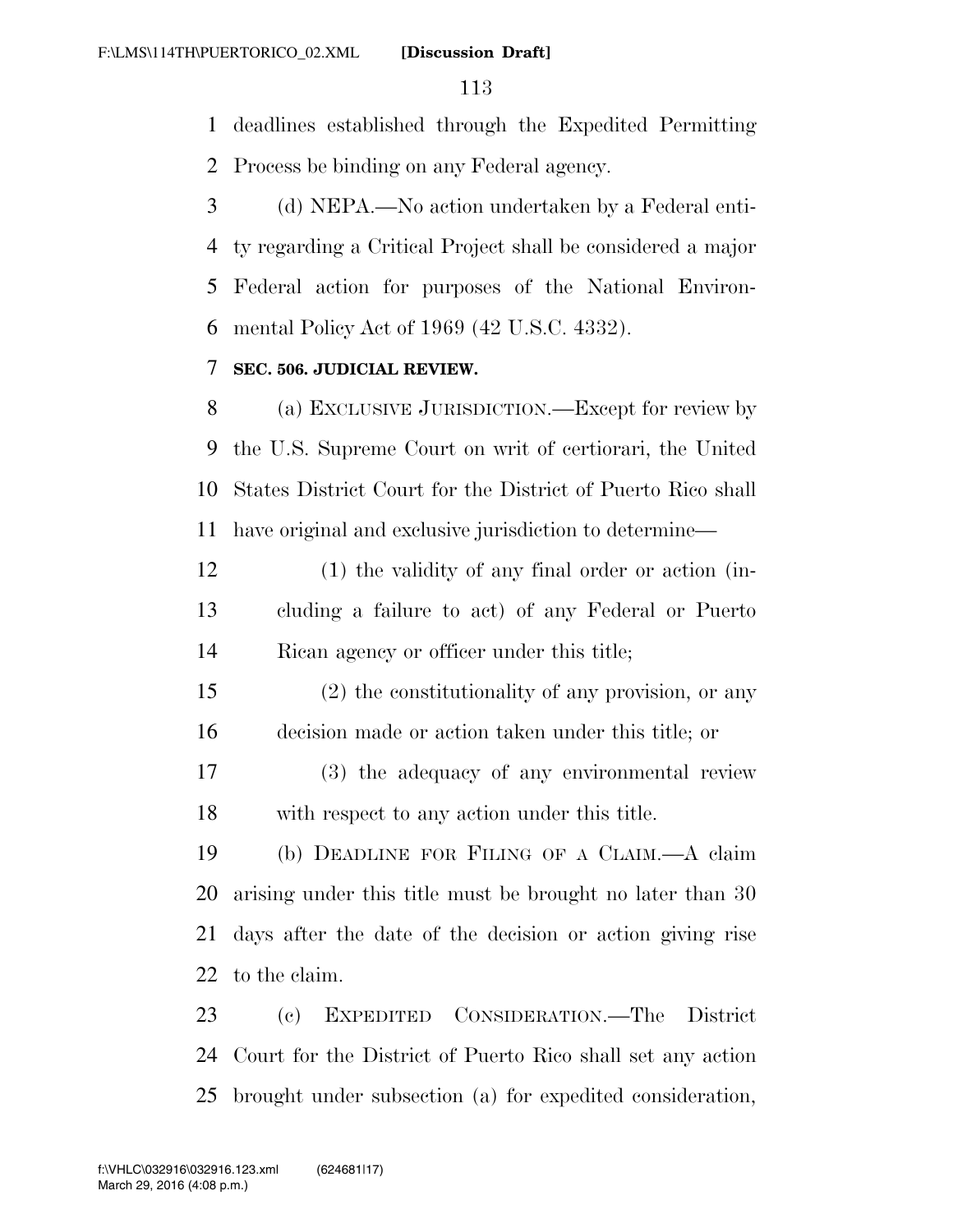taking into account the national interest of enhancing Puerto Rico's infrastructure for electricity, water and sewer services, roads and bridges, ports, and solid waste management to achieve compliance with local and federal environmental laws, regulations and policies while ensur- ing the continuity of adequate services to the people of Puerto Rico and the Commonwealth's sustainable eco-nomic development.

## **SEC. 507. SUPREMACY.**

 The provisions of this title shall prevail over any gen- eral or special provision of Puerto Rican law or regulation that is inconsistent therewith.

# **SEC. 508. SEVERABILITY.**

 If any provision of this title, or the application of such a provision to any person or circumstance, is held to be unconstitutional, the remainder of this title and the application of the remaining provisions of this title to any person or circumstance shall not be affected thereby.

## **SEC. 509. INTERVENTION IN LITIGATION.**

 (a) INTERVENTION.—The Oversight Board may in- tervene in any litigation filed against the government of Puerto Rico.

23 (b) INJUNCTIVE RELIEF.—

 (1) IN GENERAL.—If the Oversight Board in-tervenes in a litigation under subsection (a), the